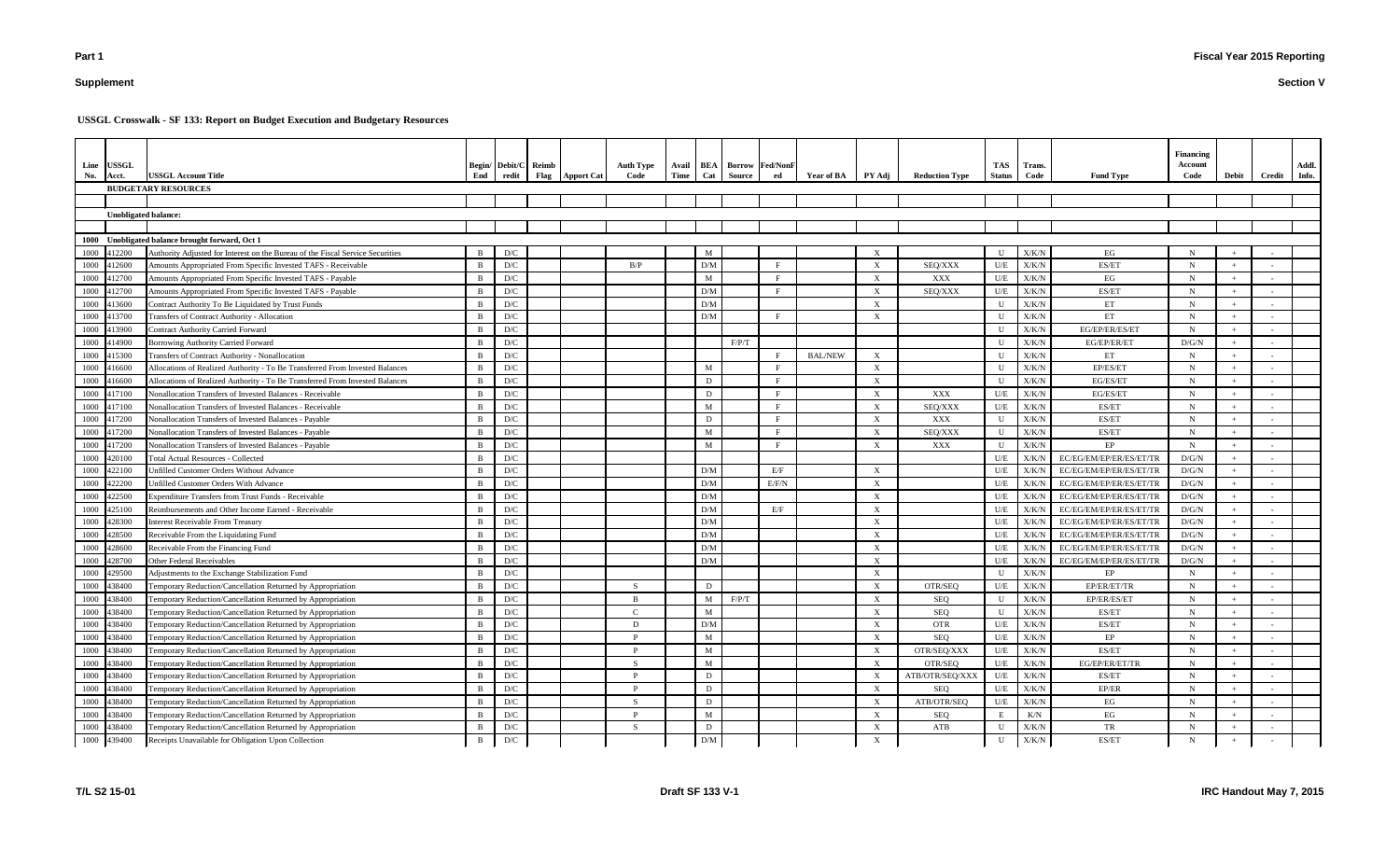# **Supplement**

# **Fiscal Year 2015 Reporting**

|      | 1000 439700<br>Receipts and Appropriations Temporarily Precluded From Obligation                                                                         | B            | D/C                     |     |       | C/P         | D/M                     |              |                | X                         | U                       | X/K/N                        | ES/ET                              | N           |     |                          |  |
|------|----------------------------------------------------------------------------------------------------------------------------------------------------------|--------------|-------------------------|-----|-------|-------------|-------------------------|--------------|----------------|---------------------------|-------------------------|------------------------------|------------------------------------|-------------|-----|--------------------------|--|
|      | 1000 439800<br>Offsetting Collections Temporarily Precluded From Obligation                                                                              | B            | D/C                     |     |       | $\mathbf S$ | D/M                     |              |                | X                         | U                       | X/K/N                        | EG/EP/ER                           | $\mathbf N$ |     |                          |  |
|      | Offsetting Collections Temporarily Precluded From Obligation<br>1000 439800                                                                              | B            | D/C                     |     |       | -S          | D                       |              |                | X                         | Е                       | K/N                          | EG                                 | $\mathbf N$ |     |                          |  |
|      | Undelivered Orders - Obligations, Unpaid<br>1000 480100                                                                                                  | B            | D/C                     | D/R | A/B/E |             |                         |              |                | X                         | U/E                     | X/K/N                        | EC/EG/EM/EP/ER/ES/ET/TR            | D/G/N       |     |                          |  |
| 1000 | 480200<br>Undelivered Orders - Obligations, Prepaid/Advanced                                                                                             | B            | D/C                     | D/R | A/B/E |             | D/M                     |              | <b>BAL/NEW</b> | X                         | $U/E$                   | X/K/N                        | EC/EG/EM/EP/ER/ES/ET/TR            | N           |     |                          |  |
| 1000 | 480200<br>Undelivered Orders - Obligations, Prepaid/Advanced                                                                                             | <sup>B</sup> | D/C                     | D/R | A/B/E |             | M                       |              |                | $\mathbf{X}$              | U/E                     | X/K/N                        | EP/ER                              | D/G         |     |                          |  |
|      | Delivered Orders - Obligations, Unpaid<br>1000 490100                                                                                                    | B            | D/C                     | D/R | A/B/E |             |                         |              |                | $\mathbf{X}$              | U/E                     | X/K/N                        | EC/EG/EM/EP/ER/ES/ET/TR            | D/G/N       |     |                          |  |
| 1000 | Authority Outlayed Not Yet Disbursed<br>490800                                                                                                           | <sup>B</sup> | D/C                     | D/R | A/E   |             | $\mathbf{D}/\mathbf{M}$ |              | <b>BAL/NEW</b> | X                         | U                       | X/K/N                        | $EG/ER$                            | N           | $+$ | $\overline{\phantom{a}}$ |  |
|      |                                                                                                                                                          |              |                         |     |       |             |                         |              |                |                           |                         |                              |                                    |             |     |                          |  |
|      | Nonexpenditure transfers:                                                                                                                                |              |                         |     |       |             |                         |              |                |                           |                         |                              |                                    |             |     |                          |  |
|      |                                                                                                                                                          |              |                         |     |       |             |                         |              |                |                           |                         |                              |                                    |             |     |                          |  |
|      | 1010 Unobligated balance transferred to other accounts (-)                                                                                               |              |                         |     |       |             |                         |              |                |                           |                         |                              |                                    |             |     |                          |  |
|      | 1010 417600<br>Allocation Transfers of Prior-Year Balances                                                                                               | E            | $\mathcal{C}$           |     |       | P/S         |                         | F            |                | $\mathbf{x}$              | U/E                     | X/K/N                        | EC/EG/EM/EP/ER/ES/ET/TR            | N           |     |                          |  |
|      | 1010 419000<br>Transfers - Prior-Year Balances                                                                                                           | E            | $\mathbf C$             |     |       | P/S         |                         | F            |                | X                         | U                       | X/K/N                        | EC/EG/EM/EP/ER/ES/ET/TR            | N           |     |                          |  |
|      | 1010 419700<br>Balance Transfers-Out - Expired to Expired                                                                                                |              | $\mathsf{C}$            |     |       | P/S         |                         |              |                | X                         |                         | K/N                          | EC/EG/EM/EP/ER/ES/ET/TR            | N           |     |                          |  |
|      |                                                                                                                                                          |              |                         |     |       |             |                         |              |                |                           |                         |                              |                                    |             |     |                          |  |
|      | 1011 Unobligated balance transferred from other accounts                                                                                                 |              |                         |     |       |             |                         |              |                |                           |                         |                              |                                    |             |     |                          |  |
| 1011 | Allocation Transfers of Prior-Year Balances<br>417600                                                                                                    |              | D                       |     |       | P/S         |                         | Е            |                | X                         | U/E                     | X/K/N                        | EC/EG/EM/EP/ER/ES/ET/TR            | N           |     |                          |  |
| 1011 | 419000<br>Transfers - Prior-Year Balances                                                                                                                | E            | D                       |     |       | P/S         |                         | F            |                | X                         | U                       | X/K/N                        | EC/EG/EM/EP/ER/ES/ET/TR            | N           |     |                          |  |
|      | 1011 419600<br>Balance Transfers-In - Expired to Expired                                                                                                 |              | D                       |     |       | P/S         |                         |              |                | $\mathbf{X}$              | E                       | K/N                          | EC/EG/EM/EP/ER/ES/ET/TR            | N           |     |                          |  |
|      |                                                                                                                                                          |              |                         |     |       |             |                         |              |                |                           |                         |                              |                                    |             |     |                          |  |
|      | 1012 Unobligated balance transfers between expired and unexpired accounts                                                                                |              |                         |     |       |             |                         |              |                |                           |                         |                              |                                    |             |     |                          |  |
|      | 1012 419100<br>Balance Transfers - Extension of Availability Other Than Reappropriations                                                                 |              | $\mathbf{D}/\mathbf{C}$ |     |       | P/S         |                         |              |                | $\boldsymbol{\mathrm{X}}$ | U/E                     | X/K/N                        | EC/EG/EM/EP/ER/ES/ET/TR            | N           |     |                          |  |
|      | 1012 419200<br>Balance Transfers - Unexpired to Expired                                                                                                  | E            | D/C                     |     |       | P/S         |                         |              |                | X                         | U/E                     | X/K/N                        | EC/EG/EM/EP/ER/ES/ET/TR            | N           |     |                          |  |
|      |                                                                                                                                                          |              |                         |     |       |             |                         |              |                |                           |                         |                              |                                    |             |     |                          |  |
|      |                                                                                                                                                          | E            |                         |     |       |             |                         | F            |                |                           |                         |                              |                                    | $\mathbf N$ |     |                          |  |
|      | 1012 419900<br>Transfer of Expired Expenditure Transfers - Receivable                                                                                    |              | D/C                     |     |       |             |                         |              |                | $\boldsymbol{\mathrm{X}}$ | U/E                     | X/K/N                        | ET                                 |             |     |                          |  |
|      |                                                                                                                                                          |              |                         |     |       |             |                         |              |                |                           |                         |                              |                                    |             |     |                          |  |
|      |                                                                                                                                                          |              |                         |     |       |             |                         |              |                |                           |                         |                              |                                    |             |     |                          |  |
|      | 1013 Unobligated balance of contract authority transferred to or from other accounts (net) $(+ or -)$<br>Transfers of Contract Authority - Nonallocation |              | D/C                     |     |       |             |                         | $\mathbf{F}$ | BAL            | X                         | U                       |                              | ET                                 | N           |     |                          |  |
|      | 1013 415300<br>Transfers of Contract Authority - Nonallocation                                                                                           |              | D/C                     |     |       |             |                         | F            | <b>BAL</b>     | X                         | U                       | X/K/N                        | ET                                 | $\mathbf N$ |     |                          |  |
|      | 1013 415300                                                                                                                                              |              |                         |     |       |             |                         |              |                |                           |                         | X/K/N                        |                                    |             |     |                          |  |
|      | <b>Adjustments:</b>                                                                                                                                      |              |                         |     |       |             |                         |              |                |                           |                         |                              |                                    |             |     |                          |  |
|      |                                                                                                                                                          |              |                         |     |       |             |                         |              |                |                           |                         |                              |                                    |             |     |                          |  |
|      |                                                                                                                                                          |              |                         |     |       |             |                         |              |                |                           |                         |                              |                                    |             |     |                          |  |
|      | 1020 Adjustment to unobligated balance brought forward, Oct 1 (+ or -)<br>1020 411100<br>Debt Liquidation Appropriations                                 |              | D/C                     |     |       | D/P         | D/M                     |              |                | B/P                       | U/E                     | X/K/N                        | EG/EP/ER                           | N           |     |                          |  |
|      |                                                                                                                                                          |              | $\mathbf{D}/\mathbf{C}$ |     |       |             | D/M                     |              |                | R/P                       | $U\!/\!E$               |                              | EG/EP/ER                           | N           |     |                          |  |
|      | 1020 411200 Liquidation of Deficiency - Appropriations<br>1020 411300<br>Appropriated Receipts Derived from Unavailable Trust or Special Fund Receipts   | E            | D/C                     |     |       | D/P         | D/M                     |              |                | B/P<br>XXX                | U/E                     | $\rm X/K/N$<br>${\rm X/K/N}$ | ES/ET                              | N           |     |                          |  |
|      | Appropriated Receipts Derived from Unavailable Trust or Special Fund Receipts                                                                            |              | D/C                     |     |       |             | D/M                     |              |                | B/P<br>SEQ                | $U\!/\!E$               | X/K/N                        | ES/ET                              | N           |     |                          |  |
|      | 1020 411300<br>1020 411400                                                                                                                               |              | D/C                     |     |       | D/P         | D/M                     |              |                | B/P                       | $\mathbf{U}/\mathbf{E}$ | X/K/N                        | ES/ET                              | $\mathbf N$ |     |                          |  |
|      | Appropriated Receipts Derived from Available Trust or Special Fund Receipts<br>1020 411500                                                               | E            | D/C                     |     |       | D/P         | $\rm{D}/\rm{M}$         |              |                | B/P                       | U/E                     | X/K/N                        | <b>EG/EP/ER</b>                    | $\mathbf N$ |     |                          |  |
|      | Loan Subsidy Appropriation                                                                                                                               |              |                         |     |       |             | D/M                     |              |                | B/P                       |                         |                              | EC/EG/EM/EP/ER/ES/ET/TR            | $\mathbf N$ |     |                          |  |
|      | 1020 411600<br>Debt Forgiveness Appropriation                                                                                                            |              | D/C                     |     |       | D/P         |                         |              |                |                           | U/E                     | X/K/N                        |                                    | N           |     |                          |  |
|      | Loan Administrative Expense Appropriation<br>1020 411700<br>1020 411800                                                                                  |              | $\mathbf{D}/\mathbf{C}$ |     |       |             | D/M                     |              |                | B/P<br>B/P                | U/E<br>U/E              | $\rm X/K/N$                  | <b>EG/EP/ER</b><br><b>EG/EP/ER</b> | $\mathbf N$ |     |                          |  |
|      | Reestimated Loan Subsidy Appropriation                                                                                                                   | E            | D/C                     |     |       |             | D/M                     |              |                |                           |                         | X/K/N                        |                                    | N           |     |                          |  |
|      | 1020 411900<br>Other Appropriations Realized                                                                                                             |              | D/C                     |     |       | D/E/F/P     |                         |              |                | B/P                       | U/E                     | X/K/N                        | EC/EG/EM/EP/ER/ES/ET               |             |     |                          |  |
|      | 1020 412100<br>Amounts Appropriated From Specific Invested TAFS Reclassified - Receivable - Cancellation                                                 |              | D/C                     |     |       | P/S         | D/M                     |              |                |                           | U/E                     | X/K/N                        | EC/EG/EM/EP/ER/ES/ET/TR            | N           |     |                          |  |
|      | 1020 412200<br>Authority Adjusted for Interest on the Bureau of the Fiscal Service Securities                                                            | E            | $\mathbf{D}/\mathbf{C}$ |     |       |             | M                       |              |                | B/P                       | U                       | X/K/N                        | EG                                 | $\mathbf N$ |     |                          |  |
|      | Amounts Appropriated From Specific Invested TAFS Reclassified - Receivable - Temporary                                                                   |              |                         |     |       |             |                         |              |                |                           |                         |                              |                                    |             |     |                          |  |
|      | 1020 412300<br>Reduction                                                                                                                                 | E            | D/C                     |     |       | P/S         | D/M                     |              |                | B/P                       | U/E                     | X/K/N                        | EC/EG/EM/EP/ER/ES/ET/TR            | N           |     |                          |  |
|      | Amounts Appropriated From Specific Invested TAFS Reclassified - Payable - Temporary<br>Reduction/Cancellation<br>1020 412400                             | E            | D/C                     |     |       |             | D/M                     |              |                | B/P                       | U                       | X/K/N                        | $\operatorname{ES/ET}$             | N           |     |                          |  |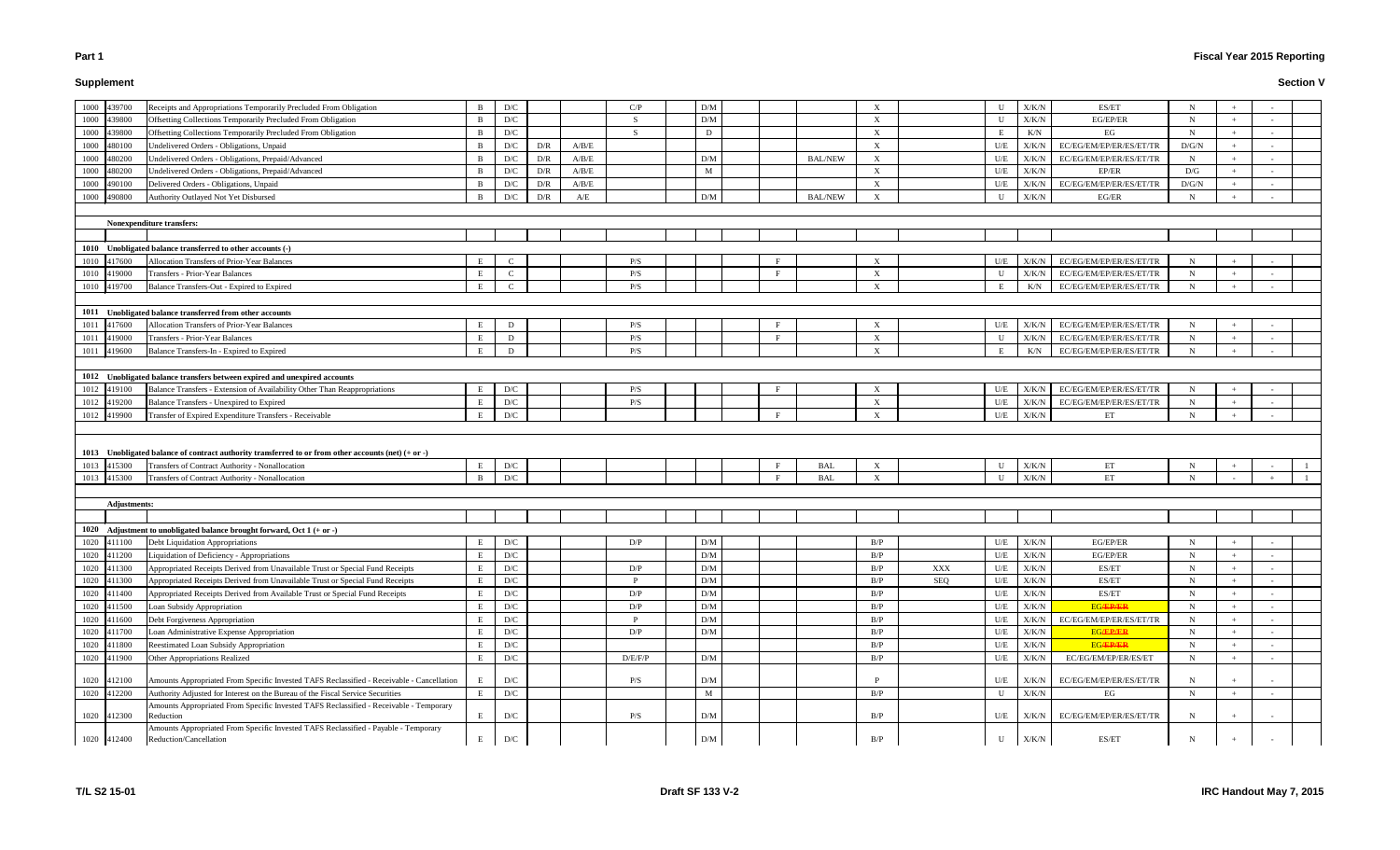# **Supplement**

|      | 1020 412400 | Amounts Appropriated From Specific Invested TAFS Reclassified - Payable - Temporary<br>Reduction/Cancellation | E            | D/C                     |  |                | M   |              |              |                | B/P          |         | U/E          | X/K/N         | EG                      | N            |     |  |
|------|-------------|---------------------------------------------------------------------------------------------------------------|--------------|-------------------------|--|----------------|-----|--------------|--------------|----------------|--------------|---------|--------------|---------------|-------------------------|--------------|-----|--|
|      | 1020 412500 | Loan Modification Adjustment Transfer Appropriation                                                           | E            | D/C                     |  |                | D/M |              |              |                | B/P          |         | U/E          | X/K/N         | <b>EG/EP/ER</b>         | D/G/N        |     |  |
|      | 1020 412600 | Amounts Appropriated From Specific Invested TAFS - Receivable                                                 | E            | $\mathbf{D}/\mathbf{C}$ |  | B/P            | M   |              | $\mathbf{E}$ |                | B/P          | SEQ/XXX | U/E          | X/K/N         | ES/ET                   | $\mathbf N$  |     |  |
|      | 1020 412600 | Amounts Appropriated From Specific Invested TAFS - Receivable                                                 | E            | D/C                     |  | D              |     | D            | $\mathbf{E}$ |                | B/P          | XXX     | U/E          | X/K/N         | ES/ET                   | $\mathbf N$  |     |  |
| 1020 | 412700      | Amounts Appropriated From Specific Invested TAFS - Payable                                                    | E            | D/C                     |  |                | D/M |              | $\mathbf{F}$ |                | B/P          | SEQ/XXX | U/E          | X/K/N         | ES/ET                   | N            |     |  |
| 1020 | 412800      | Amounts Appropriated From Specific Invested TAFS - Transfers-In                                               | E            | $\mathbf{D}/\mathbf{C}$ |  | D              | D/M |              | F            |                | B/P          | XXX     | U/E          | X/K/N         | EG                      | $\mathbf N$  |     |  |
| 1020 | 412800      | Amounts Appropriated From Specific Invested TAFS - Transfers-In                                               | E            | D/C                     |  | B/P            | D/M |              | F            |                | B/P          | SEQ/XXX | U/E          | X/K/N         | ES/ET                   | N            |     |  |
| 1020 | 412900      | Amounts Appropriated From Specific Invested TAFS - Transfers-Out                                              | E            | D/C                     |  | D              | D/M |              | F            |                | B/P          | XXX     | U/E          | X/K/N         | EG                      | N            |     |  |
|      | 1020 412900 | Amounts Appropriated From Specific Invested TAFS - Transfers-Out                                              | E            | $\mathbf{D}/\mathbf{C}$ |  | B/P            | D/M |              | $\mathbf{F}$ |                | B/P          | SEQ/XXX | U/E          | X/K/N         | ES/ET                   | N            |     |  |
|      | 1020 413000 | Appropriation To Liquidate Contract Authority Withdrawn                                                       | E            | D/C                     |  |                |     | $\mathbf{p}$ |              |                | B/P          |         | U            | X/K/N         | EC/EG/EM/EP/ER/ES/ET/TR | N            |     |  |
|      | 1020 413100 | Current-Year Contract Authority Realized                                                                      | E            | D/C                     |  |                | D/M |              |              |                | P            |         | U/E          | X/K/N         | EC/EG/EM/EP/ER/ES/ET/TR | N            |     |  |
| 1020 | 413200      | <b>Substitution of Contract Authority</b>                                                                     | E            | D/C                     |  | -S             |     |              |              |                | <b>P</b>     |         | U            | X/K/N         | $\rm ER$                | N            |     |  |
|      | 1020 413300 | Decreases to Indefinite Contract Authority                                                                    | E            | D/C                     |  |                | D/M |              |              |                | P            |         | U/E          | X/K/N         | EC/EG/EM/EP/ER/ES/ET/TR | N            |     |  |
| 1020 | 413400      | Contract Authority Withdrawn                                                                                  | E            | D/C                     |  |                |     |              |              |                | P            |         | U/E          | X/K/N         | EC/EG/EM/EP/ER/ES/ET/TR | N            |     |  |
|      | 1020 413500 | <b>Contract Authority Liquidated</b>                                                                          | E            | D/C                     |  | P/S            | D/M |              |              |                | B/P          |         | U/E          | X/K/N         | EC/EG/EM/EP/ER/ES/ET/TR | N            |     |  |
|      | 1020 413600 | Contract Authority To Be Liquidated by Trust Funds                                                            | E            | $\mathbf{D}/\mathbf{C}$ |  |                | D/M |              |              |                | $\mathbf{P}$ |         | U            | X/K/N         | ET                      | $\mathbf N$  |     |  |
| 1020 | 413700      | <b>Transfers of Contract Authority - Allocation</b>                                                           | E            | D/C                     |  |                | M   |              | F            |                | B/P          |         | $\mathbf{U}$ | X/K/N         | ET                      | $\mathbf N$  |     |  |
| 1020 | 413800      | Appropriation To Liquidate Contract Authority                                                                 | E            | $\mathbf{D}/\mathbf{C}$ |  |                | D/M |              |              |                | B/P          |         | U/E          | X/K/N         | EC/EG/EM/EP/ER/ES/ET/TR | N            |     |  |
| 1020 | 414000      | <b>Substitution of Borrowing Authority</b>                                                                    | E            | D/C                     |  | P/S            |     | D/M          | F/P/T        |                | D            |         | U            | X/K/N         | EG/EP                   | $N_{\rm}$    |     |  |
|      | 1020 414100 | <b>Current-Year Borrowing Authority Realized</b>                                                              | E            | D/C                     |  |                |     | D/M          | F/P/T        |                | <b>P</b>     |         | U/E          | X/K/N         | EC/EG/EM/EP/ER/ES/ET/TR | D/G/N        | $+$ |  |
|      | 1020 414300 | Current-Year Decreases to Indefinite Borrowing Authority Realized                                             | E            | D/C                     |  |                | D/M |              | F/P/T        |                | D            |         | U/E          | X/K/N         | EC/EG/EM/EP/ER/ES/ET/TR | D/G/N        |     |  |
|      | 1020 414400 | Borrowing Authority Withdrawn                                                                                 | E            | $\mathbf{D}/\mathbf{C}$ |  |                |     |              | F/P/T        |                | P            |         | U/E          | X/K/N         | EC/EG/EM/EP/ER/ES/ET/TR | D/G/N        |     |  |
|      | 1020 414600 | Actual Repayments of Debt, Current-Year Authority                                                             | E            | D/C                     |  | $\overline{B}$ | M   |              |              |                | B/P          |         | $\mathbf{U}$ | X/K/N         | EP/ET                   | $\mathbf N$  |     |  |
| 1020 | 414600      | Actual Repayments of Debt, Current-Year Authority                                                             | E            | $\mathbf{D}/\mathbf{C}$ |  | P/S            | D/M |              |              |                | B/P          |         | U/E          | X/K/N         | EC/EG/EM/EP/ER/ES/ET/TR | D/G/N        |     |  |
| 1020 | 414600      | Actual Repayments of Debt, Current-Year Authority                                                             | E            | D/C                     |  | $\mathbf{B}$   | M   |              |              |                | B/P          |         | U            | X/K/N         | EP/ER                   | D            |     |  |
| 1020 | 414700      | <b>Actual Repayments of Debt, Prior-Year Balances</b>                                                         | E            | D/C                     |  |                |     |              |              |                | B/P          |         | U/E          | X/K/N         | EC/EG/EM/EP/ER/ES/ET/TR | D/G/N        |     |  |
|      | 1020 415000 | Reappropriations - Transfers-In                                                                               | E            | D/C                     |  |                | D/M |              |              |                | B/P          |         | U/E          | X/K/N         | EC/EG/EM/EP/ER/ES/ET/TR | $\mathbf N$  |     |  |
|      |             |                                                                                                               |              |                         |  |                |     |              |              |                |              |         |              |               |                         |              |     |  |
|      | 1020 415100 | Actual Capital Transfers to the General Fund of the Treasury, Current-Year Authority                          | E            | D/C                     |  | -S             | D/M |              |              |                | B/P          |         | U/E          | X/K/N         | EC/EG/EM/EP/ER/ES/ET/TR | D/G/N        |     |  |
|      |             |                                                                                                               | E            | D/C                     |  | D              | M   |              |              |                | B/P          |         | U            | X/K/N         | ES                      | N            |     |  |
|      | 1020 415100 | Actual Capital Transfers to the General Fund of the Treasury, Current-Year Authority                          |              |                         |  |                |     |              |              |                |              |         |              |               |                         |              |     |  |
|      | 1020 415200 | Actual Capital Transfers to the General Fund of the Treasury, Prior-Year Balances                             | E            | D/C                     |  |                |     |              |              |                | B/P          |         | U/E          | X/K/N         | EC/EG/EM/EP/ER/ES/ET/TR | D/G/N        |     |  |
|      | 1020 415300 | Transfers of Contract Authority - Nonallocation                                                               | E            | D/C                     |  |                |     |              |              | <b>BAL/NEW</b> | B/P          |         | U            | X/K/N         | ET                      | N            |     |  |
| 1020 | 415400      | Appropriation To Liquidate Contract Authority - Nonallocation - Transferred                                   | E            | D/C                     |  |                |     |              |              |                | B/P          |         | $\mathbf{U}$ | X/K/N         | ET                      | N            |     |  |
|      | 1020 415500 | Appropriation To Liquidate Contract Authority - Allocation - Transferred                                      | $\mathbf{E}$ | D/C                     |  |                |     |              |              |                | R/P          |         | $\mathbf{H}$ | $\rm X/K/N$   | ET                      | $\mathbf{N}$ |     |  |
|      |             | Authority Made Available From Receipt or Appropriation Balances Previously Precluded From                     |              |                         |  |                |     |              |              |                |              |         |              |               |                         |              |     |  |
|      | 1020 415700 | Obligation                                                                                                    | E            | $\mathbf{D}/\mathbf{C}$ |  | D              |     |              |              |                |              |         | U            | X/K/N         | ET                      | N            |     |  |
|      | 1020 415800 | Authority Made Available From Offsetting Collection Balances Previously Precluded From<br>Obligation          | E            | $\mathbf{D}/\mathbf{C}$ |  |                | D/M |              |              |                | P            |         | U            | X/K/N         | EP/ER                   | N            |     |  |
|      |             | Authority Made Available From Offsetting Collection Balances Previously Precluded From                        |              |                         |  |                |     |              |              |                |              |         |              |               |                         |              |     |  |
|      | 1020 415800 | Obligation                                                                                                    | E            | $\mathbf{D}/\mathbf{C}$ |  |                | D   |              |              |                | <b>P</b>     |         |              | $U/E$ $X/K/N$ | EG                      | N            |     |  |
|      |             | Authority Made Available From Offsetting Collection Balances Previously Precluded From                        |              |                         |  |                |     |              |              |                |              |         |              |               |                         |              |     |  |
|      | 1020 415800 | Obligation                                                                                                    | E            | D/C                     |  |                | M   |              |              |                | D            |         | U            | X/K/N         | ET                      | N            |     |  |
|      | 1020 416600 | Allocations of Realized Authority - To Be Transferred From Invested Balances                                  | E            | D/C                     |  |                | M   |              | F            |                | B/P          |         | U            | X/K/N         | EP/ES/ET                | $\mathbf N$  |     |  |
|      | 1020 416600 | Allocations of Realized Authority - To Be Transferred From Invested Balances                                  | E            | $\mathbf{D}/\mathbf{C}$ |  |                |     | D            | $\mathbf{F}$ |                | B/P          |         | U            | X/K/N         | EG/ES/ET                | $\mathbf N$  |     |  |
|      | 1020 416700 | Allocations of Realized Authority - Transferred From Invested Balances                                        | E            | $\mathbf{D}/\mathbf{C}$ |  |                | D/M |              | $\mathbf{E}$ |                | B/P          |         | U/E          | X/K/N         | EC/EG/EM/EP/ER/ES/ET/TR | $\mathbf N$  |     |  |
|      |             | Allocations of Realized Authority Reclassified - Authority To Be Transferred From Invested                    |              |                         |  |                |     |              | Е            |                |              |         |              |               |                         |              |     |  |
|      | 1020 416800 | <b>Balances - Temporary Reduction</b>                                                                         | E            | D/C                     |  |                | D/M |              | F            |                | B/P          |         | U/E          | X/K/N         | EC/EG/EM/EP/ER/ES/ET/TR | N            |     |  |
|      | 1020 417000 | Transfers - Current-Year Authority                                                                            | E            | D/C                     |  | P/S            | D/M |              | $\mathbf{F}$ |                | B/P          |         | U/E          | ${\rm X/K/N}$ | EC/EG/EM/EP/ER/ES/ET/TR | N            |     |  |
|      | 1020 417100 | Nonallocation Transfers of Invested Balances - Receivable                                                     | E            | D/C                     |  |                |     | D            |              |                | B/P          | XXX     | U/E          | X/K/N         | EG/ES/ET                | $N_{\rm}$    |     |  |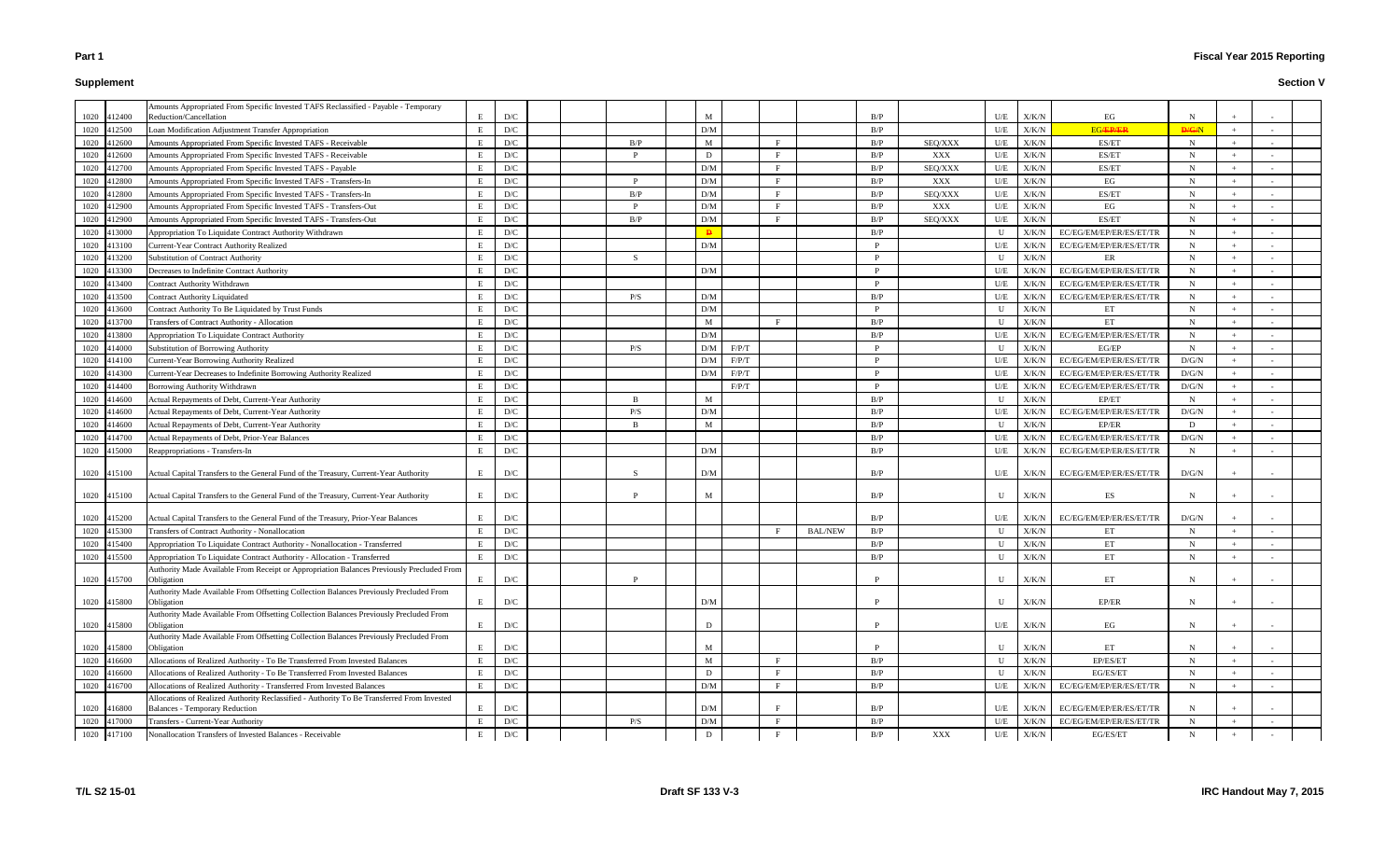# **Supplement**

|      | 1020 417100                | Nonallocation Transfers of Invested Balances - Receivable                            | E      | D/C                     |  |     | M   |                    | B/P        | SEQ/XXX | U/E          | X/K/N          | ES/ET                                              | N           |     |  |
|------|----------------------------|--------------------------------------------------------------------------------------|--------|-------------------------|--|-----|-----|--------------------|------------|---------|--------------|----------------|----------------------------------------------------|-------------|-----|--|
|      | 1020 417200                | Nonallocation Transfers of Invested Balances - Payable                               | E      | $\mathbf{D}/\mathbf{C}$ |  |     | D   | $\mathbf{E}$       | B/P        | XXX     | U            | X/K/N          | ES/ET                                              | N           |     |  |
|      | 1020 417200                | Nonallocation Transfers of Invested Balances - Payable                               | E      | D/C                     |  |     | M   | $\mathbf{F}% _{0}$ | B/P        | SEQ/XXX | U            | X/K/N          | ES/ET                                              | N           |     |  |
|      | 1020 417200                | Nonallocation Transfers of Invested Balances - Payable                               | E      | D/C                     |  |     | M   | E                  | B/P        | XXX     | U            | X/K/N          | EP                                                 | N           |     |  |
| 1020 | 417300                     | Nonallocation Transfers of Invested Balances - Transferred                           | E      | D/C                     |  |     | D   | $\mathbf{F}$       | B/P        | XXX     | U/E          | X/K/N          | EG/ES/ET                                           | N           |     |  |
| 1020 | 417300                     | Nonallocation Transfers of Invested Balances - Transferred                           | E      | D/C                     |  |     | M   | $\mathbf{E}$       | B/P        | SEQ/XXX | U/E          | X/K/N          | ES/ET                                              | N           |     |  |
| 1020 | 417300                     | Nonallocation Transfers of Invested Balances - Transferred                           | E      | D/C                     |  |     | M   | F                  | B/P        | XXX     | U/E          | X/K/N          | EP                                                 | N           |     |  |
| 1020 | 417500                     | Allocation Transfers of Current-Year Authority for Noninvested Accounts              | E      | D/C                     |  | P/S | D/M | $\mathbf{F}$       | B/P        |         | U/E          | X/K/N          | EC/EG/EM/EP/ER/ES/ET/TR                            | N           |     |  |
|      | 1020 417600                | <b>Allocation Transfers of Prior-Year Balances</b>                                   | E      | $\mathbf{D}/\mathbf{C}$ |  | P/S |     | $\mathbf{F}$       | B/P        |         | U/E          | X/K/N          | EC/EG/EM/EP/ER/ES/ET/TR                            | N           |     |  |
| 1020 | 419000                     | <b>Transfers - Prior-Year Balances</b>                                               | E      | D/C                     |  | P/S |     | $\mathbf{E}% _{0}$ | B/P        |         | U/E          | X/K/N          | EC/EG/EM/EP/ER/ES/ET/TR                            | N           |     |  |
| 1020 | 419100                     | Balance Transfers - Extension of Availability Other Than Reappropriations            |        | $\mathbf{D}/\mathbf{C}$ |  | P/S |     |                    | B/P        |         | U/E          | X/K/N          | EC/EG/EM/EP/ER/ES/ET/TR                            | $\mathbf N$ |     |  |
| 1020 | 419200                     | Balance Transfers - Unexpired to Expired                                             |        | $\mathbf{D}/\mathbf{C}$ |  | P/S |     |                    | B/P        |         | U/E          | X/K/N          | EC/EG/EM/EP/ER/ES/ET/TR                            | N           |     |  |
| 1020 | 419300                     | Balance Transfers - Unobligated Balances - Legislative Change of Purpose             | E      | D/C                     |  | P/S | D/M | F                  | B/P        |         | U/E          | X/K/N          | EC/EG/EM/EP/ER/ES/ET/TR                            | N           |     |  |
| 1020 | 419600                     | Balance Transfers-In - Expired to Expired                                            | E      | D                       |  | P/S |     |                    | B/P        |         |              | K/N            | EC/EG/EM/EP/ER/ES/ET/TR                            | N           |     |  |
|      | 1020 419700                | Balance Transfers-Out - Expired to Expired                                           | E      | $\mathbf C$             |  | P/S |     |                    | B/P        |         |              | K/N            | EC/EG/EM/EP/ER/ES/ET/TR                            | $\mathbf N$ |     |  |
|      | 1020 421200                | Liquidation of Deficiency - Offsetting Collections                                   | E      | D/C                     |  |     | D/M | $F/N$              | B/P        |         | U/E          | X/K/N          | EC/EG/EM/EP/ER/ES/ET/TR                            | $\mathbf N$ |     |  |
| 1020 | 422100                     | Unfilled Customer Orders Without Advance                                             |        | D/C                     |  |     | D/M | E/F                | B/P        |         | U/E          | X/K/N          | EC/EG/EM/EP/ER/ES/ET/TR                            | D/G/N       |     |  |
| 1020 | 422200                     | Unfilled Customer Orders With Advance                                                | E      | D/C                     |  |     | D/M | E/F/N              | B/P        |         | U/E          | X/K/N          | EC/EG/EM/EP/ER/ES/ET/TR                            | D/G/N       |     |  |
| 1020 | 422500                     | <b>Expenditure Transfers from Trust Funds - Receivable</b>                           | E      | D/C                     |  |     | D/M |                    | B/P        |         | U/E          | X/K/N          | EC/EG/EM/EP/ER/ES/ET/TR                            | D/G/N       |     |  |
| 1020 | 425100                     | Reimbursements and Other Income Earned - Receivable                                  | E      | D/C                     |  |     | D/M | E/F                | B/P        |         | U/E          | X/K/N          | EC/EG/EM/EP/ER/ES/ET/TR                            | D/G/N       |     |  |
|      | 1020 425200                | Reimbursements and Other Income Earned - Collected                                   |        | $\mathbf{D}/\mathbf{C}$ |  |     | D/M | E/F/N              | B/P        |         | U/E          | X/K/N          | EC/EG/EM/EP/ER/ES/ET/TR                            | D/G/N       |     |  |
| 1020 | 425300                     | Prior-Year Unfilled Customer Orders With Advance - Refunds Paid                      | E      | D/C                     |  |     | D/M | E/F/N              | B/P        |         | U/E          | X/K/N          | EC/EG/EM/EP/ER/ES/ET/TR                            | D/G/N       |     |  |
| 1020 | 425500                     | <b>Expenditure Transfers from Trust Funds - Collected</b>                            |        | D/C                     |  |     | D/M |                    | B/P        |         | U/E          | X/K/N          | EC/EG/EM/EP/ER/ES/ET/TR                            | D/G/N       |     |  |
| 1020 | 426000                     | Actual Collections of "governmental-type" Fees                                       |        | $\mathbf{D}/\mathbf{C}$ |  |     | D/M |                    | B/P        |         | U/E          | X/K/N          | EC/EG/EM/EP/ER/ES/ET/TR                            | D/G/N       |     |  |
|      | 1020 426100                | Actual Collections of Business-Type Fees                                             | E      | D/C                     |  |     | D/M |                    | B/P        |         | U/E          | X/K/N          | EC/EG/EM/EP/ER/ES/ET/TR                            | D/G/N       |     |  |
| 1020 | 426200                     | <b>Actual Collections of Loan Principal</b>                                          | E      | D/C                     |  |     | D/M |                    | B/P        |         | U/E          | X/K/N          | EC/EG/EM/EP/ER/ES/ET/TR                            | D/G/N       |     |  |
|      | 1020 426300                | <b>Actual Collections of Loan Interest</b>                                           | E      | $\mathbf{D}/\mathbf{C}$ |  |     | D/M |                    | B/P        |         | U/E          | X/K/N          | EC/EG/EM/EP/ER/ES/ET/TR                            | D/G/N       |     |  |
|      | 1020 426400                | <b>Actual Collections of Rent</b>                                                    | E      | D/C                     |  |     | D/M |                    | B/P        |         | U/E          | X/K/N          | EC/EG/EM/EP/ER/ES/ET/TR                            | D/G/N       |     |  |
|      | 1020 426500                | Actual Collections From Sale of Foreclosed Property                                  | E      | D/C                     |  |     | D/M |                    | B/P        |         | U/E          | X/K/N          | EC/EG/EM/EP/ER/ES/ET/TR                            | D/G/N       |     |  |
| 1020 | 426600                     | Other Actual Business-Type Collections From Non-Federal Sources                      | E      | D/C                     |  |     | D/M |                    | B/P        |         | U/E          | X/K/N          | EC/EG/EM/EP/ER/ES/ET/TR                            | D/G/N       |     |  |
|      | 1020 426700                | Other Actual "governmental-type" Collections From Non-Federal Sources                | E      | D/C                     |  |     | D/M |                    | B/P        |         | U/E          | X/K/N          | EC/EG/EM/EP/ER/ES/ET/TR                            | D/G/N       |     |  |
| 1020 | 427100                     | <b>Actual Program Fund Subsidy Collected</b>                                         | E      | D/C                     |  |     | D/M |                    | B/P        |         | U/E          | X/K/N          | EC/EG/EM/EP/ER/ES/ET/TR                            | D/G/N       |     |  |
| 1020 | 427300                     | Interest Collected From Treasury                                                     |        | D/C                     |  |     | D/M |                    | B/P        |         | $\mathbf{U}$ | X/K/N          | EG/EP/ER/TR                                        | D/G/N       |     |  |
|      | 1020 427500                | <b>Actual Collections From Liquidating Fund</b>                                      | E      | D/C                     |  |     | D/M |                    | B/P        |         | U/E          | X/K/N          | EC/EG/EM/EP/ER/ES/ET/TR                            | D/G/N       |     |  |
| 1020 | 427600                     | <b>Actual Collections From Financing Fund</b>                                        | E      | D/C                     |  |     | D/M |                    | B/P        |         | U/E          | X/K/N          | EC/EG/EM/EP/ER/ES/ET/TR                            | D/G/N       |     |  |
|      | 1020 427700                | Other Actual Collections - Federal                                                   |        | D/C                     |  |     | D/M |                    | R/P        |         | I/I          | ${\rm X/K/N}$  | EC/EG/EM/EP/ER/ES/ET/TR                            | $\rm D/G/N$ |     |  |
|      |                            |                                                                                      |        | $\mathbf{D}/\mathbf{C}$ |  |     | D/M |                    |            |         |              |                |                                                    | D/G/N       |     |  |
|      | 1020 428300<br>1020 428500 | <b>Interest Receivable From Treasury</b><br>Receivable From the Liquidating Fund     | E<br>E | D/C                     |  |     | D/M |                    | B/P<br>B/P |         | U/E<br>U/E   | X/K/N<br>X/K/N | EC/EG/EM/EP/ER/ES/ET/TR<br>EC/EG/EM/EP/ER/ES/ET/TR | D/G/N       |     |  |
|      |                            |                                                                                      | E      | $\mathbf{D}/\mathbf{C}$ |  |     | D/M |                    |            |         |              |                | EC/EG/EM/EP/ER/ES/ET/TR                            |             |     |  |
|      | 1020 428600                | Receivable From the Financing Fund                                                   |        |                         |  |     |     |                    | B/P        |         | U/E          | X/K/N          |                                                    | D/G/N       |     |  |
|      | 1020 428700                | Other Federal Receivables                                                            | E      | $\mathbf{D}/\mathbf{C}$ |  |     | D/M |                    | B/P        |         | U/E          | X/K/N          | EC/EG/EM/EP/ER/ES/ET/TR                            | D/G/N       |     |  |
|      | 1020 429000                | Amortization of Investments in U.S. Treasury Zero Coupon Bonds                       | E      | D/C                     |  |     | M   |                    | B/P<br>P   |         | U/E          | X/K/N          | EC/EG/EM/EP/ER/ES/ET/TR                            | $N_{\rm}$   |     |  |
|      | 1020 429500                | Adjustments to the Exchange Stabilization Fund                                       | E      | D/C                     |  |     |     |                    |            |         | U            | X/K/N          | EP                                                 | $N_{\odot}$ |     |  |
|      | 1020 432000                | Adjustments for Changes in Prior-Year Allocations of Budgetary Resources             | E      | $\mathbf{D}/\mathbf{C}$ |  |     |     |                    | P          |         | U/E          | X/K/N          | EC/EG/EM/EP/ER/ES/ET/TR                            | $N_{\odot}$ |     |  |
|      | 1020 435000                | Canceled Authority                                                                   | E      | D/C                     |  |     | D/M |                    | B/P        |         | E            | K/N            | EC/EG/EM/EP/ER/ES/ET/TR                            | $N_{\rm}$   |     |  |
|      | 1020 435100                | Partial or Early Cancellation of Authority With a U.S. Treasury Warrant              | E      | D/C                     |  |     | D/M |                    | B/P        |         | U/E          | X/K/N          | EC/EG/EM/EP/ER/ES/ET/TR                            | N           |     |  |
|      | 1020 435500                | Cancellation of Appropriation From Unavailable Receipts                              | E      | $\mathbf{D}/\mathbf{C}$ |  |     | D/M |                    | B/P        |         | U/E          | X/K/N          | ES/ET                                              | $N_{\odot}$ |     |  |
|      | 1020 435600                | Cancellation of Appropriation From Invested Balances                                 | E      | D/C                     |  |     | D/M |                    | B/P        |         | U/E          | X/K/N          | ES/ET                                              | $\mathbf N$ |     |  |
|      | 1020 435700                | Cancellation of Appropriated Amounts Receivable From Invested Trust or Special Funds | E      | D/C                     |  |     | D/M |                    |            |         | U/E          | X/K/N          | ES/ET                                              | N           |     |  |
|      | 1020 437000                | Offset to Appropriation Realized for Redemption of Treasury Securities               | E      | $\mathbf{D}/\mathbf{C}$ |  |     |     |                    | B/P        |         | U/E          | X/K/N          | EC/EG/EM/EP/ER/ES/ET/TR                            | $\mathbf N$ | $+$ |  |
|      |                            |                                                                                      |        |                         |  |     |     |                    |            |         |              |                |                                                    |             |     |  |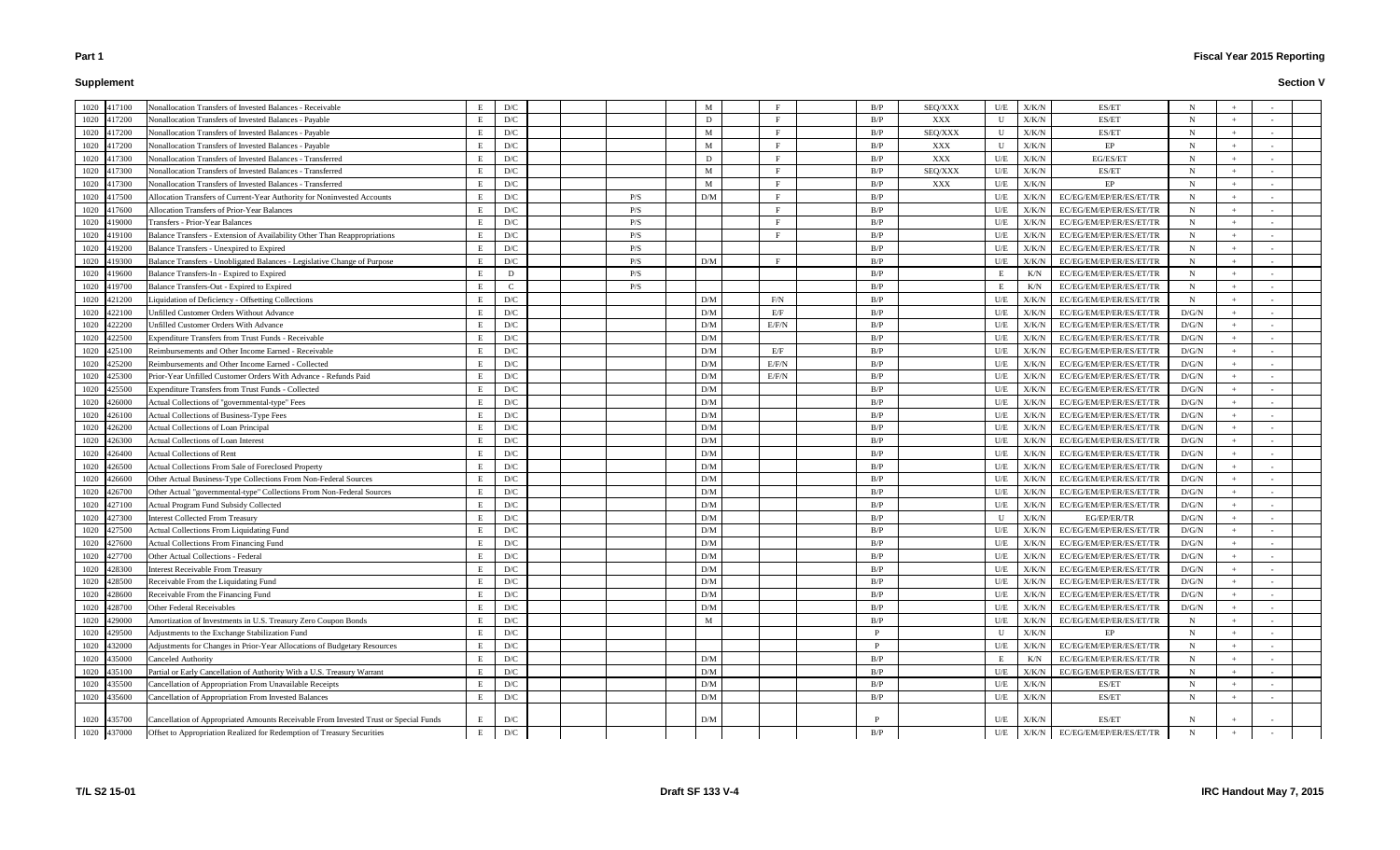# **Supplement**

|             | 1020 438200 | Temporary Reduction - New Budget Authority                                           | E | D/C                     |                | D   |                     |              | ATB             | U   | X/K/N                              | EG/TR                   | N           |     |     |  |
|-------------|-------------|--------------------------------------------------------------------------------------|---|-------------------------|----------------|-----|---------------------|--------------|-----------------|-----|------------------------------------|-------------------------|-------------|-----|-----|--|
|             | 1020 438200 | Temporary Reduction - New Budget Authority                                           | E | D/C                     | D              | D/M |                     | <sup>D</sup> | OTR             | U/E | X/K/N                              | ES/ET                   | N           |     |     |  |
|             | 1020 438200 | Temporary Reduction - New Budget Authority                                           | E | D/C                     | <sup>D</sup>   | D   |                     | P            | ATB/OTR/SEQ     | U/E | X/K/N                              | ES/ET                   | N           |     |     |  |
|             | 1020 438200 | Temporary Reduction - New Budget Authority                                           | E | D/C                     | $\overline{B}$ | M   | F/P/T               | $\mathbf{p}$ | SEQ             | U/E | X/K/N                              | EP/ER/ES/ET             | N           |     |     |  |
| 1020        | 438200      | Temporary Reduction - New Budget Authority                                           |   | D/C                     | $\mathcal{C}$  | M   |                     | <sup>D</sup> | SEQ             | U/E | X/K/N                              | ES/ET                   | N           |     |     |  |
|             | 1020 438200 | Temporary Reduction - New Budget Authority                                           |   | D/C                     | $\mathbf S$    | D/M |                     | P            | OTR/SEQ         | U/E | X/K/N                              | EG/EP/ER                | N           |     |     |  |
| 1020        | 438200      | Temporary Reduction - New Budget Authority                                           | E | D/C                     | - S            | D   |                     | $\mathbf{p}$ | SEQ             | U/E | X/K/N                              | ET                      | N           |     |     |  |
| 1020        | 438200      | Temporary Reduction - New Budget Authority                                           |   | D/C                     | $\mathcal{S}$  | M   |                     | <sup>D</sup> | OTR/SEQ         | U/E | X/K/N                              | TR                      | N           |     |     |  |
|             | 1020 438200 | Temporary Reduction - New Budget Authority                                           |   | D/C                     | D              | D   |                     | P            | SEQ             | U/E | X/K/N                              | EP/ER                   | $\mathbf N$ |     |     |  |
| 1020        | 438200      | Temporary Reduction - New Budget Authority                                           |   | D/C                     | P              | M   |                     | P            | SEQ             | U/E | X/K/N                              | EP                      | N           |     |     |  |
| 1020        | 438200      | Temporary Reduction - New Budget Authority                                           |   | D/C                     | D              | M   |                     | <sup>D</sup> | OTR/SEQ         | U/E | X/K/N                              | ES/ET                   | N           |     |     |  |
| 1020        | 438300      | Temporary Reduction - Prior-Year Balances                                            |   | D/C                     | $\mathbf S$    | D/M |                     | <b>P</b>     | OTR/SEQ         | U/E | X/K/N                              | EP/ER                   | N           |     |     |  |
| 1020 438300 |             | Temporary Reduction - Prior-Year Balances                                            | E | D/C                     | P              | D/M |                     | P            | OTR/SEQ         | U/E | X/K/N                              | ES/ET                   | $\mathbf N$ | $+$ |     |  |
|             | 1020 438300 | Temporary Reduction - Prior-Year Balances                                            |   | D/C                     | -S             | M   |                     | <sup>D</sup> | OTR/SEQ         | U/E | X/K/N                              | EG/TR                   | N           |     |     |  |
|             | 1020 438300 | Temporary Reduction - Prior-Year Balances                                            |   | D/C                     | P              | D   |                     | P            | SEQ             | U/E | X/K/N                              | EP/ER                   | $\mathbf N$ |     |     |  |
|             | 1020 438400 | Temporary Reduction/Cancellation Returned by Appropriation                           |   | D/C                     | -S             | D   |                     | P            | OTR/SEQ         | U/E | X/K/N                              | EP/ER/ET/TR             | $\mathbf N$ |     |     |  |
|             | 1020 438400 | Temporary Reduction/Cancellation Returned by Appropriation                           |   | D/C                     | D              | D/M |                     | $\mathbf{p}$ | <b>OTR</b>      | U   | X/K/N                              | ES/ET                   | N           |     |     |  |
| 1020 438400 |             | Temporary Reduction/Cancellation Returned by Appropriation                           |   | D/C                     | D              | M   |                     | <b>P</b>     | SEQ             | U/E | X/K/N                              | EP                      | N           |     |     |  |
| 1020 438400 |             | Temporary Reduction/Cancellation Returned by Appropriation                           |   | D/C                     | $\overline{B}$ | M   | F/P/T               | P            | SEQ             | U   | X/K/N                              | EP/ER/ES/ET             | N           |     |     |  |
| 1020        | 438400      | Temporary Reduction/Cancellation Returned by Appropriation                           |   | D/C                     | $\Gamma$       | M   |                     | <sup>D</sup> | SEQ             | U   | X/K/N                              | ES/ET                   | N           |     |     |  |
|             | 1020 438400 | Temporary Reduction/Cancellation Returned by Appropriation                           |   | D/C                     | $\mathbf{S}$   | M   |                     | P            | OTR/SEQ         | U/E | X/K/N                              | EG/ER/ET/TR             | N           |     |     |  |
| 1020        | 438400      | Temporary Reduction/Cancellation Returned by Appropriation                           |   | D/C                     | -S             | D   |                     | P            | ATB/OTR/SEQ     | U/E | X/K/N                              | EG                      | $\mathbf N$ |     |     |  |
| 1020        | 438400      | Temporary Reduction/Cancellation Returned by Appropriation                           |   | D/C                     | -S             | M   |                     | P            | <b>OTR</b>      | U/E | X/K/N                              | EP                      | N           |     |     |  |
| 1020        | 438400      | Temporary Reduction/Cancellation Returned by Appropriation                           |   | D/C                     | $\mathbf S$    | M   |                     | <sup>D</sup> | SEQ             | U/E | X/K/N                              | EP                      | N           |     |     |  |
| 1020        | 438400      | Temporary Reduction/Cancellation Returned by Appropriation                           |   | D/C                     | P              | D   |                     | <sup>D</sup> | ATB/OTR/SEQ/XXX | U/E | X/K/N                              | ES/ET                   | N           |     |     |  |
| 1020        | 438400      | Temporary Reduction/Cancellation Returned by Appropriation                           |   | D/C                     | D              | M   |                     | <sup>D</sup> | OTR/SEQ/XXX     | U/E | X/K/N                              | ES/ET                   | N           |     |     |  |
|             | 1020 438400 | Temporary Reduction/Cancellation Returned by Appropriation                           |   | D/C                     | D              | D   |                     | P            | SEQ             | U/E | X/K/N                              | EP/ER                   | N           |     |     |  |
|             | 1020 438400 | Temporary Reduction/Cancellation Returned by Appropriation                           |   | D/C                     | $\mathbf{p}$   | M   |                     | P            | SEQ             |     | K/N                                | EG                      | N           |     |     |  |
|             | 1020 438400 | Temporary Reduction/Cancellation Returned by Appropriation                           | E | D/C                     | -S             | D   |                     | P            | ATB             | U   | X/K/N                              | TR                      | N           |     |     |  |
|             |             |                                                                                      |   |                         |                |     |                     |              |                 |     |                                    |                         |             |     |     |  |
|             | 1020 438700 | Temporary Reduction of Appropriation From Unavailable Receipts, New Budget Authority | E | D/C                     | $\mathbf{P}$   | D   |                     | B/P          | ATB/OTR/SEQ     | U/E | X/K/N                              | ES/ET                   | N           |     |     |  |
|             |             |                                                                                      |   |                         |                |     |                     |              |                 |     |                                    |                         |             |     |     |  |
|             | 1020 438700 | Temporary Reduction of Appropriation From Unavailable Receipts, New Budget Authority | Е | D/C                     | $\mathbf{P}$   | M   |                     | B/P          | OTR/SEQ         | U/E | X/K/N                              | ES/ET                   | N           |     |     |  |
|             | 1020 438800 | Temporary Reduction of Appropriation From Unavailable Receipts, Prior-Year Balances  |   | D/C                     | $\mathbf{P}$   | D/M |                     | B/P          | OTR/SEQ         | U/E | X/K/N                              | ES/ET                   | N           |     |     |  |
|             | 1020 439000 | Reappropriations - Transfers-Out                                                     |   | $\mathbf{D}/\mathbf{C}$ |                | D/M |                     | B/P          |                 |     | K/N                                | EC/EG/EM/EP/ER/ES/ET/TR | N           |     |     |  |
|             | 1020 439100 | Adjustments to Indefinite Appropriations                                             | E | D/C                     |                | D/M |                     | B/P          |                 | U/E | $\mathbf{X}/\mathbf{K}/\mathbf{N}$ | EG/EP/ER                | N           | $+$ | $-$ |  |
|             | 1020 439200 | Permanent Reduction - New Budget Authority                                           | E | $\mathbf{D}/\mathbf{C}$ | -B             | D   | F/P/T               | B/P          | <b>OTR</b>      | U/E | X/K/N                              | EC/EG/EM/EP/ER/ES/ET/TR | $\mathbf N$ |     |     |  |
|             | 1020 439200 | Permanent Reduction - New Budget Authority                                           | E | D/C                     | P              | D   |                     | B/P          | ATB/OTR/SEQ     | U/E | $\rm X/K/N$                        | EC/EG/EM/EP/ER/ES/ET/TR | $\mathbf N$ |     |     |  |
|             | 1020 439200 | Permanent Reduction - New Budget Authority                                           |   | D/C                     | -B             | M   | F/P/T               | B/P          | OTR             | U/E | X/K/N                              | EP/ER/ET                | $N_{\rm}$   |     |     |  |
|             | 1020 439200 | Permanent Reduction - New Budget Authority                                           |   | $\mathbf{D}/\mathbf{C}$ | <sup>B</sup>   | M   | $\rm F/P/T$         | B/P          | OTR/SEQ         | U/E | ${\rm X/K/N}$                      | EG                      | $\mathbf N$ |     |     |  |
|             | 1020 439200 | Permanent Reduction - New Budget Authority                                           |   | D/C                     | P              | M   |                     | B/P          | OTR/SEQ         | U/E | X/K/N                              | EC/EG/EM/EP/ER/ES/ET/TR | N           |     |     |  |
|             | 1020 439200 | Permanent Reduction - New Budget Authority                                           | E | D/C                     | $\mathcal{C}$  | D/M |                     | B/P          | ATB/OTR         | U/E | X/K/N                              | ET                      | $\mathbf N$ | $+$ |     |  |
|             | 1020 439200 | Permanent Reduction - New Budget Authority                                           |   | D/C                     | $\mathcal{C}$  | D/M |                     | B/P          | <b>OTR</b>      | U/E | $\rm X/K/N$                        | EG/EP/ER                | N           |     |     |  |
|             | 1020 439200 | Permanent Reduction - New Budget Authority                                           | E | D/C                     | D              | D   |                     | B/P          | ATB/SEQ         | U/E | X/K/N                              | EG                      | $\mathbf N$ |     |     |  |
|             | 1020 439200 | Permanent Reduction - New Budget Authority                                           | E | D/C                     | D              | D   |                     | B/P          | <b>OTR</b>      | U/E | X/K/N                              | EC/EG/EM/EP/ER/ES/ET/TR | $\mathbf N$ |     |     |  |
|             | 1020 439200 | Permanent Reduction - New Budget Authority                                           |   | D/C                     | D              | M   |                     | B/P          | <b>OTR</b>      | U/E | ${\rm X/K/N}$                      | ES/ET                   | N           |     |     |  |
|             | 1020 439200 | Permanent Reduction - New Budget Authority                                           |   | D/C                     | R/S            | D/M |                     | B/P          | <b>OTR</b>      | U/E | X/K/N                              | EC/EG/EM/EP/ER/ES/ET/TR | $\mathbf N$ |     |     |  |
|             | 1020 439200 | Permanent Reduction - New Budget Authority                                           | E | D/C                     | -S             | M   |                     | B/P          | SEQ             | U/E | $\rm X/K/N$                        | EG                      | $N_{\rm}$   |     |     |  |
|             | 1020 439200 | Permanent Reduction - New Budget Authority                                           |   | $\mathbf{D}/\mathbf{C}$ | <sup>-</sup> C | M   |                     | P            | OTR             | U   | X/K/N                              | ES                      | N           |     |     |  |
|             | 1020 439300 | Permanent Reduction - Prior-Year Balances                                            |   | $\mathbf{D}/\mathbf{C}$ | B              |     | $\rm D/M$ $-$ F/P/T | B/P          | <b>OTR</b>      | U/E | X/K/N                              | EC/EG/EM/EP/ER/ES/ET/TR | $\mathbf N$ |     |     |  |
|             |             |                                                                                      |   |                         |                |     |                     |              |                 |     |                                    |                         |             |     |     |  |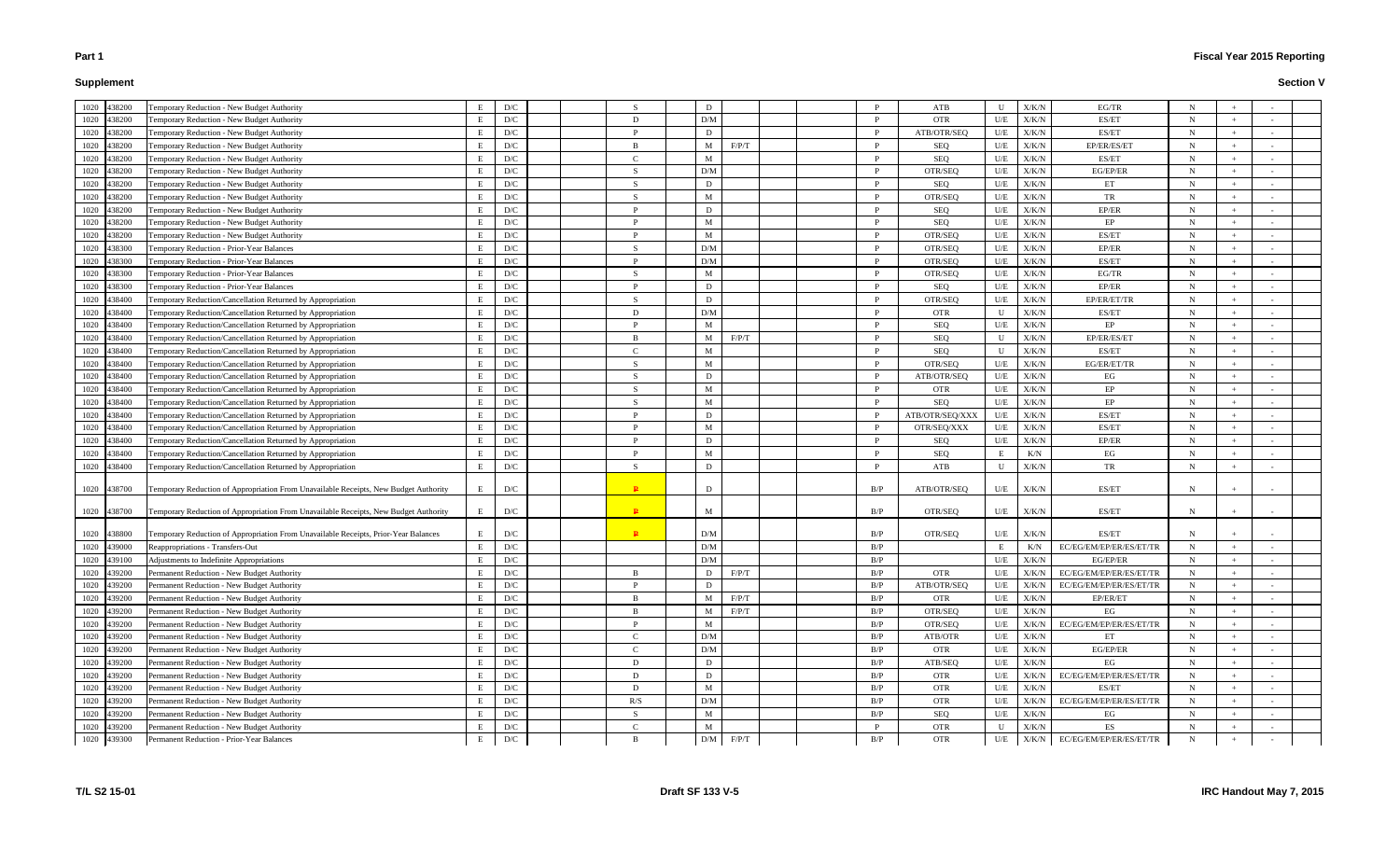# **Supplement**

# **Fiscal Year 2015 Reporting**

|      | 1020 439300                | Permanent Reduction - Prior-Year Balances                                                 | Е | D/C                     |            |             | D/P/S         | D/M   |       |                | B/P                       | OTR/SEQ    | U/E          | X/K/N          | EC/EG/EM/EP/ER/ES/ET/TR                         |                      |        |  |
|------|----------------------------|-------------------------------------------------------------------------------------------|---|-------------------------|------------|-------------|---------------|-------|-------|----------------|---------------------------|------------|--------------|----------------|-------------------------------------------------|----------------------|--------|--|
|      | 1020 439300                | <b>Permanent Reduction - Prior-Year Balances</b>                                          | E | D/C                     |            |             | $\mathcal{C}$ | D/M   |       |                | $\overline{B}$            | <b>OTR</b> | U/E          | X/K/N          | EG/ER                                           | $\mathbf N$          | $+$    |  |
|      | 1020 439300                | Permanent Reduction - Prior-Year Balances                                                 | E | D/C                     |            |             | $\mathcal{C}$ | D/M   |       |                | D                         | <b>OTR</b> | U/E          | X/K/N          | EP/ET                                           | $\mathbf N$          | $+$    |  |
| 1020 | 439300                     | Permanent Reduction - Prior-Year Balances                                                 | E | D/C                     |            |             |               | D/M   |       |                | B/P                       | <b>OTR</b> | U/E          | X/K/N          | EC/EG/EM/EP/ER/ES/ET/TR                         | N                    | $\pm$  |  |
|      | 1020 439400                | Receipts Unavailable for Obligation Upon Collection                                       | E | D/C                     |            |             |               | D/M   |       |                | B/P                       |            |              | X/K/N          | ES/ET                                           | N                    | $+$    |  |
|      |                            | Special and Trust Fund Refunds and Recoveries Temporarily Unavailable - Receipts          |   |                         |            |             |               |       |       |                |                           |            |              |                |                                                 |                      |        |  |
|      | 1020 439600                | Unavailable for Obligation Upon Collection                                                | E | D/C                     |            |             |               |       |       |                | B/P                       |            |              | X/K/N          | <del>EC/EG/EM/EP/ER/</del> ES/ET <del>/TI</del> | N                    |        |  |
|      | 1020 439700                | Receipts and Appropriations Temporarily Precluded From Obligation                         | E | D/C                     |            |             | C/P           | D/M   |       |                | B/P                       |            | U/E          | X/K/N          | ES/ET                                           | $\mathbf N$          | $+$    |  |
|      | 1020 439800                | Offsetting Collections Temporarily Precluded From Obligation                              | E | D/C                     |            |             | <sub>S</sub>  | D/M   |       |                | B/P                       |            | $\mathbf{U}$ | X/K/N          | EG/EP/ER                                        | $\mathbf N$          | $+$    |  |
|      | 1020 439800                | Offsetting Collections Temporarily Precluded From Obligation                              | E | D/C                     |            |             | <sup>S</sup>  | D     |       |                | B/P                       |            | E            | K/N            | EG                                              | N                    | $+$    |  |
|      |                            | Special and Trust Fund Refunds and Recoveries Temporarily Unavailable - Receipts and      |   |                         |            |             |               |       |       |                |                           |            |              |                |                                                 |                      |        |  |
|      | 1020 439900                | Appropriations Temporarily Precluded From Obligation                                      | E | D/C                     |            |             |               |       |       |                | B/P                       |            | U/E          | X/K/N          | EC/EG/EM/EP/ER/ES/ET/TR                         | N                    |        |  |
| 1020 | 480100                     | Undelivered Orders - Obligations, Unpaid                                                  | E | D/C                     | D/R        | A/B/E       |               |       |       |                | B/P                       |            | U/E          | X/K/N          | EC/EG/EM/EP/ER/ES/ET/TR                         | D/G/N                | $+$    |  |
| 1020 | 480200                     | Undelivered Orders - Obligations, Prepaid/Advanced                                        | E | D/C                     | D/R        | A/B/E       |               | D/M   |       | <b>BAL/NEW</b> | B/P                       |            | U/E          | X/K/N          | EC/EG/EM/EP/ER/ES/ET/TR                         | $\mathbf N$          | $+$    |  |
| 1020 | 480200                     | Undelivered Orders - Obligations, Prepaid/Advanced                                        | E | D/C                     | D/R        | A/B/E       |               | M     |       |                | B/P                       |            | U/E          | ${\rm X/K/N}$  | EP/ER                                           | D/G                  | $^{+}$ |  |
|      | 1020 487100                | Downward Adjustments of Prior-Year Unpaid Undelivered Orders - Obligations, Recoveries    | E | D/C                     |            |             |               |       |       |                | B/P                       |            | U/E          | X/K/N          | EC/EG/EM/EP/ER/ES/ET/TR                         | D/G/N                | $+$    |  |
|      |                            | Downward Adjustments of Prior-Year Prepaid/Advanced Undelivered Orders - Obligations,     |   |                         |            |             |               |       |       |                |                           |            |              |                |                                                 |                      |        |  |
|      | 1020 487200                | <b>Refunds Collected</b>                                                                  | E | D/C                     |            |             |               | D/M   | F/N   |                | B/P                       |            | U/E          | X/K/N          | EC/EG/EM/EP/ER/ES/ET/TR                         | D/G/N                |        |  |
| 1020 | 488100                     | Upward Adjustments of Prior-Year Undelivered Orders - Obligations, Unpaid                 | E | D/C                     | D/R        | A/B/E       |               |       |       |                | B/P                       |            | U/E          | X/K/N          | EC/EG/EM/EP/ER/ES/ET/TR                         | D/G/N                | $+$    |  |
|      |                            |                                                                                           |   |                         |            |             |               |       |       |                |                           |            |              |                |                                                 |                      |        |  |
|      | 1020 488200                | Upward Adjustments of Prior-Year Undelivered Orders - Obligations, Prepaid/Advanced       | E | D/C                     | D/R        | A/B/E       |               | D/M   |       | <b>BAL</b>     | B/P                       |            | U/E          | X/K/N          | EC/EG/EM/EP/ER/ES/ET/TR                         | N                    | $^{+}$ |  |
|      | 1020 488200                | Upward Adjustments of Prior-Year Undelivered Orders - Obligations, Prepaid/Advanced       | E |                         |            | A/B/E       |               | M     |       |                | B/P                       |            |              | X/K/N          | EP/ER                                           |                      |        |  |
|      |                            | Delivered Orders - Obligations, Unpaid                                                    | E | D/C                     | D/R        | A/B/E       |               |       |       |                | B/P                       |            | U/E<br>U/E   |                | EC/EG/EM/EP/ER/ES/ET/TR                         | D/G                  | $+$    |  |
|      | 1020 490100<br>1020 490200 | Delivered Orders - Obligations, Paid                                                      | E | D/C<br>D/C              | D/R<br>D/R | A/B/E       |               | D/M   |       | <b>BAL/NEW</b> | B/P                       |            | U/E          | X/K/N<br>X/K/N | EC/EG/EM/EP/ER/ES/ET/TR                         | D/G/N<br>$\mathbf N$ | $+$    |  |
| 1020 | 490200                     | Delivered Orders - Obligations, Paid                                                      | E | D/C                     | D/R        | $\rm A/B/E$ |               | M     |       |                | B/P                       |            | U/E          | X/K/N          | EP/ER                                           | D/G                  | $+$    |  |
| 1020 | 490800                     | Authority Outlayed Not Yet Disbursed                                                      | E | D/C                     | D/R        | A/E         |               | D/M   |       | <b>BAL/NEW</b> | B/P                       |            |              | X/K/N          | EG/ER                                           | N                    | $+$    |  |
|      |                            |                                                                                           |   |                         |            |             |               |       |       |                |                           |            |              |                |                                                 |                      |        |  |
|      | 1020 497100                | Downward Adjustments of Prior-Year Unpaid Delivered Orders - Obligations, Recoveries      | E | D/C                     |            |             |               |       |       |                | B/P                       |            | U/E          | X/K/N          | EC/EG/EM/EP/ER/ES/ET/TR                         | D/G/N                |        |  |
|      |                            |                                                                                           |   |                         |            |             |               |       |       |                |                           |            |              |                |                                                 |                      |        |  |
|      | 1020 497200                | Downward Adjustments of Prior-Year Paid Delivered Orders - Obligations, Refunds Collected | E | D/C                     |            |             |               | D/M   | E/F/N |                | B/P                       |            | U/E          | X/K/N          | EC/EG/EM/EP/ER/ES/ET/TR                         | D/G/N                | $+$    |  |
| 1020 | 498100                     | Upward Adjustments of Prior-Year Delivered Orders - Obligations, Unpaid                   | E | D/C                     | D/R        | A/B/E       |               |       |       |                | B/P                       |            | U/E          | X/K/N          | EC/EG/EM/EP/ER/ES/ET/TR                         | D/G/N                | $+$    |  |
| 1020 | 498200                     | Upward Adjustments of Prior-Year Delivered Orders - Obligations, Paid                     | E | D/C                     | D/R        | $\rm A/B/E$ |               | D/M   |       | <b>BAL</b>     | B/P                       |            | U/E          | X/K/N          | EC/EG/EM/EP/ER/ES/ET/TR                         | N                    | $+$    |  |
| 1020 | 498200                     | Upward Adjustments of Prior-Year Delivered Orders - Obligations, Paid                     | E | D/C                     | D/R        | $\rm A/B/E$ |               | M     |       |                | B/P                       |            | U/E          | X/K/N          | EP/ER                                           | D/G                  | $+$    |  |
|      |                            |                                                                                           |   |                         |            |             |               |       |       |                |                           |            |              |                |                                                 |                      |        |  |
|      |                            | 1021 Recoveries of prior year unpaid obligations                                          |   |                         |            |             |               |       |       |                |                           |            |              |                |                                                 |                      |        |  |
|      |                            | Downward Adjustments of Prior-Year Unpaid Undelivered Orders - Obligations, Recoveries    | E | D/C                     |            |             |               |       |       |                | $\boldsymbol{\mathrm{X}}$ |            | U/E          |                | X/K/N EC/EG/EM/EP/ER/ES/ET/TR                   | $\rm D/G/N$          |        |  |
|      | 1021 487100                |                                                                                           |   |                         |            |             |               |       |       |                |                           |            |              |                |                                                 |                      |        |  |
|      | 1021 497100                | Downward Adjustments of Prior-Year Unpaid Delivered Orders - Obligations, Recoveries      | E | D/C                     |            |             |               |       |       |                | X                         |            | U/E          | X/K/N          | EC/EG/EM/EP/ER/ES/ET/TR                         | D/G/N                |        |  |
|      |                            |                                                                                           |   |                         |            |             |               |       |       |                |                           |            |              |                |                                                 |                      |        |  |
|      |                            | 1022 Capital transfer of unobligated balances to general fund (-)                         |   |                         |            |             |               |       |       |                |                           |            |              |                |                                                 |                      |        |  |
|      |                            |                                                                                           |   |                         |            |             |               |       |       |                |                           |            |              |                |                                                 |                      |        |  |
|      | 1022 415200                | Actual Capital Transfers to the General Fund of the Treasury, Prior-Year Balances         | E | D/C                     |            |             |               |       |       |                |                           |            | U/E          | X/K/N          | EC/EG/EM/EP/ER/ES/ET/TR                         | D/G/N                |        |  |
|      |                            |                                                                                           |   |                         |            |             |               |       |       |                |                           |            |              |                |                                                 |                      |        |  |
|      |                            | 1023 Unobligated balances applied to repay debt (-)                                       |   |                         |            |             |               |       |       |                |                           |            |              |                |                                                 |                      |        |  |
|      | 1023 414700                | Actual Repayments of Debt, Prior-Year Balances                                            | E | $\mathbf{D}/\mathbf{C}$ |            |             |               |       |       |                | $\boldsymbol{\mathrm{X}}$ |            | U/E          | X/K/N          | EC/EG/EM/EP/ER/ES/ET/TR                         | D/G/N                |        |  |
|      |                            |                                                                                           |   |                         |            |             |               |       |       |                |                           |            |              |                |                                                 |                      |        |  |
|      |                            | 1024 Unobligated balance of borrowing authority withdrawn (-)                             |   |                         |            |             |               |       |       |                |                           |            |              |                |                                                 |                      |        |  |
|      | 1024 414400                | Borrowing Authority Withdrawn                                                             | E | $\mathbf{D}/\mathbf{C}$ |            |             |               | F/P/T |       |                |                           |            |              | X/K/N          | EC/EG/EM/EP/ER/ES/ET/TR                         | D/G/N                |        |  |
|      |                            |                                                                                           |   |                         |            |             |               |       |       |                |                           |            |              |                |                                                 |                      |        |  |
|      |                            | 1025 Unobligated balance of contract authority withdrawn (-)                              |   |                         |            |             |               |       |       |                |                           |            |              |                |                                                 |                      |        |  |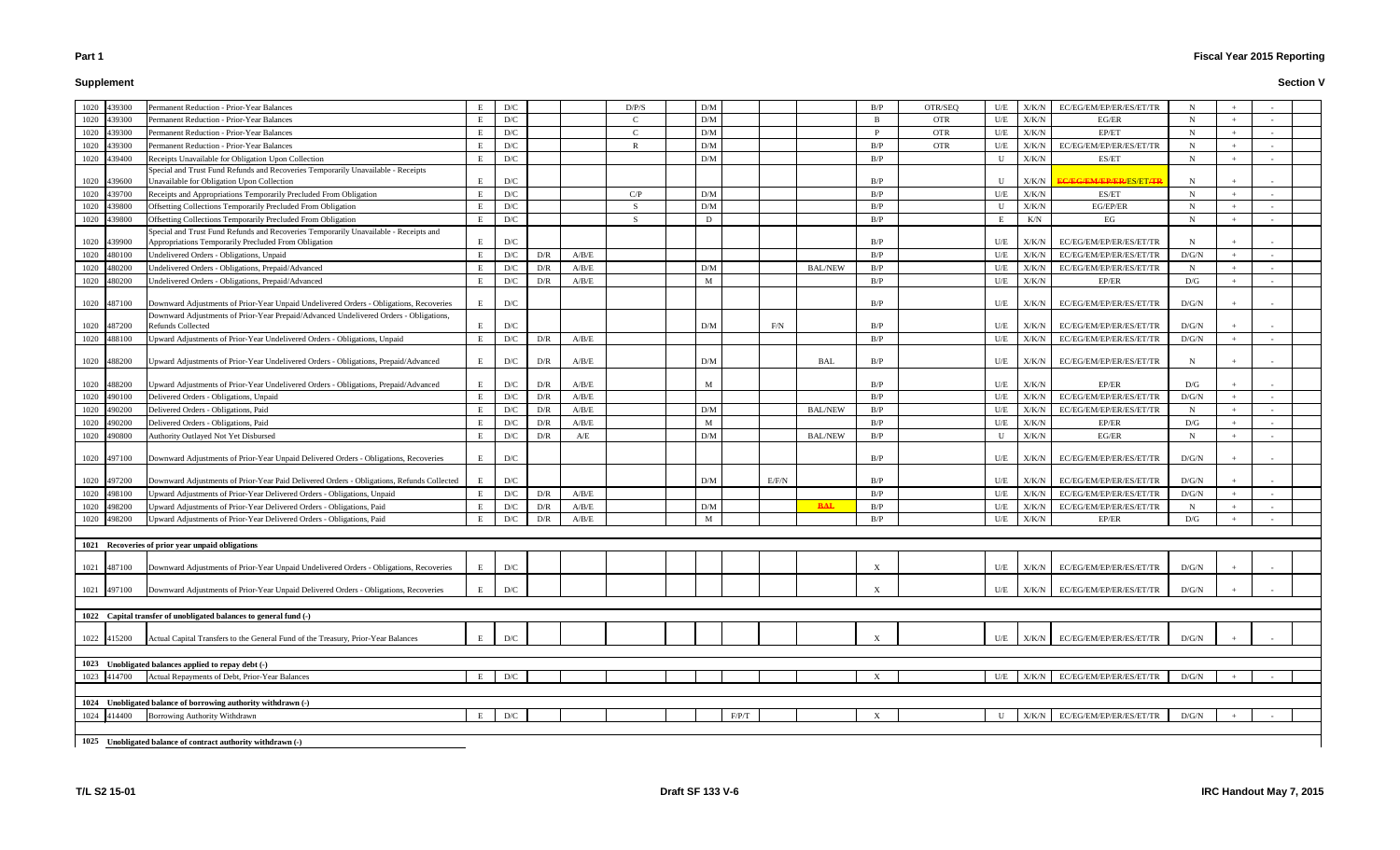# **Supplement**

# **Fiscal Year 2015 Reporting**

| U           | X/K/N         | EC/EG/EM/EP/ER/ES/ET/TR                             | N            | $\boldsymbol{+}$                 | $\overline{a}$           |                |
|-------------|---------------|-----------------------------------------------------|--------------|----------------------------------|--------------------------|----------------|
|             |               |                                                     |              |                                  |                          |                |
|             |               |                                                     |              |                                  |                          |                |
| ${\bf U}$   | $\rm X/K/N$   | EP                                                  | N            | $^+$                             | $\blacksquare$           |                |
| ${\bf U}$   | ${\rm X/K/N}$ | EP                                                  | N            | $\overline{a}$                   | $^+$                     |                |
| $U\!/\!E$   | X/K/N         | EC/EG/EM/EP/ER/ES/ET/TR                             | N            | $^+$                             | $\overline{\phantom{a}}$ |                |
|             |               |                                                     |              |                                  |                          |                |
|             |               |                                                     |              |                                  |                          |                |
|             |               |                                                     |              |                                  |                          |                |
|             |               |                                                     |              |                                  |                          |                |
|             |               |                                                     |              |                                  |                          |                |
|             |               |                                                     |              |                                  |                          |                |
|             |               |                                                     |              |                                  |                          |                |
|             |               |                                                     |              |                                  |                          |                |
|             |               |                                                     |              |                                  |                          |                |
|             |               |                                                     |              |                                  |                          |                |
|             |               |                                                     |              |                                  |                          |                |
|             |               |                                                     |              |                                  |                          |                |
|             |               |                                                     |              |                                  |                          |                |
|             |               |                                                     |              |                                  |                          |                |
| $\mathbf E$ | K/N           | EC/EG/EM/EP/ER/ES/ET/TR                             | N            |                                  | $\overline{\phantom{a}}$ |                |
| U           | X/K/N         | EG/EM/ER/ES/ET/TR                                   | N            | $^+$                             | $\overline{\phantom{a}}$ |                |
| U/E         | X/K/N         | EC/EG/EM/EP/ER/ES/ET/TR                             | N            | $^+$                             | $\overline{\phantom{a}}$ |                |
| $U\!/\!E$   | X/K/N         | ES/ET                                               | N            | $^+$                             | $\overline{\phantom{a}}$ |                |
| U/E         | X/K/N         | $\ensuremath{\mathrm{ES}}/\ensuremath{\mathrm{ET}}$ | N            | $\boldsymbol{+}$                 | $\blacksquare$           |                |
|             |               |                                                     |              |                                  |                          |                |
| $U\!/\!E$   | X/K/N         | ES/ET                                               | N            | $^+$                             | $\overline{\phantom{a}}$ |                |
|             |               |                                                     |              |                                  |                          |                |
|             |               |                                                     |              |                                  |                          |                |
|             |               |                                                     |              |                                  |                          |                |
| U           | $\rm X/K/N$   | ES/ET                                               | N            | $\qquad \qquad +$                |                          |                |
| ${\bf U}$   | $\rm X/K/N$   | $\ensuremath{\mathrm{ES}}/\ensuremath{\mathrm{ET}}$ |              |                                  |                          |                |
|             |               |                                                     | N            | $\begin{array}{c} + \end{array}$ | $\overline{\phantom{a}}$ |                |
|             |               |                                                     |              |                                  |                          |                |
|             |               |                                                     |              |                                  |                          |                |
|             |               |                                                     |              |                                  |                          |                |
| U           | $\rm X/K/N$   | EC/EG/EM/EP/ER/ES/ET/TR                             | $\rm{D/G/N}$ | $+$                              | ÷.                       | $\sqrt{2}$     |
|             |               |                                                     |              |                                  |                          |                |
|             |               |                                                     |              |                                  |                          |                |
| ${\bf U}$   | $\rm X/K/N$   | EC/EG/EM/EP/ER/ES/ET/TR                             | $\rm{D/G/N}$ | $\boldsymbol{+}$                 | $\overline{a}$           | 2              |
|             |               |                                                     |              |                                  |                          |                |
|             |               |                                                     |              |                                  |                          |                |
| ${\bf U}$   | $\rm X/K/N$   | EC/EG/EM/EP/ER/ES/ET/TR                             | $\rm{D/G/N}$ | $\, +$                           | $\mathbb{Z}^2$           | $\overline{c}$ |
|             |               |                                                     |              |                                  |                          |                |
|             |               |                                                     |              |                                  |                          |                |
|             |               |                                                     |              |                                  |                          |                |
|             |               |                                                     |              |                                  |                          |                |

|      | 1025 413400 | Contract Authority Withdrawn                                                                                                                                                        | E            | D/C                     |       |                 |  |  | $\boldsymbol{\mathrm{X}}$ | U           | X/K/N         | EC/EG/EM/EP/ER/ES/ET/TR | N            |        |        |             |
|------|-------------|-------------------------------------------------------------------------------------------------------------------------------------------------------------------------------------|--------------|-------------------------|-------|-----------------|--|--|---------------------------|-------------|---------------|-------------------------|--------------|--------|--------|-------------|
|      |             |                                                                                                                                                                                     |              |                         |       |                 |  |  |                           |             |               |                         |              |        |        |             |
|      |             |                                                                                                                                                                                     |              |                         |       |                 |  |  |                           |             |               |                         |              |        |        |             |
|      | 1026 429500 | 1026 Adjustment for change in allocation of trust fund limitation or foreign exchange valuation<br>Adjustments to the Exchange Stabilization Fund                                   | Е            | D/C                     |       |                 |  |  | $\boldsymbol{X}$          | U           | X/K/N         | EP                      | N            | $+$    |        |             |
|      | 1026 429500 | Adjustments to the Exchange Stabilization Fund                                                                                                                                      | $\mathbf{B}$ | D/C                     |       |                 |  |  | X                         | $\mathbf U$ | X/K/N         | EP                      | N            | $\sim$ | $+$    |             |
|      | 1026 432000 | Adjustments for Changes in Prior-Year Allocations of Budgetary Resources                                                                                                            | E            | D/C                     |       |                 |  |  | $\boldsymbol{\mathrm{X}}$ | U/E         | X/K/N         | EC/EG/EM/EP/ER/ES/ET/TR | $\mathbf N$  |        |        |             |
|      |             |                                                                                                                                                                                     |              |                         |       |                 |  |  |                           |             |               |                         |              |        |        |             |
|      |             | Adjustment in unobligated balances for change in investments of zero coupon bonds (special and non-                                                                                 |              |                         |       |                 |  |  |                           |             |               |                         |              |        |        |             |
|      |             | 1027 revolving trust funds)                                                                                                                                                         |              |                         |       |                 |  |  |                           |             |               |                         |              |        |        |             |
| 1027 |             |                                                                                                                                                                                     |              |                         |       |                 |  |  |                           |             |               |                         |              |        |        |             |
|      |             |                                                                                                                                                                                     |              |                         |       |                 |  |  |                           |             |               |                         |              |        |        |             |
|      |             |                                                                                                                                                                                     |              |                         |       |                 |  |  |                           |             |               |                         |              |        |        |             |
|      |             | This line is not required to be supported by the USSGL at this time, but will be required in the future.                                                                            |              |                         |       |                 |  |  |                           |             |               |                         |              |        |        |             |
|      |             |                                                                                                                                                                                     |              |                         |       |                 |  |  |                           |             |               |                         |              |        |        |             |
|      |             |                                                                                                                                                                                     |              |                         |       |                 |  |  |                           |             |               |                         |              |        |        |             |
|      |             | 1028 Adjustment in unobligated balances for change in investments of zero coupon bonds (revolving funds)                                                                            |              |                         |       |                 |  |  |                           |             |               |                         |              |        |        |             |
| 1028 |             |                                                                                                                                                                                     |              |                         |       |                 |  |  |                           |             |               |                         |              |        |        |             |
|      |             |                                                                                                                                                                                     |              |                         |       |                 |  |  |                           |             |               |                         |              |        |        |             |
|      |             |                                                                                                                                                                                     |              |                         |       |                 |  |  |                           |             |               |                         |              |        |        |             |
|      |             | This line is not required to be supported by the USSGL at this time, but will be required in the future.                                                                            |              |                         |       |                 |  |  |                           |             |               |                         |              |        |        |             |
|      |             |                                                                                                                                                                                     |              |                         |       |                 |  |  |                           |             |               |                         |              |        |        |             |
|      |             | 1029 Other balances withdrawn (-)                                                                                                                                                   |              |                         |       |                 |  |  |                           |             |               |                         |              |        |        |             |
|      | 1029 435000 | <b>Canceled Authority</b>                                                                                                                                                           | E            | D/C                     |       | D/M             |  |  | $\boldsymbol{\mathrm{X}}$ | E           | K/N           | EC/EG/EM/EP/ER/ES/ET/TR | N            | $+$    |        |             |
| 1029 | 435000      | <b>Canceled Authority</b>                                                                                                                                                           | E            | D/C                     |       | D/M             |  |  | X                         | U           | X/K/N         | EG/EM/ER/ES/ET/TR       | $\mathbf N$  | $+$    |        |             |
| 1029 | 435100      | Partial or Early Cancellation of Authority With a U.S. Treasury Warrant                                                                                                             | E            | D/C                     |       | D/M             |  |  | X                         | U/E         | X/K/N         | EC/EG/EM/EP/ER/ES/ET/TR | N            | $+$    | $\sim$ |             |
| 1029 | 435500      | Cancellation of Appropriation From Unavailable Receipts                                                                                                                             | E            | D/C                     |       | D/M             |  |  | $\boldsymbol{\mathrm{X}}$ | U/E         | X/K/N         | ES/ET                   | N            | $+$    | $\sim$ |             |
| 1029 | 435600      | <b>Cancellation of Appropriation From Invested Balances</b>                                                                                                                         | E            | $\mathbf{D}/\mathbf{C}$ |       | $\rm{D}/\rm{M}$ |  |  | $\boldsymbol{\mathrm{X}}$ | $U\!/\!E$   | $\rm X/K/N$   | ES/ET                   | N            |        | $\sim$ |             |
|      |             |                                                                                                                                                                                     |              |                         |       |                 |  |  |                           |             |               |                         |              |        |        |             |
|      | 1029 435700 | Cancellation of Appropriated Amounts Receivable From Invested Trust or Special Funds                                                                                                | E            | D/C                     |       | D/M             |  |  | $\mathbf{x}$              | U/E         | X/K/N         | ES/ET                   | N            |        |        |             |
|      |             |                                                                                                                                                                                     |              |                         |       |                 |  |  |                           |             |               |                         |              |        |        |             |
|      |             |                                                                                                                                                                                     |              |                         |       |                 |  |  |                           |             |               |                         |              |        |        |             |
|      |             | 1031 Refunds and recoveries temporarily precluded from obligation (special and trust funds) (-)<br>Special and Trust Fund Refunds and Recoveries Temporarily Unavailable - Receipts |              |                         |       |                 |  |  |                           |             |               |                         |              |        |        |             |
|      | 1031 439600 | Unavailable for Obligation Upon Collection                                                                                                                                          | E            | D/C                     |       |                 |  |  | $\boldsymbol{\mathrm{X}}$ | $\mathbf U$ | X/K/N         | ES/ET                   | N            |        |        |             |
|      |             | Special and Trust Fund Refunds and Recoveries Temporarily Unavailable - Receipts and                                                                                                |              |                         |       |                 |  |  |                           |             |               |                         |              |        |        |             |
|      | 1031 439900 | Appropriations Temporarily Precluded From Obligation                                                                                                                                | E            | D/C                     |       |                 |  |  | $\boldsymbol{\mathrm{X}}$ | U           | $\rm X/K/N$   | ES/ET                   | N            |        | $\sim$ |             |
|      |             |                                                                                                                                                                                     |              |                         |       |                 |  |  |                           |             |               |                         |              |        |        |             |
|      |             | Anticipated transfers and adjustments:                                                                                                                                              |              |                         |       |                 |  |  |                           |             |               |                         |              |        |        |             |
|      |             |                                                                                                                                                                                     |              |                         |       |                 |  |  |                           |             |               |                         |              |        |        |             |
|      |             | 1040 Anticipated nonexpenditure transfers of unobligated balances (net) (+ or -)                                                                                                    |              |                         |       |                 |  |  |                           |             |               |                         |              |        |        |             |
|      | 1040 418000 | Anticipated Transfers - Prior-Year Balances                                                                                                                                         | E            | D/C                     |       |                 |  |  |                           | U           | X/K/N         | EC/EG/EM/EP/ER/ES/ET/TR | D/G/N        |        |        | $\tilde{z}$ |
|      |             |                                                                                                                                                                                     |              |                         |       |                 |  |  |                           |             |               |                         |              |        |        |             |
|      |             | 1041 Anticipated recoveries of prior year unpaid obligations                                                                                                                        |              |                         |       |                 |  |  |                           |             |               |                         |              |        |        |             |
|      | 1041 431000 | Anticipated Recoveries of Prior-Year Obligations                                                                                                                                    | E            | D/R<br>D                | A/B/E |                 |  |  |                           | U           | X/K/N         | EC/EG/EM/EP/ER/ES/ET/TR | $\rm{D/G/N}$ |        |        | $\tilde{z}$ |
|      |             |                                                                                                                                                                                     |              |                         |       |                 |  |  |                           |             |               |                         |              |        |        |             |
|      |             | 1042 Anticipated capital transfers and redemption of debt (unobligated balances) (-)                                                                                                |              |                         |       |                 |  |  |                           |             |               |                         |              |        |        |             |
|      | 1042 404800 | Anticipated Transfers to the General Fund of the Treasury - Prior-Year Balances                                                                                                     | E            | $\mathbf{D}/\mathbf{C}$ |       |                 |  |  |                           | $\mathbf U$ | ${\rm X/K/N}$ | EC/EG/EM/EP/ER/ES/ET/TR | $\rm D/G/N$  |        |        | $\tilde{z}$ |
|      |             |                                                                                                                                                                                     |              |                         |       |                 |  |  |                           |             |               |                         |              |        |        |             |
|      |             | 1050 Unobligated balance (total)                                                                                                                                                    |              |                         |       |                 |  |  |                           |             |               |                         |              |        |        |             |
|      |             |                                                                                                                                                                                     |              |                         |       |                 |  |  |                           |             |               |                         |              |        |        |             |
|      |             |                                                                                                                                                                                     |              |                         |       |                 |  |  |                           |             |               |                         |              |        |        |             |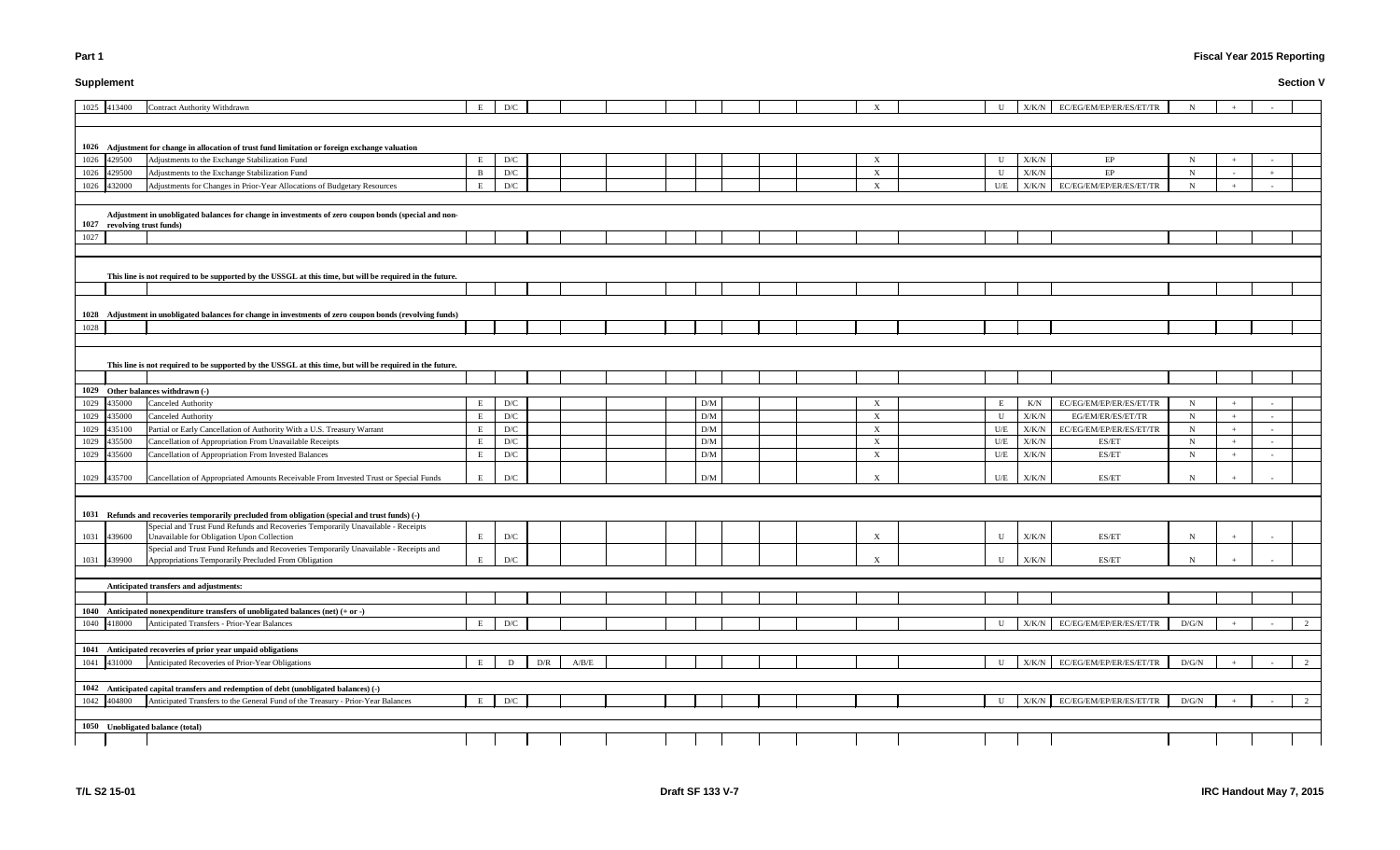# **Supplement**

|             |        | This line is calculated. Equals sum of lines 1000 through 1042.                   |                |                         |     |       |     |                 |       |                |                           |                 |   |           |                               |             |     |  |
|-------------|--------|-----------------------------------------------------------------------------------|----------------|-------------------------|-----|-------|-----|-----------------|-------|----------------|---------------------------|-----------------|---|-----------|-------------------------------|-------------|-----|--|
|             |        |                                                                                   |                |                         |     |       |     |                 |       |                |                           |                 |   |           |                               |             |     |  |
|             |        | Expired unobligated balance available for adjustment only:                        |                |                         |     |       |     |                 |       |                |                           |                 |   |           |                               |             |     |  |
|             |        |                                                                                   |                |                         |     |       |     |                 |       |                |                           |                 |   |           |                               |             |     |  |
|             |        | 1060 Expired unobligated balance brought forward, Oct 1                           |                |                         |     |       |     |                 |       |                |                           |                 |   |           |                               |             |     |  |
| 1060        | 412600 | Amounts Appropriated From Specific Invested TAFS - Receivable                     | <sup>B</sup>   | D/C                     |     |       | B/P | D/M             |       |                | $\boldsymbol{\mathrm{X}}$ | SEQ/XXX         |   | K/N       | ES/ET                         | $\mathbf N$ |     |  |
| 1060        | 112700 | Amounts Appropriated From Specific Invested TAFS - Payable                        | $\overline{B}$ | $\mathbf{D}/\mathbf{C}$ |     |       |     | M               |       |                | $\boldsymbol{\mathrm{X}}$ | XXX             |   | K/N       | EG                            | $\mathbf N$ |     |  |
| 1060        | 112700 | Amounts Appropriated From Specific Invested TAFS - Payable                        | <sup>B</sup>   | $\mathbf{D}/\mathbf{C}$ |     |       |     | D/M             |       |                | $\boldsymbol{\mathrm{X}}$ | SEQ/XXX         |   | K/N       | ES/ET                         | $\mathbf N$ |     |  |
| 1060        | 417100 | Nonallocation Transfers of Invested Balances - Receivable                         | B              | $\mathbf{D}/\mathbf{C}$ |     |       |     | D               |       |                | X                         | XXX             | E | K/N       | EG/ES/ET                      | $\mathbf N$ | $+$ |  |
| 1060        | 417100 | Nonallocation Transfers of Invested Balances - Receivable                         | B              | D/C                     |     |       |     | M               |       |                | $\boldsymbol{\mathrm{X}}$ | SEQ/XXX         | E | K/N       | ES/ET                         | $\mathbf N$ |     |  |
| 1060        | 420100 | <b>Total Actual Resources - Collected</b>                                         | $\overline{B}$ | D/C                     |     |       |     |                 |       |                |                           |                 | E | K/N       | EC/EG/EM/EP/ER/ES/ET/TR       | D/G/N       |     |  |
| 1060        | 422100 | Unfilled Customer Orders Without Advance                                          | $\overline{B}$ | D/C                     |     |       |     | D/M             | E/F   |                | $\boldsymbol{\mathrm{X}}$ |                 | E | K/N       | EC/EG/EM/EP/ER/ES/ET/TR       | D/G/N       |     |  |
| 1060        | 422200 | Unfilled Customer Orders With Advance                                             | $\overline{B}$ | D/C                     |     |       |     | D/M             | E/F/N |                | $\boldsymbol{\mathrm{X}}$ |                 | E | K/N       | EC/EG/EM/EP/ER/ES/ET/TR       | D/G/N       |     |  |
| 1060        | 422500 | Expenditure Transfers from Trust Funds - Receivable                               | B              | D/C                     |     |       |     | D/M             |       |                | $\boldsymbol{\mathrm{X}}$ |                 | E | K/N       | EC/EG/EM/EP/ER/ES/ET/TR       | D/G/N       |     |  |
| 1060        | 425100 | Reimbursements and Other Income Earned - Receivable                               | B              | $\mathbf{D}/\mathbf{C}$ |     |       |     | D/M             | E/F   |                | $\boldsymbol{\mathrm{X}}$ |                 | E | K/N       | EC/EG/EM/EP/ER/ES/ET/TR       | D/G/N       | $+$ |  |
| 1060        | 128300 | Interest Receivable From Treasury                                                 | - B            | $\mathbf{D}/\mathbf{C}$ |     |       |     | D/M             |       |                | $\boldsymbol{\mathrm{X}}$ |                 | E | K/N       | EC/EG/EM/EP/ER/ES/ET/TR       | D/G/N       |     |  |
| 1060        | 28500  | Receivable From the Liquidating Fund                                              |                | D/C                     |     |       |     | D/M             |       |                | $\boldsymbol{\mathrm{X}}$ |                 | E | K/N       | EC/EG/EM/EP/ER/ES/ET/TR       | D/G/N       |     |  |
| 1060        | 28600  | Receivable From the Financing Fund                                                | $\overline{B}$ | $\mathbf{D}/\mathbf{C}$ |     |       |     | D/M             |       |                | $\boldsymbol{\mathrm{X}}$ |                 | E | K/N       | EC/EG/EM/EP/ER/ES/ET/TR       | $\rm D/G/N$ |     |  |
| 1060        | 128700 | Other Federal Receivables                                                         | $\overline{B}$ | D/C                     |     |       |     | D/M             |       |                | X                         |                 | E | K/N       | EC/EG/EM/EP/ER/ES/ET/TR       | D/G/N       |     |  |
| 1060        | 38400  | Temporary Reduction/Cancellation Returned by Appropriation                        | $\overline{B}$ | D/C                     |     |       | Ð   | D/M             |       |                | $\boldsymbol{\mathrm{X}}$ | <b>OTR</b>      | E | K/N       | ES/ET                         | N           |     |  |
| 1060        | 138400 | Temporary Reduction/Cancellation Returned by Appropriation                        | B              | $\mathbf{D}/\mathbf{C}$ |     |       |     | M               |       |                | X                         | SEQ             | E | K/N       | EG/EP                         | N           |     |  |
| 1060        | 438400 | Temporary Reduction/Cancellation Returned by Appropriation                        | -B             | D/C                     |     |       |     | M               |       |                | $\boldsymbol{\mathrm{X}}$ | OTR/SEQ/XXX     | E | K/N       | ES/ET                         | $\mathbf N$ |     |  |
| 1060        | 138400 | Temporary Reduction/Cancellation Returned by Appropriation                        | -B             | $\mathbf{D}/\mathbf{C}$ |     |       |     | M               |       |                | $\mathbf{X}$              | OTR/SEQ         |   | K/N       | EG/EP/ER/ET/TR                | - N         |     |  |
| 1060        | 438400 | Temporary Reduction/Cancellation Returned by Appropriation                        | -B             | D/C                     |     |       |     | D               |       |                | X                         | ATB/OTR/SEQ/XXX | E | K/N       | ES/ET                         | N           |     |  |
| 1060        | 438400 | Temporary Reduction/Cancellation Returned by Appropriation                        | -B             | D/C                     |     |       |     | D               |       |                | $\boldsymbol{\mathrm{X}}$ | SEO             | E | K/N       | EP/ER                         | N           |     |  |
| 1060        | 138400 | Temporary Reduction/Cancellation Returned by Appropriation                        | B              | D/C                     |     |       | -S  | D               |       |                | $\boldsymbol{\mathrm{X}}$ | ATB/OTR/SEQ     | E | K/N       | EG                            | $\mathbf N$ |     |  |
| 1060        | 38400  | Temporary Reduction/Cancellation Returned by Appropriation                        | B              | $\mathbf{D}/\mathbf{C}$ |     |       | -S  | D               |       |                | $\boldsymbol{\mathrm{X}}$ | OTR/SEQ         | E | K/N       | EP/ER/ET/TR                   | N           |     |  |
| 1060        | 139800 | Offsetting Collections Temporarily Precluded From Obligation                      | B              | D/C                     |     |       | -S  | D               |       |                | $\boldsymbol{\mathrm{X}}$ |                 |   | K/N       | EG                            | N           |     |  |
| 1060        | 180100 | Undelivered Orders - Obligations, Unpaid                                          | - B            | D/C                     | D/R | A/B/E |     |                 |       |                | $\boldsymbol{\mathrm{X}}$ |                 |   | K/N       | EC/EG/EM/EP/ER/ES/ET/TR       | D/G/N       |     |  |
| 1060        | 180200 | Undelivered Orders - Obligations, Prepaid/Advanced                                | B              | D/C                     | D/R | A/B/E |     | D/M             |       | <b>BAL/NEW</b> | X                         |                 | E | K/N       | EC/EG/EM/EP/ER/ES/ET/TR       | $\mathbf N$ |     |  |
| 1060        | 480200 | Undelivered Orders - Obligations, Prepaid/Advanced                                | B              | D/C                     | D/R | A/B/E |     | M               |       |                | $\boldsymbol{\mathrm{X}}$ |                 | E | K/N       | EP/ER                         | D/G         |     |  |
| 1060        | 490100 | Delivered Orders - Obligations, Unpaid                                            | B              | D/C                     | D/R | A/B/E |     |                 |       |                | $\boldsymbol{\mathrm{X}}$ |                 | E | K/N       | EC/EG/EM/EP/ER/ES/ET/TR       | D/G/N       |     |  |
|             |        |                                                                                   |                |                         |     |       |     |                 |       |                |                           |                 |   |           |                               |             |     |  |
| 1070        |        | Expired unobligated balance transferred to other accounts (-)                     |                |                         |     |       |     |                 |       |                |                           |                 |   |           |                               |             |     |  |
| 1070        | 417600 | Allocation Transfers of Prior-Year Balances                                       | Е              | $\mathbf C$             |     |       | P/S |                 |       |                |                           |                 |   | K/N       | EC/EG/EM/EP/ER/ES/ET/TR       | N           |     |  |
|             |        | 1070 419700 Balance Transfers-Out - Expired to Expired                            | $\,$ E $\,$    | $\mathcal{C}$           |     |       | P/S |                 |       |                | $\mathbf{Y}$              |                 |   |           | E K/N EC/EG/EM/EP/ER/ES/ET/TR | N           |     |  |
|             |        |                                                                                   |                |                         |     |       |     |                 |       |                |                           |                 |   |           |                               |             |     |  |
|             |        | 1071 Expired unobligated balance transferred from other accounts                  |                |                         |     |       |     |                 |       |                |                           |                 |   |           |                               |             |     |  |
| 1071        | 417600 | Allocation Transfers of Prior-Year Balances                                       | E              | D                       |     |       | P/S |                 |       |                | $\boldsymbol{\mathrm{X}}$ |                 |   | K/N       | EC/EG/EM/EP/ER/ES/ET/TR       | N           |     |  |
| 1071        | 419600 | Balance Transfers-In - Expired to Expired                                         | E              | D                       |     |       | P/S |                 |       |                | X                         |                 |   | K/N       | EC/EG/EM/EP/ER/ES/ET/TR       | $\mathbf N$ |     |  |
|             |        |                                                                                   |                |                         |     |       |     |                 |       |                |                           |                 |   |           |                               |             |     |  |
|             |        | 1072 Expired unobligated balance transfers between expired and unexpired accounts |                |                         |     |       |     |                 |       |                |                           |                 |   |           |                               |             |     |  |
| 1072        | 419100 | Balance Transfers - Extension of Availability Other Than Reappropriations         | E              | $\mathbf{D}/\mathbf{C}$ |     |       | P/S |                 |       |                | X                         |                 | E | K/N       | EC/EG/EM/EP/ER/ES/ET/TR       | $\mathbf N$ |     |  |
| 1072        | 419200 | Balance Transfers - Unexpired to Expired                                          | E              | $\mathbf{D}/\mathbf{C}$ |     |       | P/S |                 |       |                | $\boldsymbol{\mathrm{X}}$ |                 |   | $\rm K/N$ | EC/EG/EM/EP/ER/ES/ET/TR       | $\mathbf N$ |     |  |
| 1072        | 419900 | Transfer of Expired Expenditure Transfers - Receivable                            | E              | $\mathbf{D}/\mathbf{C}$ |     |       |     |                 |       |                | $\boldsymbol{\mathrm{X}}$ |                 |   | K/N       | ET                            | $\mathbf N$ |     |  |
|             |        |                                                                                   |                |                         |     |       |     |                 |       |                |                           |                 |   |           |                               |             |     |  |
| 1080        |        | Adjustment of expired unobligated balance brought forward, Oct 1 (+ or -)         |                |                         |     |       |     |                 |       |                |                           |                 |   |           |                               |             |     |  |
| 1080 411100 |        | Debt Liquidation Appropriations                                                   | E              | $\mathbf{D}/\mathbf{C}$ |     |       | D/P | D/M             |       |                | B/P                       |                 | E | K/N       | EG/EP/ER                      | $\mathbf N$ |     |  |
| 1080        | 411200 | Liquidation of Deficiency - Appropriations                                        | E              | $\mathbf{D}/\mathbf{C}$ |     |       |     | $\rm{D}/\rm{M}$ |       |                | B/P                       |                 | E | K/N       | EG/EP/ER                      | $\mathbf N$ |     |  |
| 1080 411300 |        | Appropriated Receipts Derived from Unavailable Trust or Special Fund Receipts     | E              | $\mathbf{D}/\mathbf{C}$ |     |       | D/P | $\rm{D}/\rm{M}$ |       |                | $\rm\,B/P$                | XXX             | Е | K/N       | ES/ET                         | $\mathbf N$ |     |  |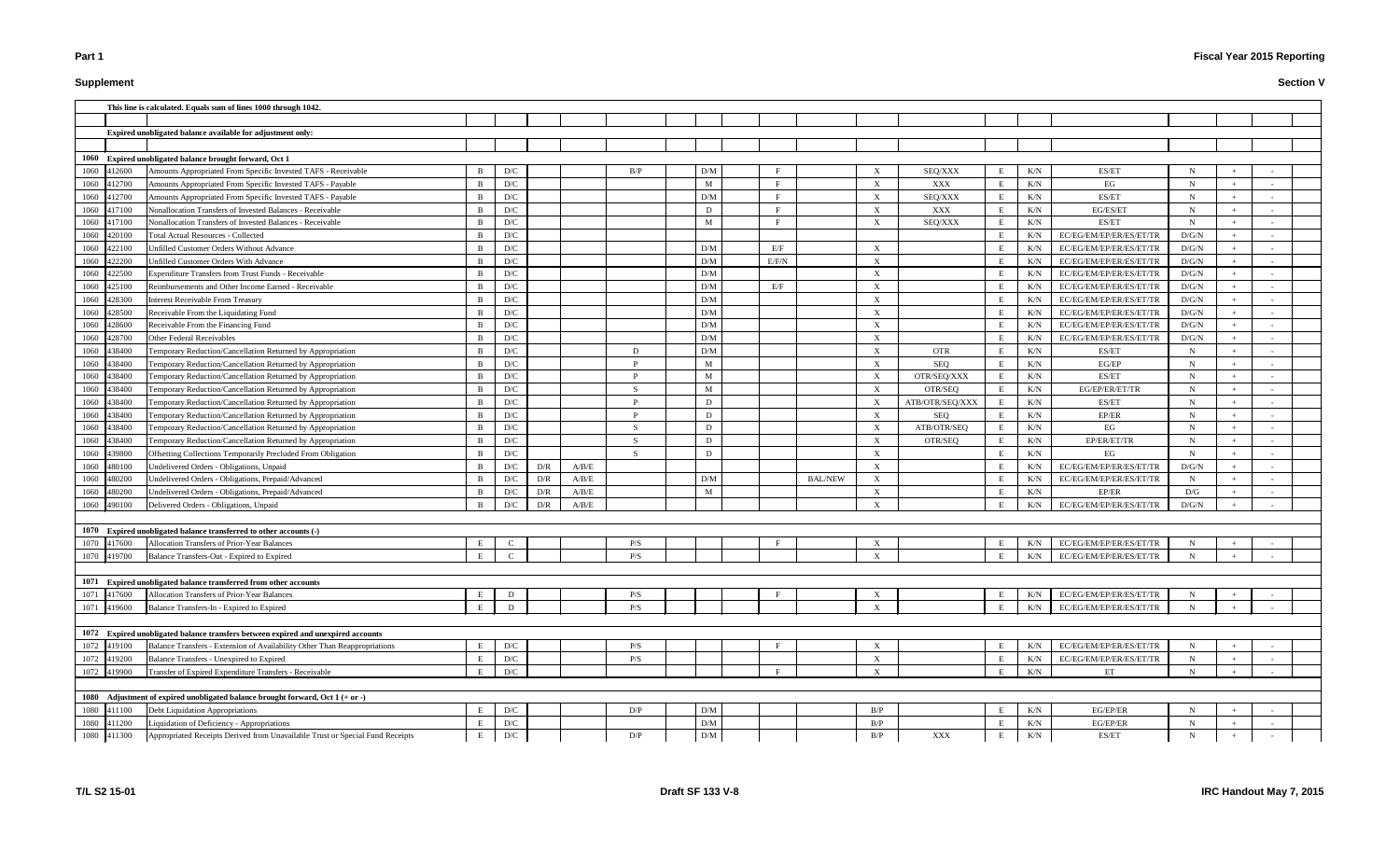# **Supplement**

# **Fiscal Year 2015 Reporting**

| 1080 | 411300      | Appropriated Receipts Derived from Unavailable Trust or Special Fund Receipts                       | E           | D/C                     | <sup>D</sup> | D/M                     |              | B/P | <b>SEQ</b> | E      | K/N | ES/ET                   | N           |     |  |
|------|-------------|-----------------------------------------------------------------------------------------------------|-------------|-------------------------|--------------|-------------------------|--------------|-----|------------|--------|-----|-------------------------|-------------|-----|--|
| 1080 | 411400      | Appropriated Receipts Derived from Available Trust or Special Fund Receipts                         | E           | D/C                     | D/P          | D/M                     |              | B/P |            | E      | K/N | ES/ET                   | $\mathbf N$ | $+$ |  |
| 1080 | 411500      | Loan Subsidy Appropriation                                                                          | E           | D/C                     | D/P          | D/M                     |              | B/P |            | E      | K/N | <b>EG/EP/ER</b>         | $\mathbf N$ | $+$ |  |
| 1080 | 411600      | Debt Forgiveness Appropriation                                                                      | E           | D/C                     | D            | D/M                     |              | B/P |            | E      | K/N | EC/EG/EM/EP/ER/ES/ET/TR | $\mathbf N$ | $+$ |  |
| 1080 | 411700      | Loan Administrative Expense Appropriation                                                           | E           | D/C                     | D/P          | D/M                     |              | B/P |            | E      | K/N | <b>EGÆPÆR</b>           | $\mathbf N$ | $+$ |  |
| 1080 | 411800      | Reestimated Loan Subsidy Appropriation                                                              | E           | D/C                     |              |                         |              | B/P |            | E      | K/N | <b>EG/EP/ER</b>         | $\mathbf N$ | $+$ |  |
| 1080 | 411900      | Other Appropriations Realized                                                                       | E           | D/C                     | D/E/F/P      | D/M                     |              | B/P |            | E      | K/N | EC/EG/EM/EP/ER/ES/ET    | N           | $+$ |  |
|      |             |                                                                                                     |             |                         |              |                         |              |     |            |        |     |                         |             |     |  |
| 1080 | 412100      | Amounts Appropriated From Specific Invested TAFS Reclassified - Receivable - Cancellation           | E           | D/C                     | P/S          | D/M                     |              |     |            | E      | K/N | EC/EG/EM/EP/ER/ES/ET/TR | N           |     |  |
| 1080 | 412300      | Amounts Appropriated From Specific Invested TAFS Reclassified - Receivable - Temporary<br>Reduction | E           | D/C                     | P/S          | D/M                     |              | B/P |            | E      | K/N | EC/EG/EM/EP/ER/ES/ET/TR | N           | $+$ |  |
|      |             | Amounts Appropriated From Specific Invested TAFS Reclassified - Payable - Temporary                 |             |                         |              |                         |              |     |            |        |     |                         |             |     |  |
| 1080 | 412400      | Reduction/Cancellation                                                                              | E           | D/C                     |              | M                       |              | B/P |            | E      | K/N | EG                      | N           |     |  |
| 1080 | 112500      | Loan Modification Adjustment Transfer Appropriation                                                 | E           | D/C                     |              | D/M                     |              | B/P |            | E      | K/N | <b>EG/EP/ER</b>         | $\mathbf N$ | $+$ |  |
| 1080 | 112600      | Amounts Appropriated From Specific Invested TAFS - Receivable                                       | E           | D/C                     | B/P          | M                       | $\mathbf{F}$ | B/P | SEQ/XXX    | E      | K/N | ES/ET                   | $\mathbf N$ | $+$ |  |
| 1080 | 12600       | Amounts Appropriated From Specific Invested TAFS - Receivable                                       | E           | D/C                     | D            | D                       | F            | B/P | XXX        | E      | K/N | ES/ET                   | N           |     |  |
| 1080 | 112700      | Amounts Appropriated From Specific Invested TAFS - Payable                                          | E           | $\mathbf{D}/\mathbf{C}$ |              | D/M                     | $\mathbf{F}$ | B/P | SEQ/XXX    | E      | K/N | ES/ET                   | N           |     |  |
| 1080 | 12800       | Amounts Appropriated From Specific Invested TAFS - Transfers-In                                     | E           | D/C                     | D            | D/M                     | F            | B/P | XXX        | E      | K/N | EG                      | N           |     |  |
| 1080 | 412800      | Amounts Appropriated From Specific Invested TAFS - Transfers-In                                     | E           | $\mathbf{D}/\mathbf{C}$ | B/P<br>D     | D/M                     | $\mathbf{F}$ | B/P | SEQ/XXX    | E      | K/N | ES/ET                   | N           | $+$ |  |
| 1080 | 412900      | Amounts Appropriated From Specific Invested TAFS - Transfers-Out                                    | E           | D/C                     |              | D/M                     | $\mathbf{F}$ | B/P | XXX        | E      | K/N | EG                      | $\mathbf N$ | $+$ |  |
| 1080 | 412900      | Amounts Appropriated From Specific Invested TAFS - Transfers-Out                                    | E           | D/C                     | B/P          | D/M                     | $\mathbf{F}$ | B/P | SEQ/XXX    | E      | K/N | ES/ET                   | N           | $+$ |  |
| 1080 | 413100      | Current-Year Contract Authority Realized                                                            | E           | D/C                     |              | D/M                     |              | P   |            | E      | K/N | EC/EG/EM/EP/ER/ES/ET/TR | $\mathbf N$ | $+$ |  |
| 1080 | 413300      | Decreases to Indefinite Contract Authority                                                          | E           | D/C                     |              | D/M                     |              | P   |            | E      | K/N | EC/EG/EM/EP/ER/ES/ET/TR | $\mathbf N$ | $+$ |  |
| 1080 | 413400      | Contract Authority Withdrawn                                                                        | E           | D/C                     |              |                         |              | P   |            | E      | K/N | EC/EG/EM/EP/ER/ES/ET/TR | $\mathbf N$ | $+$ |  |
| 1080 | 413500      | Contract Authority Liquidated                                                                       | E           | D/C                     | P/S          | D/M                     |              | B/P |            | E      | K/N | EC/EG/EM/EP/ER/ES/ET/TR | $\mathbf N$ | $+$ |  |
| 1080 | 113800      | Appropriation To Liquidate Contract Authority                                                       | E           | D/C                     |              | D/M                     |              | B/P |            | E      | K/N | EC/EG/EM/EP/ER/ES/ET/TR | $\mathbf N$ | $+$ |  |
| 1080 | 114100      | <b>Current-Year Borrowing Authority Realized</b>                                                    | E           | D/C                     |              | F/P/T<br>D/M            |              | P   |            | E      | K/N | EC/EG/EM/EP/ER/ES/ET/TR | D/G/N       |     |  |
| 1080 | 14300       | Current-Year Decreases to Indefinite Borrowing Authority Realized                                   | E           | D/C                     |              | D/M<br>F/P/T            |              | P   |            | E      | K/N | EC/EG/EM/EP/ER/ES/ET/TR | D/G/N       |     |  |
| 1080 | 114400      | Borrowing Authority Withdrawn                                                                       | E           | D/C                     |              | F/P/T                   |              | P   |            | E      | K/N | EC/EG/EM/EP/ER/ES/ET/TR | D/G/N       | $+$ |  |
| 1080 | 14600       | Actual Repayments of Debt, Current-Year Authority                                                   | E           | D/C                     | P/S          | D/M                     |              | B/P |            | E      | K/N | EC/EG/EM/EP/ER/ES/ET/TR | D/G/N       |     |  |
| 1080 | 414700      | Actual Repayments of Debt, Prior-Year Balances                                                      | E           | D/C                     |              |                         |              | B/P |            | E      | K/N | EC/EG/EM/EP/ER/ES/ET/TR | D/G/N       |     |  |
| 1080 | 115000      | Reappropriations - Transfers-In                                                                     | E           | D/C                     |              | D/M                     |              | B/P |            | E      | K/N | EC/EG/EM/EP/ER/ES/ET/TR | N           |     |  |
| 1080 | 415100      | Actual Capital Transfers to the General Fund of the Treasury, Current-Year Authority                | E           | D/C                     | -S           | D/M                     |              | B/P |            | E      | K/N | EC/EG/EM/EP/ER/ES/ET/TR | D/G/N       |     |  |
|      |             | Actual Capital Transfers to the General Fund of the Treasury, Prior-Year Balances                   |             |                         |              |                         |              |     |            |        |     |                         |             |     |  |
| 1080 | 415200      | Authority Made Available From Offsetting Collection Balances Previously Precluded From              | E           | D/C                     |              |                         |              | B/P |            | E      | K/N | EC/EG/EM/EP/ER/ES/ET/TR | D/G/N       |     |  |
|      | 1080 415800 | Obligation                                                                                          | E           | D/C                     |              | D                       |              |     |            | Е      | K/N | EG                      | N           | $+$ |  |
| 1080 | 416700      | Allocations of Realized Authority - Transferred From Invested Balances                              | $\,$ E $\,$ | D/C                     |              | $\mathbf{D}/\mathbf{M}$ | F            | B/P |            | $\,$ E | K/N | EC/EG/EM/EP/ER/ES/ET/TR | $\mathbf N$ | $+$ |  |
|      |             | Allocations of Realized Authority Reclassified - Authority To Be Transferred From Invested          |             |                         |              |                         |              |     |            |        |     |                         |             |     |  |
| 1080 | 416800      | <b>Balances - Temporary Reduction</b>                                                               | E           | D/C                     |              | D/M                     |              | B/P |            | E      | K/N | EC/EG/EM/EP/ER/ES/ET/TR | N           | $+$ |  |
| 1080 | 417000      | Transfers - Current-Year Authority                                                                  | $\mathbf E$ | D/C                     | P/S          | D/M                     | $\mathbf{F}$ | B/P |            | E      | K/N | EC/EG/EM/EP/ER/ES/ET/TR | N           | $+$ |  |
| 1080 | 417100      | Nonallocation Transfers of Invested Balances - Receivable                                           | E           | D/C                     |              | D                       | E            | B/P | XXX        | E      | K/N | EG/ES/ET                | $\mathbf N$ | $+$ |  |
| 1080 | 417100      | Nonallocation Transfers of Invested Balances - Receivable                                           | E           | D/C                     |              | M                       | F            | B/P | SEQ/XXX    | E      | K/N | ES/ET                   | N           | $+$ |  |
| 1080 | 417300      | Nonallocation Transfers of Invested Balances - Transferred                                          | E           | D/C                     |              | D                       | $\mathbf{F}$ | B/P | XXX        | E      | K/N | EG/ES/ET                | $\mathbf N$ | $+$ |  |
| 1080 | 417300      | Nonallocation Transfers of Invested Balances - Transferred                                          | E           | D/C                     |              | M                       | F            | B/P | SEQ/XXX    | E      | K/N | ES/ET                   | $\mathbf N$ | $+$ |  |
| 1080 | 417300      | Nonallocation Transfers of Invested Balances - Transferred                                          | E           | D/C                     |              | M                       | F            | B/P | XXX        | E      | K/N | EP                      | N           | $+$ |  |
| 1080 | 417500      | Allocation Transfers of Current-Year Authority for Noninvested Accounts                             | E           | D/C                     | P/S          | D/M                     | F            | B/P |            | E      | K/N | EC/EG/EM/EP/ER/ES/ET/TR | $\mathbf N$ | $+$ |  |
| 1080 | 417600      | Allocation Transfers of Prior-Year Balances                                                         | E           | D/C                     | P/S          |                         | $\mathbf{F}$ | B/P |            | E      | K/N | EC/EG/EM/EP/ER/ES/ET/TR | $\mathbf N$ | $+$ |  |
| 1080 | 419000      | Transfers - Prior-Year Balances                                                                     | E           | D/C                     | P/S          |                         | $\mathbf{F}$ | B/P |            | E      | K/N | EC/EG/EM/EP/ER/ES/ET/TR | $\mathbf N$ | $+$ |  |
| 1080 | 419100      | Balance Transfers - Extension of Availability Other Than Reappropriations                           | E           | D/C                     | P/S          |                         | $\mathbf{F}$ | B/P |            | E      | K/N | EC/EG/EM/EP/ER/ES/ET/TR | $\mathbf N$ | $+$ |  |
| 1080 | 419200      | Balance Transfers - Unexpired to Expired                                                            | E           | D/C                     | P/S          |                         |              | B/P |            | E      | K/N | EC/EG/EM/EP/ER/ES/ET/TR | N           | $+$ |  |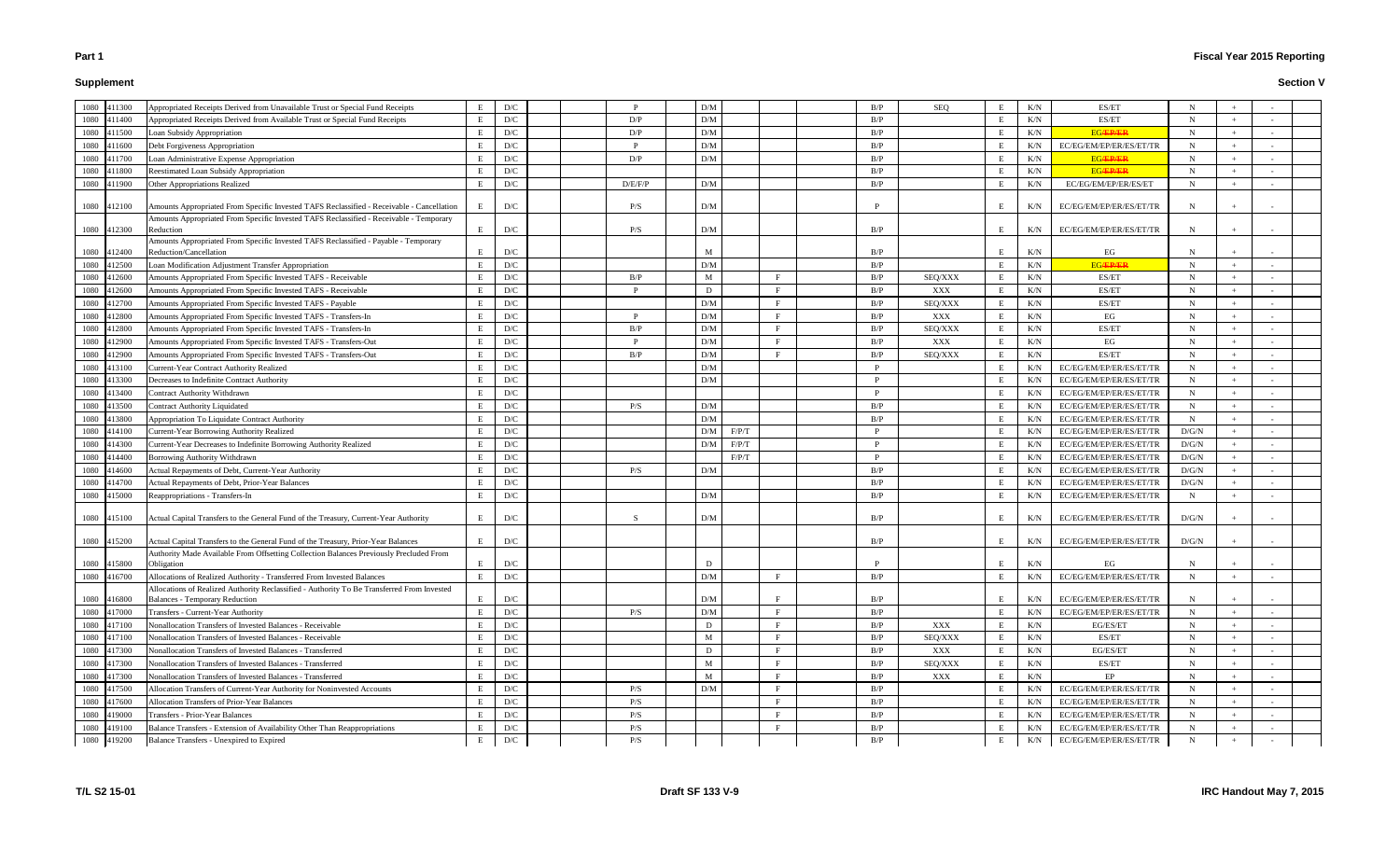# **Supplement**

| 1080         | 419300           | Balance Transfers - Unobligated Balances - Legislative Change of Purpose                 | E      | D/C                     | P/S          | D/M        |       |       | B/P          |                       | E      | K/N        | EC/EG/EM/EP/ER/ES/ET/TR | N           |            |        |  |
|--------------|------------------|------------------------------------------------------------------------------------------|--------|-------------------------|--------------|------------|-------|-------|--------------|-----------------------|--------|------------|-------------------------|-------------|------------|--------|--|
| 1080         | 419600           | Balance Transfers-In - Expired to Expired                                                | E      | D                       | P/S          |            |       |       | B/P          |                       |        | K/N        | EC/EG/EM/EP/ER/ES/ET/TR | N           |            |        |  |
| 1080         | 119700           | Balance Transfers-Out - Expired to Expired                                               |        | $\mathcal{C}$           | P/S          |            |       |       | B/P          |                       |        | K/N        | EC/EG/EM/EP/ER/ES/ET/TR | N           |            |        |  |
| 1080         | 421200           | iquidation of Deficiency - Offsetting Collections                                        | Е      | D/C                     |              | D/M        |       | F/N   | B/P          |                       | Е      | K/N        | EC/EG/EM/EP/ER/ES/ET/TR | N           |            |        |  |
| 1080         | 122100           | Infilled Customer Orders Without Advance                                                 | Е      | D/C                     |              | D/M        |       | E/F   | B/P          |                       | E      | K/N        | EC/EG/EM/EP/ER/ES/ET/TR | D/G/N       |            |        |  |
| 1080         | 122200           | <b>Jnfilled Customer Orders With Advance</b>                                             | Е      | D/C                     |              | D/M        |       | E/F/N | B/P          |                       | E      | K/N        | EC/EG/EM/EP/ER/ES/ET/TR | D/G/N       |            |        |  |
| 1080         | 422500           | <b>Expenditure Transfers from Trust Funds - Receivable</b>                               | E      | D/C                     |              | D/M        |       |       | B/P          |                       | E      | K/N        | EC/EG/EM/EP/ER/ES/ET/TR | D/G/N       |            |        |  |
| 1080         | 25100            | Reimbursements and Other Income Earned - Receivable                                      |        | $\mathbf{D}/\mathbf{C}$ |              | D/M        |       | E/F   | B/P          |                       |        | K/N        | EC/EG/EM/EP/ER/ES/ET/TR | D/G/N       |            |        |  |
| 1080         | 25200            | Reimbursements and Other Income Earned - Collected                                       |        | D/C                     |              | D/M        |       | E/F/N | B/P          |                       |        | K/N        | EC/EG/EM/EP/ER/ES/ET/TR | D/G/N       |            |        |  |
| 1080         | 125300           | Prior-Year Unfilled Customer Orders With Advance - Refunds Paid                          | Е      | D/C                     |              | D/M        |       | E/F/N | B/P          |                       | E      | K/N        | EC/EG/EM/EP/ER/ES/ET/TR | D/G/N       |            |        |  |
| 1080         | 125500           | Expenditure Transfers from Trust Funds - Collected                                       | Е      | D/C                     |              | D/M        |       |       | B/P          |                       | E      | K/N        | EC/EG/EM/EP/ER/ES/ET/TR | D/G/N       |            |        |  |
| 1080         | 426000           | Actual Collections of "governmental-type" Fees                                           | E      | D/C                     |              | D/M        |       |       | B/P          |                       | - E    | K/N        | EC/EG/EM/EP/ER/ES/ET/TR | D/G/N       |            |        |  |
| 1080         | 426100           | Actual Collections of Business-Type Fees                                                 | E      | D/C                     |              | D/M        |       |       | B/P          |                       | E      | K/N        | EC/EG/EM/EP/ER/ES/ET/TR | D/G/N       |            |        |  |
| 1080         | 426200           | <b>Actual Collections of Loan Principal</b>                                              | E      | D/C                     |              | D/M        |       |       | B/P          |                       | E      | K/N        | EC/EG/EM/EP/ER/ES/ET/TR | D/G/N       |            |        |  |
| 1080         | 426300           | <b>Actual Collections of Loan Interest</b>                                               | E      | D/C                     |              | D/M        |       |       | B/P          |                       | E      | K/N        | EC/EG/EM/EP/ER/ES/ET/TR | D/G/N       | $\pm$      |        |  |
| 1080         | 426400           | <b>Actual Collections of Rent</b>                                                        |        | $\mathbf{D}/\mathbf{C}$ |              | D/M        |       |       | B/P          |                       |        | K/N        | EC/EG/EM/EP/ER/ES/ET/TR | D/G/N       |            |        |  |
| 1080         | 126500           | <b>Actual Collections From Sale of Foreclosed Property</b>                               |        | $\mathbf{D}/\mathbf{C}$ |              | D/M        |       |       | B/P          |                       | E      | K/N        | EC/EG/EM/EP/ER/ES/ET/TR | D/G/N       |            |        |  |
| 1080         | 126600           | Other Actual Business-Type Collections From Non-Federal Sources                          | Е      | D/C                     |              | D/M        |       |       | B/P          |                       | E      | K/N        | EC/EG/EM/EP/ER/ES/ET/TR | D/G/N       |            |        |  |
| 1080         | 426700           | Other Actual "governmental-type" Collections From Non-Federal Sources                    | E      | D/C                     |              | D/M        |       |       | B/P          |                       | E      | K/N        | EC/EG/EM/EP/ER/ES/ET/TR | D/G/N       |            |        |  |
| 1080         | 127100           | Actual Program Fund Subsidy Collected                                                    |        | $\mathbf{D}/\mathbf{C}$ |              | D/M        |       |       | B/P          |                       | E      | K/N        | EC/EG/EM/EP/ER/ES/ET/TR | D/G/N       |            |        |  |
| 1080         | 27500            | <b>Actual Collections From Liquidating Fund</b>                                          |        | D/C                     |              | D/M        |       |       | B/P          |                       |        | K/N        | EC/EG/EM/EP/ER/ES/ET/TR | D/G/N       |            |        |  |
| 1080         | 427600           | <b>Actual Collections From Financing Fund</b>                                            |        | D/C                     |              | D/M        |       |       | B/P          |                       |        | K/N        | EC/EG/EM/EP/ER/ES/ET/TR | D/G/N       |            |        |  |
| 1080         | 427700           | Other Actual Collections - Federal                                                       | Е      | D/C                     |              | D/M        |       |       | B/P          |                       | E      | K/N        | EC/EG/EM/EP/ER/ES/ET/TR | D/G/N       |            |        |  |
| 1080         | 428300           | nterest Receivable From Treasury                                                         | E      | D/C                     |              | D/M        |       |       | B/P          |                       | E      | K/N        | EC/EG/EM/EP/ER/ES/ET/TR | D/G/N       |            |        |  |
| 1080         | 428500           | Receivable From the Liquidating Fund                                                     | Е      | D/C                     |              | D/M        |       |       | B/P          |                       | E      | K/N        | EC/EG/EM/EP/ER/ES/ET/TR | D/G/N       | $+$        |        |  |
| 1080         | 428600           | Receivable From the Financing Fund                                                       |        | D/C                     |              | D/M        |       |       | B/P          |                       |        | K/N        | EC/EG/EM/EP/ER/ES/ET/TR | D/G/N       |            |        |  |
| 1080         | 428700           | Other Federal Receivables                                                                |        | D/C                     |              | D/M        |       |       | B/P          |                       |        | K/N        | EC/EG/EM/EP/ER/ES/ET/TR | D/G/N       |            |        |  |
| 1080         | 129000           | Amortization of Investments in U.S. Treasury Zero Coupon Bonds                           | Е      | D/C                     |              | M          |       |       | B/P          |                       |        | K/N        | EC/EG/EM/EP/ER/ES/ET/TR | N           | $+$        |        |  |
| 1080         | 132000           | Adjustments for Changes in Prior-Year Allocations of Budgetary Resources                 | Е      | D/C                     |              |            |       |       | P            |                       | E      | K/N        | EC/EG/EM/EP/ER/ES/ET/TR | N           | $+$        |        |  |
| 1080         | 35000            | Canceled Authority                                                                       |        | D/C                     |              | D/M        |       |       | B/P          |                       | E      | K/N        | EC/EG/EM/EP/ER/ES/ET/TR | N           |            |        |  |
| 1080         | 135100           | Partial or Early Cancellation of Authority With a U.S. Treasury Warrant                  | E      | D/C                     |              | D/M        |       |       | B/P          |                       | E      | K/N        | EC/EG/EM/EP/ER/ES/ET/TR | N           |            |        |  |
| 1080         | 35500            | Cancellation of Appropriation From Unavailable Receipts                                  |        | $\mathbf{D}/\mathbf{C}$ |              | D/M        |       |       | B/P          |                       |        | K/N        | ES/ET                   | N           |            |        |  |
| 1080         | 435600           | Cancellation of Appropriation From Invested Balances                                     | E      | D/C                     |              | D/M        |       |       | B/P          |                       | - E    | K/N        | ES/ET                   | N           |            |        |  |
|              |                  |                                                                                          |        |                         |              |            |       |       |              |                       |        |            |                         |             |            |        |  |
| 1080         | 435700<br>437000 | Cancellation of Appropriated Amounts Receivable From Invested Trust or Special Funds     | Е      | D/C                     |              | D/M        |       |       |              |                       |        | K/N        | ES/ET                   | N           |            |        |  |
| 1080         |                  | Offset to Appropriation Realized for Redemption of Treasury Securities                   | E      | D/C                     |              |            |       |       | B/P<br>P     |                       | E.     | K/N<br>K/N | EC/EG/EM/EP/ER/ES/ET/TR | N           | $+$        |        |  |
| 1080<br>1080 | 438200<br>438200 | Temporary Reduction - New Budget Authority<br>Temporary Reduction - New Budget Authority | E<br>E | D/C<br>D/C              | S<br>D       | D/M<br>D/M |       |       | $\mathbf{P}$ | OTR/SEQ<br><b>OTR</b> | E<br>E | K/N        | EG/EP/ER<br>ES/ET       | N<br>N      | $+$<br>$+$ |        |  |
| 1080         | 438200           | Temporary Reduction - New Budget Authority                                               | E      | $\mathbf{D}/\mathbf{C}$ | D            | D          |       |       | $\mathbf{P}$ | ATB/OTR/SEQ           | E      | K/N        | ES/ET                   | N           | $+$        |        |  |
| 1080         | 438200           | Temporary Reduction - New Budget Authority                                               |        | D/C                     | B            | M          | F/P/T |       | $\mathbf{P}$ | SEQ                   |        | K/N        | EP/ER/ES/ET             | N           | $+$        |        |  |
| 1080         | 438200           | Temporary Reduction - New Budget Authority                                               | Е      | D/C                     | $\mathsf{C}$ | M          |       |       | $\mathbf{P}$ | SEQ                   | E      | K/N        | ES/ET                   | $\mathbf N$ | $+$        |        |  |
| 1080         | 438200           | Temporary Reduction - New Budget Authority                                               | E      | D/C                     | -S           | D          |       |       | $\mathbf{P}$ | SEQ                   | E      | K/N        | ET                      | N           | $+$        |        |  |
| 1080         | 438200           | Temporary Reduction - New Budget Authority                                               | E      | D/C                     | S.           | M          |       |       | $\mathbf{P}$ | OTR/SEQ               | E      | K/N        | TR                      | N           | $+$        |        |  |
| 1080         | 438200           | Temporary Reduction - New Budget Authority                                               | E      | D/C                     | D            | D          |       |       | $\mathbf{P}$ | SEQ                   | E      | K/N        | EP/ER                   | N           | $+$        |        |  |
| 1080         | 438200           | Temporary Reduction - New Budget Authority                                               | E      | D/C                     | $\mathbf{D}$ | M          |       |       | $\mathbf{P}$ | SEQ                   | E      | K/N        | EP                      | N           |            |        |  |
| 1080         | 438200           | Temporary Reduction - New Budget Authority                                               | E      | D/C                     | D            | M          |       |       | $\mathbf{P}$ | OTR/SEQ               | E      | K/N        | ES/ET                   | N           | $+$        |        |  |
| 1080         | 438300           | Temporary Reduction - Prior-Year Balances                                                | E      | D/C                     | - S          | D/M        |       |       | $\mathbf{P}$ | OTR/SEQ               | E      | K/N        | EP/ER                   | N           | $+$        |        |  |
| 1080         | 438300           | Temporary Reduction - Prior-Year Balances                                                | E      | D/C                     | $\mathbf{P}$ | D/M        |       |       | P            | OTR/SEQ               | E      | K/N        | ES/ET                   | N           | $+$        |        |  |
| 1080         | 438300           | Temporary Reduction - Prior-Year Balances                                                | E      | D/C                     | D            | D/M        |       |       | $\mathbf{P}$ | OTR/SEQ               | E      | K/N        | ES/ET                   | N           | $+$        |        |  |
|              | 1080 438300      | Temporary Reduction - Prior-Year Balances                                                | E      | D/C                     | S            | M          |       |       | $\mathbf{P}$ | OTR/SEQ               | E      | K/N        | $EG/TR$                 | $\mathbf N$ | $+$        | $\sim$ |  |
|              |                  |                                                                                          |        |                         |              |            |       |       |              |                       |        |            |                         |             |            |        |  |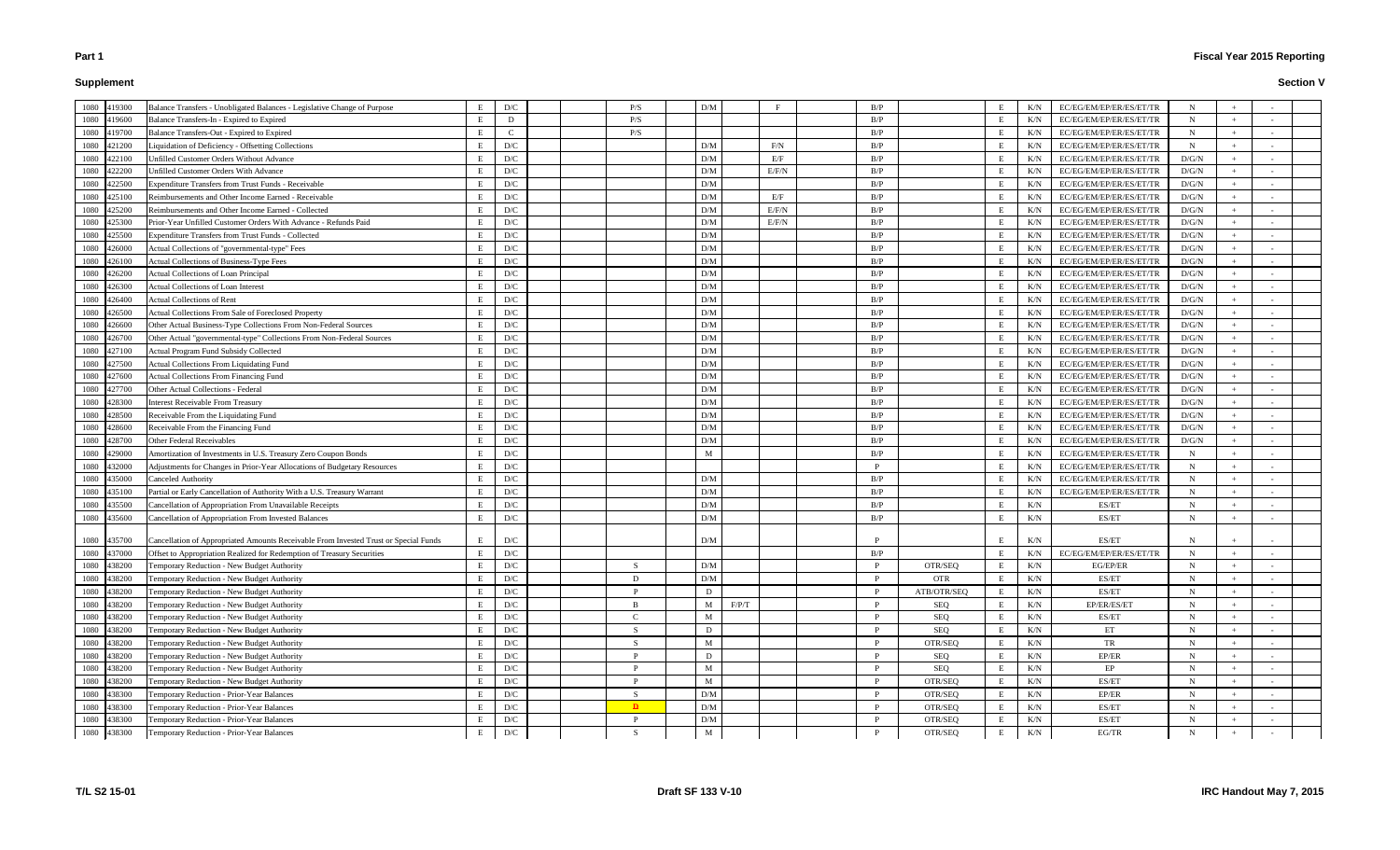# **Supplement**

# **Fiscal Year 2015 Reporting**

| 1080<br>438300 | Temporary Reduction - Prior-Year Balances                                                                  | Е  | D/C                     |     |       |               | D   |       |     |                | P            | SEQ             | E   | K/N       | EP/ER                   | N           |     |            |  |
|----------------|------------------------------------------------------------------------------------------------------------|----|-------------------------|-----|-------|---------------|-----|-------|-----|----------------|--------------|-----------------|-----|-----------|-------------------------|-------------|-----|------------|--|
| 1080<br>438400 | Temporary Reduction/Cancellation Returned by Appropriation                                                 | Е  | $\mathbf{D}/\mathbf{C}$ |     |       | $\mathcal{S}$ | D   |       |     |                | $\mathbf{P}$ | OTR/SEQ         | E   | K/N       | EP/ER/ET/TR             | N           |     |            |  |
| 1080<br>438400 | Temporary Reduction/Cancellation Returned by Appropriation                                                 | E. | D/C                     |     |       | <sup>S</sup>  | M   |       |     |                | P            | OTR/SEQ         |     | K/N       | EG/ER/ET/TR             | N           |     |            |  |
| 1080<br>438400 | Temporary Reduction/Cancellation Returned by Appropriation                                                 | E  | D/C                     |     |       | - S           | D   |       |     |                | $\mathbf{P}$ | ATB/OTR/SEQ     |     | K/N       | EG                      | N           |     |            |  |
| 1080<br>438400 | Temporary Reduction/Cancellation Returned by Appropriation                                                 | Е  | D/C                     |     |       | - S           | M   |       |     |                | P            | <b>OTR</b>      | E   | K/N       | EP                      | N           |     |            |  |
| 1080<br>438400 | Temporary Reduction/Cancellation Returned by Appropriation                                                 | Е  | D/C                     |     |       | - S           | M   |       |     |                | P            | SEQ             | E   | K/N       | EP                      | N           |     |            |  |
| 1080<br>438400 | Temporary Reduction/Cancellation Returned by Appropriation                                                 | E  | D/C                     |     |       |               | D   |       |     |                | <sup>D</sup> | ATB/OTR/SEQ/XXX |     | K/N       | ES/ET                   | N           |     |            |  |
| 1080<br>438400 | Temporary Reduction/Cancellation Returned by Appropriation                                                 | E  | D/C                     |     |       | D             | M   |       |     |                | $\mathbf{P}$ | OTR/SEQ/XXX     | E   | K/N       | ES/ET                   | N           |     |            |  |
| 1080<br>438400 | Temporary Reduction/Cancellation Returned by Appropriation                                                 | E  | D/C                     |     |       | Ð             | D   |       |     |                | $\mathbf{P}$ | SEQ             |     | K/N       | EP/ER                   | N           |     |            |  |
| 438400<br>1080 | Temporary Reduction/Cancellation Returned by Appropriation                                                 | E  | D/C                     |     |       |               | M   |       |     |                | <sup>D</sup> | SEQ             |     | $\rm K/N$ | EG/EP                   | N           |     |            |  |
| 1080 438700    | Temporary Reduction of Appropriation From Unavailable Receipts, New Budget Authority                       | E  | D/C                     |     |       | $\mathbf{P}$  | D   |       |     |                | B/P          | ATB/OTR/SEQ     | E   | K/N       | ES/ET                   | N           |     |            |  |
| 1080 438700    | Temporary Reduction of Appropriation From Unavailable Receipts, New Budget Authority                       | E  | D/C                     |     |       | $\mathbf{P}$  | M   |       |     |                | B/P          | OTR/SEQ         | E   | K/N       | ES/ET                   | N           |     |            |  |
| 1080 438800    | Temporary Reduction of Appropriation From Unavailable Receipts, Prior-Year Balances                        | E  | $\mathbf{D}/\mathbf{C}$ |     |       | $\mathbf{p}$  | D/M |       |     |                | B/P          | OTR/SEQ         |     | K/N       | ES/ET                   | N           |     |            |  |
| 1080<br>439000 | Reappropriations - Transfers-Out                                                                           | Е  | $\mathbf{D}/\mathbf{C}$ |     |       |               | D/M |       |     |                | B/P          |                 |     | K/N       | EC/EG/EM/EP/ER/ES/ET/TR | N           |     |            |  |
| 1080<br>439100 | Adjustments to Indefinite Appropriations                                                                   | Е  | D/C                     |     |       |               | D/M |       |     |                | B/P          |                 | E   | K/N       | EG/EP/ER                | N           |     |            |  |
| 1080<br>439200 | Permanent Reduction - New Budget Authority                                                                 | E  | D/C                     |     |       | -B            | D   | F/P/T |     |                | B/P          | <b>OTR</b>      | - E | K/N       | EC/EG/EM/EP/ER/ES/ET/TR | N           |     |            |  |
| 1080<br>439200 | Permanent Reduction - New Budget Authority                                                                 | Е  | D/C                     |     |       | D             | D   |       |     |                | B/P          | ATB/OTR/SEQ     | E   | K/N       | EC/EG/EM/EP/ER/ES/ET/TR | N           |     |            |  |
| 1080<br>439200 | Permanent Reduction - New Budget Authority                                                                 | E  | D/C                     |     |       | -B            | M   | F/P/T |     |                | B/P          | <b>OTR</b>      |     | K/N       | EP/ER/ET                | N           |     |            |  |
| 1080<br>439200 | Permanent Reduction - New Budget Authority                                                                 | E  | $\mathbf{D}/\mathbf{C}$ |     |       | -B            | M   | F/P/T |     |                | B/P          | OTR/SEQ         |     | K/N       | EG                      | $\mathbf N$ |     |            |  |
| 1080<br>439200 | Permanent Reduction - New Budget Authority                                                                 | Е  | $\mathbf{D}/\mathbf{C}$ |     |       |               | M   |       |     |                | B/P          | OTR/SEQ         |     | K/N       | EC/EG/EM/EP/ER/ES/ET/TR | N           |     |            |  |
| 1080<br>439200 | Permanent Reduction - New Budget Authority                                                                 | Е  | D/C                     |     |       | $\sqrt{ }$    | D/M |       |     |                | B/P          | ATB/OTR         | E   | K/N       | ET                      | N           |     |            |  |
| 1080<br>439200 | Permanent Reduction - New Budget Authority                                                                 | E  | D/C                     |     |       | $\Gamma$      | D/M |       |     |                | B/P          | <b>OTR</b>      | E   | K/N       | EG/EP/ER                | $\mathbf N$ |     |            |  |
| 1080<br>439200 | Permanent Reduction - New Budget Authority                                                                 | E  | D/C                     |     |       | D             | D   |       |     |                | B/P          | ATB/SEQ         | E   | K/N       | EG                      | N           |     |            |  |
| 1080<br>439200 | Permanent Reduction - New Budget Authority                                                                 | E  | $\mathbf{D}/\mathbf{C}$ |     |       | - D           | D   |       |     |                | B/P          | <b>OTR</b>      |     | K/N       | EC/EG/EM/EP/ER/ES/ET/TR | N           |     |            |  |
| 1080<br>439200 | Permanent Reduction - New Budget Authority                                                                 | E  | $\mathbf{D}/\mathbf{C}$ |     |       | $\mathbf{D}$  | M   |       |     |                | B/P          | <b>OTR</b>      |     | K/N       | ES/ET                   | N           |     |            |  |
| 1080<br>439200 | Permanent Reduction - New Budget Authority                                                                 | Е  | $\mathbf{D}/\mathbf{C}$ |     |       | R/S           | D/M |       |     |                | B/P          | <b>OTR</b>      |     | K/N       | EC/EG/EM/EP/ER/ES/ET/TR | N           |     |            |  |
| 1080<br>439200 | Permanent Reduction - New Budget Authority                                                                 | Е  | D/C                     |     |       | -S            | M   |       |     |                | B/P          | SEQ             |     | K/N       | EG                      | N           |     |            |  |
| 1080<br>439300 | <b>Permanent Reduction - Prior-Year Balances</b>                                                           | Е  | D/C                     |     |       | - B           | D/M | F/P/T |     |                | B/P          | <b>OTR</b>      | E   | K/N       | EC/EG/EM/EP/ER/ES/ET/TR | N           |     |            |  |
| 1080<br>439300 | Permanent Reduction - Prior-Year Balances                                                                  | E  | $\mathbf{D}/\mathbf{C}$ |     |       | D/P/S         | D/M |       |     |                | B/P          | OTR/SEQ         | E   | K/N       | EC/EG/EM/EP/ER/ES/ET/TR | N           |     |            |  |
| 1080<br>439300 | Permanent Reduction - Prior-Year Balances                                                                  | E  | $\mathbf{D}/\mathbf{C}$ |     |       | $\Gamma$      | D/M |       |     |                | B            | <b>OTR</b>      |     | K/N       | $EG/ER$                 | $\mathbf N$ |     |            |  |
| 439300<br>1080 | Permanent Reduction - Prior-Year Balances                                                                  | Е  | D/C                     |     |       | $\sqrt{ }$    | D/M |       |     |                | P            | <b>OTR</b>      | E   | K/N       | EP/ET                   | $\mathbf N$ |     |            |  |
| 1080<br>439300 | Permanent Reduction - Prior-Year Balances                                                                  | E. | D/C                     |     |       | R             | D/M |       |     |                | B/P          | <b>OTR</b>      |     | K/N       | EC/EG/EM/EP/ER/ES/ET/TR | N           |     |            |  |
| 1080<br>439700 | Receipts and Appropriations Temporarily Precluded From Obligation                                          | Е  | D/C                     |     |       | C/P           | D/M |       |     |                | B/P          |                 |     | K/N       | ES/ET                   | N           |     |            |  |
| 1080 439800    | Offsetting Collections Temporarily Precluded From Obligation                                               | Е  | D/C                     |     |       | <sub>S</sub>  | D   |       |     |                | B/P          |                 | E   | K/N       | EG                      | $\mathbf N$ | $+$ | $\sim$ $-$ |  |
|                | Special and Trust Fund Refunds and Recoveries Temporarily Unavailable - Receipts and                       |    |                         |     |       |               |     |       |     |                |              |                 |     |           |                         |             |     |            |  |
| 1080 439900    | Appropriations Temporarily Precluded From Obligation                                                       | E  | D/C                     |     |       |               |     |       |     |                | B/P          |                 |     | K/N       | EC/EG/EM/EP/ER/ES/ET/TR | N           |     |            |  |
| 1080<br>480100 | Undelivered Orders - Obligations, Unpaid                                                                   | E  | $\mathbf{D}/\mathbf{C}$ | D/R | A/B/E |               |     |       |     |                | B/P          |                 | E   | K/N       | EC/EG/EM/EP/ER/ES/ET/TR | D/G/N       |     |            |  |
| 1080<br>480200 | Undelivered Orders - Obligations, Prepaid/Advanced                                                         | Е  | $\mathbf{D}/\mathbf{C}$ | D/R | A/B/E |               | D/M |       |     | <b>BAL/NEW</b> | B/P          |                 | E   | K/N       | EC/EG/EM/EP/ER/ES/ET/TR | $\mathbf N$ |     |            |  |
| 1080<br>480200 | Undelivered Orders - Obligations, Prepaid/Advanced                                                         | Е  | $\mathbf{D}/\mathbf{C}$ | D/R | A/B/E |               | M   |       |     |                | B/P          |                 | E   | K/N       | EP/ER                   | D/G         |     |            |  |
|                |                                                                                                            |    |                         |     |       |               |     |       |     |                |              |                 |     |           |                         |             |     |            |  |
| 1080 487100    | Downward Adjustments of Prior-Year Unpaid Undelivered Orders - Obligations, Recoveries                     | E  | D/C                     |     |       |               |     |       |     |                | B/P          |                 | E   | K/N       | EC/EG/EM/EP/ER/ES/ET/TR | D/G/N       |     |            |  |
| 1080 487200    | Downward Adjustments of Prior-Year Prepaid/Advanced Undelivered Orders - Obligations,<br>Refunds Collected | E  | D/C                     |     |       |               | D/M |       | F/N |                | B/P          |                 |     | K/N       | EC/EG/EM/EP/ER/ES/ET/TR | D/G/N       |     |            |  |
| 488100<br>1080 | Upward Adjustments of Prior-Year Undelivered Orders - Obligations, Unpaid                                  | E  | $\mathbf{D}/\mathbf{C}$ | D/R | A/B/E |               |     |       |     |                | B/P          |                 | E   | K/N       | EC/EG/EM/EP/ER/ES/ET/TR | D/G/N       |     |            |  |
|                |                                                                                                            |    |                         |     |       |               |     |       |     |                |              |                 |     |           |                         |             |     |            |  |
| 488200<br>1080 | Upward Adjustments of Prior-Year Undelivered Orders - Obligations, Prepaid/Advanced                        | E  | D/C                     | D/R | A/B/E |               | D/M |       |     | <b>BAL</b>     | B/P          |                 | E   | K/N       | EC/EG/EM/EP/ER/ES/ET/TR | N           |     |            |  |
| 1080 488200    | Upward Adjustments of Prior-Year Undelivered Orders - Obligations, Prepaid/Advanced                        | E  | $\mathbf{D}/\mathbf{C}$ | D/R | A/B/E |               | M   |       |     |                | B/P          |                 |     | K/N       | EP/ER                   | D/G         |     |            |  |
| 1080 490100    | Delivered Orders - Obligations, Unpaid                                                                     | Е  | D/C                     | D/R | A/B/E |               |     |       |     |                | B/P          |                 | E   | $\rm K/N$ | EC/EG/EM/EP/ER/ES/ET/TR | D/G/N       |     |            |  |
|                |                                                                                                            |    |                         |     |       |               |     |       |     |                |              |                 |     |           |                         |             |     |            |  |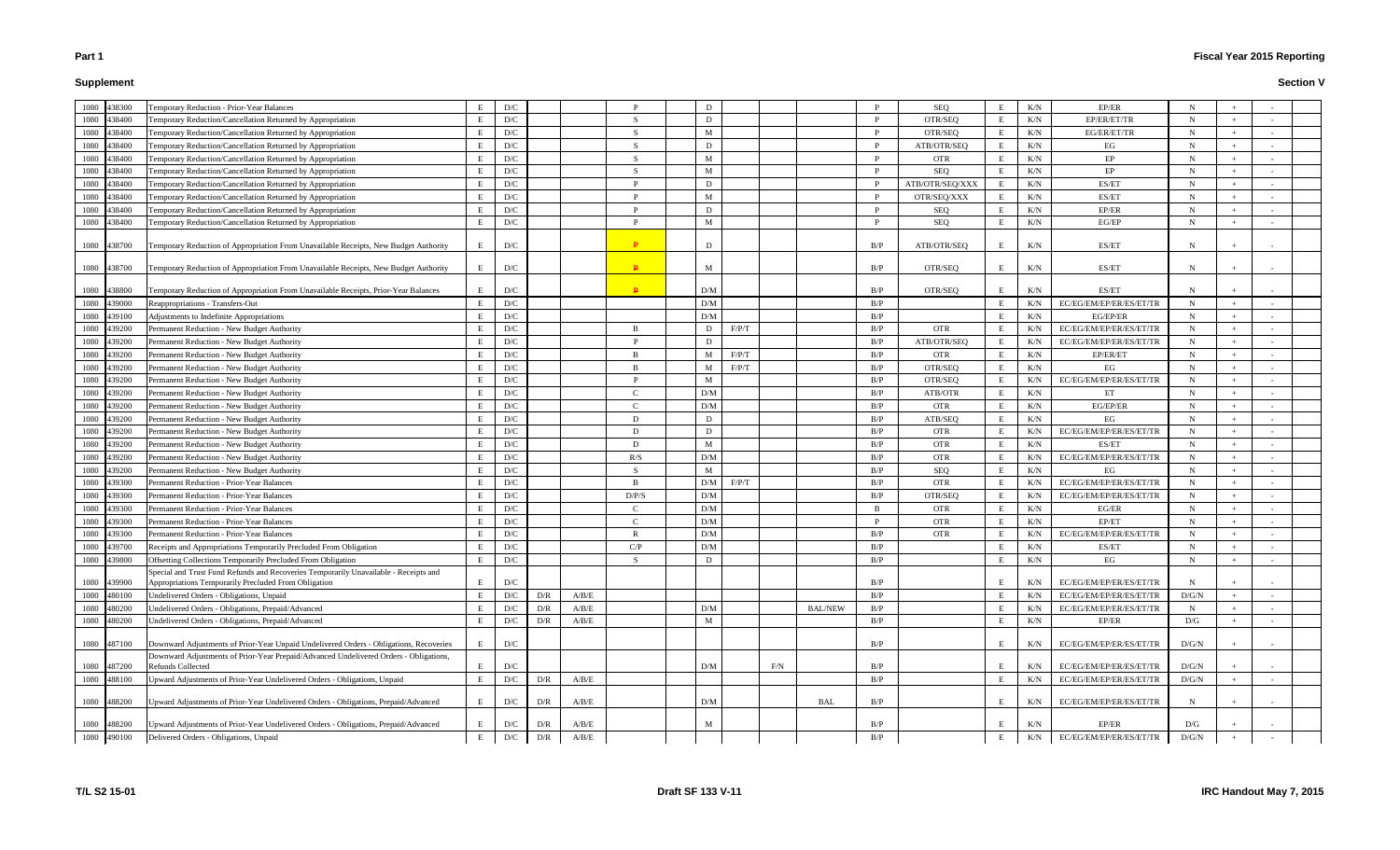# **Supplement**

# **Fiscal Year 2015 Reporting**

| E           | K/N       | EC/EG/EM/EP/ER/ES/ET/TR | ${\bf N}$               | $\! +$            | $\overline{\phantom{a}}$ |  |
|-------------|-----------|-------------------------|-------------------------|-------------------|--------------------------|--|
| E           | K/N       | EP/ER                   | $\mathbf{D}/\mathbf{G}$ | $\boldsymbol{+}$  | $\overline{\phantom{a}}$ |  |
|             |           |                         |                         |                   |                          |  |
| E           | K/N       | EC/EG/EM/EP/ER/ES/ET/TR | D/G/N                   | $^+$              | $\overline{\phantom{a}}$ |  |
|             |           |                         |                         |                   |                          |  |
| E           | K/N       | EC/EG/EM/EP/ER/ES/ET/TR | D/G/N                   | $+$               | $\blacksquare$           |  |
| E           | $\rm K/N$ | EC/EG/EM/EP/ER/ES/ET/TR | $\rm{D/G/N}$            | $^+$              | $\blacksquare$           |  |
| Е           | K/N       | EC/EG/EM/EP/ER/ES/ET/TR | N                       | $\! +$            | $\overline{\phantom{a}}$ |  |
| E           | K/N       | EP/ER                   | D/G                     | $^+$              | $\overline{\phantom{a}}$ |  |
|             |           |                         |                         |                   |                          |  |
|             |           |                         |                         |                   |                          |  |
| $\mathbf E$ | K/N       | EC/EG/EM/EP/ER/ES/ET/TR | D/G/N                   | $+$               | $\overline{\phantom{a}}$ |  |
|             |           |                         |                         |                   |                          |  |
| E           | K/N       | EC/EG/EM/EP/ER/ES/ET/TR | D/G/N                   | $\! + \!\!\!\!$   |                          |  |
|             |           |                         |                         |                   |                          |  |
|             |           |                         |                         |                   |                          |  |
|             |           |                         |                         |                   |                          |  |
| E           | K/N       | EC/EG/EM/EP/ER/ES/ET/TR | $\rm{D/G/N}$            | $\! + \!\!\!\!$   |                          |  |
|             |           |                         |                         |                   |                          |  |
|             |           |                         |                         |                   |                          |  |
| E           | $\rm K/N$ | EC/EG/EM/EP/ER/ES/ET/TR | $\rm{D/G/N}$            | $^+$              | $\overline{\phantom{a}}$ |  |
|             |           |                         |                         |                   |                          |  |
|             |           |                         |                         |                   |                          |  |
| E           | K/N       | EC/EG/EM/EP/ER/ES/ET/TR | ${\bf N}$               | $^+$              | $\sim$                   |  |
|             |           |                         |                         |                   |                          |  |
|             |           |                         |                         |                   |                          |  |
| E           | K/N       | EC/EG/EM/EP/ER/ES/ET/TR | N                       | $^+$              | $\overline{\phantom{a}}$ |  |
| E           | K/N       | EC/EG/EM/EP/ER/ES/ET/TR | N                       | $\! + \!\!\!\!$   | $\overline{\phantom{a}}$ |  |
| E           | K/N       | ES/ET                   | ${\bf N}$               | $\! + \!\!\!\!$   | $\equiv$                 |  |
| E           | $\rm K/N$ | ES/ET                   | $\mathbf N$             | $\! + \!\!\!\!$   | $\overline{\phantom{a}}$ |  |
|             |           |                         |                         |                   |                          |  |
| E           | K/N       | ES/ET                   | N                       | $\! + \!\!\!\!$   | $\overline{\phantom{a}}$ |  |
|             |           |                         |                         |                   |                          |  |
|             |           |                         |                         |                   |                          |  |
|             |           |                         |                         |                   |                          |  |
|             |           |                         |                         |                   |                          |  |
|             |           |                         |                         |                   |                          |  |
|             |           |                         |                         |                   |                          |  |
|             |           |                         |                         |                   |                          |  |
|             |           |                         |                         |                   |                          |  |
|             |           |                         |                         |                   |                          |  |
|             |           |                         |                         |                   |                          |  |
|             |           |                         |                         |                   |                          |  |
|             |           |                         |                         |                   |                          |  |
|             |           |                         |                         |                   |                          |  |
| U           | X/K/N     | EG/EP/ER                | N                       | $^+$              | $\overline{\phantom{a}}$ |  |
| U           | X/K/N     | EG/EP/ER                | ${\bf N}$               | $^+$              | $\overline{\phantom{a}}$ |  |
| U           | X/K/N     | <b>EG/EP/ER</b>         | N                       | $^{+}$            | $\overline{\phantom{a}}$ |  |
| U           | X/K/N     | EC/EG/EM/EP/ER/ES/ET/TR | ${\bf N}$               | $+$               | $\overline{\phantom{a}}$ |  |
| U           | X/K/N     | <b>EG/EP/ER</b>         | ${\bf N}$               | $\! + \!\!\!\!$   | $\overline{\phantom{a}}$ |  |
| U           | X/K/N     | EC/EG/EM/EP/ER/ES/ET    | N                       | $\qquad \qquad +$ | $\overline{\phantom{a}}$ |  |
|             |           |                         |                         |                   |                          |  |

|      | 1080 490200              | Delivered Orders - Obligations, Paid                                                              | Е | D/C                     | D/R                     | A/B/E |   | D/M |       | <b>BAL/NEW</b> | B/P                       | E  | K/N           | EC/EG/EM/EP/ER/ES/ET/TR | N           |     |  |
|------|--------------------------|---------------------------------------------------------------------------------------------------|---|-------------------------|-------------------------|-------|---|-----|-------|----------------|---------------------------|----|---------------|-------------------------|-------------|-----|--|
|      | 1080 490200              | Delivered Orders - Obligations, Paid                                                              | Е | D/C                     | $\mathbf{D}/\mathbf{R}$ | A/B/E |   | M   |       |                | B/P                       | E  | K/N           | EP/ER                   | D/G         | $+$ |  |
|      |                          |                                                                                                   |   |                         |                         |       |   |     |       |                |                           |    |               |                         |             |     |  |
|      | 1080 497100              | Downward Adjustments of Prior-Year Unpaid Delivered Orders - Obligations, Recoveries              | E | D/C                     |                         |       |   |     |       |                | B/P                       | E  | K/N           | EC/EG/EM/EP/ER/ES/ET/TR | D/G/N       |     |  |
|      |                          |                                                                                                   |   |                         |                         |       |   |     |       |                |                           |    |               |                         |             |     |  |
|      | 1080 497200              | Downward Adjustments of Prior-Year Paid Delivered Orders - Obligations, Refunds Collected         | E | D/C                     |                         |       |   | D/M | E/F/N |                | B/P                       | E  | K/N           | EC/EG/EM/EP/ER/ES/ET/TR | D/G/N       |     |  |
| 1080 | 498100                   | Upward Adjustments of Prior-Year Delivered Orders - Obligations, Unpaid                           | E | D/C                     | D/R                     | A/B/E |   |     |       |                | B/P                       | E  | K/N           | EC/EG/EM/EP/ER/ES/ET/TR | D/G/N       | $+$ |  |
| 1080 | 498200                   | Upward Adjustments of Prior-Year Delivered Orders - Obligations, Paid                             | E | $\mathbf{D}/\mathbf{C}$ | $\mathbf{D}/\mathbf{R}$ | A/B/E |   | D/M |       | <b>BAL</b>     | B/P                       |    | K/N           | EC/EG/EM/EP/ER/ES/ET/TR | N           | $+$ |  |
| 1080 | 498200                   | Upward Adjustments of Prior-Year Delivered Orders - Obligations, Paid                             | E | D/C                     | $\mathbf{D}/\mathbf{R}$ | A/B/E |   | M   |       |                | B/P                       | Е  | K/N           | EP/ER                   | D/G         | $+$ |  |
|      |                          |                                                                                                   |   |                         |                         |       |   |     |       |                |                           |    |               |                         |             |     |  |
|      |                          | 1081 Recoveries of prior year unpaid obligations in expired accounts                              |   |                         |                         |       |   |     |       |                |                           |    |               |                         |             |     |  |
|      | 1081 487100              | Downward Adjustments of Prior-Year Unpaid Undelivered Orders - Obligations, Recoveries            | E | D/C                     |                         |       |   |     |       |                | $\boldsymbol{\mathrm{X}}$ | E  | K/N           | EC/EG/EM/EP/ER/ES/ET/TR | D/G/N       |     |  |
|      | 1081 497100              | Downward Adjustments of Prior-Year Unpaid Delivered Orders - Obligations, Recoveries              | E | D/C                     |                         |       |   |     |       |                | $\boldsymbol{\mathrm{X}}$ | E  | K/N           | EC/EG/EM/EP/ER/ES/ET/TR | D/G/N       |     |  |
|      |                          |                                                                                                   |   |                         |                         |       |   |     |       |                |                           |    |               |                         |             |     |  |
|      |                          | 1082 Capital transfer of expired unobligated balances to general fund (-)                         |   |                         |                         |       |   |     |       |                |                           |    |               |                         |             |     |  |
|      | 1082 415200              | Actual Capital Transfers to the General Fund of the Treasury, Prior-Year Balances                 | E | D/C                     |                         |       |   |     |       |                | $\boldsymbol{\mathrm{X}}$ | E  | K/N           | EC/EG/EM/EP/ER/ES/ET/TR | D/G/N       |     |  |
|      |                          |                                                                                                   |   |                         |                         |       |   |     |       |                |                           |    |               |                         |             |     |  |
|      |                          | 1083 Expired unobligated balances applied to repay debt (-)                                       |   |                         |                         |       |   |     |       |                |                           |    |               |                         |             |     |  |
|      | 1083 414700              | Actual Repayments of Debt, Prior-Year Balances                                                    | E | D/C                     |                         |       |   |     |       |                | X                         | E  | K/N           | EC/EG/EM/EP/ER/ES/ET/TR | D/G/N       |     |  |
|      |                          |                                                                                                   |   |                         |                         |       |   |     |       |                |                           |    |               |                         |             |     |  |
|      |                          | 1086 Adjustment for change in allocation of trust fund limitation in expired accounts             |   |                         |                         |       |   |     |       |                |                           |    |               |                         |             |     |  |
|      | 1086 432000              | Adjustments for Changes in Prior-Year Allocations of Budgetary Resources                          | Е | D/C                     |                         |       |   |     |       |                | $\boldsymbol{\mathrm{X}}$ | E  | K/N           | EC/EG/EM/EP/ER/ES/ET/TR | N           |     |  |
|      |                          |                                                                                                   |   |                         |                         |       |   |     |       |                |                           |    |               |                         |             |     |  |
|      |                          | 1089 Other expired unobligated balances withdrawn (-)                                             |   |                         |                         |       |   |     |       |                |                           |    |               |                         |             |     |  |
|      | 1089 435000              | <b>Canceled Authority</b>                                                                         | Е | D/C                     |                         |       |   | D/M |       |                | X                         | E  | K/N           | EC/EG/EM/EP/ER/ES/ET/TR | $\mathbf N$ | $+$ |  |
|      | 1089 435100              | Partial or Early Cancellation of Authority With a U.S. Treasury Warrant                           | E | D/C                     |                         |       |   | D/M |       |                | X                         | -E | K/N           | EC/EG/EM/EP/ER/ES/ET/TR | $\mathbf N$ | $+$ |  |
|      | 1089 435500              | Cancellation of Appropriation From Unavailable Receipts                                           | E | D/C                     |                         |       |   | D/M |       |                | $\boldsymbol{\mathrm{X}}$ | E  | K/N           | ES/ET                   | $\mathbf N$ | $+$ |  |
|      | 1089 435600              | Cancellation of Appropriation From Invested Balances                                              | Е | D/C                     |                         |       |   | D/M |       |                | $\boldsymbol{\mathrm{X}}$ | E  | K/N           | ES/ET                   | N           | $+$ |  |
|      |                          |                                                                                                   |   |                         |                         |       |   |     |       |                |                           |    |               |                         |             |     |  |
|      | 1089 435700              | Cancellation of Appropriated Amounts Receivable From Invested Trust or Special Funds              | E | D/C                     |                         |       |   | D/M |       |                | $\mathbf X$               | E  | K/N           | ES/ET                   | N           |     |  |
|      |                          | 1099 Expired unobligated balance (total)                                                          |   |                         |                         |       |   |     |       |                |                           |    |               |                         |             |     |  |
|      |                          |                                                                                                   |   |                         |                         |       |   |     |       |                |                           |    |               |                         |             |     |  |
|      |                          |                                                                                                   |   |                         |                         |       |   |     |       |                |                           |    |               |                         |             |     |  |
|      |                          | This line is calculated. Equals sum of lines 1050 for expired accounts (lines 1060 through 1089). |   |                         |                         |       |   |     |       |                |                           |    |               |                         |             |     |  |
|      |                          |                                                                                                   |   |                         |                         |       |   |     |       |                |                           |    |               |                         |             |     |  |
|      | <b>Budget Authority:</b> |                                                                                                   |   |                         |                         |       |   |     |       |                |                           |    |               |                         |             |     |  |
|      |                          |                                                                                                   |   |                         |                         |       |   |     |       |                |                           |    |               |                         |             |     |  |
|      | Appropriations:          |                                                                                                   |   |                         |                         |       |   |     |       |                |                           |    |               |                         |             |     |  |
|      |                          |                                                                                                   |   |                         |                         |       |   |     |       |                |                           |    |               |                         |             |     |  |
|      | Discretionary:           |                                                                                                   |   |                         |                         |       |   |     |       |                |                           |    |               |                         |             |     |  |
|      |                          |                                                                                                   |   |                         |                         |       |   |     |       |                |                           |    |               |                         |             |     |  |
|      | 1100 Appropriation       |                                                                                                   |   |                         |                         |       |   |     |       |                |                           |    |               |                         |             |     |  |
|      | 1100 411100              | Debt Liquidation Appropriations                                                                   | Е | D/C                     |                         |       |   | D   |       |                | X                         |    | $\rm X/K/N$   | EG/EP/ER                | N           |     |  |
|      | 1100 411200              | Liquidation of Deficiency - Appropriations                                                        | Е | D/C                     |                         |       |   | D   |       |                | $\boldsymbol{X}$          |    | $\rm X/K/N$   | EG/EP/ER                | N           | $+$ |  |
|      | 1100 411500              | Loan Subsidy Appropriation                                                                        | E | ${\rm D/C}$             |                         |       | D | D   |       |                | $\mathbf X$               |    | ${\rm X/K/N}$ | <b>EG/EP/ER</b>         | N           | $+$ |  |
|      | 1100 411600              | Debt Forgiveness Appropriation                                                                    | E | D/C                     |                         |       | D | D   |       |                | $\boldsymbol{X}$          |    | X/K/N         | EC/EG/EM/EP/ER/ES/ET/TR | $\mathbf N$ | $+$ |  |
|      | 1100 411700              | Loan Administrative Expense Appropriation                                                         | Е | D/C                     |                         |       |   | D   |       |                | $\mathbf X$               |    | $\rm X/K/N$   | <b>EG/EP/ER</b>         | $\mathbf N$ | $+$ |  |
|      | 1100 411900              | Other Appropriations Realized                                                                     | Е | D/C                     |                         |       |   | D   |       |                | $\mathbf X$               | U  | X/K/N         | EC/EG/EM/EP/ER/ES/ET    | $\mathbf N$ |     |  |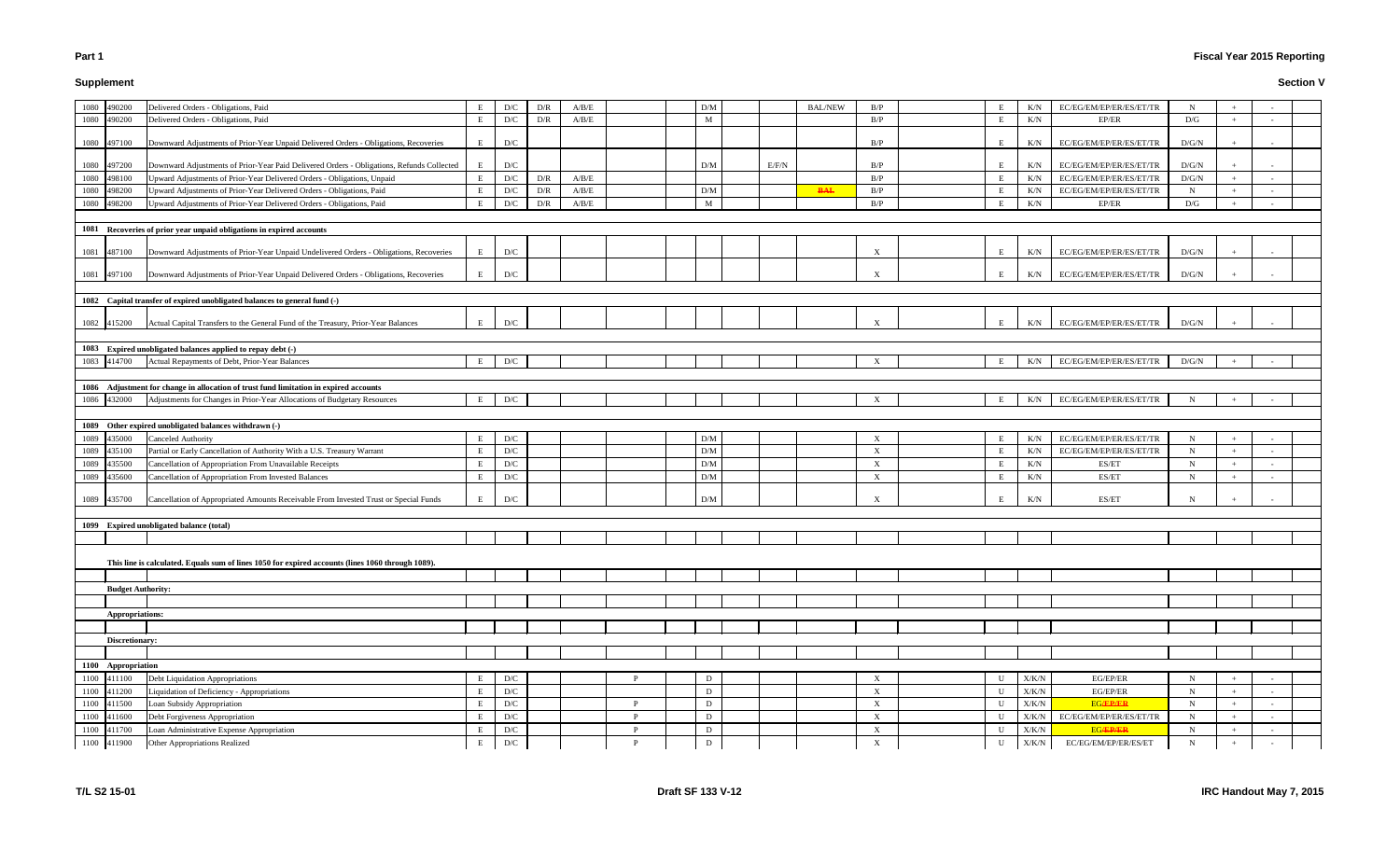**Supplement**

#### **Fiscal Year 2015 Reporting**

#### **Section V**

|                  | U   | X/K/N | EG/EP/ER                | N |                          | $\overline{\phantom{a}}$ |              |
|------------------|-----|-------|-------------------------|---|--------------------------|--------------------------|--------------|
|                  | U   | X/K/N | EG/EP/ER                | N | $\! + \!\!\!\!$          | $\overline{\phantom{a}}$ |              |
|                  |     |       |                         |   |                          |                          |              |
|                  |     |       |                         |   |                          |                          |              |
| XXX              | U   | X/K/N | ES/ET                   | N | $\qquad \qquad +$        | $\overline{\phantom{a}}$ |              |
|                  | U   | X/K/N | ES/ET                   | N | $\! + \!\!\!\!$          | $\overline{\phantom{a}}$ |              |
|                  | U   | X/K/N | ES/ET                   | N | $\! + \!\!\!\!$          | $\overline{\phantom{a}}$ |              |
|                  | U/E | X/K/N | EG/ES/ET                | N |                          | $\overline{a}$           |              |
|                  | U   | X/K/N | ES/ET                   | N | $^{+}$                   | $\overline{\phantom{a}}$ |              |
| <b>XXX</b>       | U/E | X/K/N | ES/ET                   | N |                          | $\overline{\phantom{a}}$ | 1            |
| <b>XXX</b>       | U/E | X/K/N | ES/ET                   | N | $\blacksquare$           |                          | $\mathbf{1}$ |
| <b>XXX</b>       | U/E | X/K/N | ES/ET                   | N | $^+$                     | $\overline{a}$           | $\mathbf{1}$ |
| <b>XXX</b>       | U/E | X/K/N | ES/ET                   | N | $\frac{1}{2}$            | $^{+}$                   | 1            |
| XXX              | U/E | X/K/N | EG/ES/ET                | N | $^{+}$                   | $\overline{\phantom{a}}$ |              |
| XXX              | U/E | X/K/N | ES/ET                   | N | $\! + \!\!\!\!$          | $\overline{\phantom{a}}$ |              |
| <b>XXX</b>       | U   | X/K/N | EG                      | N |                          | $\overline{a}$           |              |
|                  | U   | X/K/N | ES/ET                   | N | $\! + \!\!\!\!$          | $\overline{\phantom{a}}$ |              |
| <b>B/OTR/XXX</b> | U/E | X/K/N | ES/ET                   | N | $^+$                     | $\overline{a}$           | 1            |
| <b>B/OTR/XXX</b> | U/E | X/K/N | ES/ET                   | N | $\overline{\phantom{a}}$ | $^{+}$                   | 1            |
|                  | U   | X/K/N | ES/ET                   | N | $^{+}$                   | $\overline{\phantom{m}}$ | $\mathbf{1}$ |
|                  | U   | X/K/N | ES/ET                   | N | $\blacksquare$           | $\! + \!\!\!\!$          | $\mathbf{1}$ |
|                  |     |       |                         |   |                          |                          |              |
|                  |     |       |                         |   |                          |                          |              |
| <b>SEQ</b>       | U   | X/K/N | ES/ET                   | N | $^+$                     | $\frac{1}{2}$            |              |
| <b>SEQ</b>       | U/E | X/K/N | EP/ER/ES/ET             | N |                          |                          | $\mathbf{1}$ |
| <b>SEQ</b>       | U/E | X/K/N | EP/ER/ES/ET             | N | $\overline{\phantom{0}}$ | $\ddot{}$                | $\mathbf{1}$ |
|                  |     |       |                         |   |                          |                          |              |
|                  |     |       |                         |   |                          |                          |              |
|                  | U   | X/K/N | EC/EG/EM/EP/ER          | N |                          | $\overline{a}$           |              |
|                  |     |       |                         |   |                          |                          |              |
|                  |     |       |                         |   |                          |                          |              |
|                  | U   | X/K/N | EC/EG/EM/EP/ER          | N | $\blacksquare$           | $\boldsymbol{+}$         |              |
|                  |     |       |                         |   |                          |                          |              |
|                  |     |       |                         |   |                          |                          |              |
|                  | U   | X/K/N | EC/EG/EM/EP/ER/ES/ET/TR | N | $^{+}$                   | $\blacksquare$           |              |
|                  |     |       |                         |   |                          |                          |              |
|                  |     |       |                         |   |                          |                          |              |
|                  |     |       |                         |   |                          |                          |              |
|                  |     |       |                         |   |                          |                          |              |
|                  | U   | X/K/N | EG/ES/ET                | N | $\! + \!\!\!\!$          | $\overline{\phantom{a}}$ | $\mathbf{1}$ |
|                  | U   | X/K/N | EG/ES/ET                | N | ٠                        | $^{+}$                   | 1            |
|                  | U/E | X/K/N | EC/EG/EM/EP/ER/ES/ET/TR | N | $\! + \!\!\!\!$          | $\overline{\phantom{a}}$ |              |
|                  | U   | X/K/N | EC/EG/EM/EP/ER/ES/ET/TR | N | $^{+}$                   | $\overline{\phantom{0}}$ |              |
|                  | U   | X/K/N | EC/EG/EM/EP/ER/ES/ET/TR | N | $\qquad \qquad +$        | $\overline{\phantom{a}}$ |              |
| XXX              | U   | X/K/N | ES/ET                   | N | $\! + \!\!\!\!$          | $\overline{\phantom{a}}$ | $\mathbf{1}$ |
| XXX              | U   | X/K/N | ES/ET                   | N | $\overline{\phantom{a}}$ |                          | 1            |
| XXX              | U/E | X/K/N | ES/ET                   | N | $+$                      |                          |              |

# 1100 413800 Appropriation To Liquidate Contract Authority **E** D/C **D** D D D 1100 439100 Adjustments to Indefinite Appropriations K E D/C D D D D D D D D X **1101 Appropriation (special or trust fund)** 1101 411300 Appropriated Receipts Derived from Unavailable Trust or Special Fund Receipts E D/C P P D D X X 1101 411400 Appropriated Receipts Derived from Available Trust or Special Fund Receipts F D/C D P D D X X 1101 412100 Amounts Appropriated From Specific Invested TAFS Reclassified - Receivable - Cancellation E D/C P P D D D D D D D D D D D D D D D N 1101 412300 Amounts Appropriated From Specific Invested TAFS Reclassified - Receivable - Temporary Reduction **Example 2 E** D/C P P P D D N X X U/E X/K/N EG/ES/ET N H + 1 1101 412400 Amounts Appropriated From Specific Invested TAFS Reclassified - Payable - Temporary Reduction/Cancellation E D/C D X U X/K/N ES/ET N + - 1101 412600 Amounts Appropriated From Specific Invested TAFS - Receivable E D/C E D/C P P D D F F X 1101 412600 Amounts Appropriated From Specific Invested TAFS - Receivable B D/C P P D F F X X 1101 412700 Amounts Appropriated From Specific Invested TAFS - Payable K E D/C D F D D F F X X 1101 412700 Amounts Appropriated From Specific Invested TAFS - Payable X<br>B D/C D D D F X 1101 412800 Amounts Appropriated From Specific Invested TAFS - Transfers-In E D/C P P D B T E X 1101 412900 Amounts Appropriated From Specific Invested TAFS - Transfers-Out E D/C P P D F F X 1101 412900 Amounts Appropriated From Specific Invested TAFS - Transfers-Out E D/C P P D F F X 1101 413800 Appropriation To Liquidate Contract Authority **E** D/C D D D D D D D D N 1101 438400 Temporary Reduction/Cancellation Returned by Appropriation 
B D/C P P D D X ATB 1101 438400 Temporary Reduction/Cancellation Returned by Appropriation B B D/C P P D D X ATB 1101 439400 Receipts Unavailable for Obligation Upon Collection E D/C D X U X/K/N ES/ET N + - 1 1101 439400 Receipts Unavailable for Obligation Upon Collection B B D/C D D D D D D B D X **1102 Appropriation (previously unavailable)** 1102 411300 Appropriated Receipts Derived from Unavailable Trust or Special Fund Receipts E D/C P P D D D N 1102 438400 Temporary Reduction/Cancellation Returned by Appropriation 
B D/C P P D D D D D N 1102 438400 Temporary Reduction/Cancellation Returned by Appropriation B B D/C P P D D D B N EX **1103 Appropriation available from subsequent year** 1103 411900 Other Appropriations Realized X E D/C F P D D D N **1104 Appropriation available in prior year (-)** 1104 411900 Other Appropriations Realized K Realized K R D/C E D/C E D E D E D E D E D X **1105 Reappropriation**1105 415000 Reappropriations - Transfers-In and E D/C E D/C D D D D D D D D D N **1120 Appropriations transferred to other accounts (-)** 1120 416600 Allocations of Realized Authority - To Be Transferred From Invested Balances E C C D F D D F F X 1120 416600 Allocations of Realized Authority - To Be Transferred From Invested Balances Balances B B C D B D D D F B X 1120 416700 Allocations of Realized Authority - Transferred From Invested Balances E C C D F D B F X 1120 416800 Allocations of Realized Authority Reclassified - Authority To Be Transferred From Invested Balances - Temporary Reduction E C D F X U X/K/N EC/EG/EM/EP/ER/ES/ET/TR N + - 1120 |417000 | Transfers - Current-Year Authority | E C | | P | D | F | X | V | X/K/N | EC/EG/EM/EP/ER/ES/ET/TR | N | + | -1120 417200 Nonallocation Transfers of Invested Balances - Payable **E C** C **P F** D **F E** X 1120 417200 Nonallocation Transfers of Invested Balances - Payable B C B C D F R X 1120 417300 Nonallocation Transfers of Invested Balances - Transferred E C D F X XXX U/E X/K/N ES/ET N + - **Nonexpenditure transfers:**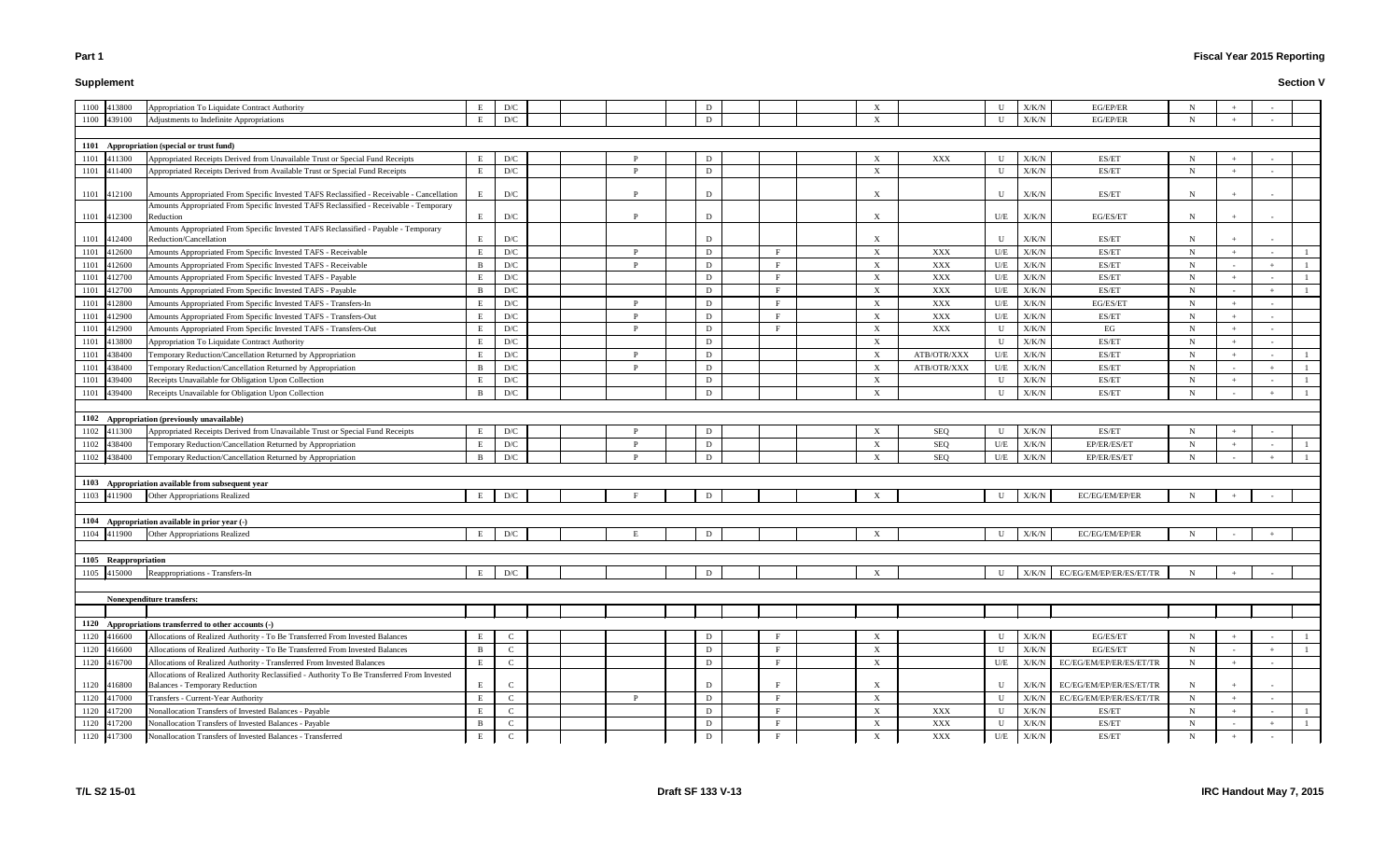# **Supplement**

# **Fiscal Year 2015 Reporting**

| 1120 417500 |                     | Allocation Transfers of Current-Year Authority for Noninvested Accounts                    | Е |     |  |                | D |       |          | X                         |             |              | X/K/N         | EC/EG/EM/EP/ER/ES/ET/TR | $\mathbf N$ |                |  |
|-------------|---------------------|--------------------------------------------------------------------------------------------|---|-----|--|----------------|---|-------|----------|---------------------------|-------------|--------------|---------------|-------------------------|-------------|----------------|--|
| 1120 419300 |                     | Balance Transfers - Unobligated Balances - Legislative Change of Purpose                   | E |     |  |                | D |       |          | $\boldsymbol{\mathrm{X}}$ |             | $\mathbf{H}$ | X/K/N         | EC/EG/EM/EP/ER/ES/ET/TR | N           |                |  |
|             |                     |                                                                                            |   |     |  |                |   |       |          |                           |             |              |               |                         |             |                |  |
|             |                     | 1121 Appropriations transferred from other accounts                                        |   |     |  |                |   |       |          |                           |             |              |               |                         |             |                |  |
| 1121 416600 |                     | Allocations of Realized Authority - To Be Transferred From Invested Balances               | E | D   |  |                | D |       |          | $\boldsymbol{\mathrm{X}}$ |             | $\mathbf{U}$ | X/K/N         | EG/ES/ET                | $\mathbf N$ |                |  |
| 1121 416600 |                     | Allocations of Realized Authority - To Be Transferred From Invested Balances               | B | D   |  |                | D |       |          | X                         |             | $\mathbf{U}$ | $\rm X/K/N$   | EG/ES/ET                | $\mathbf N$ |                |  |
| 1121 416700 |                     | Allocations of Realized Authority - Transferred From Invested Balances                     | E | D   |  |                | D |       |          | X                         |             | U/E          | $\rm X/K/N$   | EC/EG/EM/EP/ER/ES/ET/TR | $\mathbf N$ |                |  |
|             |                     | Allocations of Realized Authority Reclassified - Authority To Be Transferred From Invested |   |     |  |                |   |       |          |                           |             |              |               |                         |             |                |  |
| 1121 416800 |                     | <b>Balances - Temporary Reduction</b>                                                      | Е | D   |  |                | D |       |          | X                         |             | U            | X/K/N         | EC/EG/EM/EP/ER/ES/ET/TR | N           |                |  |
| 1121 417000 |                     | Transfers - Current-Year Authority                                                         | E | D   |  | P              | D |       | F        | $\boldsymbol{\mathrm{X}}$ |             | U            | X/K/N         | EC/EG/EM/EP/ER/ES/ET/TR | $\mathbf N$ | $\sim$         |  |
| 1121 417100 |                     | Nonallocation Transfers of Invested Balances - Receivable                                  | E | D   |  |                | D |       |          | X                         | XXX         | U/E          | X/K/N         | ES/ET                   | $\mathbf N$ |                |  |
| 1121 417100 |                     | Nonallocation Transfers of Invested Balances - Receivable                                  | B | D   |  |                | D |       |          | X                         | XXX         | U/E          | $\rm X/K/N$   | ES/ET                   | $\mathbf N$ |                |  |
| 1121 417300 |                     | Nonallocation Transfers of Invested Balances - Transferred                                 | Е | D   |  |                | D |       | E        | $\boldsymbol{\mathrm{X}}$ | XXX         | U/E          | X/K/N         | ES/ET                   | $\mathbf N$ | $\sim$         |  |
| 1121 417500 |                     | Allocation Transfers of Current-Year Authority for Noninvested Accounts                    | E | D   |  | D              | D |       | - E -    | $\boldsymbol{\mathrm{X}}$ |             | II           | X/K/N         | EC/EG/EM/EP/ER/ES/ET/TR | $\mathbf N$ | $\overline{a}$ |  |
| 1121 419300 |                     | Balance Transfers - Unobligated Balances - Legislative Change of Purpose                   | E | D   |  |                | D |       | <b>F</b> | $\boldsymbol{\mathrm{X}}$ |             |              | X/K/N         | EC/EG/EM/EP/ER/ES/ET/TR | N           |                |  |
|             |                     |                                                                                            |   |     |  |                |   |       |          |                           |             |              |               |                         |             |                |  |
|             | <b>Adjustments:</b> |                                                                                            |   |     |  |                |   |       |          |                           |             |              |               |                         |             |                |  |
|             |                     |                                                                                            |   |     |  |                |   |       |          |                           |             |              |               |                         |             |                |  |
|             |                     | 1130 Appropriations permanently reduced (-)                                                |   |     |  |                |   |       |          |                           |             |              |               |                         |             |                |  |
| 1130 439200 |                     | Permanent Reduction - New Budget Authority                                                 | Е | D/C |  |                | D |       |          |                           | ATB/OTR/SEQ | U            | X/K/N         | EC/EG/EM/EP/ER/ES/ET/TR | $\mathbf N$ |                |  |
| 1130 439200 |                     | Permanent Reduction - New Budget Authority                                                 | E | D/C |  |                | D |       |          | $\boldsymbol{\mathrm{X}}$ | <b>OTR</b>  | U            | X/K/N         | EC/EG/EM/EP/ER/ES/ET/TR | N           |                |  |
|             |                     |                                                                                            |   |     |  |                |   |       |          |                           |             |              |               |                         |             |                |  |
|             |                     | 1131 Unobligated balance of appropriations permanently reduced (-)                         |   |     |  |                |   |       |          |                           |             |              |               |                         |             |                |  |
| 1131 439000 |                     | Reappropriations - Transfers-Out                                                           | E | D/C |  |                | D |       |          | X                         |             | E            | K/N           | EC/EG/EM/EP/ER/ES/ET/TR | $\mathbf N$ |                |  |
| 1131        | 439300              | Permanent Reduction - Prior-Year Balances                                                  | E | D/C |  | $\overline{B}$ | D | F/P/T |          | X                         | <b>OTR</b>  | U/E          | X/K/N         | EC/EG/EM/EP/ER/ES/ET/TR | $\mathbf N$ |                |  |
| 1131        | 439300              | Permanent Reduction - Prior-Year Balances                                                  | E | D/C |  | D/P/S          | D |       |          | $\boldsymbol{\mathrm{X}}$ | <b>SEQ</b>  |              | X/K/N         | EC/EG/EM/EP/ER/ES/ET/TR | $\mathbf N$ | $\sim$         |  |
| 1131 439300 |                     | Permanent Reduction - Prior-Year Balances                                                  | E | D/C |  | D/P/R/S        | D |       |          | X                         | <b>OTR</b>  | U/E          | X/K/N         | EC/EG/EM/EP/ER/ES/ET/TR | N           | $\sim$         |  |
|             |                     |                                                                                            |   |     |  |                |   |       |          |                           |             |              |               |                         |             |                |  |
|             |                     | 1132 Appropriations temporarily reduced (-)                                                |   |     |  |                |   |       |          |                           |             |              |               |                         |             |                |  |
| 1132 438200 |                     | Temporary Reduction - New Budget Authority                                                 | Е | D/C |  |                | D |       |          | X                         | ATB/OTR/SEQ | $\mathbf{U}$ | X/K/N         | ES/ET                   | $\mathbf N$ |                |  |
| 1132 438200 |                     | Temporary Reduction - New Budget Authority                                                 | E | D/C |  | P              | D |       |          | $\boldsymbol{\mathrm{X}}$ | <b>SEQ</b>  | U            | X/K/N         | EP/ER                   | $\mathbf N$ |                |  |
| 1132 438700 |                     | Temporary Reduction of Appropriation From Unavailable Receipts, New Budget Authority       | E | D/C |  |                | D |       |          | $\boldsymbol{X}$          | ATB/OTR/SEQ |              | X/K/N         | ES/ET                   | N           |                |  |
|             |                     | 1133 Unobligated balance of appropriations temporarily reduced (-)                         |   |     |  |                |   |       |          |                           |             |              |               |                         |             |                |  |
| 1133 438300 |                     | Temporary Reduction - Prior-Year Balances                                                  | E | D/C |  |                | D |       |          | $\boldsymbol{\mathrm{X}}$ | OTR/SEO     | U            | X/K/N         | ES/ET                   | N           |                |  |
| 1133 438300 |                     | Temporary Reduction - Prior-Year Balances                                                  | E | D/C |  | P              | D |       |          | $\boldsymbol{\mathrm{X}}$ | <b>SEQ</b>  | U            | X/K/N         | EP/ER                   | $\mathbf N$ |                |  |
|             |                     |                                                                                            |   |     |  |                |   |       |          |                           |             |              |               |                         |             |                |  |
| 1133 438800 |                     | Temporary Reduction of Appropriation From Unavailable Receipts, Prior-Year Balances        | E | D/C |  | $\mathbf{P}$   | D |       |          | X                         | OTR/SEQ     | $\mathbf{U}$ | X/K/N         | ES/ET                   | N           |                |  |
|             |                     | 1134 Appropriations precluded from obligation (-)                                          |   |     |  |                |   |       |          |                           |             |              |               |                         |             |                |  |
| 1134 439500 |                     | Authority Unavailable for Obligation Pursuant to Public Law - Temporary                    | E | D/C |  | D/P/R          | D |       |          |                           |             |              | X/K/N         | EC/EG/EM/EP/ER/ES/ET/TR | $\mathbf N$ |                |  |
| 1134 439700 |                     | Receipts and Appropriations Temporarily Precluded From Obligation                          | E | D/C |  |                | D |       |          | $\boldsymbol{\mathrm{X}}$ |             |              | $\rm X/K/N$   | ES/ET                   | $\mathbf N$ |                |  |
| 1134 439700 |                     | Receipts and Appropriations Temporarily Precluded From Obligation                          | B | D/C |  |                | D |       |          | $\boldsymbol{\mathrm{X}}$ |             | $\mathbf{U}$ | X/K/N         | ES/ET                   | $\mathbf N$ |                |  |
|             |                     |                                                                                            |   |     |  |                |   |       |          |                           |             |              |               |                         |             |                |  |
|             |                     | 1135 Appropriations applied to repay debt (-)                                              |   |     |  |                |   |       |          |                           |             |              |               |                         |             |                |  |
| 1135 414600 |                     | Actual Repayments of Debt, Current-Year Authority                                          | E | D/C |  |                | D |       |          | $\boldsymbol{\mathrm{X}}$ |             | U            | X/K/N         | EC/EG/EM/EP/ER/ES/ET/TR | N           |                |  |
|             |                     |                                                                                            |   |     |  |                |   |       |          |                           |             |              |               |                         |             |                |  |
|             |                     | 1137 Appropriations applied to liquidate contract authority (-)                            |   |     |  |                |   |       |          |                           |             |              |               |                         |             |                |  |
| 1137 413500 |                     | <b>Contract Authority Liquidated</b>                                                       | Е | D/C |  |                | D |       |          | $\boldsymbol{\mathrm{X}}$ |             |              | X/K/N         | EC/EG/EM/EP/ER/ES/ET/TR | $\mathbf N$ |                |  |
| 1137 413600 |                     | Contract Authority To Be Liquidated by Trust Funds                                         | E | D/C |  |                | D |       |          | $\boldsymbol{\mathrm{X}}$ |             | $\mathbf U$  | ${\rm X/K/N}$ | ET                      | $\mathbf N$ |                |  |
|             |                     |                                                                                            |   |     |  |                |   |       |          |                           |             |              |               |                         |             |                |  |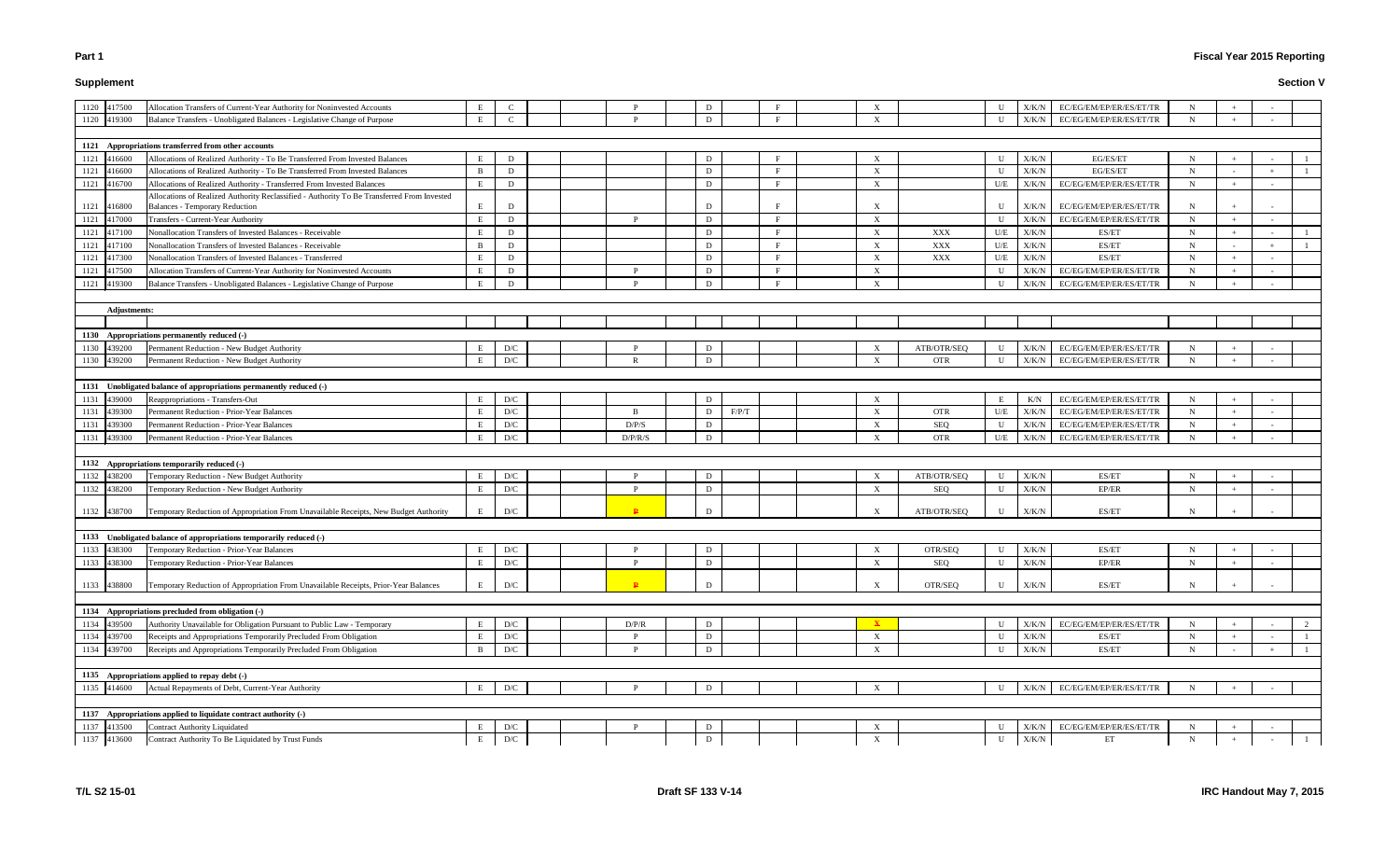# **Supplement**

# **Fiscal Year 2015 Reporting**

|            | U         | X/K/N         | ET                      | N         | $\overline{\phantom{a}}$ | $\boldsymbol{+}$         | $\mathbf{1}$     |
|------------|-----------|---------------|-------------------------|-----------|--------------------------|--------------------------|------------------|
|            | U         | ${\rm X/K/N}$ | ET                      | ${\bf N}$ | $^+$                     | $\overline{a}$           |                  |
|            | ${\bf U}$ | X/K/N         | ET                      | ${\bf N}$ | $^+$                     | $\overline{\phantom{a}}$ |                  |
|            |           |               |                         |           |                          |                          |                  |
|            |           |               |                         |           |                          |                          |                  |
|            | U         | $\rm X/K/N$   | EC/EG/EM/EP/ER/ES/ET/TR | ${\bf N}$ | $\boldsymbol{+}$         | $\sim$                   |                  |
|            |           |               |                         |           |                          |                          |                  |
|            |           |               |                         |           |                          |                          |                  |
|            | ${\bf U}$ | X/K/N         | EG                      | ${\bf N}$ | $\ddag$                  | $\overline{\phantom{a}}$ |                  |
|            |           |               |                         |           |                          |                          |                  |
|            |           |               |                         |           |                          |                          |                  |
|            |           |               |                         |           |                          |                          |                  |
|            |           |               |                         |           |                          |                          |                  |
|            | U         | ${\rm X/K/N}$ | EC/EG/EM/EP/ER/ES/ET/TR | N         | $^+$                     | $\overline{\phantom{a}}$ | 2                |
|            |           |               |                         |           |                          |                          |                  |
|            |           |               |                         |           |                          |                          |                  |
|            | ${\bf U}$ | X/K/N         | EC/EG/EM/EP/ER/ES/ET/TR | N         | $^+$                     | $\blacksquare$           | $\boldsymbol{2}$ |
|            | ${\bf U}$ | X/K/N         | EC/EG/EM/EP/ER/ES/ET/TR | ${\bf N}$ | $^+$                     | $\blacksquare$           | $\boldsymbol{2}$ |
|            |           |               |                         |           |                          | $\overline{\phantom{a}}$ |                  |
|            | U         | X/K/N         | EC/EG/EM/EP/ER/ES/ET/TR | N         |                          |                          | 2                |
|            |           |               |                         |           |                          |                          |                  |
|            |           |               |                         |           |                          |                          |                  |
|            | U         | X/K/N         | EC/EG/EM/EP/ER/ES/ET/TR | N         |                          | $\overline{\phantom{a}}$ | $\overline{c}$   |
|            |           |               |                         |           |                          |                          |                  |
|            |           |               |                         |           |                          |                          |                  |
|            |           |               |                         |           |                          |                          |                  |
|            |           |               |                         |           |                          |                          |                  |
|            |           |               |                         |           |                          |                          |                  |
|            |           |               |                         |           |                          |                          |                  |
|            |           |               |                         |           |                          |                          |                  |
|            |           |               |                         |           |                          |                          |                  |
|            | ${\bf U}$ | X/K/N         | EG/EP/ER                | N         | $^+$                     | $\overline{\phantom{a}}$ |                  |
|            | ${\bf U}$ | ${\rm X/K/N}$ | <b>EG/EP/ER</b>         | ${\bf N}$ |                          | $\overline{a}$           |                  |
|            | U         | X/K/N         | <b>EG/EP/ER</b>         | N         | $^+$                     | $\overline{\phantom{a}}$ |                  |
|            | ${\bf U}$ | ${\rm X/K/N}$ | EC/EG/EM/EP/ER          | ${\bf N}$ | $\boldsymbol{+}$         | $\overline{\phantom{a}}$ |                  |
|            |           |               |                         |           |                          |                          |                  |
|            |           |               |                         |           |                          |                          |                  |
| <b>XXX</b> | ${\bf U}$ | ${\rm X/K/N}$ | ES/ET                   | ${\bf N}$ |                          | $\blacksquare$           |                  |
|            | ${\bf U}$ | X/K/N         | ES/ET                   | N         | $^+$                     | $\overline{\phantom{a}}$ |                  |
| <b>OTR</b> | U         | X/K/N         | ES/ET                   | N         | $^+$                     | $\overline{\phantom{a}}$ | 1                |
| <b>OTR</b> | U         | X/K/N         | ES/ET                   | ${\bf N}$ | $\overline{\phantom{a}}$ | $^+$                     | $\mathbf{1}$     |
|            |           |               |                         |           |                          |                          |                  |
|            |           |               |                         |           |                          |                          |                  |
|            |           |               |                         |           |                          |                          |                  |
|            |           |               |                         |           |                          |                          |                  |
| <b>OTR</b> | U         | X/K/N         | EC/EG/EM/EP/ER/ES/ET/TR | N         |                          | $\overline{\phantom{a}}$ |                  |
| ATB/SEQ    | ${\bf U}$ | ${\rm X/K/N}$ | $_{\rm EG}$             | ${\bf N}$ | $\ddag$                  | $\blacksquare$           |                  |
|            |           |               |                         |           |                          |                          |                  |
|            |           |               |                         |           |                          |                          |                  |
| <b>OTR</b> | U         | $\rm X/K/N$   | ES/ET                   | ${\bf N}$ | $\hspace{1.0cm} +$       | $\sigma_{\rm{max}}$      |                  |

| 1137        | 413600              | Contract Authority To Be Liquidated by Trust Funds                                                | - B          | D/C                     |     | D            |       |  | $\boldsymbol{\mathrm{X}}$ |            | U           | $\rm X/K/N$   | ET                      | N           |        |        |  |
|-------------|---------------------|---------------------------------------------------------------------------------------------------|--------------|-------------------------|-----|--------------|-------|--|---------------------------|------------|-------------|---------------|-------------------------|-------------|--------|--------|--|
| 1137 415400 |                     | Appropriation To Liquidate Contract Authority - Nonallocation - Transferred                       | E            | D/C                     |     |              |       |  | $\boldsymbol{\mathrm{X}}$ |            | $\mathbf U$ | $\rm X/K/N$   | ET                      | N           | $+$    |        |  |
| 1137 415500 |                     | Appropriation To Liquidate Contract Authority - Allocation - Transferred                          | E            | D/C                     |     |              |       |  | X                         |            | U           | X/K/N         | ET                      | N           | $+$    |        |  |
|             |                     |                                                                                                   |              |                         |     |              |       |  |                           |            |             |               |                         |             |        |        |  |
|             |                     | 1138 Appropriations applied to liquidate contract authority withdrawn (-)                         |              |                         |     |              |       |  |                           |            |             |               |                         |             |        |        |  |
| 1138 413000 |                     | Appropriation To Liquidate Contract Authority Withdrawn                                           | E            | D/C                     |     | $\mathbf{p}$ |       |  | $\boldsymbol{\mathrm{X}}$ |            | U           | X/K/N         | EC/EG/EM/EP/ER/ES/ET/TR | N           |        |        |  |
|             |                     |                                                                                                   |              |                         |     |              |       |  |                           |            |             |               |                         |             |        |        |  |
|             |                     | 1139 Appropriations substituted for borrowing authority (-)                                       |              |                         |     |              |       |  |                           |            |             |               |                         |             |        |        |  |
|             | 1139 414000         | Substitution of Borrowing Authority                                                               | E.           | D/C                     |     | D            | F/P/T |  | $\boldsymbol{\mathrm{X}}$ |            | U           | X/K/N         | EG                      | N           |        |        |  |
|             |                     |                                                                                                   |              |                         |     |              |       |  |                           |            |             |               |                         |             |        |        |  |
|             |                     | Anticipated appropriations:                                                                       |              |                         |     |              |       |  |                           |            |             |               |                         |             |        |        |  |
|             |                     |                                                                                                   |              |                         |     |              |       |  |                           |            |             |               |                         |             |        |        |  |
|             |                     | 1150 Anticipated appropriation $(+ or -)$                                                         |              |                         |     |              |       |  |                           |            |             |               |                         |             |        |        |  |
|             | 1150 412000         | Anticipated Indefinite Appropriations                                                             | E            | D/C                     |     | D            |       |  |                           |            | U           | X/K/N         | EC/EG/EM/EP/ER/ES/ET/TR | N           |        |        |  |
|             |                     |                                                                                                   |              |                         |     |              |       |  |                           |            |             |               |                         |             |        |        |  |
|             |                     | 1151 Anticipated nonexpenditure transfers of appropriations (net) $(+ or -)$                      |              |                         |     |              |       |  |                           |            |             |               |                         |             |        |        |  |
| 1151        | 416000              | Anticipated Transfers - Current-Year Authority                                                    | E            | D/C                     |     | D            |       |  |                           |            | U           | X/K/N         | EC/EG/EM/EP/ER/ES/ET/TR | N           |        |        |  |
| 1151        | 416500              | Allocations of Authority - Anticipated From Invested Balances                                     | E            | D/C                     |     | D            |       |  |                           |            | U           | X/K/N         | EC/EG/EM/EP/ER/ES/ET/TR | N           |        |        |  |
|             |                     |                                                                                                   |              |                         |     |              |       |  |                           |            |             |               |                         |             |        |        |  |
| 1151 418300 |                     | Anticipated Balance Transfers - Unobligated Balances - Legislative Change of Purpose              | E            | D/C                     | P/R | D            |       |  |                           |            | U           | X/K/N         | EC/EG/EM/EP/ER/ES/ET/TR | N           |        |        |  |
|             |                     |                                                                                                   |              |                         |     |              |       |  |                           |            |             |               |                         |             |        |        |  |
|             |                     | 1152 Anticipated capital transfers and redemption of debt (appropriations) (-)                    |              |                         |     |              |       |  |                           |            |             |               |                         |             |        |        |  |
|             | 1152 404700         | Anticipated Transfers to the General Fund of the Treasury - Current-Year Authority                | $\mathbf{E}$ | D/C                     |     | $\mathbf{D}$ |       |  |                           |            | U           | X/K/N         | EC/EG/EM/EP/ER/ES/ET/TR |             |        |        |  |
|             |                     |                                                                                                   |              |                         |     |              |       |  |                           |            |             |               |                         |             |        |        |  |
|             |                     | 1160 Appropriation, discretionary (total)                                                         |              |                         |     |              |       |  |                           |            |             |               |                         |             |        |        |  |
|             |                     |                                                                                                   |              |                         |     |              |       |  |                           |            |             |               |                         |             |        |        |  |
|             |                     | This line is calculated. Equals sum of lines 1100 through 1152.                                   |              |                         |     |              |       |  |                           |            |             |               |                         |             |        |        |  |
|             |                     |                                                                                                   |              |                         |     |              |       |  |                           |            |             |               |                         |             |        |        |  |
|             |                     | <b>Advance appropriations:</b>                                                                    |              |                         |     |              |       |  |                           |            |             |               |                         |             |        |        |  |
|             |                     |                                                                                                   |              |                         |     |              |       |  |                           |            |             |               |                         |             |        |        |  |
|             |                     | 1170 Advance appropriation                                                                        |              |                         |     |              |       |  |                           |            |             |               |                         |             |        |        |  |
| 1170 411100 |                     | Debt Liquidation Appropriations                                                                   | E            | D/C                     | D   | D            |       |  | $\boldsymbol{\mathrm{X}}$ |            | U           | X/K/N         | EG/EP/ER                | $\mathbf N$ | $+$    |        |  |
| 1170 411500 |                     | Loan Subsidy Appropriation                                                                        | E            | D/C                     | D   | D            |       |  | X                         |            | U           | X/K/N         | <b>EG/EP/ER</b>         | N           | $+$    |        |  |
| 1170 411700 |                     | Loan Administrative Expense Appropriation                                                         | Е            | D/C                     | D   | D            |       |  | $\boldsymbol{\mathrm{X}}$ |            | U           | X/K/N         | <b>EG/EP/ER</b>         | N           |        |        |  |
| 1170 411900 |                     | Other Appropriations Realized                                                                     | E            | D/C                     | D   | D            |       |  | $\boldsymbol{X}$          |            | U           | X/K/N         | EC/EG/EM/EP/ER          | N           | $+$    |        |  |
|             |                     |                                                                                                   |              |                         |     |              |       |  |                           |            |             |               |                         |             |        |        |  |
|             |                     | 1171 Advance appropriation (special or trust fund)                                                |              |                         |     |              |       |  |                           |            |             |               |                         |             |        |        |  |
| 1171        | 411300              | Appropriated Receipts Derived from Unavailable Trust or Special Fund Receipts                     | E            | D/C                     | D   | D            |       |  | X                         | <b>XXX</b> | $\mathbf U$ | ${\rm X/K/N}$ | ES/ET                   | N           |        |        |  |
| 1171        |                     |                                                                                                   |              |                         |     |              |       |  |                           |            |             |               | ES/ET                   |             | $+$    | $\sim$ |  |
|             | 411400              | Appropriated Receipts Derived from Available Trust or Special Fund Receipts                       | E            | $\mathbf{D}/\mathbf{C}$ | D   | D            |       |  | $\mathbf{X}$              |            | $\mathbf U$ | ${\rm X/K/N}$ |                         | N           |        |        |  |
| 1171        | 438400              | Temporary Reduction/Cancellation Returned by Appropriation                                        | E            | D/C                     | D   | D            |       |  | X                         | <b>OTR</b> | U           | $\rm X/K/N$   | ES/ET                   | N           |        | $\sim$ |  |
| 1171        | 438400              | Temporary Reduction/Cancellation Returned by Appropriation                                        | <b>R</b>     | $\mathbf{D}/\mathbf{C}$ | D   | D            |       |  | X                         | <b>OTR</b> | U           | ${\rm X/K/N}$ | ES/ET                   | $\mathbf N$ | $\sim$ |        |  |
|             |                     |                                                                                                   |              |                         |     |              |       |  |                           |            |             |               |                         |             |        |        |  |
|             | <b>Adjustments:</b> |                                                                                                   |              |                         |     |              |       |  |                           |            |             |               |                         |             |        |        |  |
|             |                     |                                                                                                   |              |                         |     |              |       |  |                           |            |             |               |                         |             |        |        |  |
|             |                     | 1173 Advance appropriations permanently reduced (-)                                               |              |                         |     |              |       |  |                           |            |             |               |                         |             |        |        |  |
| 1173 439200 |                     | Permanent Reduction - New Budget Authority                                                        | E            | D/C                     | D   | D            |       |  | $\boldsymbol{\mathrm{X}}$ | <b>OTR</b> | U           | X/K/N         | EC/EG/EM/EP/ER/ES/ET/TR | N           |        |        |  |
| 1173 439200 |                     | Permanent Reduction - New Budget Authority                                                        | E            | $\mathbf{D}/\mathbf{C}$ | D   | D            |       |  | X                         | ATB/SEQ    | $\mathbf U$ | X/K/N         | $_{\rm EG}$             | N           |        |        |  |
|             |                     |                                                                                                   |              |                         |     |              |       |  |                           |            |             |               |                         |             |        |        |  |
|             |                     | 1174 Advance appropriations temporarily reduced (-)<br>Temporary Reduction - New Budget Authority | E            | D/C                     |     |              |       |  |                           | <b>OTR</b> | ${\bf U}$   | $\rm X/K/N$   | ES/ET                   |             |        |        |  |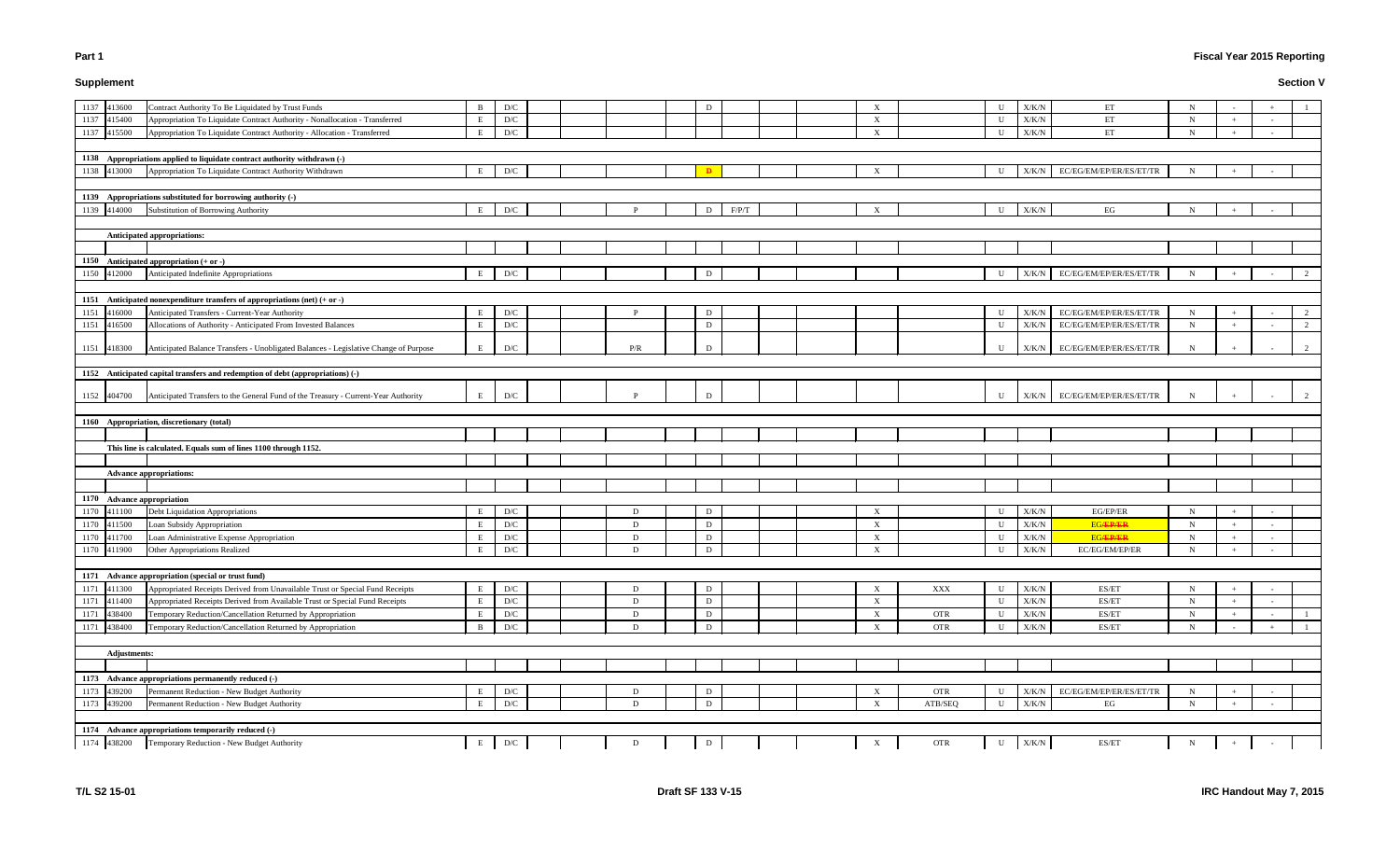# **Supplement**

|      |                    | 1180 Advance appropriation, discretionary (total)                                                                       |              |                         |  |              |        |                            |                                |             |                    |                |                                                     |             |     |        |  |
|------|--------------------|-------------------------------------------------------------------------------------------------------------------------|--------------|-------------------------|--|--------------|--------|----------------------------|--------------------------------|-------------|--------------------|----------------|-----------------------------------------------------|-------------|-----|--------|--|
|      |                    |                                                                                                                         |              |                         |  |              |        |                            |                                |             |                    |                |                                                     |             |     |        |  |
|      |                    | This line is calculated. Equals sum of lines 1170 through 1174                                                          |              |                         |  |              |        |                            |                                |             |                    |                |                                                     |             |     |        |  |
|      |                    |                                                                                                                         |              |                         |  |              |        |                            |                                |             |                    |                |                                                     |             |     |        |  |
|      | <b>Mandatory:</b>  |                                                                                                                         |              |                         |  |              |        |                            |                                |             |                    |                |                                                     |             |     |        |  |
|      |                    |                                                                                                                         |              |                         |  |              |        |                            |                                |             |                    |                |                                                     |             |     |        |  |
|      | 1200 Appropriation |                                                                                                                         |              |                         |  |              |        |                            |                                |             |                    |                |                                                     |             |     |        |  |
|      | 1200 411100        | Debt Liquidation Appropriations                                                                                         |              | D/C                     |  |              |        |                            |                                |             | $\mathbf{U}$       | X/K/N          | EG/EP/ER                                            | N           |     |        |  |
|      | 1200 411200        | Liquidation of Deficiency - Appropriations                                                                              | E            | D/C                     |  |              | M      |                            | $\boldsymbol{\mathrm{X}}$      |             | U                  | X/K/N          | EG/EP/ER                                            | N           |     |        |  |
| 1200 | 411500             | Loan Subsidy Appropriation                                                                                              | E            | D/C                     |  | P            | M      |                            | $\boldsymbol{\mathrm{X}}$      |             | $\mathbf U$        | X/K/N          | <b>EG/EP/ER</b>                                     | N           |     |        |  |
| 1200 | 411600             | Debt Forgiveness Appropriation                                                                                          | E            | D/C                     |  | P            | M      |                            | $\boldsymbol{\mathrm{X}}$      |             | U                  | X/K/N          | EC/EG/EM/EP/ER/ES/ET/TR                             | N           |     |        |  |
| 1200 | 411700             | Loan Administrative Expense Appropriation                                                                               |              | D/C                     |  | P            | M      |                            | X                              |             | U                  | $\rm X/K/N$    | <b>EG/EP/ER</b>                                     | N           |     |        |  |
| 1200 | 411800             | Reestimated Loan Subsidy Appropriation                                                                                  |              | D/C                     |  |              |        |                            | X                              |             | U                  | X/K/N          | <b>EG/EP/ER</b>                                     | N           |     |        |  |
| 1200 | 411900             | Other Appropriations Realized                                                                                           |              | D/C                     |  | $\mathbf{p}$ | M      |                            | X                              |             | U                  | X/K/N          | EC/EG/EM/EP/ER/ES/ET                                | N           |     |        |  |
| 1200 | 411900             | <b>Other Appropriations Realized</b>                                                                                    | E            | D/C                     |  | P            | M      |                            | X                              |             | Е                  | K/N            | EG                                                  | N           |     |        |  |
| 1200 | 412200             | Authority Adjusted for Interest on the Bureau of the Fiscal Service Securities                                          |              | D/C                     |  |              | M      |                            | X                              |             | $\mathbf U$        | X/K/N          | EG                                                  | N           |     |        |  |
| 1200 | 412200             | Authority Adjusted for Interest on the Bureau of the Fiscal Service Securities                                          | B            | D/C                     |  |              | M      |                            | $\boldsymbol{\mathrm{X}}$      |             | $\mathbf{U}$       | X/K/N          | $\operatorname{EG}$                                 | N           |     |        |  |
|      |                    | Amounts Appropriated From Specific Invested TAFS Reclassified - Payable - Temporary                                     |              |                         |  |              |        |                            |                                |             |                    |                |                                                     |             |     |        |  |
| 1200 | 412400             | Reduction/Cancellation                                                                                                  | E            | D/C                     |  |              | M      |                            | $\boldsymbol{\mathrm{X}}$      |             | U/E                | X/K/N          | EG                                                  | N           |     |        |  |
| 1200 | 412500             | Loan Modification Adjustment Transfer Appropriation                                                                     | E            | D/C                     |  |              | M      |                            | X                              |             | $\mathbf U$        | X/K/N          | <b>EG/EP/ER</b>                                     | D/G/N       |     |        |  |
| 1200 | 412700             | Amounts Appropriated From Specific Invested TAFS - Payable                                                              |              | D/C                     |  |              | M      | F                          | $\boldsymbol{\mathrm{X}}$      | XXX         | U/E                | X/K/N          | EG                                                  | $\mathbf N$ |     |        |  |
| 1200 | 412700             | Amounts Appropriated From Specific Invested TAFS - Payable                                                              | <sub>B</sub> | $\mathbf{D}/\mathbf{C}$ |  | P            | M      | F                          | $\boldsymbol{\mathrm{X}}$      | XXX         | $U\!/\!E$          | X/K/N          | $\operatorname{EG}$                                 | N           |     |        |  |
| 1200 | 412800             | Amounts Appropriated From Specific Invested TAFS - Transfers-In                                                         |              | D/C                     |  | P            | M      | $_{\rm F}$<br>$\mathbf{F}$ | X                              | XXX         | U/E                | X/K/N          | $\operatorname{EG}$<br>EG                           | N           |     |        |  |
| 1200 | 412900             | Amounts Appropriated From Specific Invested TAFS - Transfers-Out                                                        |              | D/C<br>D/C              |  |              | M<br>M |                            | X<br>$\boldsymbol{\mathrm{X}}$ | XXX         | U/E<br>$\mathbf U$ | X/K/N          |                                                     | N<br>N      |     |        |  |
| 1200 | 413800<br>437000   | Appropriation To Liquidate Contract Authority<br>Offset to Appropriation Realized for Redemption of Treasury Securities |              | D/C                     |  |              |        |                            | $\boldsymbol{\mathrm{X}}$      |             | U                  | X/K/N          | EG/EP/ER<br>EC/EG/EM/EP/ER/ES/ET/TR                 | N           |     |        |  |
| 1200 | 1200 439100        | Adjustments to Indefinite Appropriations                                                                                | $\mathbf{E}$ | D/C                     |  |              | M      |                            | $\boldsymbol{X}$               |             | U                  | X/K/N<br>X/K/N | EG/EP/ER                                            | N           |     |        |  |
|      | 1200 439100        | Adjustments to Indefinite Appropriations                                                                                |              | D/C                     |  |              | M      |                            | X                              |             | E                  | K/N            | EG                                                  | N           |     |        |  |
|      |                    |                                                                                                                         |              |                         |  |              |        |                            |                                |             |                    |                |                                                     |             |     |        |  |
|      |                    | 1201 Appropriation (special or trust fund)                                                                              |              |                         |  |              |        |                            |                                |             |                    |                |                                                     |             |     |        |  |
|      | 1201 411300        | Appropriated Receipts Derived from Unavailable Trust or Special Fund Receipts                                           |              | D/C                     |  |              | M      |                            | X                              | XXX         | U                  | X/K/N          | ES/ET                                               | N           |     |        |  |
|      | 1201 411400        | Appropriated Receipts Derived from Available Trust or Special Fund Receipts                                             |              | D/C                     |  | D            | M      |                            | $\boldsymbol{\mathrm{X}}$      |             | $\mathbf U$        | X/K/N          | ES/ET                                               | N           |     |        |  |
|      |                    |                                                                                                                         |              |                         |  |              |        |                            |                                |             |                    |                |                                                     |             |     |        |  |
|      | 1201 412100        | Amounts Appropriated From Specific Invested TAFS Reclassified - Receivable - Cancellation                               | E            | D/C                     |  | P            | M      |                            |                                |             | U                  | X/K/N          | ES/ET                                               | N           |     |        |  |
|      |                    | Amounts Appropriated From Specific Invested TAFS Reclassified - Receivable - Temporary                                  |              |                         |  |              |        |                            |                                |             |                    |                |                                                     |             |     |        |  |
|      |                    | 1201 412300 Reduction                                                                                                   | E            | D/C                     |  | D            | M      |                            | $\mathbf{A}$                   |             | U/E                | X/K/N          | ET                                                  | N           |     |        |  |
|      |                    | Amounts Appropriated From Specific Invested TAFS Reclassified - Payable - Temporary                                     |              |                         |  |              |        |                            |                                |             |                    |                |                                                     |             |     |        |  |
|      | 1201 412400        | Reduction/Cancellation                                                                                                  | E            | D/C                     |  |              | M      |                            | X                              |             | U                  | $\rm X/K/N$    | ES/ET                                               |             |     |        |  |
|      | 1201 412600        | Amounts Appropriated From Specific Invested TAFS - Receivable                                                           |              | $\mathbf{D}/\mathbf{C}$ |  | P            | M      | F                          | X                              | XXX         | U/E                | ${\rm X/K/N}$  | ES/ET                                               | $\mathbf N$ |     |        |  |
| 1201 | 412600             | Amounts Appropriated From Specific Invested TAFS - Receivable                                                           | B            | $\mathbf{D}/\mathbf{C}$ |  | P            | M      | $\mathbf{F}$               | X                              | XXX         | U/E                | $\rm X/K/N$    | $\ensuremath{\mathrm{ES}}/\ensuremath{\mathrm{ET}}$ | N           |     |        |  |
| 1201 | 412700             | Amounts Appropriated From Specific Invested TAFS - Payable                                                              |              | $\mathbf{D}/\mathbf{C}$ |  |              | M      | $\mathbf{F}$               | $\mathbf X$                    | XXX         | U/E                | $\rm X/K/N$    | ET                                                  | N           |     |        |  |
| 1201 | 412700             | Amounts Appropriated From Specific Invested TAFS - Payable                                                              | B            | D/C                     |  |              | M      | F                          | X                              | XXX         | $U\!/\!E$          | $\rm X/K/N$    | ET                                                  | N           |     |        |  |
|      | 1201 412700        | Amounts Appropriated From Specific Invested TAFS - Payable                                                              |              | $\mathbf{D}/\mathbf{C}$ |  |              | M      | F                          | X                              | XXX         | $\mathbf U$        | $\rm X/K/N$    | ES                                                  | N           |     |        |  |
|      | 1201 412700        | Amounts Appropriated From Specific Invested TAFS - Payable                                                              | <sup>B</sup> | D/C                     |  |              | M      | $\mathbf{F}$               | X                              | XXX         | $\mathbf U$        | $\rm X/K/N$    | ES                                                  | N           |     |        |  |
|      | 1201 412800        | Amounts Appropriated From Specific Invested TAFS - Transfers-In                                                         | E            | D/C                     |  | P            | M      | F                          | X                              | XXX         | U/E                | X/K/N          | ET                                                  | N           |     |        |  |
|      | 1201 412900        | Amounts Appropriated From Specific Invested TAFS - Transfers-Out                                                        | E            | D/C                     |  | P            | M      | $\mathbf{F}$               | X                              | XXX         | $U\!/\!E$          | X/K/N          | $\ensuremath{\mathrm{ES}}/\ensuremath{\mathrm{ET}}$ | N           |     |        |  |
| 1201 | 413800             | Appropriation To Liquidate Contract Authority                                                                           | E.           | D/C                     |  |              | M      |                            | X                              |             | $\mathbf U$        | ${\rm X/K/N}$  | $\ensuremath{\mathrm{ES}}/\ensuremath{\mathrm{ET}}$ | N           |     |        |  |
| 1201 | 438400             | Temporary Reduction/Cancellation Returned by Appropriation                                                              |              | D/C                     |  |              | M      |                            | $\boldsymbol{\mathrm{X}}$      | ATB/OTR/XXX | $U\!/\!E$          | ${\rm X/K/N}$  | $\ensuremath{\mathrm{ES}}/\ensuremath{\mathrm{ET}}$ | N           |     |        |  |
| 1201 | 438400             | Temporary Reduction/Cancellation Returned by Appropriation                                                              | B            | D/C                     |  | P            | M      |                            | X                              | ATB/OTR/XXX | $U\!/\!E$          | $\rm X/K/N$    | $\ensuremath{\mathrm{ES}}/\ensuremath{\mathrm{ET}}$ | N           |     |        |  |
|      | 1201 439400        | Receipts Unavailable for Obligation Upon Collection                                                                     | E            | D/C                     |  |              | M      |                            | X                              |             | U                  | X/K/N          | ES/ET                                               | $\mathbf N$ | $+$ | $\sim$ |  |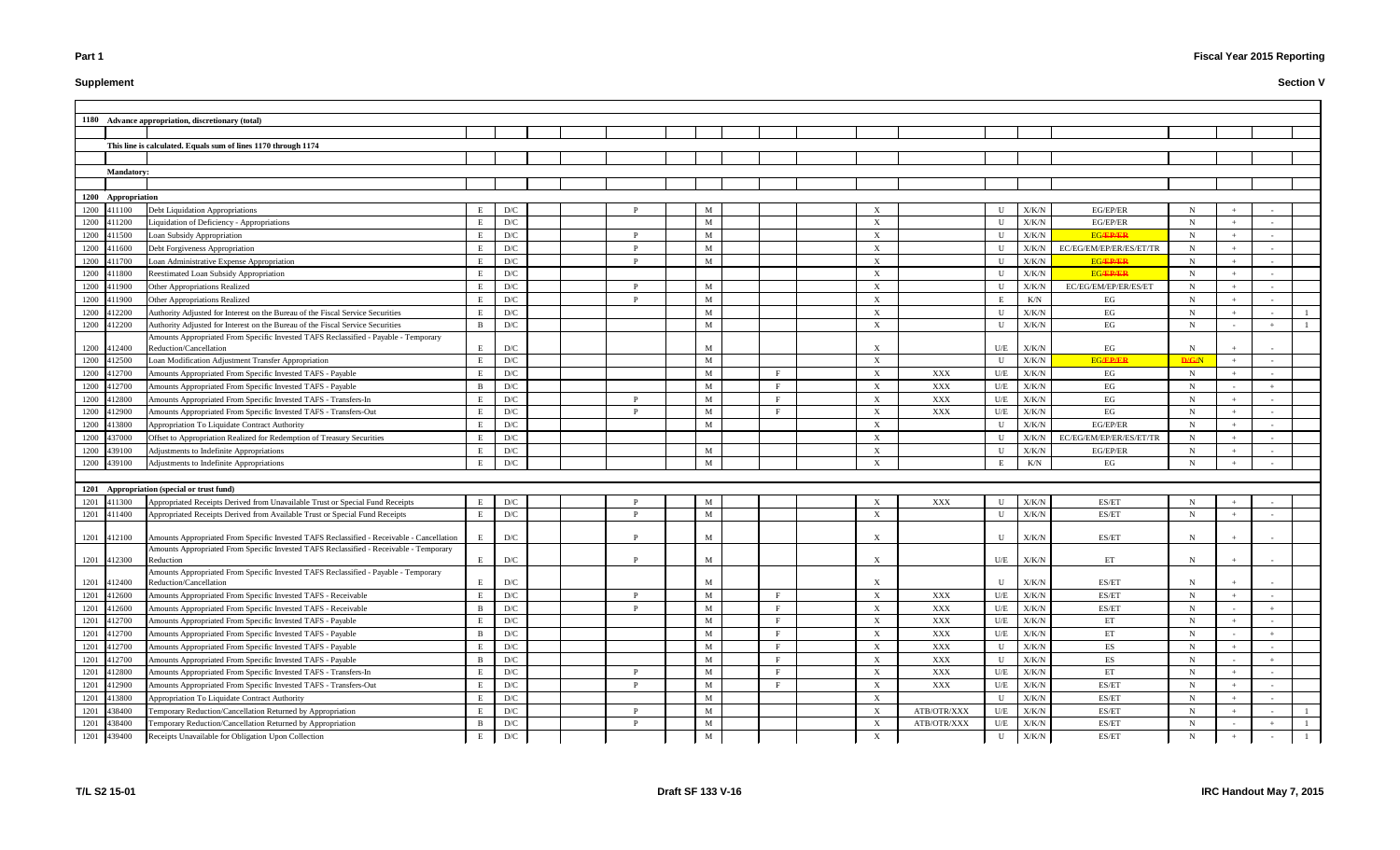# **Supplement**

# **Fiscal Year 2015 Reporting**

| 1201 439400                | Receipts Unavailable for Obligation Upon Collection                                                                                 | <sup>B</sup>      | D/C              |  |              | M      |              |                                |                |                         | X/K/N          | ES/ET                                               |             |               |     |  |
|----------------------------|-------------------------------------------------------------------------------------------------------------------------------------|-------------------|------------------|--|--------------|--------|--------------|--------------------------------|----------------|-------------------------|----------------|-----------------------------------------------------|-------------|---------------|-----|--|
|                            |                                                                                                                                     |                   |                  |  |              |        |              |                                |                |                         |                |                                                     |             |               |     |  |
|                            | 1203 Appropriation (previously unavailable)                                                                                         |                   |                  |  |              |        |              |                                |                |                         |                |                                                     |             |               |     |  |
| 1203 411300                | Appropriated Receipts Derived from Unavailable Trust or Special Fund Receipts                                                       | E<br>E            | D/C<br>D/C       |  | <sup>D</sup> | M      | E.           | X                              | SEQ            | U                       | $\rm X/K/N$    | ES/ET<br>ES/ET                                      | N           |               |     |  |
| 1203<br>412600             | Amounts Appropriated From Specific Invested TAFS - Receivable                                                                       |                   |                  |  | <sup>D</sup> | M      |              | $\boldsymbol{\mathrm{X}}$      | SEQ            | U/E                     | X/K/N          |                                                     | $\mathbf N$ |               |     |  |
| 1203<br>412600             | Amounts Appropriated From Specific Invested TAFS - Receivable                                                                       | $\mathbf{B}$      | D/C              |  |              | M      |              | $\boldsymbol{\mathrm{X}}$      | SEQ            | U/E                     | X/K/N          | ES/ET                                               | N           | $\sim$        |     |  |
| 1203<br>112700             | Amounts Appropriated From Specific Invested TAFS - Payable                                                                          |                   | D/C              |  |              | M      |              | $\boldsymbol{\mathrm{X}}$      | <b>SEQ</b>     | U/E                     | X/K/N          | ET                                                  | N           | $+$           |     |  |
| 1203<br>12700              | Amounts Appropriated From Specific Invested TAFS - Payable                                                                          |                   | D/C              |  |              | M      |              | X                              | <b>SEQ</b>     | $\mathbf{U}/\mathbf{E}$ | X/K/N          | ET                                                  | N           |               |     |  |
| 1203<br>412700             | Amounts Appropriated From Specific Invested TAFS - Payable                                                                          | E                 | D/C              |  |              | M      |              | X                              | SEQ            | U                       | X/K/N          | ES                                                  | N           | $+$           |     |  |
| 1203<br>412700             | Amounts Appropriated From Specific Invested TAFS - Payable                                                                          | <sup>B</sup>      | D/C              |  |              | M      | F            | $\boldsymbol{\mathrm{X}}$      | SEQ            | U                       | X/K/N          | ES                                                  | N           | $\sim$        | $+$ |  |
| 412800<br>1203             | Amounts Appropriated From Specific Invested TAFS - Transfers-In                                                                     | E                 | D/C              |  |              | M      | $\mathbf{F}$ | X                              | SEQ            | U/E                     | X/K/N          | ET                                                  | N           | $+$           |     |  |
| 1203 412900                | Amounts Appropriated From Specific Invested TAFS - Transfers-Out                                                                    | E                 | D/C              |  | D            | M      |              | $\boldsymbol{\mathrm{X}}$      | SEQ            | U/E                     | X/K/N          | ES/ET                                               | N           | $+$           |     |  |
| 1203 415700                | Authority Made Available From Receipt or Appropriation Balances Previously Precluded From<br>Obligation                             | E                 | D/C              |  |              |        |              | X                              |                | $\mathbf{I}$            | X/K/N          | ES/ET                                               | N           | $+$           |     |  |
| 1203<br>417100             | Nonallocation Transfers of Invested Balances - Receivable                                                                           | E                 | D                |  |              | M      |              | $\boldsymbol{\mathrm{X}}$      | SEQ            | U/E                     | X/K/N          | ES/ET                                               | N           | $+$           |     |  |
|                            | Nonallocation Transfers of Invested Balances - Receivable                                                                           |                   |                  |  |              |        |              |                                |                |                         |                | ES/ET                                               |             |               |     |  |
| 1203 417100                | Nonallocation Transfers of Invested Balances - Pavable                                                                              | <sup>B</sup><br>E | D<br>$\mathbf C$ |  |              | M      | F            | $\boldsymbol{\mathrm{X}}$      | SEQ<br>SEQ     | U/E<br>$\mathbf U$      | X/K/N<br>X/K/N | ES/ET                                               | N           | $+$           |     |  |
| 1203 417200<br>1203 417200 | Nonallocation Transfers of Invested Balances - Payable                                                                              | <sup>B</sup>      | $\mathbf C$      |  |              | M<br>M |              | X<br>$\boldsymbol{\mathrm{X}}$ | SEQ            | $\mathbf U$             | X/K/N          | ES/ET                                               | N<br>N      |               |     |  |
| 417300                     | Nonallocation Transfers of Invested Balances - Transferred                                                                          | E                 | D/C              |  |              | M      |              | $\boldsymbol{\mathrm{X}}$      | <b>SEQ</b>     | U/E                     | X/K/N          | ES/ET                                               | N           | $\sim$<br>$+$ |     |  |
| 1203                       |                                                                                                                                     | E                 |                  |  |              |        |              |                                |                |                         |                |                                                     |             | $+$           |     |  |
| 1203<br>438400             | Temporary Reduction/Cancellation Returned by Appropriation                                                                          |                   | D/C              |  |              | M      |              | $\boldsymbol{\mathrm{X}}$      | <b>SEQ</b>     | U/E                     | X/K/N          | EP/ES/ET<br>EP/ES/ET                                | N           |               |     |  |
| 1203<br>438400             | Temporary Reduction/Cancellation Returned by Appropriation                                                                          | B                 | D/C              |  | D            | M      |              | $\boldsymbol{\mathrm{X}}$      | <b>SEQ</b>     | U/E                     | X/K/N          |                                                     | N           | $\sim$        |     |  |
| 1203<br>138400             | Temporary Reduction/Cancellation Returned by Appropriation                                                                          | E                 | D/C              |  |              | M      |              | $\boldsymbol{\mathrm{X}}$      | SEQ            | E                       | K/N            | EG                                                  | N           | $+$           |     |  |
| 1203<br>438400             | Temporary Reduction/Cancellation Returned by Appropriation                                                                          | $\mathbf{B}$      | D/C              |  |              | M      |              | $\boldsymbol{\mathrm{X}}$      | SEQ            | E                       | K/N            | EG                                                  | N           |               |     |  |
|                            |                                                                                                                                     |                   |                  |  |              |        |              |                                |                |                         |                |                                                     |             |               |     |  |
| 1204 Reappropriation       |                                                                                                                                     |                   |                  |  |              |        |              |                                |                |                         |                |                                                     |             |               |     |  |
| 1204 415000                | Reappropriations - Transfers-In                                                                                                     | E                 | D/C              |  |              | M      |              |                                |                | U                       | X/K/N          | EC/EG/EM/EP/ER/ES/ET/TR                             |             |               |     |  |
|                            |                                                                                                                                     |                   |                  |  |              |        |              |                                |                |                         |                |                                                     |             |               |     |  |
|                            |                                                                                                                                     |                   |                  |  |              |        |              |                                |                |                         |                |                                                     |             |               |     |  |
|                            | Nonexpenditure transfers:                                                                                                           |                   |                  |  |              |        |              |                                |                |                         |                |                                                     |             |               |     |  |
|                            |                                                                                                                                     |                   |                  |  |              |        |              |                                |                |                         |                |                                                     |             |               |     |  |
| 1220                       | Appropriations transferred to other accounts (-)                                                                                    |                   |                  |  |              |        |              |                                |                |                         |                |                                                     |             |               |     |  |
| 1220 416600                | Allocations of Realized Authority - To Be Transferred From Invested Balances                                                        | E                 | C                |  |              | M      |              | $\boldsymbol{\mathrm{X}}$      |                | U                       | X/K/N          | EP/ES/ET                                            | N           | $+$           |     |  |
| 1220<br>116600             | Allocations of Realized Authority - To Be Transferred From Invested Balances                                                        | $\mathbf{B}$      | $\mathcal{C}$    |  |              | M      |              | $\boldsymbol{X}$               |                | U                       | X/K/N          | EP/ES/ET                                            | N           |               |     |  |
| 1220<br>416700             | Allocations of Realized Authority - Transferred From Invested Balances                                                              | E                 | $\mathcal{C}$    |  |              | M      |              | $\boldsymbol{\mathrm{X}}$      |                | U/E                     | X/K/N          | EC/EG/EM/EP/ER/ES/ET/TR                             | N           | $+$           |     |  |
|                            | Allocations of Realized Authority Reclassified - Authority To Be Transferred From Invested                                          |                   |                  |  |              |        |              |                                |                |                         |                |                                                     |             |               |     |  |
| 1220 416800                | <b>Balances - Temporary Reduction</b>                                                                                               | E                 | $\mathcal{C}$    |  |              | M      |              |                                |                | U                       | X/K/N          | EC/EG/EM/EP/ER/ES/ET/TR                             |             | $+$           |     |  |
| 1220<br>417000             | Transfers - Current-Year Authority                                                                                                  | E                 | $\mathbf C$      |  |              | M      |              | $\boldsymbol{\mathrm{X}}$      |                | U                       | X/K/N          | EC/EG/EM/EP/ER/ES/ET/TR                             | N           | $+$           |     |  |
| 1220 417200                | Nonallocation Transfers of Invested Balances - Payable                                                                              | E                 | $\mathbf C$      |  |              | M      | F            | $\boldsymbol{\mathrm{X}}$      | XXX            | U                       | X/K/N          | ES/ET                                               | N           |               |     |  |
| 1220 417200                | Nonallocation Transfers of Invested Balances - Payable                                                                              | B                 | $\mathbf{C}$     |  |              | M      | F.           | $\boldsymbol{\mathrm{X}}$      | XXX            | U                       | X/K/N          | ES/ET                                               | N           | $\sim$        |     |  |
| 1220 417300                | Nonallocation Transfers of Invested Balances - Transferred                                                                          | E                 | $\mathbf C$      |  |              | M      |              | $\boldsymbol{\mathrm{X}}$      | $\mathbf{XXX}$ | U/E                     | ${\rm X/K/N}$  | ES/ET                                               | N           | $+$           |     |  |
| 1220 417500                | Allocation Transfers of Current-Year Authority for Noninvested Accounts                                                             | E                 | $\mathbf C$      |  | <sup>D</sup> | M      | F.           | $\boldsymbol{\mathrm{X}}$      |                | U                       | X/K/N          | EC/EG/EM/EP/ER/ES/ET/TR                             | N           | $+$           |     |  |
| 1220 419300                | Balance Transfers - Unobligated Balances - Legislative Change of Purpose                                                            | E                 | $\mathbf{C}$     |  |              | M      | F            | X                              |                | $\mathbf U$             | X/K/N          | EC/EG/EM/EP/ER/ES/ET/TR                             | N           | $+$           |     |  |
|                            |                                                                                                                                     |                   |                  |  |              |        |              |                                |                |                         |                |                                                     |             |               |     |  |
|                            | 1221 Appropriations transferred from other accounts                                                                                 |                   |                  |  |              |        |              |                                |                |                         |                |                                                     |             |               |     |  |
| 1221 416600                | Allocations of Realized Authority - To Be Transferred From Invested Balances                                                        | E                 | D                |  |              | M      |              | $\boldsymbol{\mathrm{X}}$      |                |                         | ${\rm X/K/N}$  | EP/ES/ET                                            | N           |               |     |  |
| 1221 416600                | Allocations of Realized Authority - To Be Transferred From Invested Balances                                                        | B                 | $\mathbf{D}$     |  |              | M      |              | $\mathbf{X}$                   |                | U                       | X/K/N          | EP/ES/ET                                            | $\mathbf N$ | $\sim$        |     |  |
| 1221 416700                | Allocations of Realized Authority - Transferred From Invested Balances                                                              | E                 | D                |  |              | M      | $\mathbf{F}$ | X                              |                | U/E                     | X/K/N          | EC/EG/EM/EP/ER/ES/ET/TR                             | $\mathbf N$ | $+$           |     |  |
| 1221 416800                | Allocations of Realized Authority Reclassified - Authority To Be Transferred From Invested<br><b>Balances - Temporary Reduction</b> | E                 | D                |  |              | M      |              | $\boldsymbol{\mathrm{X}}$      |                | U                       | X/K/N          | EC/EG/EM/EP/ER/ES/ET/TR                             | N           | $+$           |     |  |
| 1221 417000                | Transfers - Current-Year Authority                                                                                                  | E                 | D                |  | P            | M      | F            | X                              |                | $\mathbf{U}$            | X/K/N          | EC/EG/EM/EP/ER/ES/ET/TR                             | N           | $+$           |     |  |
| 1221<br>417100             | Nonallocation Transfers of Invested Balances - Receivable                                                                           | E                 | D                |  |              | M      | F            | X                              | XXX            | U/E                     | ${\rm X/K/N}$  | ES/ET                                               | N           | $+$           |     |  |
| 1221 417100                | Nonallocation Transfers of Invested Balances - Receivable                                                                           | $\mathbf{B}$      | ${\bf D}$        |  |              | M      | F            | $\mathbf{X}$                   | XXX            |                         | $U/E$ $X/K/N$  | $\ensuremath{\mathrm{ES}}/\ensuremath{\mathrm{ET}}$ | $\mathbf N$ | $\sim$        |     |  |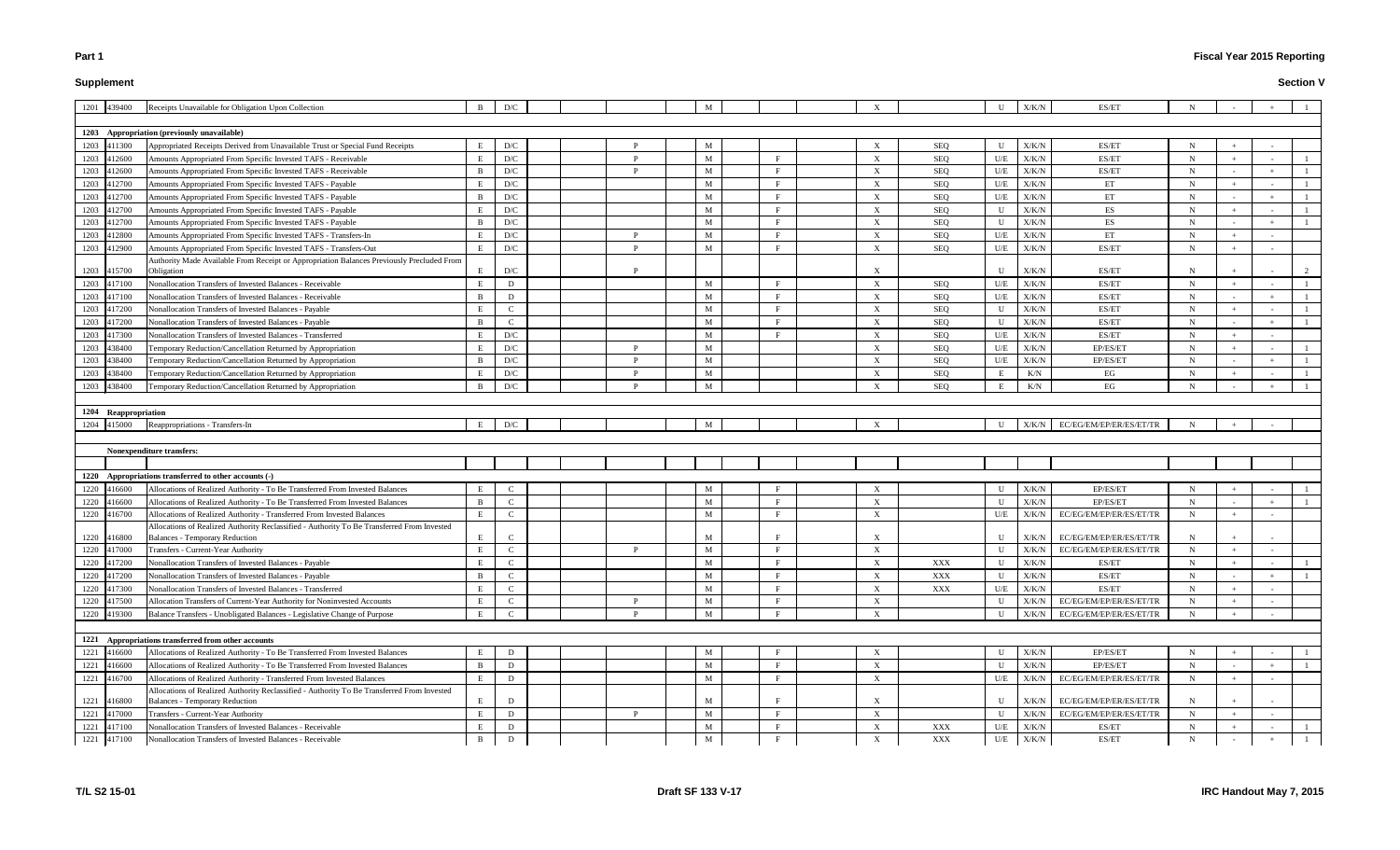# **Supplement**

# **Fiscal Year 2015 Reporting**

|      | 1221 417300  | Nonallocation Transfers of Invested Balances - Transferred                               | E            | D                       |  |              | M |       | $\mathbf{F}$ | X                         | XXX        | U/E         | X/K/N         | ES/ET                           | N           |     |                          |              |
|------|--------------|------------------------------------------------------------------------------------------|--------------|-------------------------|--|--------------|---|-------|--------------|---------------------------|------------|-------------|---------------|---------------------------------|-------------|-----|--------------------------|--------------|
|      | 1221 417500  | Allocation Transfers of Current-Year Authority for Noninvested Accounts                  | Е            | D                       |  | D            | M |       | $\mathbf{F}$ | X                         |            | $\mathbf U$ | X/K/N         | EC/EG/EM/EP/ER/ES/ET/TR         | $\mathbf N$ |     | $\overline{\phantom{a}}$ |              |
| 1221 | 419300       | Balance Transfers - Unobligated Balances - Legislative Change of Purpose                 | F            | D                       |  | D            | M |       | F            | X                         |            | U           | X/K/N         | EC/EG/EM/EP/ER/ES/ET/TR         | $\mathbf N$ | $+$ |                          |              |
|      |              |                                                                                          |              |                         |  |              |   |       |              |                           |            |             |               |                                 |             |     |                          |              |
|      | Adjustments: |                                                                                          |              |                         |  |              |   |       |              |                           |            |             |               |                                 |             |     |                          |              |
|      |              |                                                                                          |              |                         |  |              |   |       |              |                           |            |             |               |                                 |             |     |                          |              |
|      |              |                                                                                          |              |                         |  |              |   |       |              |                           |            |             |               |                                 |             |     |                          |              |
|      |              | 1230 Appropriations and/or unobligated balance of appropriations permanently reduced (-) |              |                         |  |              |   |       |              |                           |            |             |               |                                 |             |     |                          |              |
|      | 1230 439000  | Reappropriations - Transfers-Out                                                         | E            | D/C                     |  |              | M |       |              | $\boldsymbol{\mathrm{X}}$ |            | E           | K/N           | EC/EG/EM/EP/ER/ES/ET/TR         | $\mathbf N$ | $+$ |                          |              |
|      | 1230 439200  | Permanent Reduction - New Budget Authority                                               | E            | D/C                     |  | D            | M |       |              | $\boldsymbol{\mathrm{X}}$ | OTR/SEQ    | $\mathbf U$ | X/K/N         | EC/EG/EM/EP/ER/ES/ET/TR         | $\mathbf N$ |     |                          |              |
|      | 1230 439200  | Permanent Reduction - New Budget Authority                                               | E            | D/C                     |  | R            | M |       |              | X                         | <b>OTR</b> | $\mathbf U$ | X/K/N         | EC/EG/EM/EP/ER/ES/ET/TR         | $\mathbf N$ |     |                          |              |
|      | 1230 439300  | Permanent Reduction - Prior-Year Balances                                                | E            | D/C                     |  | D/P/R/S      | M |       |              | X                         | <b>OTR</b> | U/E         | X/K/N         | EC/EG/EM/EP/ER/ES/ET/TR         | $\mathbf N$ |     |                          |              |
| 1230 | 439300       | Permanent Reduction - Prior-Year Balances                                                |              | D/C                     |  | - B          | M | F/P/T |              | X                         | <b>OTR</b> | U/E         | X/K/N         | EC/EG/EM/EP/ER/ES/ET/TR         | $\mathbf N$ |     |                          |              |
|      | 1230 439300  | Permanent Reduction - Prior-Year Balances                                                | E            | D/C                     |  | D/P/S        | M |       |              | $\boldsymbol{\mathrm{X}}$ | SEQ        | U           | X/K/N         | EC/EG/EM/EP/ER/ES/ET/TR         | N           |     |                          |              |
|      |              |                                                                                          |              |                         |  |              |   |       |              |                           |            |             |               |                                 |             |     |                          |              |
|      |              | 1232 Appropriations and/or unobligated balance of appropriations temporarily reduced (-) |              |                         |  |              |   |       |              |                           |            |             |               |                                 |             |     |                          |              |
|      | 1232 438200  | Temporary Reduction - New Budget Authority                                               |              | D/C                     |  | D            | M |       |              | X                         | OTR/SEQ    | U           | X/K/N         | ES/ET                           | N           |     |                          |              |
|      | 1232 438200  | Temporary Reduction - New Budget Authority                                               | E            | D/C                     |  | D            | M |       |              | $\boldsymbol{\mathrm{X}}$ | SEQ        | U           | X/K/N         | EP                              | $\mathbf N$ | $+$ |                          |              |
|      | 1232 438300  | Temporary Reduction - Prior-Year Balances                                                | E            | D/C                     |  |              | M |       |              |                           | OTR/SEQ    | U           | X/K/N         | ES/ET                           | $\mathbf N$ |     |                          |              |
|      |              |                                                                                          |              |                         |  |              |   |       |              | X                         |            |             |               |                                 |             |     |                          |              |
|      | 1232 438700  | Temporary Reduction of Appropriation From Unavailable Receipts, New Budget Authority     | E            | D/C                     |  | $\mathbf{P}$ | M |       |              | X                         | OTR/SEQ    | U           | X/K/N         | ES/ET                           | N           |     |                          |              |
|      | 1232 438800  | Temporary Reduction of Appropriation From Unavailable Receipts, Prior-Year Balances      |              | ${\rm D/C}$             |  | $\mathbf{D}$ | M |       |              | X                         | OTR/SEO    | U           | X/K/N         | ES/ET                           | N           |     |                          |              |
|      |              |                                                                                          |              |                         |  |              |   |       |              |                           |            |             |               |                                 |             |     |                          |              |
|      |              | 1234 Appropriations precluded from obligation (-)                                        |              |                         |  |              |   |       |              |                           |            |             |               |                                 |             |     |                          |              |
|      | 1234 439500  | Authority Unavailable for Obligation Pursuant to Public Law - Temporary                  | E            | D/C                     |  | D/P/R        | M |       |              | $\mathbf{x}$              |            | U           | X/K/N         | EC/EG/EM/EP/ER/ES/ET/TR         | D/G/N       |     |                          |              |
|      | 1234 439700  | Receipts and Appropriations Temporarily Precluded From Obligation                        | E            | D/C                     |  | D            | M |       |              | X                         |            | U           | X/K/N         | ES/ET                           | $\mathbf N$ | $+$ |                          | $\mathbf{1}$ |
|      | 1234 439700  | Receipts and Appropriations Temporarily Precluded From Obligation                        | B            | ${\rm D/C}$             |  | D            | M |       |              | $\boldsymbol{\mathrm{X}}$ |            | $\mathbf U$ | X/K/N         | ES/ET                           | $\mathbf N$ |     |                          |              |
|      |              |                                                                                          |              |                         |  |              |   |       |              |                           |            |             |               |                                 |             |     |                          |              |
|      |              | 1235 Capital transfer of appropriations to general fund (-)                              |              |                         |  |              |   |       |              |                           |            |             |               |                                 |             |     |                          |              |
|      |              |                                                                                          |              |                         |  |              |   |       |              |                           |            |             |               |                                 |             |     |                          |              |
|      | 1235 415100  | Actual Capital Transfers to the General Fund of the Treasury, Current-Year Authority     | $\mathbf{F}$ | D/C                     |  |              | M |       |              |                           |            | $\mathbf U$ | X/K/N         | <b>ES</b>                       | N           |     |                          |              |
|      |              |                                                                                          |              |                         |  |              |   |       |              |                           |            |             |               |                                 |             |     |                          |              |
|      |              | 1236 Appropriations applied to repay debt (-)                                            |              |                         |  |              |   |       |              |                           |            |             |               |                                 |             |     |                          |              |
|      | 1236 414600  | Actual Repayments of Debt, Current-Year Authority                                        |              | ${\rm D/C}$             |  |              | M |       |              | X                         |            | U           | X/K/N         | EC/EG/EM/EP/ER/ES/ET/TR         | D/G/N       |     |                          |              |
|      |              |                                                                                          |              |                         |  |              |   |       |              |                           |            |             |               |                                 |             |     |                          |              |
|      |              | 1238 Appropriations applied to liquidate contract authority (-)                          |              |                         |  |              |   |       |              |                           |            |             |               |                                 |             |     |                          |              |
|      | 1238 413500  | <b>Contract Authority Liquidated</b>                                                     | E            | D/C                     |  |              | M |       |              | X                         |            | U           | X/K/N         | EC/EG/EM/EP/ER/ES/ET/TR         | N           |     |                          |              |
|      | 1238 413600  | Contract Authority To Be Liquidated by Trust Funds                                       | E            | $\mathbf{D}/\mathbf{C}$ |  |              | M |       |              | X                         |            | U           | X/K/N         | ET                              | $\mathbf N$ |     |                          |              |
|      | 1238 413600  | Contract Authority To Be Liquidated by Trust Funds                                       | B            | D/C                     |  |              | M |       |              | $\boldsymbol{\mathrm{X}}$ |            | U           | X/K/N         | ET                              | N           |     |                          |              |
|      |              |                                                                                          |              |                         |  |              |   |       |              |                           |            |             |               |                                 |             |     |                          |              |
|      |              | 1239 Appropriations substituted for borrowing authority (-)                              |              |                         |  |              |   |       |              |                           |            |             |               |                                 |             |     |                          |              |
|      | 1239 414000  | Substitution of Borrowing Authority                                                      |              | D/C                     |  |              | M | F/P/T |              | X                         |            | U           | X/K/N         | $\rm EP$                        | N           |     |                          |              |
|      |              |                                                                                          |              |                         |  |              |   |       |              |                           |            |             |               |                                 |             |     |                          |              |
|      |              | Anticipated appropriations:                                                              |              |                         |  |              |   |       |              |                           |            |             |               |                                 |             |     |                          |              |
|      |              |                                                                                          |              |                         |  |              |   |       |              |                           |            |             |               |                                 |             |     |                          |              |
|      |              | 1250 Anticipated appropriation (+ or -)                                                  |              |                         |  |              |   |       |              |                           |            |             |               |                                 |             |     |                          |              |
|      | 1250 412000  | Anticipated Indefinite Appropriations                                                    |              | $\mathbf{D}/\mathbf{C}$ |  |              | M |       |              |                           |            | U           | ${\rm X/K/N}$ | EC/EG/EM/EP/ER/ES/ET/TR         | D/G/N       |     |                          |              |
|      |              |                                                                                          |              |                         |  |              |   |       |              |                           |            |             |               |                                 |             |     |                          |              |
|      |              | 1251 Anticipated nonexpenditure transfers of appropriations (net) $(+ or -)$             |              |                         |  |              |   |       |              |                           |            |             |               |                                 |             |     |                          |              |
|      | 1251 416000  | Anticipated Transfers - Current-Year Authority                                           | E            | D/C                     |  |              | M |       |              |                           |            | U           |               | $X/K/N$ EC/EG/EM/EP/ER/ES/ET/TR | D/G/N       |     |                          | 2            |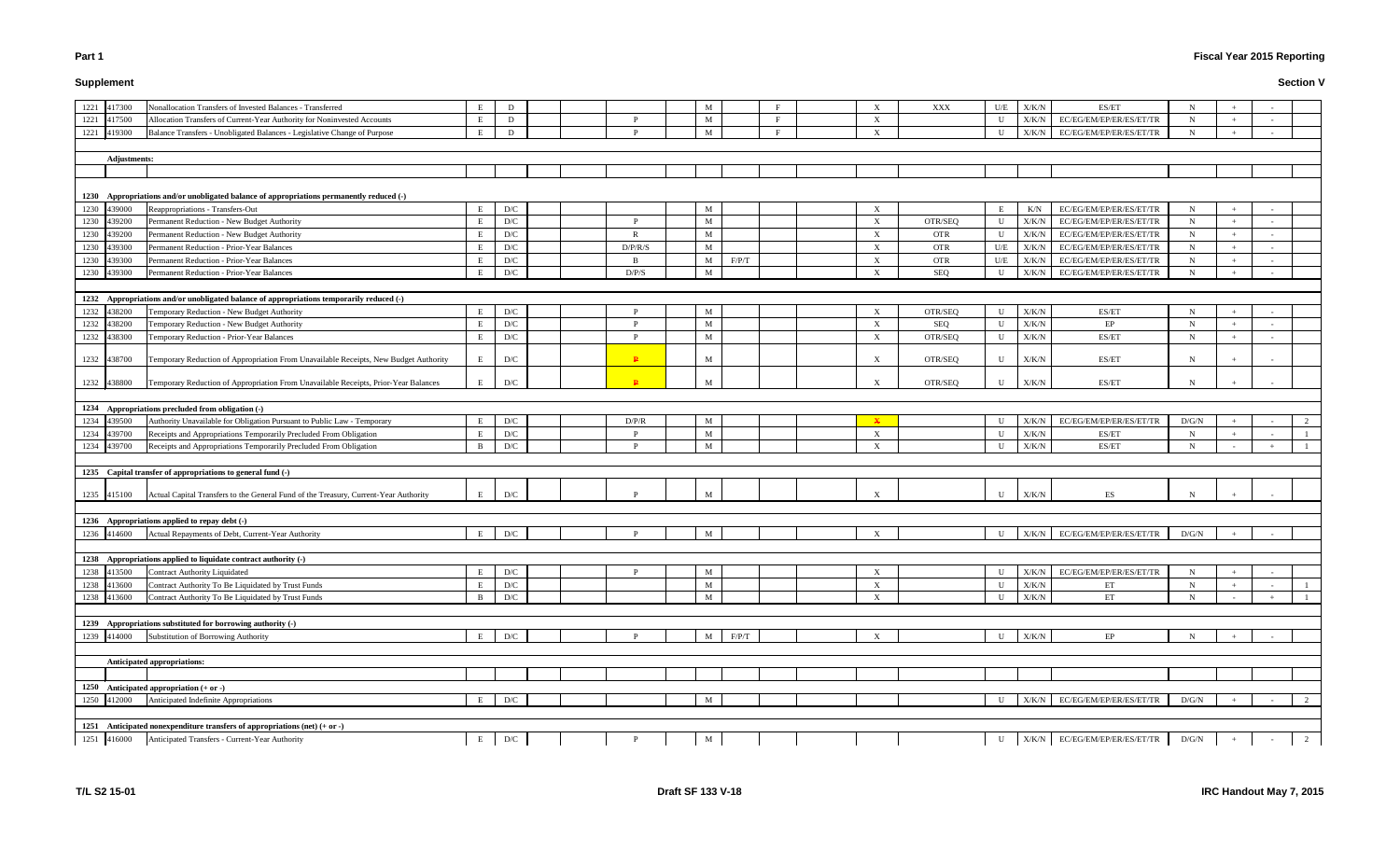# **Supplement**

# **Fiscal Year 2015 Reporting**

| 1251<br>416500             | Allocations of Authority - Anticipated From Invested Balances                        |              | D/C                     |     | M           |       |  |                           |            | U            | X/K/N         | EC/EG/EM/EP/ER/ES/ET/TR         | D/G/N       |     |                          | 2 |
|----------------------------|--------------------------------------------------------------------------------------|--------------|-------------------------|-----|-------------|-------|--|---------------------------|------------|--------------|---------------|---------------------------------|-------------|-----|--------------------------|---|
|                            |                                                                                      |              |                         |     |             |       |  |                           |            |              |               |                                 |             |     |                          |   |
| 1251 418300                | Anticipated Balance Transfers - Unobligated Balances - Legislative Change of Purpose |              | D/C                     | P/R | M           |       |  |                           |            | $\mathbf{U}$ | X/K/N         | EC/EG/EM/EP/ER/ES/ET/TR         | D/G/N       |     |                          | 2 |
|                            |                                                                                      |              |                         |     |             |       |  |                           |            |              |               |                                 |             |     |                          |   |
|                            | 1252 Anticipated capital transfers and redemption of debt (appropriations) (-)       |              |                         |     |             |       |  |                           |            |              |               |                                 |             |     |                          |   |
|                            |                                                                                      |              |                         |     |             |       |  |                           |            |              |               |                                 |             |     |                          |   |
| 1252 404700                | Anticipated Transfers to the General Fund of the Treasury - Current-Year Authority   | E            | $\mathbf{D}/\mathbf{C}$ |     |             |       |  |                           |            | $\mathbf{U}$ | X/K/N         | EC/EG/EM/EP/ER/ES/ET/TR         | D/G/N       |     |                          |   |
|                            |                                                                                      |              |                         |     |             |       |  |                           |            |              |               |                                 |             |     |                          |   |
|                            | 1260 Appropriation, mandatory (total)                                                |              |                         |     |             |       |  |                           |            |              |               |                                 |             |     |                          |   |
|                            |                                                                                      |              |                         |     |             |       |  |                           |            |              |               |                                 |             |     |                          |   |
|                            | This line is calculated. Equals sum of lines 1200 through 1252.                      |              |                         |     |             |       |  |                           |            |              |               |                                 |             |     |                          |   |
|                            |                                                                                      |              |                         |     |             |       |  |                           |            |              |               |                                 |             |     |                          |   |
|                            | <b>Advance appropriations:</b>                                                       |              |                         |     |             |       |  |                           |            |              |               |                                 |             |     |                          |   |
|                            |                                                                                      |              |                         |     |             |       |  |                           |            |              |               |                                 |             |     |                          |   |
| 1270 Advance appropriation |                                                                                      |              |                         |     |             |       |  |                           |            |              |               |                                 |             |     |                          |   |
| 1270<br>411100             | Debt Liquidation Appropriations                                                      |              | $\mathbf{D}/\mathbf{C}$ | D   | M           |       |  | $\boldsymbol{\mathrm{X}}$ |            | $\mathbf{H}$ | $\rm X/K/N$   | EG/EP/ER                        | N           |     |                          |   |
| 1270 411500                | Loan Subsidy Appropriation                                                           |              | D/C                     | D   | M           |       |  | $\boldsymbol{\mathrm{X}}$ |            | $\mathbf{I}$ | ${\rm X/K/N}$ | <b>EG/EP/ER</b>                 | $\mathbf N$ |     | $\sim$                   |   |
| 1270<br>411700             | Loan Administrative Expense Appropriation                                            |              | D/C                     | D   | M           |       |  | $\boldsymbol{\mathrm{X}}$ |            | $\mathbf{H}$ | ${\rm X/K/N}$ | <b>EG/EP/ER</b>                 | $\mathbf N$ |     | $\sim$                   |   |
| 1270 411900                | Other Appropriations Realized                                                        |              | $\mathbf{D}/\mathbf{C}$ | D   | M           |       |  | $\boldsymbol{\mathrm{X}}$ |            | $\mathbf{I}$ | X/K/N         | EC/EG/EM/EP/ER                  | N           |     | $\sim$                   |   |
|                            |                                                                                      |              |                         |     |             |       |  |                           |            |              |               |                                 |             |     |                          |   |
|                            | 1271 Advance appropriation (special or trust fund)                                   |              |                         |     |             |       |  |                           |            |              |               |                                 |             |     |                          |   |
| 1271<br>411300             | Appropriated Receipts Derived from Unavailable Trust or Special Fund Receipts        | E            | D/C                     | D   | M           |       |  | $\boldsymbol{\mathrm{X}}$ | XXX        | U            | X/K/N         | ES/ET                           | N           |     |                          |   |
| 1271<br>411400             | Appropriated Receipts Derived from Available Trust or Special Fund Receipts          | E            | D/C                     | D   | M           |       |  | $\boldsymbol{\mathrm{X}}$ |            | $\mathbf{U}$ | ${\rm X/K/N}$ | ES/ET                           | N           |     |                          |   |
| 1271<br>438400             | Temporary Reduction/Cancellation Returned by Appropriation                           | E            | D/C                     | D   | M           |       |  | $\boldsymbol{\mathrm{X}}$ | <b>OTR</b> | U            | ${\rm X/K/N}$ | ES/ET                           | $\mathbf N$ |     | $\sim$                   |   |
| 1271<br>438400             | Temporary Reduction/Cancellation Returned by Appropriation                           | <sup>B</sup> | $\mathbf{D}/\mathbf{C}$ | D   | $M_{\odot}$ |       |  | $\boldsymbol{\mathrm{X}}$ | <b>OTR</b> | U            | X/K/N         | ES/ET                           | N           |     |                          |   |
|                            |                                                                                      |              |                         |     |             |       |  |                           |            |              |               |                                 |             |     |                          |   |
| <b>Adjustments:</b>        |                                                                                      |              |                         |     |             |       |  |                           |            |              |               |                                 |             |     |                          |   |
|                            | 1272 Advance appropriations permanently reduced (-)                                  |              |                         |     |             |       |  |                           |            |              |               |                                 |             |     |                          |   |
| 1272 439200                | Permanent Reduction - New Budget Authority                                           | E            | D/C                     | D   | M           |       |  | $\boldsymbol{\mathrm{X}}$ | <b>OTR</b> | $\mathbf{I}$ | X/K/N         | ES/ET                           | $\mathbf N$ |     | $\sim$                   |   |
|                            |                                                                                      |              |                         |     |             |       |  |                           |            |              |               |                                 |             |     |                          |   |
|                            | 1273 Advance appropriations temporarily reduced (-)                                  |              |                         |     |             |       |  |                           |            |              |               |                                 |             |     |                          |   |
| 1273 438200                | Temporary Reduction - New Budget Authority                                           | Е            | $\mathbf{D}/\mathbf{C}$ | D   | M           |       |  | $\boldsymbol{\mathrm{X}}$ | <b>OTR</b> | U            | X/K/N         | ES/ET                           | N           |     |                          |   |
|                            |                                                                                      |              |                         |     |             |       |  |                           |            |              |               |                                 |             |     |                          |   |
|                            | 1280 Advance appropriation, mandatory (total)                                        |              |                         |     |             |       |  |                           |            |              |               |                                 |             |     |                          |   |
|                            |                                                                                      |              |                         |     |             |       |  |                           |            |              |               |                                 |             |     |                          |   |
|                            | This line is calculated. Equals sum of lines 1270 through 1273.                      |              |                         |     |             |       |  |                           |            |              |               |                                 |             |     |                          |   |
|                            |                                                                                      |              |                         |     |             |       |  |                           |            |              |               |                                 |             |     |                          |   |
|                            | <b>Borrowing authority:</b>                                                          |              |                         |     |             |       |  |                           |            |              |               |                                 |             |     |                          |   |
|                            |                                                                                      |              |                         |     |             |       |  |                           |            |              |               |                                 |             |     |                          |   |
| Discretionary:             |                                                                                      |              |                         |     |             |       |  |                           |            |              |               |                                 |             |     |                          |   |
|                            |                                                                                      |              |                         |     |             |       |  |                           |            |              |               |                                 |             |     |                          |   |
| 1300 Borrowing authority   |                                                                                      |              |                         |     |             |       |  |                           |            |              |               |                                 |             |     |                          |   |
| 1300 404200                | <b>Estimated Indefinite Borrowing Authority</b>                                      | E            | D/C                     |     | D           | F/P/T |  |                           |            | $\mathbf{U}$ | ${\rm X/K/N}$ | EC/EG/EM/EP/ER/ES/ET/TR         | $\mathbf N$ |     |                          | 2 |
| 1300 414100                | Current-Year Borrowing Authority Realized                                            | E            | D/C                     |     | D           | P/T   |  | $\boldsymbol{\mathrm{X}}$ |            | $\mathbf{U}$ | X/K/N         | EC/EG/EM/EP/ER/ES/ET/TR         | $N_{\rm}$   |     |                          |   |
| 1300 414300                | Current-Year Decreases to Indefinite Borrowing Authority Realized                    | E            | $\mathbf{D}/\mathbf{C}$ |     | D           | P/T   |  | $\boldsymbol{\mathrm{X}}$ |            | $\mathbf{U}$ | X/K/N         | EC/EG/EM/EP/ER/ES/ET/TR         | $\mathbf N$ |     | $\overline{\phantom{a}}$ |   |
|                            |                                                                                      |              |                         |     |             |       |  |                           |            |              |               |                                 |             |     |                          |   |
| <b>Adjustments:</b>        |                                                                                      |              |                         |     |             |       |  |                           |            |              |               |                                 |             |     |                          |   |
|                            |                                                                                      |              |                         |     |             |       |  |                           |            |              |               |                                 |             |     |                          |   |
|                            | 1320 Borrowing authority permanently reduced (-)                                     |              |                         |     |             |       |  |                           |            |              |               |                                 |             |     |                          |   |
| 1320 439200                | Permanent Reduction - New Budget Authority                                           | E            | D/C                     | B   | D           | F/P/T |  | $\mathbf{X}$              | <b>OTR</b> | U            |               | $X/K/N$ EC/EG/EM/EP/ER/ES/ET/TR | $N_{\rm}$   | $+$ |                          |   |
|                            |                                                                                      |              |                         |     |             |       |  |                           |            |              |               |                                 |             |     |                          |   |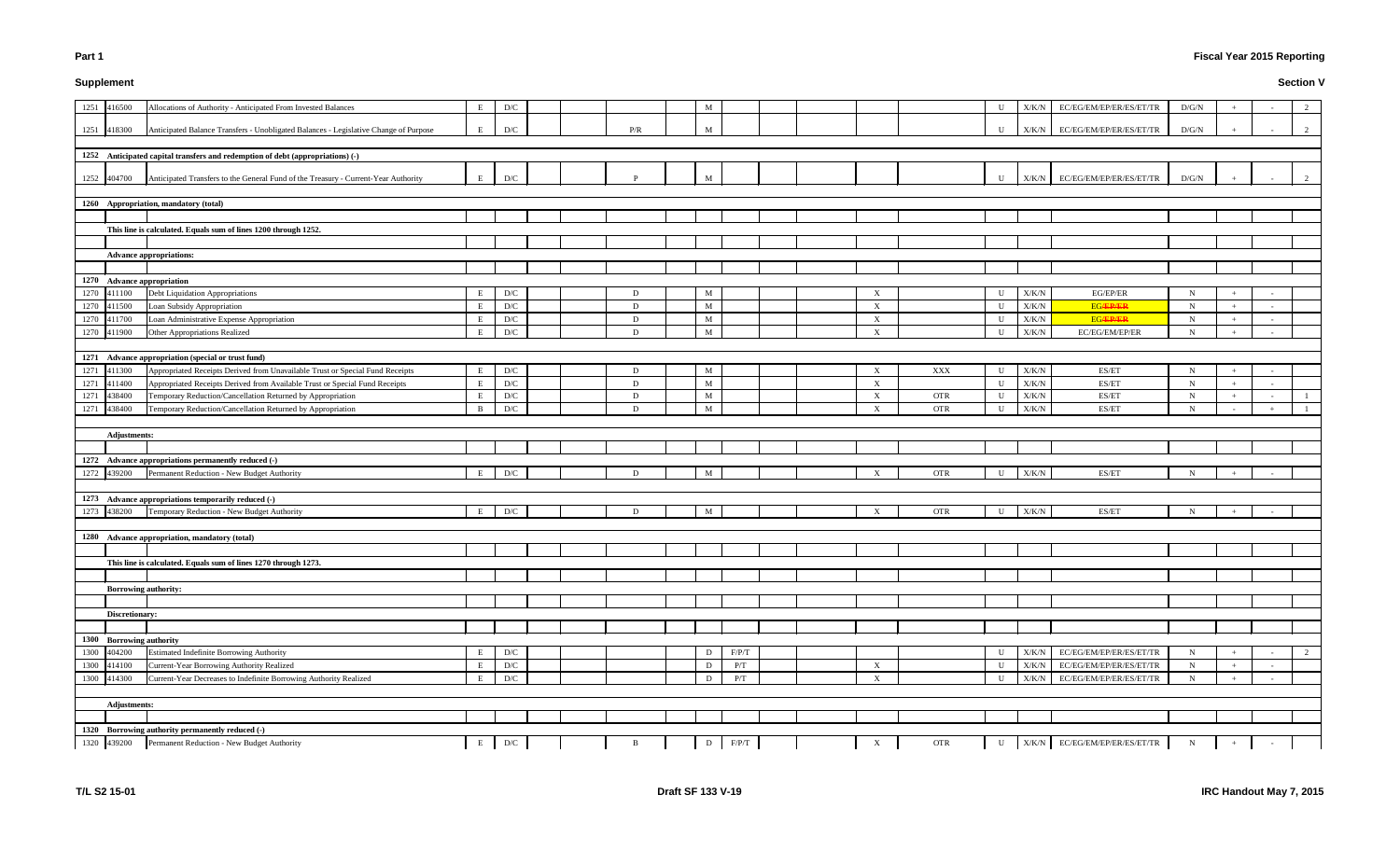# **Supplement**

# **Fiscal Year 2015 Reporting**

|                          | Anticipated borrowing authority:                                                               |              |                         |  |                   |              |             |                   |                           |            |              |               |                         |             |        |   |
|--------------------------|------------------------------------------------------------------------------------------------|--------------|-------------------------|--|-------------------|--------------|-------------|-------------------|---------------------------|------------|--------------|---------------|-------------------------|-------------|--------|---|
|                          |                                                                                                |              |                         |  |                   |              |             |                   |                           |            |              |               |                         |             |        |   |
|                          | 1330 Anticipated reductions to current fiscal year borrowing authority (-)                     |              |                         |  |                   |              |             |                   |                           |            |              |               |                         |             |        |   |
| 1330<br>404400           | Anticipated Reductions to Borrowing Authority                                                  | E            | D/C                     |  |                   | D            |             |                   |                           |            | U            | X/K/N         | EC/EG/EM/EP/ER/ES/ET/TR |             |        |   |
|                          |                                                                                                |              |                         |  |                   |              |             |                   |                           |            |              |               |                         |             |        |   |
|                          | 1340 Borrowing authority, discretionary (total)                                                |              |                         |  |                   |              |             |                   |                           |            |              |               |                         |             |        |   |
|                          |                                                                                                |              |                         |  |                   |              |             |                   |                           |            |              |               |                         |             |        |   |
|                          | This line is calculated. Equals sum of lines 1300 through 1330.                                |              |                         |  |                   |              |             |                   |                           |            |              |               |                         |             |        |   |
|                          |                                                                                                |              |                         |  |                   |              |             |                   |                           |            |              |               |                         |             |        |   |
| <b>Mandatory:</b>        |                                                                                                |              |                         |  |                   |              |             |                   |                           |            |              |               |                         |             |        |   |
|                          |                                                                                                |              |                         |  |                   |              |             |                   |                           |            |              |               |                         |             |        |   |
| 1400 Borrowing authority |                                                                                                |              |                         |  |                   |              |             |                   |                           |            |              |               |                         |             |        |   |
| 1400 404200              | Estimated Indefinite Borrowing Authority                                                       | E            | $\mathbf{D}/\mathbf{C}$ |  |                   | M            | P/T         |                   |                           |            | U            | X/K/N         | EC/EG/EM/EP/ER/ES/ET/TR | D/G/N       |        | 2 |
|                          | Amounts Appropriated From Specific Invested TAFS Reclassified - Receivable - Temporary         |              |                         |  |                   |              |             |                   |                           |            |              |               |                         |             |        |   |
| 1400 412300              | Reduction                                                                                      | E            | $\mathbf{D}/\mathbf{C}$ |  | <b>R</b>          | M            |             |                   | X                         |            | U            | X/K/N         | ES                      | N           |        |   |
| 1400<br>412600           | Amounts Appropriated From Specific Invested TAFS - Receivable                                  | E            | $\mathbf{D}/\mathbf{C}$ |  | $\overline{B}$    | M            |             | F                 | X                         | SEQ/XXX    | U            | X/K/N         | ES/ET                   | $\mathbf N$ |        |   |
| 1400<br>412600           | Amounts Appropriated From Specific Invested TAFS - Receivable                                  | $\mathbf{B}$ | $\mathbf{D}/\mathbf{C}$ |  | $\overline{B}$    | M            |             | F<br>$\mathbf{E}$ | X                         | SEQ/XXX    | U            | X/K/N         | ES/ET                   | $N_{\odot}$ |        |   |
| 412800<br>1400           | Amounts Appropriated From Specific Invested TAFS - Transfers-In                                | E.           | $\mathbf{D}/\mathbf{C}$ |  | $\overline{B}$    | $\mathbf{M}$ |             |                   | $\boldsymbol{\mathrm{X}}$ | SEQ/XXX    | $\mathbf U$  | X/K/N         | ES/ET                   | $\mathbf N$ |        |   |
| 1400 414100              | <b>Current-Year Borrowing Authority Realized</b>                                               | E            | $\mathbf{D}/\mathbf{C}$ |  |                   | M            | $\rm F/P/T$ |                   | $\boldsymbol{\mathrm{X}}$ |            | $\mathbf{U}$ | X/K/N         | EC/EG/EM/EP/ER/ES/ET/TR | D/G/N       |        |   |
| 1400 414300              | Current-Year Decreases to Indefinite Borrowing Authority Realized                              | Е            | $\mathbf{D}/\mathbf{C}$ |  |                   | M            | $\rm F/P/T$ |                   | X                         |            | U            | X/K/N         | EC/EG/EM/EP/ER/ES/ET/TR | D/G/N       | $\sim$ |   |
| 1400<br>438400           | Temporary Reduction/Cancellation Returned by Appropriation                                     | Е            | $\mathbf{D}/\mathbf{C}$ |  | -B<br>$\mathbf R$ | M            | F/P/T       |                   | X                         | SEQ        | U/E          | X/K/N         | EP/ER/ES/ET             | N           |        |   |
| 1400 438400              | Temporary Reduction/Cancellation Returned by Appropriation                                     | $\mathbf{B}$ | $\mathbf{D}/\mathbf{C}$ |  |                   | M            | $\rm F/P/T$ |                   | $\boldsymbol{\mathrm{X}}$ | SEQ        | U/E          | X/K/N         | EP/ER/ES/ET             | N           |        |   |
|                          |                                                                                                |              |                         |  |                   |              |             |                   |                           |            |              |               |                         |             |        |   |
| <b>Adjustments:</b>      |                                                                                                |              |                         |  |                   |              |             |                   |                           |            |              |               |                         |             |        |   |
|                          |                                                                                                |              |                         |  |                   |              |             |                   |                           |            |              |               |                         |             |        |   |
| 439200<br>1420           | 1420 Borrowing authority permanently reduced (-)<br>Permanent Reduction - New Budget Authority | E            | D/C                     |  | -B                | M            | F/P/T       |                   | X                         | OTR/SEQ    | U            | X/K/N         | EG                      | N           |        |   |
| 1420 439200              | Permanent Reduction - New Budget Authority                                                     | E            | D/C                     |  | $\mathbf{R}$      | M            | F/P/T       |                   | X                         | <b>OTR</b> | U            | ${\rm X/K/N}$ | EP/ER/ET                | N           |        |   |
|                          |                                                                                                |              |                         |  |                   |              |             |                   |                           |            |              |               |                         |             |        |   |
|                          | 1421 Borrowing authority temporarily reduced (-)                                               |              |                         |  |                   |              |             |                   |                           |            |              |               |                         |             |        |   |
| 1421 438200              | Temporary Reduction - New Budget Authority                                                     | Е            | $\mathbf{D}/\mathbf{C}$ |  | B                 | M            | F/P/T       |                   | X                         | SEQ        | $\mathbf{U}$ | X/K/N         | EP/ER/ES/ET             | $\mathbf N$ |        |   |
|                          |                                                                                                |              |                         |  |                   |              |             |                   |                           |            |              |               |                         |             |        |   |
|                          | 1422 Borrowing authority applied to repay debt (-)                                             |              |                         |  |                   |              |             |                   |                           |            |              |               |                         |             |        |   |
| 1422<br>412900           | Amounts Appropriated From Specific Invested TAFS - Transfers-Out                               | Е            | D/C                     |  | B                 | M            |             | F                 | X                         | XXX        | U            | X/K/N         | ES/ET                   | $\mathbf N$ |        |   |
| 1422 414200              | Actual Repayment of Borrowing Authority Converted to Cash                                      | E            | $\mathbf{D}/\mathbf{C}$ |  |                   |              |             |                   | $\boldsymbol{\mathrm{X}}$ |            | U            | X/K/N         | EP/ER                   | D/G         |        |   |
| 1422 414200              | Actual Repayment of Borrowing Authority Converted to Cash                                      | E            | $\mathbf{D}/\mathbf{C}$ |  |                   |              |             |                   | X                         |            | $\mathbf U$  | $\rm X/K/N$   | EG/EP/ER/TR             | $\mathbf N$ |        |   |
| 1422 414600              | Actual Repayments of Debt, Current-Year Authority                                              | Е            | $\mathbf{D}/\mathbf{C}$ |  | B                 | M            |             |                   | $\boldsymbol{\mathrm{X}}$ |            | U            | X/K/N         | EP/ET                   | $\mathbf N$ |        |   |
| 1422 414600              | Actual Repayments of Debt, Current-Year Authority                                              | Е            | $\mathbf{D}/\mathbf{C}$ |  | B                 | M            |             |                   | $\boldsymbol{\mathrm{X}}$ |            | U            | ${\rm X/K/N}$ | $\rm EP/ER$             | D           |        |   |
|                          |                                                                                                |              |                         |  |                   |              |             |                   |                           |            |              |               |                         |             |        |   |
|                          | Anticipated borrowing authority:                                                               |              |                         |  |                   |              |             |                   |                           |            |              |               |                         |             |        |   |
|                          |                                                                                                |              |                         |  |                   |              |             |                   |                           |            |              |               |                         |             |        |   |
|                          | 1430 Anticipated reductions to current fiscal year borrowing authority (-)                     |              |                         |  |                   |              |             |                   |                           |            |              |               |                         |             |        |   |
| 404400<br>1430           | Anticipated Reductions to Borrowing Authority                                                  | Е            | $\mathbf{D}/\mathbf{C}$ |  |                   | M            |             |                   |                           |            | U            | X/K/N         | EC/EG/EM/EP/ER/ES/ET/TR | D/G/N       |        | 2 |
|                          |                                                                                                |              |                         |  |                   |              |             |                   |                           |            |              |               |                         |             |        |   |
| 1430 404700              | Anticipated Transfers to the General Fund of the Treasury - Current-Year Authority             | E            | $\mathbf{D}/\mathbf{C}$ |  | B                 | M            |             |                   |                           |            | U            | X/K/N         | EP                      | $N_{\odot}$ |        | 2 |
|                          |                                                                                                |              |                         |  |                   |              |             |                   |                           |            |              |               |                         |             |        |   |
| 1430 404700              | Anticipated Transfers to the General Fund of the Treasury - Current-Year Authority             | E            | D/C                     |  | B                 | M            |             |                   |                           |            |              | X/K/N         | EP/ER                   | D           |        |   |
|                          |                                                                                                |              |                         |  |                   |              |             |                   |                           |            |              |               |                         |             |        |   |
|                          | 1440 Borrowing authority, mandatory (total)                                                    |              |                         |  |                   |              |             |                   |                           |            |              |               |                         |             |        |   |
|                          |                                                                                                |              |                         |  |                   |              |             |                   |                           |            |              |               |                         |             |        |   |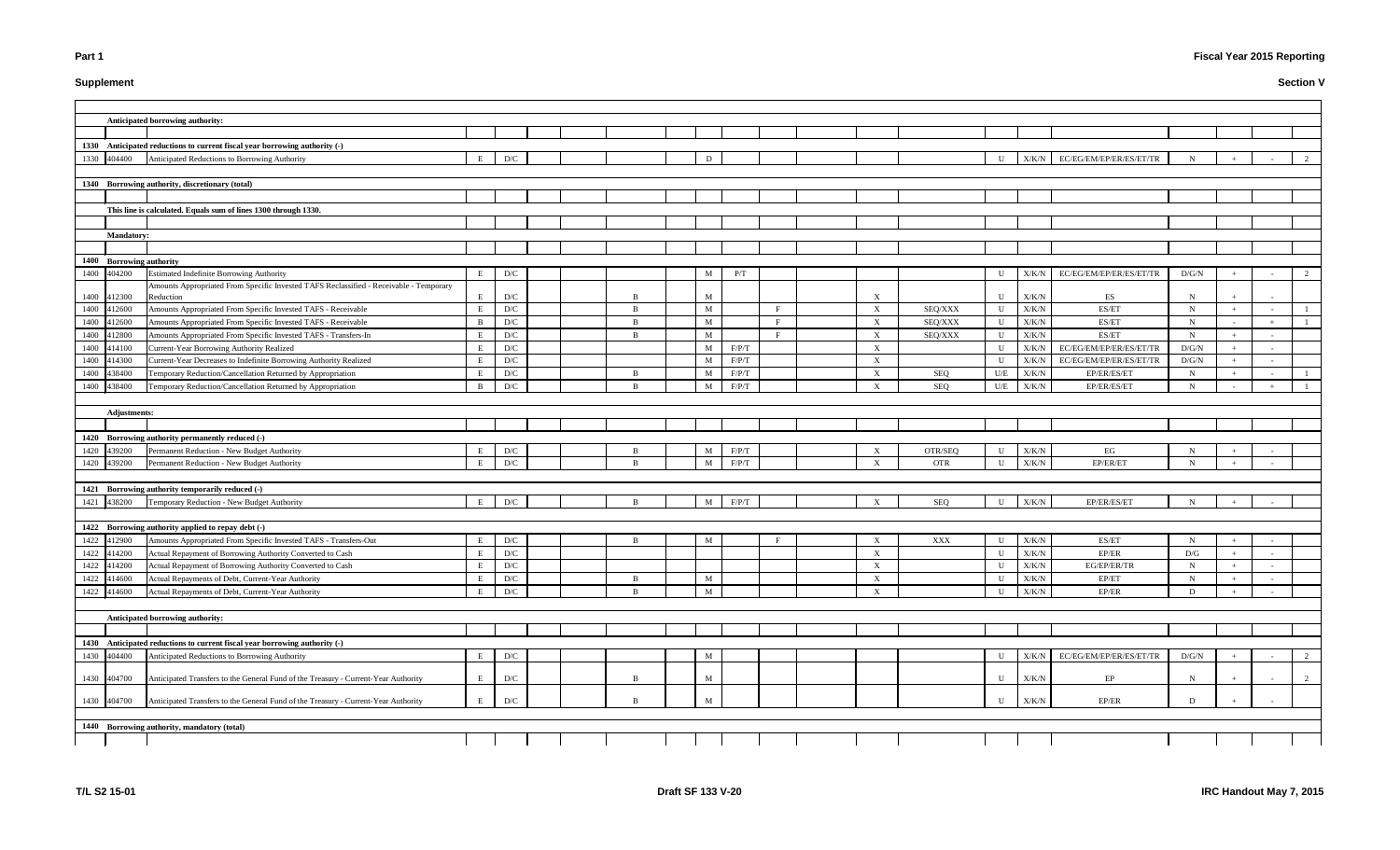# **Supplement**

# **Fiscal Year 2015 Reporting**

|      |                            | This line is calculated. Equals the sum of lines 1400 through 1430                                                                 |              |                         |               |   |              |                           |            |              |               |                            |                            |                |        |                |
|------|----------------------------|------------------------------------------------------------------------------------------------------------------------------------|--------------|-------------------------|---------------|---|--------------|---------------------------|------------|--------------|---------------|----------------------------|----------------------------|----------------|--------|----------------|
|      |                            |                                                                                                                                    |              |                         |               |   |              |                           |            |              |               |                            |                            |                |        |                |
|      | <b>Contract authority:</b> |                                                                                                                                    |              |                         |               |   |              |                           |            |              |               |                            |                            |                |        |                |
|      |                            |                                                                                                                                    |              |                         |               |   |              |                           |            |              |               |                            |                            |                |        |                |
|      | Discretionary:             |                                                                                                                                    |              |                         |               |   |              |                           |            |              |               |                            |                            |                |        |                |
|      |                            |                                                                                                                                    |              |                         |               |   |              |                           |            |              |               |                            |                            |                |        |                |
|      | 1500 Contract authority    |                                                                                                                                    |              |                         |               |   |              |                           |            |              |               |                            |                            |                |        |                |
|      | 1500 403200                | <b>Estimated Indefinite Contract Authority</b>                                                                                     | E            | D/C                     |               | D |              |                           |            | U            | X/K/N         | EG/EP/ER/ET                | N                          |                |        | 2              |
|      | 1500 413100                | Current-Year Contract Authority Realized                                                                                           | E            | $\mathbf{D}/\mathbf{C}$ |               | D |              | $\mathbf{X}$              |            | $\mathbf U$  | X/K/N         | EG/EP/ER/ET                | N                          |                | $\sim$ |                |
|      | 1500 413300                | Decreases to Indefinite Contract Authority                                                                                         | E            | D/C                     |               | D |              | $\boldsymbol{X}$          |            | $\mathbf U$  | X/K/N         | EG/EP/ER/ET                | $\mathbf N$                | $+$            | $\sim$ |                |
|      |                            |                                                                                                                                    |              |                         |               |   |              |                           |            |              |               |                            |                            |                |        |                |
|      |                            | Nonexpenditure transfers:                                                                                                          |              |                         |               |   |              |                           |            |              |               |                            |                            |                |        |                |
|      |                            |                                                                                                                                    |              |                         |               |   |              |                           |            |              |               |                            |                            |                |        |                |
|      |                            | 1510 Contract authority transferred to other accounts (-)                                                                          |              |                         |               |   |              |                           |            |              |               |                            |                            |                |        |                |
|      | 1510 413700                | Transfers of Contract Authority - Allocation                                                                                       | E            | $\mathbf C$             |               | D | F            | $\boldsymbol{\mathrm{X}}$ |            | U            | X/K/N         | ET                         | $\mathbf N$                |                |        |                |
|      | 1510 413700                | Transfers of Contract Authority - Allocation                                                                                       | $\mathbf{R}$ | $\mathsf{C}$            |               | D | $\mathbf{E}$ | $\mathbf{X}$              |            | $\mathbf U$  | X/K/N         | $\mathop{\rm ET}\nolimits$ | $\mathbf N$                |                |        |                |
|      |                            |                                                                                                                                    |              |                         |               |   |              |                           |            |              |               |                            |                            |                |        |                |
|      |                            | 1511 Contract authority transferred from other accounts                                                                            |              |                         |               |   |              |                           |            |              |               |                            |                            |                |        |                |
|      | 1511 413700                | Transfers of Contract Authority - Allocation                                                                                       | E            | D                       |               | D | $\mathbf{F}$ | X                         |            | U            | $\rm X/K/N$   | ET                         | N                          |                |        |                |
|      | 1511 413700                | Transfers of Contract Authority - Allocation                                                                                       | B            | D                       |               | D | $\mathbf{F}$ | $\boldsymbol{X}$          |            | U            | $\rm X/K/N$   | ET                         | N                          |                |        |                |
|      |                            |                                                                                                                                    |              |                         |               |   |              |                           |            |              |               |                            |                            |                |        |                |
|      | <b>Adjustments:</b>        |                                                                                                                                    |              |                         |               |   |              |                           |            |              |               |                            |                            |                |        |                |
|      |                            |                                                                                                                                    |              |                         |               |   |              |                           |            |              |               |                            |                            |                |        |                |
|      |                            |                                                                                                                                    |              |                         |               |   |              |                           |            |              |               |                            |                            |                |        |                |
|      |                            | 1520 Contract authority and/or unobligated balance of contract authority permanently reduced (-)                                   |              |                         |               |   |              |                           |            |              |               |                            |                            |                |        |                |
|      | 1520 439200                | Permanent Reduction - New Budget Authority                                                                                         | E            | $\mathbf{D}/\mathbf{C}$ | C             | D |              | X                         | ATB/OTR    | U            | X/K/N         | ET<br>EG/EP/ER             | $\mathbf N$<br>$\mathbf N$ |                |        |                |
|      | 1520 439200<br>1520 439300 | Permanent Reduction - New Budget Authority                                                                                         | E            | D/C                     | $\mathbf C$   | D |              | $\boldsymbol{\mathrm{X}}$ | <b>OTR</b> | U            | $\rm X/K/N$   |                            |                            | $\overline{+}$ | $\sim$ |                |
|      |                            |                                                                                                                                    |              |                         |               |   |              |                           |            |              |               |                            |                            |                |        |                |
|      |                            | Permanent Reduction - Prior-Year Balances                                                                                          | E            | D/C                     | $\mathbf C$   | D |              | $\boldsymbol{\mathrm{X}}$ | <b>OTR</b> | $\mathbf{U}$ | X/K/N         | EG/EP/ER/ET                | N                          |                |        |                |
|      |                            |                                                                                                                                    |              |                         |               |   |              |                           |            |              |               |                            |                            |                |        |                |
|      |                            | 1522 Contract authority precluded from obligation (limitation on obligations) (-)                                                  |              |                         |               |   |              |                           |            |              |               |                            |                            |                |        |                |
|      | 1522 439500                | Authority Unavailable for Obligation Pursuant to Public Law - Temporary                                                            | E            | $\mathbf{D}/\mathbf{C}$ | $\mathsf{C}$  | D |              | $\mathbf{x}$              |            | U            | X/K/N         | EG/EP/ER/ET                | $\mathbf N$                |                |        | 2              |
|      | 1522 439700                | Receipts and Appropriations Temporarily Precluded From Obligation                                                                  | E            | $\mathbf{D}/\mathbf{C}$ | $\mathbf C$   | D |              | $\boldsymbol{\mathrm{X}}$ |            | U            | ${\rm X/K/N}$ | ET                         | $N_{\rm}$                  |                |        |                |
|      | 1522 439700                | Receipts and Appropriations Temporarily Precluded From Obligation                                                                  | B            | $\mathbf{D}/\mathbf{C}$ | $\mathbf C$   | D |              | $\boldsymbol{\mathrm{X}}$ |            | U            | X/K/N         | ET                         | $\mathbf N$                |                |        |                |
|      |                            |                                                                                                                                    |              |                         |               |   |              |                           |            |              |               |                            |                            |                |        |                |
|      |                            | Anticipated contract authority:                                                                                                    |              |                         |               |   |              |                           |            |              |               |                            |                            |                |        |                |
|      |                            |                                                                                                                                    |              |                         |               |   |              |                           |            |              |               |                            |                            |                |        |                |
|      | 1530 416000                | 1530 Anticipated nonexpenditure transfers of contract authority (net) $(+ or -)$<br>Anticipated Transfers - Current-Year Authority | E            | $\mathbf{D}/\mathbf{C}$ | $\mathcal{C}$ | D |              |                           |            | U            | X/K/N         | EG/EP/ER/ET                | N                          |                |        |                |
|      |                            |                                                                                                                                    |              |                         |               |   |              |                           |            |              |               |                            |                            |                |        | 2              |
|      |                            |                                                                                                                                    |              |                         |               |   |              |                           |            |              |               |                            |                            |                |        |                |
|      | 403400                     | 1531 Anticipated adjustments to current year contract authority $(+ or -)$<br>Anticipated Adjustments to Contract Authority        | E            | D/C                     |               | D |              |                           |            | $\mathbf U$  | X/K/N         | EG/EP/ER/ET                | $\mathbf N$                |                |        | $\overline{2}$ |
| 1531 |                            |                                                                                                                                    |              |                         |               |   |              |                           |            |              |               |                            |                            |                |        |                |
|      |                            | 1540 Contract authority, discretionary (total)                                                                                     |              |                         |               |   |              |                           |            |              |               |                            |                            |                |        |                |
|      |                            |                                                                                                                                    |              |                         |               |   |              |                           |            |              |               |                            |                            |                |        |                |
|      |                            | This line is calculated. Equals sum of lines 1500 through 1531.                                                                    |              |                         |               |   |              |                           |            |              |               |                            |                            |                |        |                |
|      |                            |                                                                                                                                    |              |                         |               |   |              |                           |            |              |               |                            |                            |                |        |                |
|      | <b>Mandatory:</b>          |                                                                                                                                    |              |                         |               |   |              |                           |            |              |               |                            |                            |                |        |                |
|      |                            |                                                                                                                                    |              |                         |               |   |              |                           |            |              |               |                            |                            |                |        |                |
|      | 1600 Contract authority    | <b>Estimated Indefinite Contract Authority</b>                                                                                     |              |                         |               |   |              |                           |            |              |               | EG/EP/ER/ET                |                            |                |        |                |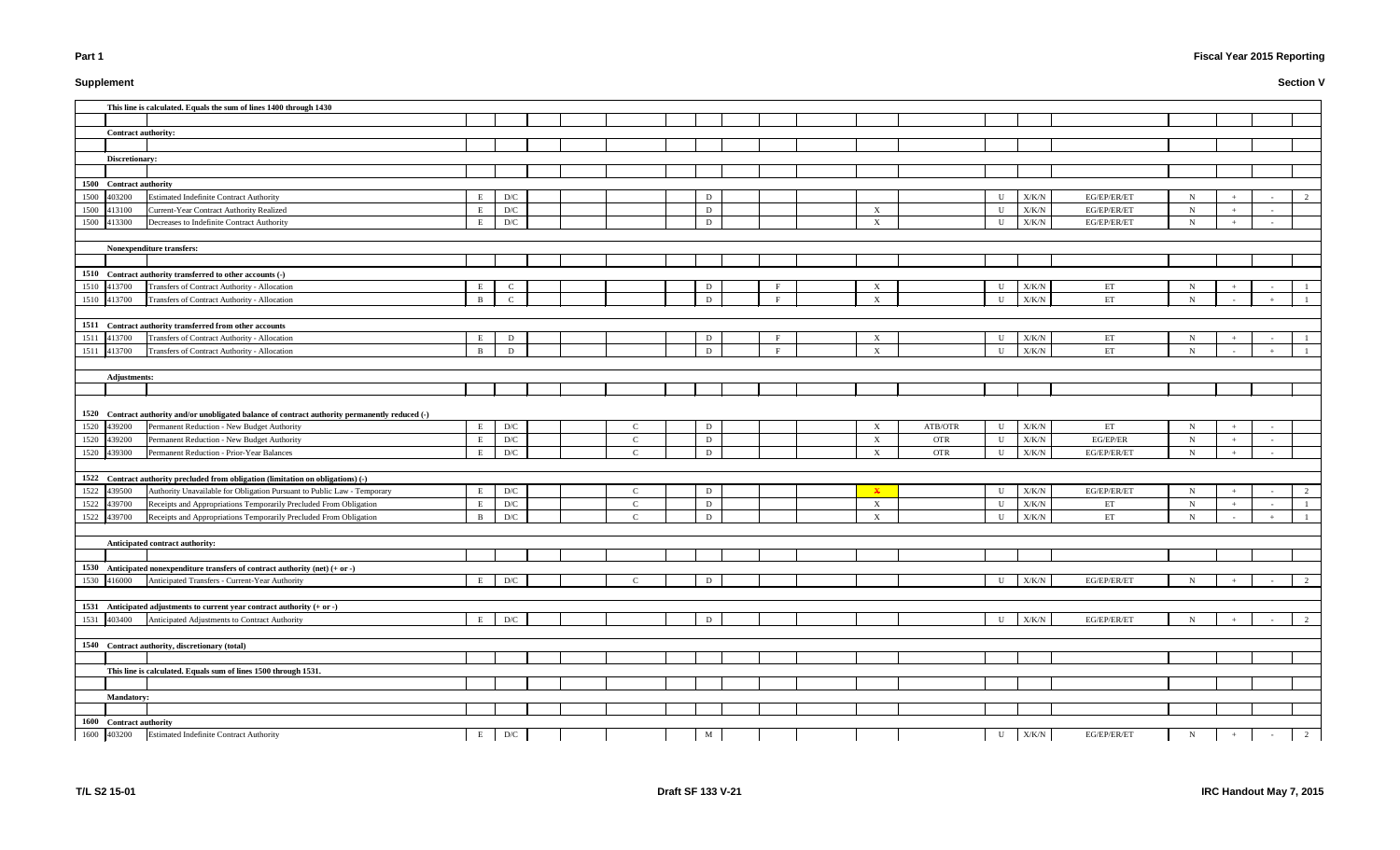# **Supplement**

# **Fiscal Year 2015 Reporting**

|      | 1600 413100         | <b>Current-Year Contract Authority Realized</b>                                                         | E            | $\mathbf{D}/\mathbf{C}$   |               | M            |              |            | X                         |            | U            | X/K/N         | EG/EP/ER/ES/ET             | $\mathbf N$ |     |                          |                |
|------|---------------------|---------------------------------------------------------------------------------------------------------|--------------|---------------------------|---------------|--------------|--------------|------------|---------------------------|------------|--------------|---------------|----------------------------|-------------|-----|--------------------------|----------------|
|      | 1600 413300         | Decreases to Indefinite Contract Authority                                                              | E            | D/C                       |               | M            |              |            | $\boldsymbol{\mathrm{X}}$ |            | U            | X/K/N         | EG/EP/ER/ET                | $\mathbf N$ |     |                          |                |
|      |                     |                                                                                                         |              |                           |               |              |              |            |                           |            |              |               |                            |             |     |                          |                |
|      |                     | 1603 Contract authority (previously unavailable)                                                        |              |                           |               |              |              |            |                           |            |              |               |                            |             |     |                          |                |
|      | 1603 415700         | Authority Made Available From Receipt or Appropriation Balances Previously Precluded From<br>Obligation | E            | D/C                       | $\mathcal{C}$ |              |              |            | X                         |            | $\mathbf U$  | X/K/N         | ET                         | $\mathbf N$ |     |                          |                |
|      | 1603 438400         | Temporary Reduction/Cancellation Returned by Appropriation                                              | E            | $\mathbf{D}/\mathbf{C}$   | $\mathcal{C}$ | M            |              |            | $\mathbf X$               | SEQ        | U            | X/K/N         | ES/ET                      | N           |     |                          |                |
|      | 1603 438400         | Temporary Reduction/Cancellation Returned by Appropriation                                              | <sup>B</sup> | D/C                       | $\mathbf C$   | M            |              |            | X                         | SEQ        | U            | X/K/N         | ES/ET                      | $\mathbf N$ |     |                          |                |
|      |                     |                                                                                                         |              |                           |               |              |              |            |                           |            |              |               |                            |             |     |                          |                |
|      |                     | <b>Nonexpenditure transfers:</b>                                                                        |              |                           |               |              |              |            |                           |            |              |               |                            |             |     |                          |                |
|      |                     |                                                                                                         |              |                           |               |              |              |            |                           |            |              |               |                            |             |     |                          |                |
|      |                     | 1610 Contract authority transferred to other accounts (-)                                               |              |                           |               |              |              |            |                           |            |              |               |                            |             |     |                          |                |
|      | 1610 413700         | Transfers of Contract Authority - Allocation                                                            |              | $\mathcal{C}$             |               | M            | $\mathbf{F}$ |            | X                         |            | U            | X/K/N         | ET                         | $\mathbf N$ |     |                          |                |
|      | 1610 413700         | Transfers of Contract Authority - Allocation                                                            | B            | $\mathbf C$               |               | $\mathbf{M}$ | F            |            | $\mathbf X$               |            | U            | ${\rm X/K/N}$ | ET                         | $\mathbf N$ |     |                          |                |
|      | 1610 415300         | Transfers of Contract Authority - Nonallocation                                                         |              | $\mathbf{C}$              |               |              | $\mathbf{F}$ | <b>NEW</b> | $\mathbf X$               |            | U            | ${\rm X/K/N}$ | ET                         | N           | $+$ | $\overline{\phantom{a}}$ | -1             |
|      | 1610 415300         | Transfers of Contract Authority - Nonallocation                                                         | B            | $\mathbf C$               |               |              | F            | <b>NEW</b> | $\boldsymbol{\mathrm{X}}$ |            | U            | X/K/N         | ET                         | $\mathbf N$ |     | $+$                      |                |
|      |                     |                                                                                                         |              |                           |               |              |              |            |                           |            |              |               |                            |             |     |                          |                |
|      |                     | 1611 Contract authority transferred from other accounts                                                 |              |                           |               |              |              |            |                           |            |              |               |                            |             |     |                          |                |
|      | 1611 413700         | Transfers of Contract Authority - Allocation                                                            | Е            | D                         |               | M            | F            |            | $\mathbf{X}$              |            | U            | X/K/N         | ET                         | $\mathbf N$ |     |                          |                |
| 1611 | 413700              | Transfers of Contract Authority - Allocation                                                            | B            | D                         |               | $\mathbf{M}$ | F            |            | $\mathbf X$               |            | U            | $\rm X/K/N$   | $\mathop{\rm ET}\nolimits$ | $\mathbf N$ |     |                          |                |
| 1611 | 415300              | Transfers of Contract Authority - Nonallocation                                                         |              | D                         |               |              | F            | <b>NEW</b> | $\mathbf X$               |            | U            | ${\rm X/K/N}$ | $\mathop{\rm ET}\nolimits$ | $\mathbf N$ |     |                          |                |
|      | 1611 415300         | Transfers of Contract Authority - Nonallocation                                                         | B            | D                         |               |              | F            | <b>NEW</b> | $\mathbf{X}$              |            | U            | X/K/N         | ET                         | $\mathbf N$ |     |                          |                |
|      |                     |                                                                                                         |              |                           |               |              |              |            |                           |            |              |               |                            |             |     |                          |                |
|      |                     |                                                                                                         |              |                           |               |              |              |            |                           |            |              |               |                            |             |     |                          |                |
|      | <b>Adjustments:</b> |                                                                                                         |              |                           |               |              |              |            |                           |            |              |               |                            |             |     |                          |                |
|      |                     |                                                                                                         |              |                           |               |              |              |            |                           |            |              |               |                            |             |     |                          |                |
|      |                     |                                                                                                         |              |                           |               |              |              |            |                           |            |              |               |                            |             |     |                          |                |
|      |                     |                                                                                                         |              |                           |               |              |              |            |                           |            |              |               |                            |             |     |                          |                |
|      |                     | 1620 Contract authority and/or unobligated balance of contract authority permanently reduced (-)        |              |                           |               |              |              |            |                           |            |              |               |                            |             |     |                          |                |
|      | 1620 439200         | Permanent Reduction - New Budget Authority                                                              | Е            | D/C                       |               | M            |              |            | X                         | <b>OTR</b> | U            | X/K/N         | EG/EP/ER/ES/ET             | N           |     |                          |                |
|      | 1620 439200         | Permanent Reduction - New Budget Authority                                                              | E            | $\mathbf{D}/\mathbf{C}$   | $\mathbf C$   | M            |              |            | $\mathbf{X}$              | ATB        | U            | X/K/N         | ET                         | $\mathbf N$ |     |                          |                |
|      | 1620 439300         | Permanent Reduction - Prior-Year Balances                                                               | E            | D/C                       | $\Gamma$      | M            |              |            | $\boldsymbol{\mathrm{X}}$ | <b>OTR</b> | $\mathbf U$  | X/K/N         | EG/EP/ER/ET                | N           |     |                          |                |
|      |                     |                                                                                                         |              |                           |               |              |              |            |                           |            |              |               |                            |             |     |                          |                |
|      |                     | 1621 Contract authority temporarily reduced (-)                                                         |              |                           |               |              |              |            |                           |            |              |               |                            |             |     |                          |                |
|      | 1621 438200         | Temporary Reduction - New Budget Authority                                                              | Е            | D/C                       | $\mathbf C$   | M            |              |            | $\boldsymbol{\mathrm{X}}$ | SEQ        | U            | X/K/N         | ES/ET                      | $\mathbf N$ | $+$ | $\sim$                   |                |
|      |                     |                                                                                                         |              |                           |               |              |              |            |                           |            |              |               |                            |             |     |                          |                |
|      |                     | 1622 Contract authority precluded from obligation (limitation on obligations) (-)                       |              |                           |               |              |              |            |                           |            |              |               |                            |             |     |                          |                |
|      |                     | 1622 439500 Authority Unavailable for Obligation Pursuant to Public Law - Temporary                     | $\mathbf{E}$ | D/C                       |               | M            |              |            | $\mathbf{v}$              |            | $\mathbf{U}$ | X/K/N         | EG/EP/ER/ET                | N           |     |                          | $\gamma$       |
|      | 1622 439700         | Receipts and Appropriations Temporarily Precluded From Obligation                                       | E            | $\mathbf{D}/\mathbf{C}$   | $\mathsf{C}$  | M            |              |            | X                         |            | U            | ${\rm X/K/N}$ | ET                         | N           |     |                          | $\overline{1}$ |
|      | 1622 439700         | Receipts and Appropriations Temporarily Precluded From Obligation                                       | <sup>B</sup> | $\mathcal{D}/\mathcal{C}$ | $\mathcal{C}$ | M            |              |            | $\mathbf{X}$              |            | U            | X/K/N         | ET                         | N           |     |                          |                |
|      |                     |                                                                                                         |              |                           |               |              |              |            |                           |            |              |               |                            |             |     |                          |                |
|      |                     | Anticipated contract authority:                                                                         |              |                           |               |              |              |            |                           |            |              |               |                            |             |     |                          |                |
|      |                     |                                                                                                         |              |                           |               |              |              |            |                           |            |              |               |                            |             |     |                          |                |
|      |                     | 1630 Anticipated nonexpenditure transfers of contract authority (net) (+ or -)                          |              |                           |               |              |              |            |                           |            |              |               |                            |             |     |                          |                |
|      | 1630 416000         | Anticipated Transfers - Current-Year Authority                                                          | Е            | D/C                       |               | M            |              |            |                           |            | U            | X/K/N         | EG/EP/ER/ET                | N           |     |                          | 2              |
|      |                     |                                                                                                         |              |                           |               |              |              |            |                           |            |              |               |                            |             |     |                          |                |
|      |                     | 1631 Anticipated adjustments to current year contract authority $(+ or -)$                              |              |                           |               |              |              |            |                           |            |              |               |                            |             |     |                          |                |
|      | 1631 403400         | Anticipated Adjustments to Contract Authority                                                           | E            | $\mathbf{D}/\mathbf{C}$   |               | M            |              |            |                           |            | U            | X/K/N         | EG/EP/ER/ET                | $\mathbf N$ |     |                          | 2              |
|      |                     |                                                                                                         |              |                           |               |              |              |            |                           |            |              |               |                            |             |     |                          |                |
|      |                     | 1640 Contract authority, mandatory (total)                                                              |              |                           |               |              |              |            |                           |            |              |               |                            |             |     |                          |                |
|      |                     | This line is calculated. Equals sum of lines 1600 through 1631.                                         |              |                           |               |              |              |            |                           |            |              |               |                            |             |     |                          |                |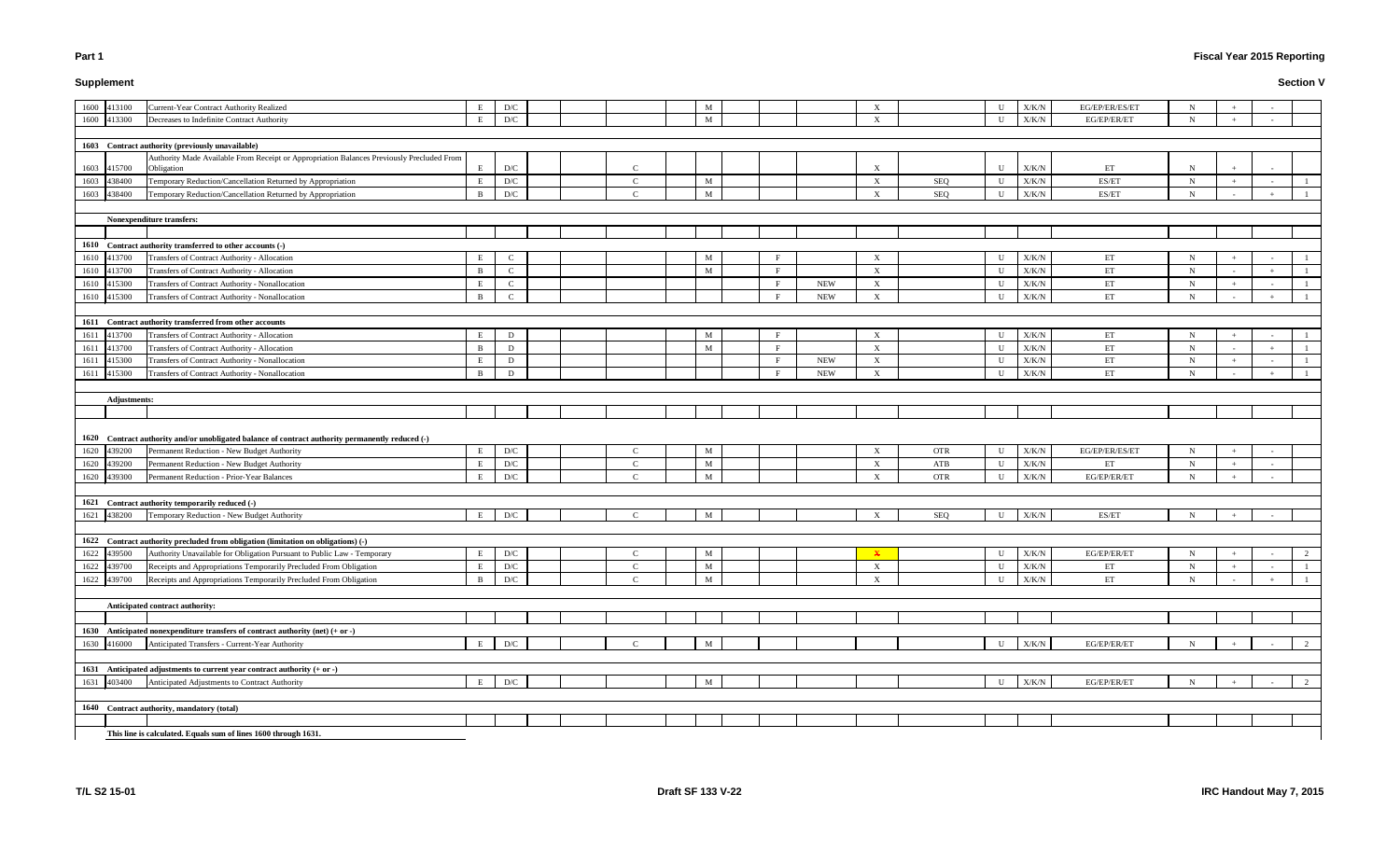# **Supplement**

# **Fiscal Year 2015 Reporting**

|                | Spending authority from offsetting collections:                                           |              |                         |              |             |       |                           |     |               |                                 |             |     |              |
|----------------|-------------------------------------------------------------------------------------------|--------------|-------------------------|--------------|-------------|-------|---------------------------|-----|---------------|---------------------------------|-------------|-----|--------------|
|                |                                                                                           |              |                         |              |             |       |                           |     |               |                                 |             |     |              |
| Discretionary: |                                                                                           |              |                         |              |             |       |                           |     |               |                                 |             |     |              |
|                |                                                                                           |              |                         |              |             |       |                           |     |               |                                 |             |     |              |
| 1700 Collected |                                                                                           |              |                         |              |             |       |                           |     |               |                                 |             |     |              |
| 1700<br>421200 | Liquidation of Deficiency - Offsetting Collections                                        | E            | D/C                     |              | D           | E/F/N | $\boldsymbol{\mathrm{X}}$ | U/E | X/K/N         | EC/EG/EM/EP/ER/ES/ET/TR         | N           |     |              |
| 422200<br>1700 | Unfilled Customer Orders With Advance                                                     | E            | D/C                     |              | D           | E/F/N | $\boldsymbol{\mathrm{X}}$ | U/E | X/K/N         | EC/EG/EM/EP/ER/ES/ET/TR         | $\mathbf N$ |     |              |
| 422200<br>1700 | Unfilled Customer Orders With Advance                                                     | B            | D/C                     |              | D           | E/F/N | X                         | U/E | X/K/N         | EC/EG/EM/EP/ER/ES/ET/TR         | N           |     |              |
| 425200<br>1700 | Reimbursements and Other Income Earned - Collected                                        | E            | D/C                     |              | D           | E/F/N | X                         | U/E | X/K/N         | EC/EG/EM/EP/ER/ES/ET/TR         | N           |     |              |
| 1700<br>425300 | Prior-Year Unfilled Customer Orders With Advance - Refunds Paid                           | E            | $\mathbf{D}/\mathbf{C}$ |              | D           | E/F/N | $\boldsymbol{\mathrm{X}}$ | U/E | X/K/N         | EC/EG/EM/EP/ER/ES/ET/TR         | $\mathbf N$ |     |              |
| 1700<br>425500 | Expenditure Transfers from Trust Funds - Collected                                        | E            | $\mathbf{D}/\mathbf{C}$ |              | D           |       | $\boldsymbol{\mathrm{X}}$ | U/E | X/K/N         | EC/EG/EM/EP/ER/ES/ET/TR         | $\mathbf N$ |     |              |
| 1700<br>426000 | Actual Collections of "governmental-type" Fees                                            | E            | D/C                     |              | D           |       | X                         | U/E | X/K/N         | EC/EG/EM/EP/ER/ES/ET/TR         | $\mathbf N$ |     |              |
| 1700<br>426100 | Actual Collections of Business-Type Fees                                                  | E            | D/C                     |              | D           |       | X                         | U/E | X/K/N         | EC/EG/EM/EP/ER/ES/ET/TR         | N           |     |              |
| 1700<br>426200 | Actual Collections of Loan Principal                                                      | E            | D/C                     |              | D           |       | X                         | U/E | X/K/N         | EC/EG/EM/EP/ER/ES/ET/TR         | N           |     |              |
| 1700<br>426300 | <b>Actual Collections of Loan Interest</b>                                                | E            | D/C                     |              | D           |       | X                         | U/E | X/K/N         | EC/EG/EM/EP/ER/ES/ET/TR         | $\mathbf N$ |     |              |
| 1700<br>426400 | <b>Actual Collections of Rent</b>                                                         | E            | D/C                     |              | D           |       | X                         | U/E | X/K/N         | EC/EG/EM/EP/ER/ES/ET/TR         | $\mathbf N$ |     |              |
| 1700<br>426500 | Actual Collections From Sale of Foreclosed Property                                       |              | $\mathbf{D}/\mathbf{C}$ |              | D           |       | $\boldsymbol{\mathrm{X}}$ | U/E | X/K/N         | EC/EG/EM/EP/ER/ES/ET/TR         | $\mathbf N$ |     |              |
| 1700<br>426600 | Other Actual Business-Type Collections From Non-Federal Sources                           |              | $\mathbf{D}/\mathbf{C}$ |              | D           |       | $\boldsymbol{\mathrm{X}}$ | U/E | X/K/N         | EC/EG/EM/EP/ER/ES/ET/TR         | $\mathbf N$ |     |              |
| 1700<br>426700 | Other Actual "governmental-type" Collections From Non-Federal Sources                     | E            | D/C                     |              | D           |       | $\boldsymbol{\mathrm{X}}$ | U/E | X/K/N         | EC/EG/EM/EP/ER/ES/ET/TR         | $\mathbf N$ |     |              |
| 1700<br>427100 | Actual Program Fund Subsidy Collected                                                     | E            | D/C                     |              | D           |       | $\boldsymbol{\mathrm{X}}$ | U/E | X/K/N         | EC/EG/EM/EP/ER/ES/ET/TR         | N           |     |              |
| 1700<br>427300 | <b>Interest Collected From Treasury</b>                                                   | E            | D/C                     |              | D           |       | $\boldsymbol{\mathrm{X}}$ | U   | X/K/N         | EG/EP/ER/TR                     | N           |     |              |
| 427500<br>1700 | <b>Actual Collections From Liquidating Fund</b>                                           | E            | D/C                     |              | D           |       | $\boldsymbol{X}$          | U/E | X/K/N         | EC/EG/EM/EP/ER/ES/ET/TR         | $\mathbf N$ |     |              |
| 427600<br>1700 | <b>Actual Collections From Financing Fund</b>                                             | E            | D/C                     |              | D           |       | $\boldsymbol{\mathrm{X}}$ | U/E | X/K/N         | EC/EG/EM/EP/ER/ES/ET/TR         | N           |     |              |
| 1700<br>427700 | Other Actual Collections - Federal                                                        | E            | D/C                     |              | D           |       | $\boldsymbol{\mathrm{X}}$ | U/E | X/K/N         | EC/EG/EM/EP/ER/ES/ET/TR         | N           |     |              |
| 1700 429000    | Amortization of Investments in U.S. Treasury Zero Coupon Bonds                            | E            | D/C                     |              | D           |       | X                         | U   | X/K/N         | EC/EG/EM/EP/ER/ES/ET/TR         | N           |     |              |
|                | Downward Adjustments of Prior-Year Prepaid/Advanced Undelivered Orders - Obligations,     |              |                         |              |             |       |                           |     |               |                                 | N           |     |              |
| 1700 487200    | Refunds Collected                                                                         | E            | D/C                     |              | D           | F/N   | $\boldsymbol{\mathrm{X}}$ | U/E | X/K/N         | EC/EG/EM/EP/ER/ES/ET/TR         |             |     |              |
| 1700 497200    | Downward Adjustments of Prior-Year Paid Delivered Orders - Obligations, Refunds Collected | E            | D/C                     |              | D           | E/F/N | $\boldsymbol{\mathrm{X}}$ | U/E |               | X/K/N EC/EG/EM/EP/ER/ES/ET/TR   | N           |     |              |
|                |                                                                                           |              |                         |              |             |       |                           |     |               |                                 |             |     |              |
|                | 1701 Change in uncollected payments, Federal sources (+ or -)                             |              |                         |              |             |       |                           |     |               |                                 |             |     |              |
| 1701<br>422100 | Unfilled Customer Orders Without Advance                                                  | E            | D/C                     |              | D           | E/F   | $\boldsymbol{\mathrm{X}}$ | U/E | X/K/N         | EC/EG/EM/EP/ER/ES/ET/TR         | N           |     |              |
| 1701<br>422100 | Unfilled Customer Orders Without Advance                                                  | $\mathbf{B}$ | D/C                     |              | D           | E/F   | $\mathbf{x}$              | U/E | X/K/N         | EC/EG/EM/EP/ER/ES/ET/TR         | N           |     |              |
| 422500<br>1701 | Expenditure Transfers from Trust Funds - Receivable                                       | E            | $\mathbf{D}/\mathbf{C}$ |              | D           |       | $\boldsymbol{\mathrm{X}}$ | U/E | X/K/N         | EC/EG/EM/EP/ER/ES/ET/TR         | $\mathbf N$ |     |              |
| 1701 422500    | <b>Expenditure Transfers from Trust Funds - Receivable</b>                                | B            | D/C                     |              | D           |       | $\boldsymbol{\mathrm{X}}$ | U/E | X/K/N         | EC/EG/EM/EP/ER/ES/ET/TR         | N           |     |              |
| 1701<br>425100 | Reimbursements and Other Income Earned - Receivable                                       | E            | $\mathbf{D}/\mathbf{C}$ |              | D           | E/F   | $\boldsymbol{\mathrm{X}}$ | U/E | X/K/N         | EC/EG/EM/EP/ER/ES/ET/TR         | $\mathbf N$ | $+$ |              |
| 1701 425100    | Reimbursements and Other Income Earned - Receivable                                       | B            | $\mathbf{D}/\mathbf{C}$ |              | D           | E/F   | X                         | U/E | X/K/N         | EC/EG/EM/EP/ER/ES/ET/TR         | $\mathbf N$ |     |              |
| 1701 428300    | <b>Interest Receivable From Treasury</b>                                                  | E            | D/C                     |              | D           |       | $\boldsymbol{\mathrm{X}}$ | U/E | ${\rm X/K/N}$ | EG/EP/ER/TR                     | $\mathbf N$ |     |              |
| 1701<br>428300 | Interest Receivable From Treasury                                                         | B            | D/C                     |              | D           |       | X                         | U/E | X/K/N         | EG/EP/ER/TR                     | $\mathbf N$ |     | -1           |
| 1701<br>428500 | Receivable From the Liquidating Fund                                                      | E            | $\mathbf{D}/\mathbf{C}$ |              | D           |       | X                         | U/E | X/K/N         | EC/EG/EM/EP/ER/ES/ET/TR         | $\mathbf N$ |     |              |
| 1701<br>428500 | Receivable From the Liquidating Fund                                                      | B            | $\mathbf{D}/\mathbf{C}$ |              | D           |       | $\boldsymbol{\mathrm{X}}$ | U/E | X/K/N         | EC/EG/EM/EP/ER/ES/ET/TR         | $\mathbf N$ |     | $\mathbf{1}$ |
| 1701<br>428600 | Receivable From the Financing Fund                                                        | E            | $\mathbf{D}/\mathbf{C}$ |              | D           |       | $\boldsymbol{\mathrm{X}}$ | U/E | X/K/N         | EC/EG/EM/EP/ER/ES/ET/TR         | $\mathbf N$ | $+$ | $\mathbf{1}$ |
| 1701<br>428600 | Receivable From the Financing Fund                                                        | B            | D/C                     |              | D           |       | $\boldsymbol{\mathrm{X}}$ | U/E | X/K/N         | EC/EG/EM/EP/ER/ES/ET/TR         | $\mathbf N$ |     |              |
| 1701 428700    | Other Federal Receivables                                                                 | E            | D/C                     |              | D           |       | X                         | U/E | X/K/N         | EC/EG/EM/EP/ER/ES/ET/TR         | N           |     |              |
| 1701 428700    | Other Federal Receivables                                                                 | <sup>B</sup> | D/C                     |              | D           |       | X                         | U/E | X/K/N         | EC/EG/EM/EP/ER/ES/ET/TR         | N           |     | -1           |
|                |                                                                                           |              |                         |              |             |       |                           |     |               |                                 |             |     |              |
|                | 1702 Offsetting collections (previously unavailable)                                      |              |                         |              |             |       |                           |     |               |                                 |             |     |              |
|                |                                                                                           |              |                         |              |             |       |                           |     |               |                                 |             |     |              |
| 1702 412100    | Amounts Appropriated From Specific Invested TAFS Reclassified - Receivable - Cancellation | E            | $\mathbf{D}/\mathbf{C}$ | <sub>S</sub> | $\mathbf D$ |       | $\mathbf X$               |     |               | U X/K/N EC/EG/EM/EP/ER/ES/ET/TR | $\mathbf N$ |     |              |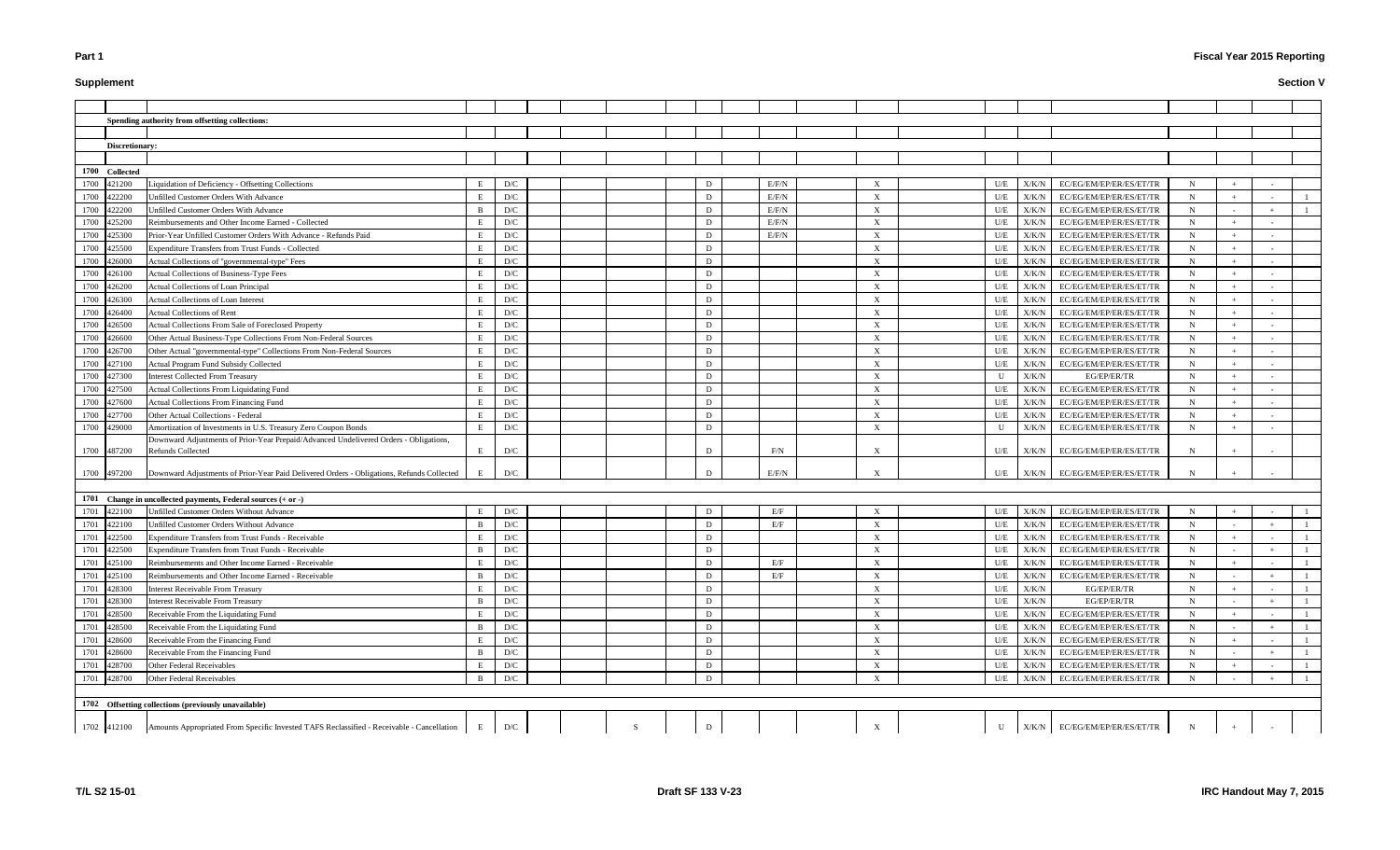#### **Supplement**

# **Fiscal Year 2015 Reporting**

| 1702         | 412300              | Amounts Appropriated From Specific Invested TAFS Reclassified - Receivable - Temporary<br>Reduction           | E           | D/C                     |  |     | D            |   |                           |             | U                 | X/K/N          | EC/EG/EM/EP/ER/ES/ET/TR | N           |        |        |  |
|--------------|---------------------|---------------------------------------------------------------------------------------------------------------|-------------|-------------------------|--|-----|--------------|---|---------------------------|-------------|-------------------|----------------|-------------------------|-------------|--------|--------|--|
|              |                     | Authority Made Available From Offsetting Collection Balances Previously Precluded From                        |             |                         |  |     |              |   |                           |             |                   |                |                         |             |        |        |  |
| 1702         | 415800              | Obligation                                                                                                    | E           | D/C                     |  |     | D            |   | $\boldsymbol{\mathrm{X}}$ |             | U                 | X/K/N          | EC/EG/EM/EP/ER/ES/ET/TR | $\mathbf N$ |        |        |  |
|              | 415800              | Authority Made Available From Offsetting Collection Balances Previously Precluded From                        | E           | D/C                     |  |     |              |   | X                         |             | E                 | K/N            | EG                      | $\mathbf N$ |        |        |  |
| 1702<br>1702 | 438400              | Obligation<br>Temporary Reduction/Cancellation Returned by Appropriation                                      | E           | D/C                     |  | -S  | D            |   | X                         | OTR/SEQ     | U/E               | X/K/N          | EG/EP/ER                | N           | $+$    |        |  |
| 1702         | 438400              | Temporary Reduction/Cancellation Returned by Appropriation                                                    | B           | $\mathbf{D}/\mathbf{C}$ |  |     | D            |   | $\boldsymbol{\mathrm{X}}$ | OTR/SEQ     | U/E               | X/K/N          | EG/EP/ER                | N           |        |        |  |
| 1702         | 138400              | Temporary Reduction/Cancellation Returned by Appropriation                                                    | E           | D/C                     |  | -S  | D            |   | X                         | SEQ         | U/E               | X/K/N          | ET                      | N           | $+$    |        |  |
| 1702         | 138400              | Temporary Reduction/Cancellation Returned by Appropriation                                                    | B           | D/C                     |  | -S  | D            |   | $\boldsymbol{\mathrm{X}}$ | SEQ         | U/E               | X/K/N          | ET                      | N           |        |        |  |
| 1702         | 38400               | Temporary Reduction/Cancellation Returned by Appropriation                                                    | E           | $\mathbf{D}/\mathbf{C}$ |  | - S | D            |   | $\boldsymbol{\mathrm{X}}$ | ATB         | U/E               | X/K/N          | TR                      | N           |        |        |  |
| 1702         | 438400              | Temporary Reduction/Cancellation Returned by Appropriation                                                    | B           | $\mathbf{D}/\mathbf{C}$ |  |     | D            |   | X                         | ATB         | U/E               | X/K/N          | TR                      | N           |        |        |  |
|              |                     |                                                                                                               |             |                         |  |     |              |   |                           |             |                   |                |                         |             |        |        |  |
|              |                     | <b>Nonexpenditure transfers:</b>                                                                              |             |                         |  |     |              |   |                           |             |                   |                |                         |             |        |        |  |
|              |                     |                                                                                                               |             |                         |  |     |              |   |                           |             |                   |                |                         |             |        |        |  |
|              |                     | 1710 Spending authority from offsetting collections transferred to other accounts (-)                         |             |                         |  |     |              |   |                           |             |                   |                |                         |             |        |        |  |
| 1710         | 417000              | Transfers - Current-Year Authority                                                                            | E           |                         |  |     | D            |   |                           |             | U                 | X/K/N          | EC/EG/EM/EP/ER/ES/ET/TR | - N         |        |        |  |
| 1710         | 417500              | Allocation Transfers of Current-Year Authority for Noninvested Accounts                                       | E           | $\mathbf{C}$            |  |     | D            |   | $\boldsymbol{\mathrm{X}}$ |             | U                 | X/K/N          | EC/EG/EM/EP/ER/ES/ET/TR | N           |        |        |  |
| 1710         | 419300              | Balance Transfers - Unobligated Balances - Legislative Change of Purpose                                      | E           | $\mathbf{C}$            |  | - S | D            |   | $\boldsymbol{\mathrm{X}}$ |             | $\mathbf{U}$      | X/K/N          | EC/EG/EM/EP/ER/ES/ET/TR | N           |        |        |  |
|              |                     |                                                                                                               |             |                         |  |     |              |   |                           |             |                   |                |                         |             |        |        |  |
| 1711         |                     | Spending authority from offsetting collections transferred from other accounts                                |             |                         |  |     |              |   |                           |             |                   |                |                         |             |        |        |  |
| 1711         | 417000              | Transfers - Current-Year Authority                                                                            | E           | D                       |  | -S  | D            |   | $\boldsymbol{\mathrm{X}}$ |             | $\mathbf U$       | X/K/N          | EC/EG/EM/EP/ER/ES/ET/TR | N           |        |        |  |
| 1711         | 417100              | Nonallocation Transfers of Invested Balances - Receivable                                                     | E           | D                       |  |     | D            |   | $\boldsymbol{\mathrm{X}}$ | XXX         | U/E               | X/K/N          | EG                      | N           |        |        |  |
| 1711         | 117100              | Nonallocation Transfers of Invested Balances - Receivable                                                     | B           | D                       |  |     | D            | F | X                         | XXX         | U/E               | X/K/N          | EG                      | N           |        |        |  |
| 1711         | 117300              | Nonallocation Transfers of Invested Balances - Transferred                                                    | E           | D                       |  |     | D            | F | X                         | XXX         | U/E               | X/K/N          | EG                      | $\mathbf N$ | $+$    |        |  |
| 1711         | 417500              | Allocation Transfers of Current-Year Authority for Noninvested Accounts                                       | E<br>E      | D<br>D                  |  | -S  | D<br>D       |   | $\boldsymbol{\mathrm{X}}$ |             | U<br>$\mathbf{U}$ | X/K/N<br>X/K/N | EC/EG/EM/EP/ER/ES/ET/TR | $\mathbf N$ |        |        |  |
| 1711         | 119300              | Balance Transfers - Unobligated Balances - Legislative Change of Purpose                                      |             |                         |  |     |              |   | $\boldsymbol{\mathrm{X}}$ |             |                   |                | EC/EG/EM/EP/ER/ES/ET/TR | N           |        |        |  |
|              | <b>Adjustments:</b> |                                                                                                               |             |                         |  |     |              |   |                           |             |                   |                |                         |             |        |        |  |
|              |                     |                                                                                                               |             |                         |  |     |              |   |                           |             |                   |                |                         |             |        |        |  |
|              |                     | 1720 Capital transfer of spending authority from offsetting collections to general fund (-)                   |             |                         |  |     |              |   |                           |             |                   |                |                         |             |        |        |  |
|              |                     |                                                                                                               |             |                         |  |     |              |   |                           |             |                   |                |                         |             |        |        |  |
| 1720         | 415100              | Actual Capital Transfers to the General Fund of the Treasury, Current-Year Authority                          | E           | D/C                     |  |     |              |   |                           |             | II                | X/K/N          | EC/EG/EM/EP/ER/ES/ET/TR |             |        |        |  |
|              |                     |                                                                                                               |             |                         |  |     |              |   |                           |             |                   |                |                         |             |        |        |  |
|              |                     | 1722 Spending authority from offsetting collections permanently reduced (-)                                   |             |                         |  |     |              |   |                           |             |                   |                |                         |             |        |        |  |
| 1722 439200  |                     | Permanent Reduction - New Budget Authority                                                                    | E           | D/C                     |  |     |              |   |                           | <b>OTR</b>  | U                 | X/K/N          | EC/EG/EM/EP/ER/ES/ET/TR | - N         |        |        |  |
|              |                     |                                                                                                               |             |                         |  |     |              |   |                           |             |                   |                |                         |             |        |        |  |
| $1723$ (-)   |                     | New and/or unobligated balance of spending authority from offsetting collections temporarily reduced          |             |                         |  |     |              |   |                           |             |                   |                |                         |             |        |        |  |
| 1723         | 438200              | Temporary Reduction - New Budget Authority                                                                    | E           | $\mathbf{D}/\mathbf{C}$ |  | -S  | D            |   | $\boldsymbol{\mathrm{X}}$ | ATB/OTR/SEQ | $\mathbf U$       | X/K/N          | EG                      | N           |        |        |  |
| 1723         | 438200              | Temporary Reduction - New Budget Authority                                                                    | E           | $\mathbf{D}/\mathbf{C}$ |  | -S  | D            |   | X                         | OTR/SEQ     | $\mathbf U$       | X/K/N          | EP/ER                   | $\mathbf N$ |        |        |  |
| 1723         | 438200              | Temporary Reduction - New Budget Authority                                                                    | E           | $\mathbf{D}/\mathbf{C}$ |  | S.  | D            |   | X                         | SEQ         | $\mathbf U$       | X/K/N          | ET                      | $\mathbf N$ | $+$    | $\sim$ |  |
| 1723         | 438200              | Temporary Reduction - New Budget Authority                                                                    | E           | $\mathbf{D}/\mathbf{C}$ |  | -S  | D            |   | $\mathbf{X}$              | ATB         | $\mathbf U$       | X/K/N          | TR                      | N           | $+$    | $\sim$ |  |
| 1723         | 438300              | Temporary Reduction - Prior-Year Balances                                                                     | E           | $\mathbf{D}/\mathbf{C}$ |  | -S  | D            |   | X                         | OTR/SEQ     | $\mathbf U$       | X/K/N          | EP/ER                   | $\mathbf N$ |        | $\sim$ |  |
|              |                     |                                                                                                               |             |                         |  |     |              |   |                           |             |                   |                |                         |             |        |        |  |
|              |                     |                                                                                                               |             |                         |  |     |              |   |                           |             |                   |                |                         |             |        |        |  |
|              |                     | 1725 Spending authority from offsetting collections precluded from obligation (limitation on obligations) (-) |             |                         |  |     |              |   |                           |             |                   |                |                         |             |        |        |  |
| 1725         | 439500              | Authority Unavailable for Obligation Pursuant to Public Law - Temporary                                       | $\mathbf E$ | $\mathbf{D}/\mathbf{C}$ |  | -S  | D            |   | $\mathbf{X}$              |             | $\mathbf U$       | X/K/N          | EC/EG/EM/EP/ER/ES/ET/TR | $\mathbf N$ |        |        |  |
| 1725         | 439800              | Offsetting Collections Temporarily Precluded From Obligation                                                  | E           | $\mathbf{D}/\mathbf{C}$ |  | -S  | D            |   | X                         |             | $\mathbf U$       | X/K/N          | EG/EP/ER                | $\mathbf N$ | $+$    |        |  |
| 1725         | 439800              | Offsetting Collections Temporarily Precluded From Obligation                                                  | B           | $\mathbf{D}/\mathbf{C}$ |  | -S  | D            |   | X                         |             | $\mathbf U$       | X/K/N          | EG/EP/ER                | $\mathbf N$ | $\sim$ | $+$    |  |
| 1725 439800  |                     | Offsetting Collections Temporarily Precluded From Obligation                                                  | E           | $\mathbf{D}/\mathbf{C}$ |  | -S  | $\mathbf{D}$ |   | $\boldsymbol{\mathrm{X}}$ |             | Е                 | $\rm K/N$      | EG                      | $\mathbf N$ | $+$    | $\sim$ |  |
|              |                     |                                                                                                               |             |                         |  |     |              |   |                           |             |                   |                |                         |             |        |        |  |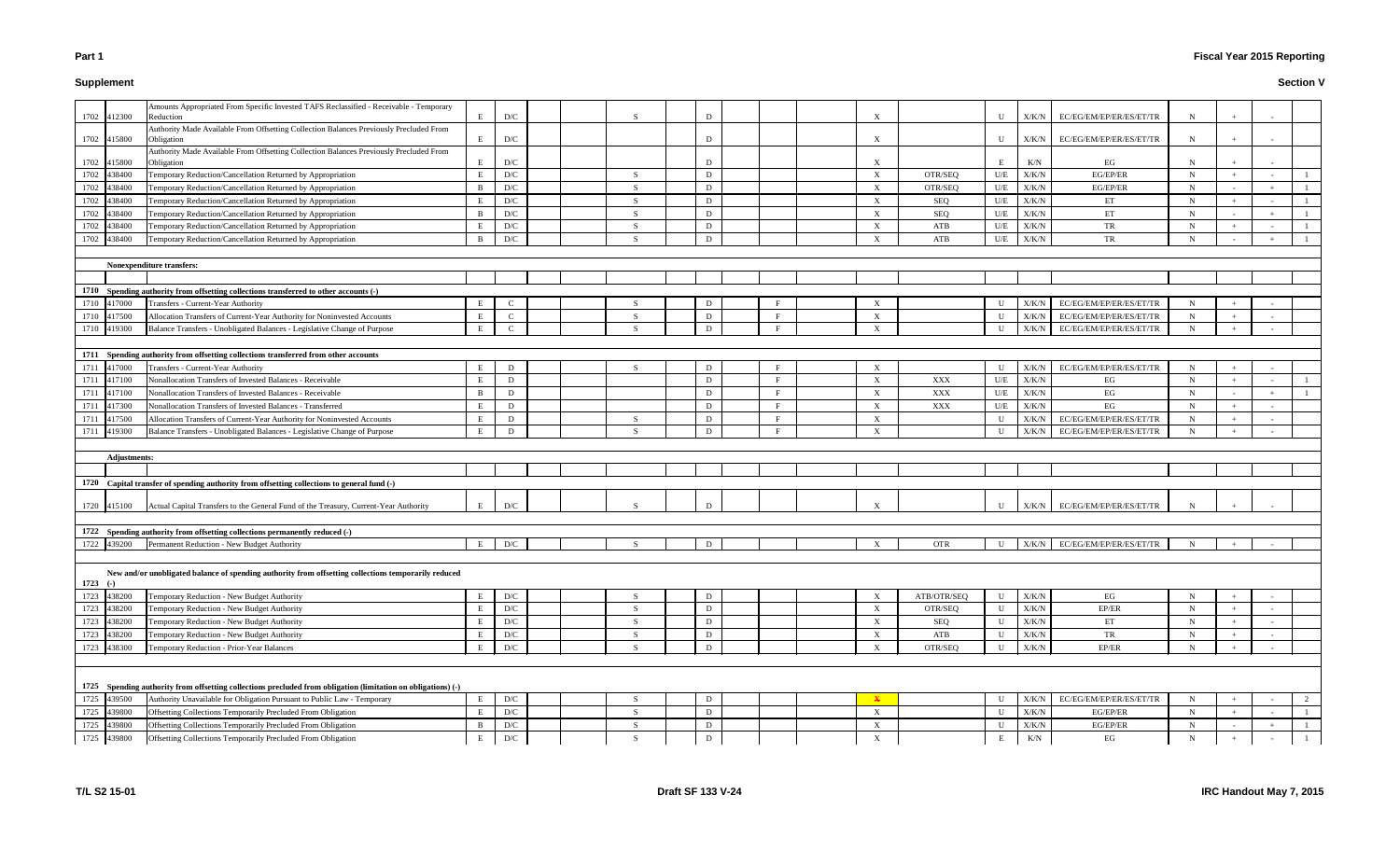# **Supplement**

# **Fiscal Year 2015 Reporting**

| E   | K/N         | EG                      | N     |                                  | $\! + \!\!\!\!$          | $\mathbf{1}$   |
|-----|-------------|-------------------------|-------|----------------------------------|--------------------------|----------------|
|     |             |                         |       |                                  |                          |                |
|     |             |                         |       |                                  |                          |                |
| U   | X/K/N       | EC/EG/EM/EP/ER/ES/ET/TR | N     | $\qquad \qquad +$                | $\overline{\phantom{a}}$ |                |
|     |             |                         |       |                                  |                          |                |
|     |             |                         |       |                                  |                          |                |
| U   | X/K/N       | EC/EG/EM/EP/ER/ES/ET/TR | N     | $+$                              | $\overline{\phantom{a}}$ |                |
|     |             |                         |       |                                  |                          |                |
|     |             |                         |       |                                  |                          |                |
| U   | X/K/N       | EC/EG/EM/EP/ER/ES/ET/TR | N     | $^{+}$                           |                          |                |
|     |             |                         |       |                                  |                          |                |
|     |             |                         |       |                                  |                          |                |
|     |             |                         |       |                                  |                          |                |
|     |             |                         |       |                                  |                          |                |
| U   | X/K/N       | EC/EG/EM/EP/ER/ES/ET/TR | N     | $^{+}$                           |                          | 2              |
| U   | X/K/N       | EC/EG/EM/EP/ER/ES/ET/TR | N     | $^{+}$                           | L,                       | 2              |
| U   | X/K/N       | EC/EG/EM/EP/ER/ES/ET/TR | N     | $\begin{array}{c} + \end{array}$ | $\blacksquare$           | 2              |
| U   | X/K/N       | EC/EG/EM/EP/ER/ES/ET/TR | N     | $\! + \!\!\!\!$                  | $\overline{\phantom{a}}$ | $\mathfrak{2}$ |
|     |             |                         |       |                                  |                          |                |
|     |             |                         |       |                                  |                          |                |
| U   | X/K/N       | EC/EG/EM/EP/ER/ES/ET/TR | N     |                                  | $\overline{\phantom{a}}$ | 2              |
| U   | X/K/N       | EC/EG/EM/EP/ER/ES/ET/TR | N     | $^{+}$                           |                          | 2              |
|     |             |                         |       |                                  |                          |                |
|     |             |                         |       |                                  |                          |                |
|     |             |                         |       |                                  |                          |                |
| U   | $\rm X/K/N$ | EC/EG/EM/EP/ER/ES/ET/TR | N     | $^{+}$                           |                          | 2              |
|     |             |                         |       |                                  |                          |                |
|     |             |                         |       |                                  |                          |                |
|     |             |                         |       |                                  |                          |                |
|     |             |                         |       |                                  |                          |                |
|     |             |                         |       |                                  |                          |                |
|     |             |                         |       |                                  |                          |                |
|     |             |                         |       |                                  |                          |                |
|     |             |                         |       |                                  |                          |                |
| U/E | X/K/N       | EC/EG/EM/EP/ER/ES/ET/TR | N     | $\! + \!\!\!\!$                  | $\overline{\phantom{a}}$ |                |
| U/E | X/K/N       | EC/EG/EM/EP/ER/ES/ET/TR | D/G/N | $\begin{array}{c} + \end{array}$ | $\overline{\phantom{a}}$ | 1              |
| U/E | X/K/N       | EC/EG/EM/EP/ER/ES/ET/TR | D/G/N | $\blacksquare$                   |                          | $\mathbf{1}$   |
| U/E | X/K/N       | EC/EG/EM/EP/ER/ES/ET/TR | D/G/N | $^{+}$                           | $\overline{a}$           |                |
| U/E | X/K/N       | EC/EG/EM/EP/ER/ES/ET/TR | D/G/N | $^{+}$                           | $\overline{\phantom{a}}$ |                |
| U/E | X/K/N       | EC/EG/EM/EP/ER/ES/ET/TR | D/G/N | $^{+}$                           | $\overline{\phantom{a}}$ |                |
| U/E | X/K/N       | EC/EG/EM/EP/ER/ES/ET/TR | D/G/N | $\! + \!\!\!\!$                  | $\overline{\phantom{a}}$ |                |
| U/E | X/K/N       | EC/EG/EM/EP/ER/ES/ET/TR | D/G/N | $^{+}$                           | $\overline{\phantom{a}}$ |                |
| U/E | X/K/N       | EC/EG/EM/EP/ER/ES/ET/TR | D/G/N | $^{+}$                           | $\overline{\phantom{a}}$ |                |
| U/E | X/K/N       | EC/EG/EM/EP/ER/ES/ET/TR | D/G/N | $\begin{array}{c} + \end{array}$ | L,                       |                |
| U/E | X/K/N       | EC/EG/EM/EP/ER/ES/ET/TR | D/G/N | $^{+}$                           | $\frac{1}{2}$            |                |

| 1725 439800<br>Offsetting Collections Temporarily Precluded From Obligation                                                                     | B | D/C                     |     |       |    |   |       |       |                           |              | K/N           | EG                            |             |        |        |  |
|-------------------------------------------------------------------------------------------------------------------------------------------------|---|-------------------------|-----|-------|----|---|-------|-------|---------------------------|--------------|---------------|-------------------------------|-------------|--------|--------|--|
|                                                                                                                                                 |   |                         |     |       |    |   |       |       |                           |              |               |                               |             |        |        |  |
| 1726 Spending authority from offsetting collections applied to repay debt (-)                                                                   |   |                         |     |       |    |   |       |       |                           |              |               |                               |             |        |        |  |
| 1726 414600<br>Actual Repayments of Debt, Current-Year Authority                                                                                | E | D/C                     |     |       |    | D |       |       | $\boldsymbol{\mathrm{X}}$ | U            | X/K/N         | EC/EG/EM/EP/ER/ES/ET/TR       |             |        |        |  |
|                                                                                                                                                 |   |                         |     |       |    |   |       |       |                           |              |               |                               |             |        |        |  |
|                                                                                                                                                 |   |                         |     |       |    |   |       |       |                           |              |               |                               |             |        |        |  |
| 1727 Spending authority from offsetting collections applied to liquidate contract authority (-)<br>1727 413500<br>Contract Authority Liquidated | E | D/C                     |     |       |    | D |       |       | $\boldsymbol{\mathrm{X}}$ | $\mathbf U$  |               | X/K/N EC/EG/EM/EP/ER/ES/ET/TR |             |        |        |  |
|                                                                                                                                                 |   |                         |     |       |    |   |       |       |                           |              |               |                               |             |        |        |  |
|                                                                                                                                                 |   |                         |     |       |    |   |       |       |                           |              |               |                               |             |        |        |  |
| 1728 Spending authority from offsetting collections substituted for borrowing authority (-)                                                     |   |                         |     |       |    |   |       |       |                           |              |               |                               |             |        |        |  |
| Substitution of Borrowing Authority<br>1728 414000                                                                                              | E | D/C                     |     |       |    | D | F/P/T |       | $\mathbf{X}$              | $\mathbf{U}$ | X/K/N         | EC/EG/EM/EP/ER/ES/ET/TR       |             |        |        |  |
|                                                                                                                                                 |   |                         |     |       |    |   |       |       |                           |              |               |                               |             |        |        |  |
| Anticipated spending authority from offsetting collections:                                                                                     |   |                         |     |       |    |   |       |       |                           |              |               |                               |             |        |        |  |
|                                                                                                                                                 |   |                         |     |       |    |   |       |       |                           |              |               |                               |             |        |        |  |
| 1740 Anticipated collections, reimbursements, and other income                                                                                  |   |                         |     |       |    |   |       |       |                           |              |               |                               |             |        |        |  |
| 1740 406000<br>Anticipated Collections From Non-Federal Sources                                                                                 | E | D                       | D/R | A/B/E |    | D |       |       |                           | U            | X/K/N         | EC/EG/EM/EP/ER/ES/ET/TR       | N           |        |        |  |
| 1740 407000<br>Anticipated Collections From Federal Sources                                                                                     | E | D                       | D/R | A/B/E |    | D |       |       |                           | U            | X/K/N         | EC/EG/EM/EP/ER/ES/ET/TR       | $\mathbf N$ |        |        |  |
| 1740<br>Anticipated Reimbursements and Other Income<br>421000                                                                                   | E | D                       | D/R | A/B/E |    | D |       |       |                           | H            | X/K/N         | EC/EG/EM/EP/ER/ES/ET/TR       | $\mathbf N$ | $+$    |        |  |
| 1740 421500<br>Anticipated Expenditure Transfers from Trust Funds                                                                               | E | D                       | D/R | A/B/E |    | D |       |       |                           |              | X/K/N         | EC/EG/EM/EP/ER/ES/ET/TR       | N           |        |        |  |
|                                                                                                                                                 |   |                         |     |       |    |   |       |       |                           |              |               |                               |             |        |        |  |
| 1741 Anticipated nonexpenditure transfers of spending authority from offsetting collections (net) $(+$ or $-$ )                                 |   |                         |     |       |    |   |       |       |                           |              |               |                               |             |        |        |  |
| 1741 416000<br>Anticipated Transfers - Current-Year Authority                                                                                   | E | D/C                     |     |       | -S | D |       |       |                           | U            | X/K/N         | EC/EG/EM/EP/ER/ES/ET/TR       | N           |        |        |  |
| 1741 418300<br>Anticipated Balance Transfers - Unobligated Balances - Legislative Change of Purpose                                             |   | D/C                     |     |       |    |   |       |       |                           |              | X/K/N         | EC/EG/EM/EP/ER/ES/ET/TR       |             |        |        |  |
|                                                                                                                                                 |   |                         |     |       |    |   |       |       |                           |              |               |                               |             |        |        |  |
|                                                                                                                                                 |   |                         |     |       |    |   |       |       |                           |              |               |                               |             |        |        |  |
| 1742 Anticipated capital transfers and redemption of debt (spending authority from offsetting collections) (-)                                  |   |                         |     |       |    |   |       |       |                           |              |               |                               |             |        |        |  |
|                                                                                                                                                 |   |                         |     |       |    |   |       |       |                           |              |               |                               |             |        |        |  |
| 1742 404700<br>Anticipated Transfers to the General Fund of the Treasury - Current-Year Authority                                               |   | D/C                     |     |       |    |   |       |       |                           | $\mathbf{H}$ |               | X/K/N EC/EG/EM/EP/ER/ES/ET/TR |             |        |        |  |
|                                                                                                                                                 |   |                         |     |       |    |   |       |       |                           |              |               |                               |             |        |        |  |
| 1750 Spending authority from offsetting collections, discretionary (total)                                                                      |   |                         |     |       |    |   |       |       |                           |              |               |                               |             |        |        |  |
| This line is calculated. Equals sum of lines 1700 through 1742.                                                                                 |   |                         |     |       |    |   |       |       |                           |              |               |                               |             |        |        |  |
|                                                                                                                                                 |   |                         |     |       |    |   |       |       |                           |              |               |                               |             |        |        |  |
| <b>Mandatory:</b>                                                                                                                               |   |                         |     |       |    |   |       |       |                           |              |               |                               |             |        |        |  |
|                                                                                                                                                 |   |                         |     |       |    |   |       |       |                           |              |               |                               |             |        |        |  |
| 1800 Collected                                                                                                                                  |   |                         |     |       |    |   |       |       |                           |              |               |                               |             |        |        |  |
| Liquidation of Deficiency - Offsetting Collections<br>1800 421200                                                                               | E | D/C                     |     |       |    | M |       | F/N   | $\boldsymbol{\mathrm{X}}$ | U/E          | X/K/N         | EC/EG/EM/EP/ER/ES/ET/TR       | $\mathbf N$ |        |        |  |
| 1800 422200<br>Unfilled Customer Orders With Advance                                                                                            | E | $\mathbf{D}/\mathbf{C}$ |     |       |    | M |       | E/F/N | $\boldsymbol{\mathrm{X}}$ | $U\!/\!E$    | $\rm X/K/N$   | EC/EG/EM/EP/ER/ES/ET/TR       | D/G/N       | $+$    |        |  |
| 1800 422200<br>Unfilled Customer Orders With Advance                                                                                            | B | D/C                     |     |       |    | M |       | E/F/N | $\boldsymbol{\mathrm{X}}$ | U/E          | X/K/N         | EC/EG/EM/EP/ER/ES/ET/TR       | D/G/N       | $\sim$ |        |  |
| Reimbursements and Other Income Earned - Collected<br>1800 425200                                                                               | E | D/C                     |     |       |    | M |       | E/F/N | $\boldsymbol{\mathrm{X}}$ | U/E          | X/K/N         | EC/EG/EM/EP/ER/ES/ET/TR       | D/G/N       | $+$    |        |  |
| Prior-Year Unfilled Customer Orders With Advance - Refunds Paid<br>1800 425300                                                                  | E | D/C                     |     |       |    | M |       | E/F/N | $\boldsymbol{\mathrm{X}}$ | U/E          | X/K/N         | EC/EG/EM/EP/ER/ES/ET/TR       | D/G/N       | $+$    |        |  |
| 1800 425500<br>Expenditure Transfers from Trust Funds - Collected                                                                               | E | D/C                     |     |       |    | M |       |       | $\boldsymbol{\mathrm{X}}$ | U/E          | X/K/N         | EC/EG/EM/EP/ER/ES/ET/TR       | D/G/N       | $+$    |        |  |
| Actual Collections of "governmental-type" Fees<br>1800 426000                                                                                   | E | D/C                     |     |       |    | M |       |       | $\boldsymbol{\mathrm{X}}$ | U/E          | X/K/N         | EC/EG/EM/EP/ER/ES/ET/TR       | D/G/N       | $+$    |        |  |
| Actual Collections of Business-Type Fees<br>1800 426100                                                                                         | E | D/C                     |     |       |    | M |       |       | $\boldsymbol{\mathrm{X}}$ | U/E          | X/K/N         | EC/EG/EM/EP/ER/ES/ET/TR       | D/G/N       | $+$    |        |  |
| 1800<br>Actual Collections of Loan Principal<br>426200                                                                                          | E | D/C                     |     |       |    | M |       |       | $\boldsymbol{\mathrm{X}}$ | U/E          | ${\rm X/K/N}$ | EC/EG/EM/EP/ER/ES/ET/TR       | D/G/N       | $+$    |        |  |
| 1800 426300<br>Actual Collections of Loan Interest                                                                                              | E | D/C                     |     |       |    | M |       |       | $\boldsymbol{\mathrm{X}}$ | U/E          | X/K/N         | EC/EG/EM/EP/ER/ES/ET/TR       | D/G/N       | $+$    |        |  |
| 1800 426400<br>Actual Collections of Rent                                                                                                       | E | $\mathbf{D}/\mathbf{C}$ |     |       |    | M |       |       | X                         | U/E          |               | X/K/N EC/EG/EM/EP/ER/ES/ET/TR | D/G/N       | $+$    | $\sim$ |  |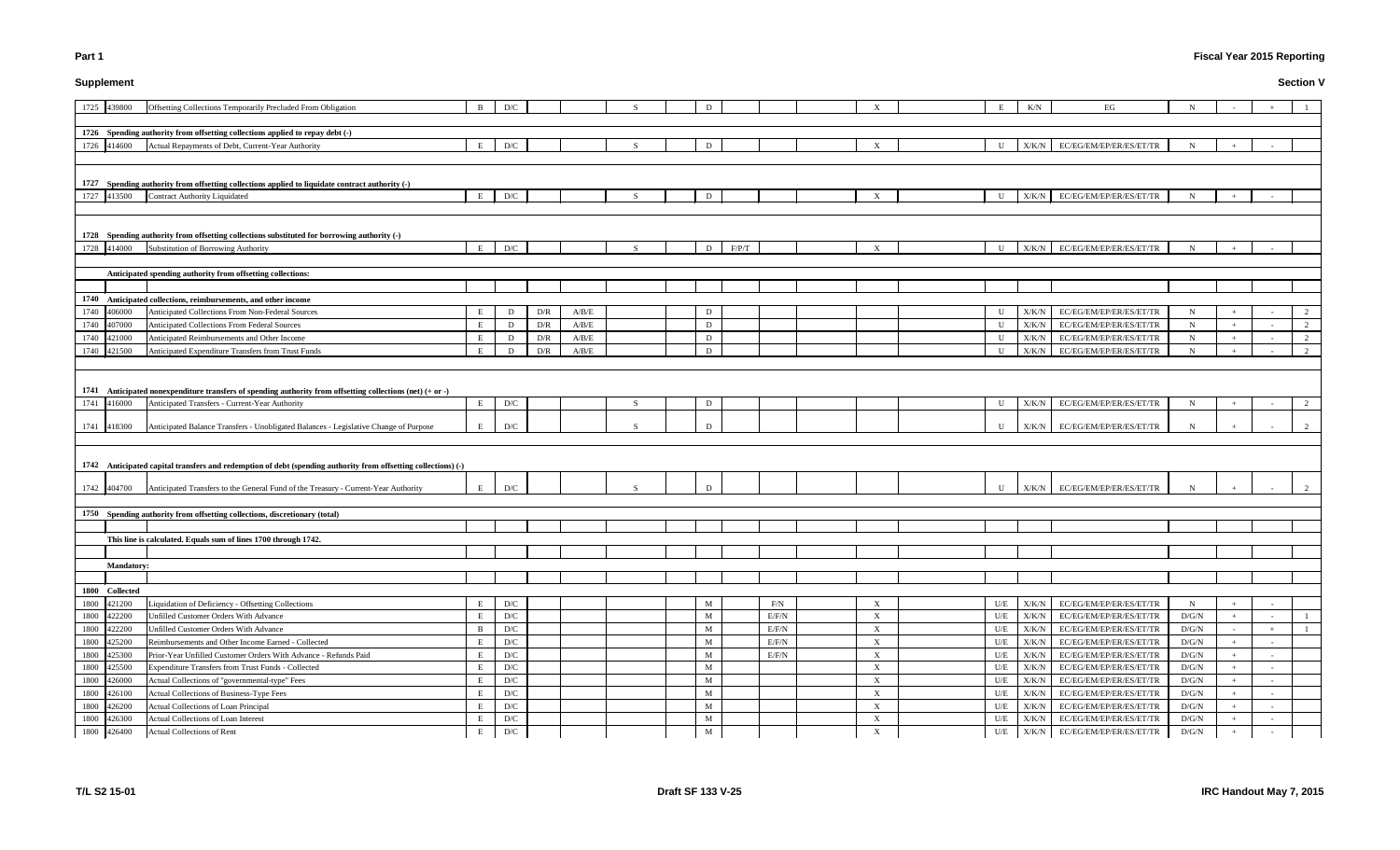# **Supplement**

# **Fiscal Year 2015 Reporting**

| 1800 426500 |             | Actual Collections From Sale of Foreclosed Property                                                        |              | D/C          |  |    | M |       |   |                | U/E         | X/K/N       | EC/EG/EM/EP/ER/ES/ET/TR | D/G/N        |     |  |
|-------------|-------------|------------------------------------------------------------------------------------------------------------|--------------|--------------|--|----|---|-------|---|----------------|-------------|-------------|-------------------------|--------------|-----|--|
| 1800 426600 |             | Other Actual Business-Type Collections From Non-Federal Sources                                            | E            | D/C          |  |    | M |       | X |                | U/E         | X/K/N       | EC/EG/EM/EP/ER/ES/ET/TR | D/G/N        |     |  |
| 1800        | 426700      | Other Actual "governmental-type" Collections From Non-Federal Sources                                      | E            | D/C          |  |    | M |       | X |                | U/E         | X/K/N       | EC/EG/EM/EP/ER/ES/ET/TR | D/G/N        |     |  |
| 1800        | 427100      | Actual Program Fund Subsidy Collected                                                                      |              | D/C          |  |    | M |       | X |                | U/E         | X/K/N       | EC/EG/EM/EP/ER/ES/ET/TR | $\rm{D/G/N}$ |     |  |
| 1800        | 427300      | Interest Collected From Treasury                                                                           | E            | D/C          |  |    | M |       | X |                | U           | X/K/N       | EG/EP/ER/TR             | $\mathbf N$  |     |  |
| 1800        | 427300      | Interest Collected From Treasury                                                                           | Е            | D/C          |  |    | M |       | X |                | U           | X/K/N       | EP/ER                   | D/G          | $+$ |  |
| 1800        | 427500      | <b>Actual Collections From Liquidating Fund</b>                                                            | E            | D/C          |  |    | M |       | X |                | U/E         | X/K/N       | EC/EG/EM/EP/ER/ES/ET/TR | D/G/N        | $+$ |  |
| 1800        | 427600      | <b>Actual Collections From Financing Fund</b>                                                              |              | D/C          |  |    | M |       | X |                | U/E         | X/K/N       | EC/EG/EM/EP/ER/ES/ET/TR | D/G/N        |     |  |
| 1800        | 427700      | Other Actual Collections - Federal                                                                         |              | D/C          |  |    | M |       | X |                | U/E         | X/K/N       | EC/EG/EM/EP/ER/ES/ET/TR | D/G/N        |     |  |
| 1800        | 429000      | Amortization of Investments in U.S. Treasury Zero Coupon Bonds                                             | E            | D/C          |  |    | M |       | X |                | U           | X/K/N       | EC/EG/EM/EP/ER/ES/ET/TR | N            | $+$ |  |
| 1800 487200 |             | Downward Adjustments of Prior-Year Prepaid/Advanced Undelivered Orders - Obligations,<br>Refunds Collected | E            | D/C          |  |    | M | F/N   | X |                | U/E         | X/K/N       | EC/EG/EM/EP/ER/ES/ET/TR | D/G/N        |     |  |
|             |             |                                                                                                            |              |              |  |    |   |       |   |                |             |             |                         |              |     |  |
|             | 1800 497200 | Downward Adjustments of Prior-Year Paid Delivered Orders - Obligations, Refunds Collected                  |              | D/C          |  |    | М | E/F/N | X |                | U/E         | X/K/N       | EC/EG/EM/EP/ER/ES/ET/TR | D/G/N        |     |  |
|             |             | 1801 Change in uncollected payments, Federal sources (+ or -)                                              |              |              |  |    |   |       |   |                |             |             |                         |              |     |  |
| 1801        | 422100      | Unfilled Customer Orders Without Advance                                                                   | Е            | D/C          |  |    | M | E/F   | X |                | U/E         | X/K/N       | EC/EG/EM/EP/ER/ES/ET/TR | D/G/N        |     |  |
| 1801        | 422100      | <b>Jnfilled Customer Orders Without Advance</b>                                                            | B            | D/C          |  |    | M | E/F   | X |                | U/E         | X/K/N       | EC/EG/EM/EP/ER/ES/ET/TR | D/G/N        |     |  |
| 1801        | 422500      | <b>Expenditure Transfers from Trust Funds - Receivable</b>                                                 | E            | D/C          |  |    | M |       | X |                | U/E         | X/K/N       | EC/EG/EM/EP/ER/ES/ET/TR | D/G/N        | $+$ |  |
| 1801        | 422500      | <b>Expenditure Transfers from Trust Funds - Receivable</b>                                                 | B            | D/C          |  |    | M |       | X |                | U/E         | X/K/N       | EC/EG/EM/EP/ER/ES/ET/TR | D/G/N        |     |  |
| 1801        | 425100      | Reimbursements and Other Income Earned - Receivable                                                        | E            | D/C          |  |    | M | E/F   | X |                | U/E         | X/K/N       | EC/EG/EM/EP/ER/ES/ET/TR | D/G/N        |     |  |
| 1801        | 425100      | Reimbursements and Other Income Earned - Receivable                                                        | B            | D/C          |  |    | M | E/F   | X |                | U/E         | X/K/N       | EC/EG/EM/EP/ER/ES/ET/TR | D/G/N        |     |  |
| 1801        | 428300      | Interest Receivable From Treasury                                                                          | E            | D/C          |  |    | M |       | X |                | U/E         | X/K/N       | EG/EP/ER/TR             | $\mathbf N$  | $+$ |  |
| 1801        | 428300      | Interest Receivable From Treasury                                                                          | B            | D/C          |  |    | M |       | X |                | U/E         | X/K/N       | EG/EP/ER/TR             | $\mathbf N$  |     |  |
| 1801        | 428300      | nterest Receivable From Treasury                                                                           | E            | D/C          |  |    | M |       | X |                | U/E         | X/K/N       | EP/ER                   | D/G          |     |  |
| 1801        | 428300      | Interest Receivable From Treasury                                                                          | B            | D/C          |  |    | M |       | X |                | U/E         | X/K/N       | EP/ER                   | D/G          |     |  |
| 1801        | 428500      | Receivable From the Liquidating Fund                                                                       | E            | D/C          |  |    | M |       | X |                | U/E         | X/K/N       | EC/EG/EM/EP/ER/ES/ET/TR | D/G/N        |     |  |
| 1801        | 428500      | Receivable From the Liquidating Fund                                                                       | B            | D/C          |  |    | M |       | X |                | U/E         | X/K/N       | EC/EG/EM/EP/ER/ES/ET/TR | D/G/N        |     |  |
| 1801        | 428600      | Receivable From the Financing Fund                                                                         | Е            | D/C          |  |    | M |       | X |                | U/E         | X/K/N       | EC/EG/EM/EP/ER/ES/ET/TR | D/G/N        |     |  |
| 1801        | 428600      | Receivable From the Financing Fund                                                                         | B            | D/C          |  |    | M |       | X |                | U/E         | X/K/N       | EC/EG/EM/EP/ER/ES/ET/TR | D/G/N        |     |  |
| 1801        | 428700      | Other Federal Receivables                                                                                  |              | D/C          |  |    | M |       | X |                | U/E         | X/K/N       | EC/EG/EM/EP/ER/ES/ET/TR | D/G/N        |     |  |
| 1801        | 428700      | Other Federal Receivables                                                                                  | B            | D/C          |  |    | M |       | X |                | U/E         | X/K/N       | EC/EG/EM/EP/ER/ES/ET/TR | D/G/N        |     |  |
|             |             |                                                                                                            |              |              |  |    |   |       |   |                |             |             |                         |              |     |  |
|             |             | 1802 Offsetting collections (previously unavailable)                                                       |              |              |  |    |   |       |   |                |             |             |                         |              |     |  |
|             | 1802 412100 | Amounts Appropriated From Specific Invested TAFS Reclassified - Receivable - Cancellation                  | E            | D/C          |  |    | M |       | X |                | $\mathbf U$ | X/K/N       | EC/EG/EM/EP/ER/ES/ET/TR | N            |     |  |
|             |             | Amounts Appropriated From Specific Invested TAFS Reclassified - Receivable - Temporary                     |              |              |  |    |   |       |   |                |             |             |                         |              |     |  |
|             | 1802 412300 | Reduction                                                                                                  | E            | D/C          |  | -S | M |       | X |                | $\mathbf U$ | X/K/N       | EC/EG/EM/EP/ER/ES/ET/TR | N            |     |  |
| 1802 415800 |             | Authority Made Available From Offsetting Collection Balances Previously Precluded From<br>Obligation       | Е            | D/C          |  |    | M |       | X |                | U           | X/K/N       | EC/EG/EM/EP/ER/ES/ET/TR | N            |     |  |
| 1802 438400 |             | Temporary Reduction/Cancellation Returned by Appropriation                                                 | E            | D/C          |  | -S | M |       | X | OTR/SEQ        | U/E         | X/K/N       | EG/EP/ER/TR             | $\mathbf N$  | $+$ |  |
| 1802        | 438400      | Temporary Reduction/Cancellation Returned by Appropriation                                                 | B            | D/C          |  | -S | M |       |   |                | U/E         | X/K/N       | EG/EP/ER/TR             | N            |     |  |
| 1802        |             | Temporary Reduction/Cancellation Returned by Appropriation                                                 | E            |              |  |    |   |       | X | OTR/SEQ        |             |             |                         |              |     |  |
|             | 438400      | Temporary Reduction/Cancellation Returned by Appropriation                                                 |              | D/C          |  | -S | M |       | X | SEQ            | U/E         | X/K/N       | EТ                      | N<br>N       |     |  |
| 1802 438400 |             |                                                                                                            | B            | D/C          |  |    | M |       | X | SEQ            | U/E         | X/K/N       | ET                      |              |     |  |
|             |             | <b>Nonexpenditure transfers:</b>                                                                           |              |              |  |    |   |       |   |                |             |             |                         |              |     |  |
|             |             |                                                                                                            |              |              |  |    |   |       |   |                |             |             |                         |              |     |  |
|             |             | 1810 Spending authority from offsetting collections transferred to other accounts (-)                      |              |              |  |    |   |       |   |                |             |             |                         |              |     |  |
| 1810 417000 |             | Transfers - Current-Year Authority                                                                         | E            | C            |  | -S | M |       | X |                | U           | X/K/N       | EC/EG/EM/EP/ER/ES/ET/TR | N            |     |  |
| 1810 417200 |             | Nonallocation Transfers of Invested Balances - Payable                                                     | E            | $\mathbf C$  |  |    | M | F     | X | $\mathbf{XXX}$ | U           | $\rm X/K/N$ | EP                      | $\mathbf N$  |     |  |
| 1810 417200 |             | Nonallocation Transfers of Invested Balances - Payable                                                     | $\mathbf{B}$ | $\mathbf{C}$ |  |    | M | F     | X | $\mathbf{XXX}$ | U           | X/K/N       | EP                      | $\mathbf N$  |     |  |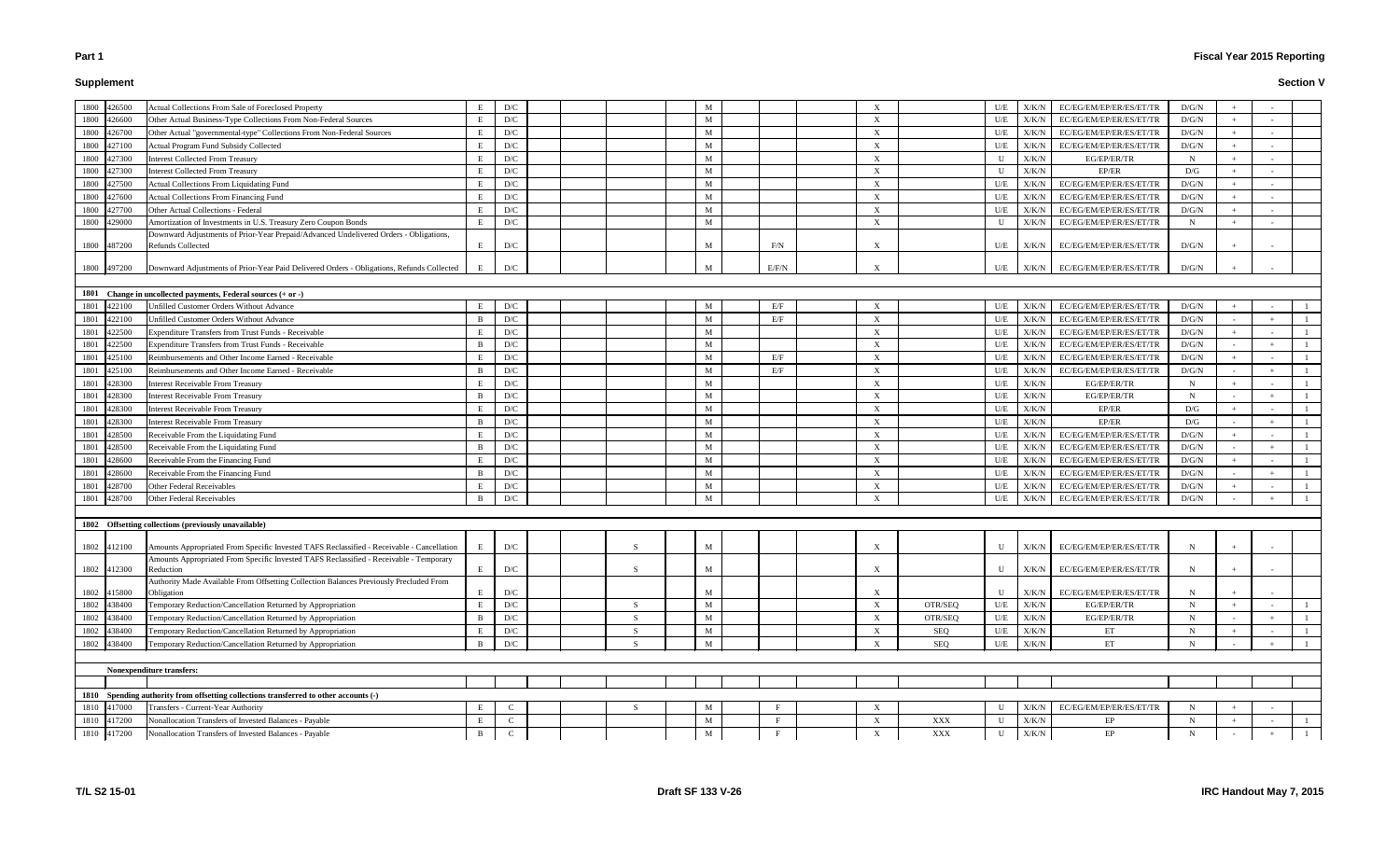# **Supplement**

# **Fiscal Year 2015 Reporting**

# **Section V**

| 1810 417300<br>Nonallocation Transfers of Invested Balances - Transferred                                                                                                                               | E            | $\mathcal{C}$                  |     |             |               | M            | F            | X                         | XXX        | U/E                        | X/K/N                  | EP                            | N            |     |        |   |
|---------------------------------------------------------------------------------------------------------------------------------------------------------------------------------------------------------|--------------|--------------------------------|-----|-------------|---------------|--------------|--------------|---------------------------|------------|----------------------------|------------------------|-------------------------------|--------------|-----|--------|---|
| 1810 417500<br>Allocation Transfers of Current-Year Authority for Noninvested Accounts                                                                                                                  | E            | $\mathbf C$                    |     |             | -S            | M            | F            | X                         |            | U                          | X/K/N                  | EC/EG/EM/EP/ER/ES/ET/TR       | N            |     |        |   |
| Balance Transfers - Unobligated Balances - Legislative Change of Purpose<br>1810 419300                                                                                                                 | E            | $\mathbf{C}$                   |     |             | $\mathcal{S}$ | M            | $\mathbf{F}$ | $\boldsymbol{\mathrm{X}}$ |            | U                          | X/K/N                  | EC/EG/EM/EP/ER/ES/ET/TR       | N            |     |        |   |
|                                                                                                                                                                                                         |              |                                |     |             |               |              |              |                           |            |                            |                        |                               |              |     |        |   |
| 1811 Spending authority from offsetting collections transferred from other accounts                                                                                                                     |              |                                |     |             |               |              |              |                           |            |                            |                        |                               |              |     |        |   |
| 1811<br>417000<br>Transfers - Current-Year Authority                                                                                                                                                    |              | D                              |     |             | -S            | M            |              | X                         |            | U                          | X/K/N                  | EC/EG/EM/EP/ER/ES/ET/TR       | $\mathbf N$  |     |        |   |
| 1811<br>417500<br>Allocation Transfers of Current-Year Authority for Noninvested Accounts                                                                                                               | E            | D                              |     |             | -S            | M            | $\mathbf{F}$ | X                         |            | U                          | X/K/N                  | EC/EG/EM/EP/ER/ES/ET/TR       | $\mathbf N$  | $+$ | $\sim$ |   |
| 1811<br>Balance Transfers - Unobligated Balances - Legislative Change of Purpose<br>419300                                                                                                              | E            | D                              |     |             |               | M            | $\mathbf{F}$ | $\mathbf{X}$              |            | U                          | X/K/N                  | EC/EG/EM/EP/ER/ES/ET/TR       | N            | $+$ |        |   |
|                                                                                                                                                                                                         |              |                                |     |             |               |              |              |                           |            |                            |                        |                               |              |     |        |   |
| <b>Adjustments:</b>                                                                                                                                                                                     |              |                                |     |             |               |              |              |                           |            |                            |                        |                               |              |     |        |   |
|                                                                                                                                                                                                         |              |                                |     |             |               |              |              |                           |            |                            |                        |                               |              |     |        |   |
| 1820 Capital transfer of spending authority from offsetting collections to general fund (-)                                                                                                             |              |                                |     |             |               |              |              |                           |            |                            |                        |                               |              |     |        |   |
| Actual Capital Transfers to the General Fund of the Treasury, Current-Year Authority<br>1820 415100                                                                                                     | E            | D/C                            |     |             |               | M            |              | X                         |            | U                          | X/K/N                  | EC/EG/EM/EP/ER/ES/ET/TR       | D/G/N        |     |        |   |
|                                                                                                                                                                                                         |              |                                |     |             |               |              |              |                           |            |                            |                        |                               |              |     |        |   |
| 1822 Spending authority from offsetting collections permanently reduced (-)                                                                                                                             |              |                                |     |             |               |              |              |                           |            |                            |                        |                               |              |     |        |   |
| 1822 439200<br>Permanent Reduction - New Budget Authority                                                                                                                                               | E            | D/C                            |     |             | -S            | M            |              | X                         | <b>OTR</b> | U                          | X/K/N                  | $\rm EC/EG/EM/EP/ER/ES/ET/TR$ | N            |     |        |   |
| 1822 439200<br>Permanent Reduction - New Budget Authority                                                                                                                                               |              | D/C                            |     |             | -S            | M            |              | X                         | SEQ        | U                          | X/K/N                  | EG                            | N            |     |        |   |
| New and/or unobligated balance of spending authority from offsetting collections temporarily reduced<br>1823 $(-)$<br>1823 438200<br>Temporary Reduction - New Budget Authority                         | E            | D/C                            |     |             | -S            | M            |              | X                         | OTR/SEQ    | $\mathbf U$                | X/K/N                  | EG/EP/ER/TR                   | N            |     |        |   |
| 1823<br>438200<br>Temporary Reduction - New Budget Authority                                                                                                                                            |              | D/C                            |     |             | <sub>S</sub>  | M            |              | X                         | SEQ        | U                          | <b>X/K/N</b>           | ES/ET                         | $\mathbf N$  | $+$ |        |   |
| 1823 438300<br>Temporary Reduction - Prior-Year Balances                                                                                                                                                |              | ${\rm D/C}$                    |     |             | -S            | $\mathbf{M}$ |              | X                         | OTR/SEQ    | U                          | X/K/N                  | EG/EP/ER/TR                   | $\mathbf N$  |     |        |   |
| 1824 Spending authority from offsetting collections precluded from obligation (limitation on obligations) (-)<br>1824 439500<br>Authority Unavailable for Obligation Pursuant to Public Law - Temporary | E            | D/C                            |     |             | -S            | M            |              |                           |            | $\mathbf U$                | X/K/N                  | EC/EG/EM/EP/ER/ES/ET/TR       | D/G/N        |     |        | 2 |
| 1824 439800<br>Offsetting Collections Temporarily Precluded From Obligation                                                                                                                             | E            | D/C                            |     |             | -S            | M            |              | X                         |            | U                          | X/K/N                  | EG/EP/ER                      | $\mathbf N$  |     |        |   |
| 1824 439800<br>Offsetting Collections Temporarily Precluded From Obligation                                                                                                                             | <sub>B</sub> | D/C                            |     |             | -S            | M            |              | X                         |            | U                          | X/K/N                  | EG/EP/ER                      | N            |     |        |   |
|                                                                                                                                                                                                         |              |                                |     |             |               |              |              |                           |            |                            |                        |                               |              |     |        |   |
| 1825 Spending authority from offsetting collections applied to repay debt (-)                                                                                                                           |              |                                |     |             |               |              |              |                           |            |                            |                        |                               |              |     |        |   |
| 1825 414600<br>Actual Repayments of Debt, Current-Year Authority                                                                                                                                        | E            | D/C                            |     |             |               | M            |              | $\mathbf{X}$              |            | U                          | X/K/N                  | EC/EG/EM/EP/ER/ES/ET/TR       | D/G/N        |     |        |   |
| 1826 Spending authority from offsetting collections applied to liquidate contract authority (-)<br>1826 413200<br>Substitution of Contract Authority<br>1826 413500<br>Contract Authority Liquidated    | E            | $\mathbf{D}/\mathbf{C}$<br>D/C |     |             | -S            | M            |              | X<br>X                    |            | $\mathbf U$<br>$\mathbf U$ | X/K/N<br>${\rm X/K/N}$ | ER<br>EC/EG/EM/EP/ER/ES/ET/TR | N<br>N       |     |        |   |
| 1827 Spending authority from offsetting collections substituted for borrowing authority (-)<br>1827 414000<br>Substitution of Borrowing Authority                                                       | E            | $\mathbf{D}/\mathbf{C}$        |     |             |               | F/P/T<br>M   |              | X                         |            | $\mathbf U$                | X/K/N                  | EC/EG/EM/EP/ER/ES/ET/TR       |              |     |        |   |
|                                                                                                                                                                                                         |              |                                |     |             |               |              |              |                           |            |                            |                        |                               |              |     |        |   |
|                                                                                                                                                                                                         |              |                                |     |             |               |              |              |                           |            |                            |                        |                               |              |     |        |   |
| Anticipated spending authority from offsetting collections:                                                                                                                                             |              |                                |     |             |               |              |              |                           |            |                            |                        |                               |              |     |        |   |
|                                                                                                                                                                                                         |              |                                |     |             |               |              |              |                           |            |                            |                        |                               |              |     |        |   |
| 1840 Anticipated collections, reimbursements, and other income                                                                                                                                          |              |                                |     |             |               |              |              |                           |            |                            |                        |                               |              |     |        |   |
| 1840 406000<br>Anticipated Collections From Non-Federal Sources                                                                                                                                         | Е            | D                              | D/R | A/B/E       |               | M            |              |                           |            | U                          | X/K/N                  | EC/EG/EM/EP/ER/ES/ET/TR       | $\rm{D/G/N}$ |     |        | 2 |
| 1840 407000<br>Anticipated Collections From Federal Sources                                                                                                                                             | E            | D                              | D/R | $\rm A/B/E$ |               | M            |              |                           |            | U                          | X/K/N                  | EC/EG/EM/EP/ER/ES/ET/TR       | $\rm{D/G/N}$ |     |        | 2 |
| Anticipated Reimbursements and Other Income<br>1840<br>421000                                                                                                                                           |              | D                              | D/R | $\rm A/B/E$ |               | M            |              |                           |            | U                          | X/K/N                  | EC/EG/EM/EP/ER/ES/ET/TR       | $\rm{D/G/N}$ |     |        | 2 |
| 421500<br>Anticipated Expenditure Transfers from Trust Funds<br>1840                                                                                                                                    |              | D                              | D/R | A/B/E       |               | M            |              |                           |            | U                          | X/K/N                  | EC/EG/EM/EP/ER/ES/ET/TR       | D/G/N        |     |        | 2 |

 $\blacksquare$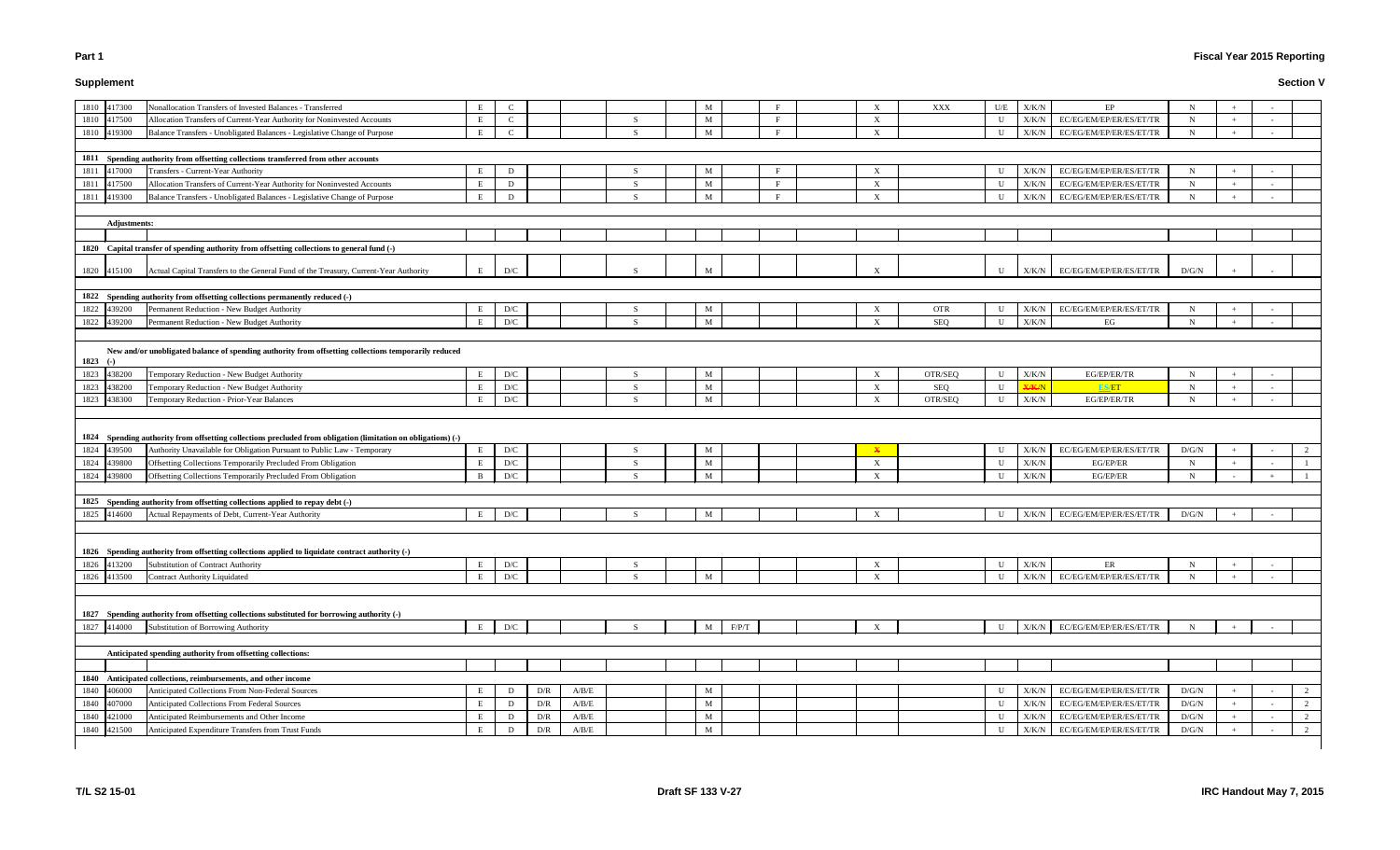# **Supplement**

# **Fiscal Year 2015 Reporting**

|                              | 1841 Anticipated nonexpenditure transfers of spending authority from offsetting collections (net) (+ or -)                                                                                                                                                                                                                            |              |     |              |              |              |              |  |                |                           |                         |               |                               |              |        |   |
|------------------------------|---------------------------------------------------------------------------------------------------------------------------------------------------------------------------------------------------------------------------------------------------------------------------------------------------------------------------------------|--------------|-----|--------------|--------------|--------------|--------------|--|----------------|---------------------------|-------------------------|---------------|-------------------------------|--------------|--------|---|
| 1841 416000                  | Anticipated Transfers - Current-Year Authority                                                                                                                                                                                                                                                                                        | E            | D/C |              |              | <sub>S</sub> | M            |  |                |                           | $\mathbf U$             | X/K/N         | EC/EG/EM/EP/ER/ES/ET/TR       | D/G/N        |        | 2 |
|                              |                                                                                                                                                                                                                                                                                                                                       |              |     |              |              |              |              |  |                |                           |                         |               |                               |              |        |   |
| 1841 418300                  | Anticipated Balance Transfers - Unobligated Balances - Legislative Change of Purpose                                                                                                                                                                                                                                                  | E            | D/C |              |              | -S           | M            |  |                |                           | $\mathbf U$             | X/K/N         | EC/EG/EM/EP/ER/ES/ET/TR       | D/G/N        |        |   |
|                              |                                                                                                                                                                                                                                                                                                                                       |              |     |              |              |              |              |  |                |                           |                         |               |                               |              |        |   |
|                              |                                                                                                                                                                                                                                                                                                                                       |              |     |              |              |              |              |  |                |                           |                         |               |                               |              |        |   |
|                              | 1842 Anticipated capital transfers and redemption of debt (spending authority from offsetting collections) (-)                                                                                                                                                                                                                        |              |     |              |              |              |              |  |                |                           |                         |               |                               |              |        |   |
|                              |                                                                                                                                                                                                                                                                                                                                       |              |     |              |              |              |              |  |                |                           |                         |               |                               |              |        |   |
| 1842 404700                  | Anticipated Transfers to the General Fund of the Treasury - Current-Year Authority                                                                                                                                                                                                                                                    | E            | D/C |              |              |              | M            |  |                |                           | $\mathbf{U}$            | X/K/N         | EC/EG/EM/EP/ER/ES/ET/TR       | D/G/N        |        |   |
|                              |                                                                                                                                                                                                                                                                                                                                       |              |     |              |              |              |              |  |                |                           |                         |               |                               |              |        |   |
|                              | 1850 Spending authority from offsetting collections, mandatory (total)                                                                                                                                                                                                                                                                |              |     |              |              |              |              |  |                |                           |                         |               |                               |              |        |   |
|                              |                                                                                                                                                                                                                                                                                                                                       |              |     |              |              |              |              |  |                |                           |                         |               |                               |              |        |   |
|                              | This line is calculated. Equals sum of lines 1800 through 1842.                                                                                                                                                                                                                                                                       |              |     |              |              |              |              |  |                |                           |                         |               |                               |              |        |   |
|                              |                                                                                                                                                                                                                                                                                                                                       |              |     |              |              |              |              |  |                |                           |                         |               |                               |              |        |   |
|                              | 1900 Budget authority (total)                                                                                                                                                                                                                                                                                                         |              |     |              |              |              |              |  |                |                           |                         |               |                               |              |        |   |
|                              |                                                                                                                                                                                                                                                                                                                                       |              |     |              |              |              |              |  |                |                           |                         |               |                               |              |        |   |
|                              |                                                                                                                                                                                                                                                                                                                                       |              |     |              |              |              |              |  |                |                           |                         |               |                               |              |        |   |
|                              | This line is calculated. Equals the sum of combined total of mandatory and discretionary budget<br>authority [Lines 1100 through 1152, 1170 through 1174, 1200 through 1252, 1270 through 1273, 1300                                                                                                                                  |              |     |              |              |              |              |  |                |                           |                         |               |                               |              |        |   |
|                              | through 1330, 1400 through 1430, 1500 through 1531, 1600 through 1631, 1700 through 1742, and 1800                                                                                                                                                                                                                                    |              |     |              |              |              |              |  |                |                           |                         |               |                               |              |        |   |
| through 1842].               |                                                                                                                                                                                                                                                                                                                                       |              |     |              |              |              |              |  |                |                           |                         |               |                               |              |        |   |
|                              |                                                                                                                                                                                                                                                                                                                                       |              |     |              |              |              |              |  |                |                           |                         |               |                               |              |        |   |
|                              | 1910 Total budgetary resources                                                                                                                                                                                                                                                                                                        |              |     |              |              |              |              |  |                |                           |                         |               |                               |              |        |   |
|                              |                                                                                                                                                                                                                                                                                                                                       |              |     |              |              |              |              |  |                |                           |                         |               |                               |              |        |   |
|                              | This line is calculated. Equals the sum of combined total of unobligated balances, budget authority<br>[Lines 1000 through 1042, 1100 through 1152, 1170 through 1174, 1200 through 1252, 1270 through<br>1273, 1300 through 1330, 1400 through 1430, 1500 through 1531, 1600 through 1631, 1700 through<br>1742, 1800 through 1842]. |              |     |              |              |              |              |  |                |                           |                         |               |                               |              |        |   |
|                              |                                                                                                                                                                                                                                                                                                                                       |              |     |              |              |              |              |  |                |                           |                         |               |                               |              |        |   |
|                              | STATUS OF BUDGETARY RESOURCES                                                                                                                                                                                                                                                                                                         |              |     |              |              |              |              |  |                |                           |                         |               |                               |              |        |   |
|                              |                                                                                                                                                                                                                                                                                                                                       |              |     |              |              |              |              |  |                |                           |                         |               |                               |              |        |   |
| <b>Obligations incurred:</b> |                                                                                                                                                                                                                                                                                                                                       |              |     |              |              |              |              |  |                |                           |                         |               |                               |              |        |   |
|                              |                                                                                                                                                                                                                                                                                                                                       |              |     |              |              |              |              |  |                |                           |                         |               |                               |              |        |   |
| Direct:                      |                                                                                                                                                                                                                                                                                                                                       |              |     |              |              |              |              |  |                |                           |                         |               |                               |              |        |   |
|                              |                                                                                                                                                                                                                                                                                                                                       |              |     |              |              |              |              |  |                |                           |                         |               |                               |              |        |   |
|                              | 2001 Category A (by quarter)                                                                                                                                                                                                                                                                                                          |              |     |              |              |              |              |  |                |                           |                         |               |                               |              |        |   |
|                              | 2001 480100 Undelivered Orders - Obligations, Unpaid                                                                                                                                                                                                                                                                                  | Е,           | D/C | $\mathbf{D}$ | $\mathbf{A}$ |              |              |  |                | $\mathbf{X}$              | $\mathbf{U}/\mathbf{E}$ |               | X/K/N EC/EG/EM/EP/ER/ES/ET/TR | D/G/N        |        |   |
| 2001 480100                  | Undelivered Orders - Obligations, Unpaid                                                                                                                                                                                                                                                                                              | $\mathbf{B}$ | D/C | D            | A            |              |              |  |                | $\boldsymbol{\mathrm{X}}$ | U/E                     | X/K/N         | EC/EG/EM/EP/ER/ES/ET/TR       | D/G/N        |        |   |
| 2001 480200                  | Undelivered Orders - Obligations, Prepaid/Advanced                                                                                                                                                                                                                                                                                    | E            | D/C | D            | A            |              | D/M          |  | <b>BAL/NEW</b> | X                         | U/E                     | X/K/N         | EC/EG/EM/EP/ER/ES/ET/TR       | N            | $\sim$ |   |
| 2001 480200                  | Undelivered Orders - Obligations, Prepaid/Advanced                                                                                                                                                                                                                                                                                    | $\mathbf{B}$ | D/C | D            | A            |              | D/M          |  | <b>BAL/NEW</b> | $\boldsymbol{\mathrm{X}}$ | U/E                     | X/K/N         | EC/EG/EM/EP/ER/ES/ET/TR       | N            |        |   |
| 2001 480200                  | Undelivered Orders - Obligations, Prepaid/Advanced                                                                                                                                                                                                                                                                                    | Е            | D/C | D            | A            |              | M            |  |                | X                         | $\mathbf U$             | $\rm X/K/N$   | EP/ER                         | D/G          |        |   |
| 2001 480200                  | Undelivered Orders - Obligations, Prepaid/Advanced                                                                                                                                                                                                                                                                                    | $\mathbf{B}$ | D/C | D            | $\mathbf{A}$ |              | M            |  |                | X                         | $\mathbf U$             | $\rm X/K/N$   | EP/ER                         | D/G          |        |   |
| 2001 488100                  | Upward Adjustments of Prior-Year Undelivered Orders - Obligations, Unpaid                                                                                                                                                                                                                                                             | E            | D/C | D            | $\mathbf{A}$ |              |              |  |                | $\boldsymbol{\mathrm{X}}$ | $\mathbf{U}/\mathbf{E}$ | X/K/N         | EC/EG/EM/EP/ER/ES/ET/TR       | $\rm{D/G/N}$ |        |   |
|                              |                                                                                                                                                                                                                                                                                                                                       |              |     |              |              |              |              |  |                |                           |                         |               |                               |              |        |   |
| 2001 488200                  | Upward Adjustments of Prior-Year Undelivered Orders - Obligations, Prepaid/Advanced                                                                                                                                                                                                                                                   | E            | D/C | D            | A            |              | D/M          |  | BAL            | $\boldsymbol{\mathrm{X}}$ | U/E                     | X/K/N         | EC/EG/EM/EP/ER/ES/ET/TR       | N            |        |   |
| 2001 488200                  | Upward Adjustments of Prior-Year Undelivered Orders - Obligations, Prepaid/Advanced                                                                                                                                                                                                                                                   | E            | D/C | D            | A            |              | M            |  |                | $\boldsymbol{\mathrm{X}}$ | $\mathbf U$             | X/K/N         | EP/ER                         | D/G          |        |   |
| 2001 490100                  | Delivered Orders - Obligations, Unpaid                                                                                                                                                                                                                                                                                                | E            | D/C | D            | A            |              |              |  |                | $\boldsymbol{\mathrm{X}}$ | $U\!/\!E$               | X/K/N         | EC/EG/EM/EP/ER/ES/ET/TR       | D/G/N        |        |   |
| 2001 490100                  | Delivered Orders - Obligations, Unpaid                                                                                                                                                                                                                                                                                                | $\mathbf{B}$ | D/C | D            | A            |              |              |  |                | $\boldsymbol{\mathrm{X}}$ | $U\!/\!E$               | X/K/N         | EC/EG/EM/EP/ER/ES/ET/TR       | $\rm{D/G/N}$ |        |   |
| 2001 490200                  | Delivered Orders - Obligations, Paid                                                                                                                                                                                                                                                                                                  | E            | D/C | D            | A            |              | D/M          |  | <b>BAL/NEW</b> | X                         | $U\!/\!E$               | $\rm X/K/N$   | EC/EG/EM/EP/ER/ES/ET/TR       | N            | $\sim$ |   |
| 2001 490200                  | Delivered Orders - Obligations, Paid                                                                                                                                                                                                                                                                                                  | E            | D/C | D            | $\mathbf{A}$ |              | $\mathbf{M}$ |  |                | $\mathbf{X}$              | $\mathbf U$             | ${\rm X/K/N}$ | EP/ER                         | D/G          | $\sim$ |   |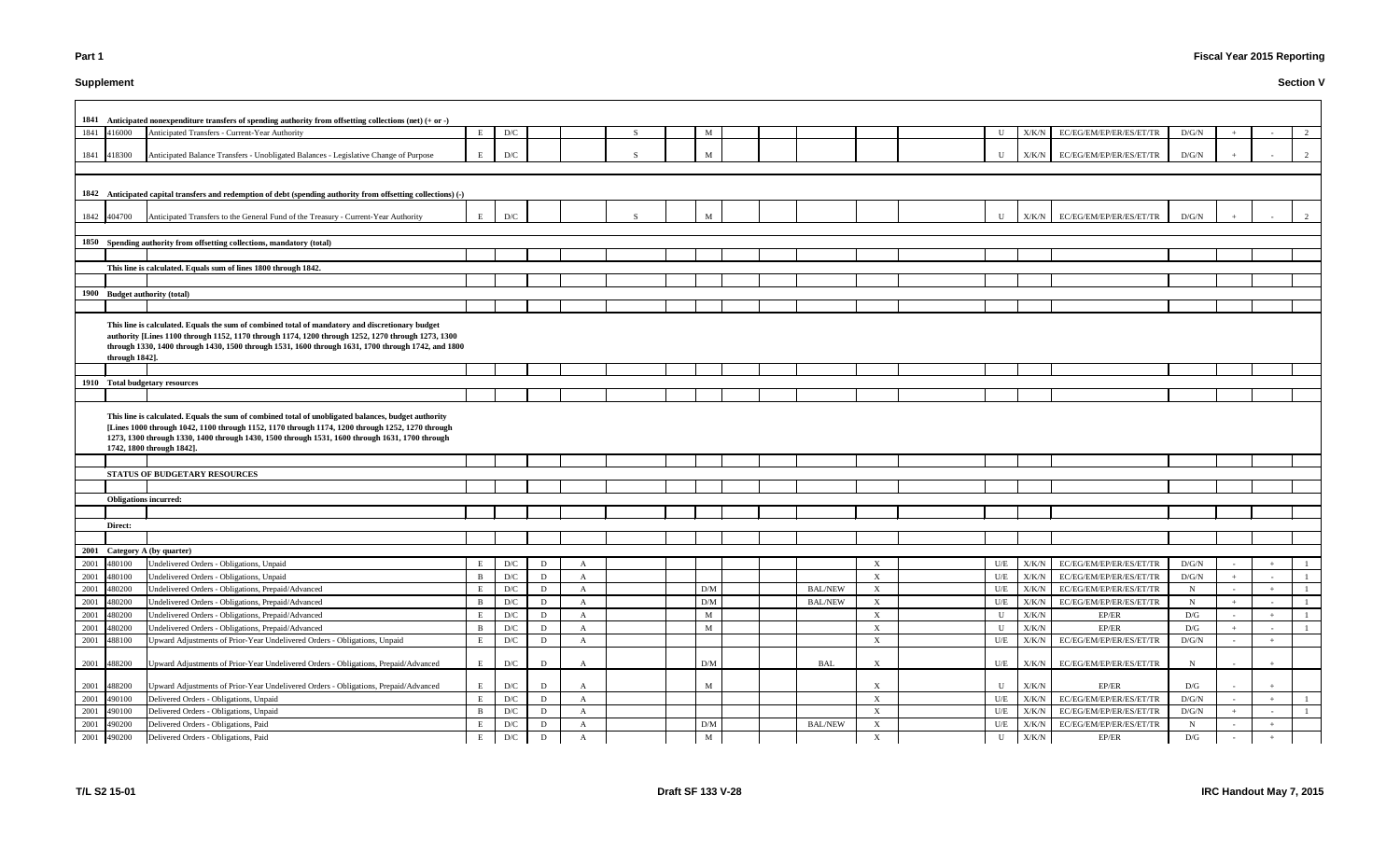# **Supplement**

# **Fiscal Year 2015 Reporting**

| 2001<br>490800                  | Authority Outlayed Not Yet Disbursed                                                                                                                             | E              | D/C                     | D      | A              |  | D/M | <b>BAL/NEW</b> | $\boldsymbol{\mathrm{X}}$ | U            | X/K/N          | EG/ER                                              | N           |        |        |                |
|---------------------------------|------------------------------------------------------------------------------------------------------------------------------------------------------------------|----------------|-------------------------|--------|----------------|--|-----|----------------|---------------------------|--------------|----------------|----------------------------------------------------|-------------|--------|--------|----------------|
| 2001<br>490800                  | Authority Outlayed Not Yet Disbursed                                                                                                                             | -B             | D/C                     | D      | A              |  | D/M | <b>BAL/NEW</b> | $\boldsymbol{\mathrm{X}}$ | $\mathbf{U}$ | X/K/N          | EG/ER                                              | N           |        |        |                |
| 2001<br>498100                  | Upward Adjustments of Prior-Year Delivered Orders - Obligations, Unpaid                                                                                          | E              | D/C                     | D      | A              |  |     |                | $\boldsymbol{\mathrm{X}}$ | U/E          | X/K/N          | EC/EG/EM/EP/ER/ES/ET/TR                            | D/G/N       | $\sim$ |        |                |
| 2001<br>498200                  | Upward Adjustments of Prior-Year Delivered Orders - Obligations, Paid                                                                                            | E              | $\mathbf{D}/\mathbf{C}$ | D      | A              |  | D/M | <b>BAL</b>     | $\boldsymbol{\mathrm{X}}$ | U/E          | X/K/N          | EC/EG/EM/EP/ER/ES/ET/TR                            | N           | $\sim$ |        |                |
| 2001<br>498200                  | Upward Adjustments of Prior-Year Delivered Orders - Obligations, Paid                                                                                            | E              | D/C                     | D      | A              |  | M   |                | $\boldsymbol{\mathrm{X}}$ | $\mathbf{U}$ | X/K/N          | EP/ER                                              | D/G         | $\sim$ | $+$    |                |
|                                 |                                                                                                                                                                  |                |                         |        |                |  |     |                |                           |              |                |                                                    |             |        |        |                |
| 2002 Category B (by project)    |                                                                                                                                                                  |                |                         |        |                |  |     |                |                           |              |                |                                                    |             |        |        |                |
| 2002<br>480100                  | Undelivered Orders - Obligations, Unpaid                                                                                                                         | E              | D/C                     | D      |                |  |     |                |                           | U/E          | X/K/N          | EC/EG/EM/EP/ER/ES/ET/TR                            | D/G/N       |        |        | 1/4            |
| 2002<br>480100                  | Undelivered Orders - Obligations, Unpaid                                                                                                                         | $\mathbf{B}$   | D/C                     | D      | B              |  |     |                | $\boldsymbol{\mathrm{X}}$ | U/E          | X/K/N          | EC/EG/EM/EP/ER/ES/ET/TR                            | D/G/N       | $+$    |        | 1/4            |
| 2002<br>480200                  | Undelivered Orders - Obligations, Prepaid/Advanced                                                                                                               | Е              | D/C                     | D      | B              |  | D/M | <b>BAL/NEW</b> | $\boldsymbol{\mathrm{X}}$ | U/E          | X/K/N          | EC/EG/EM/EP/ER/ES/ET/TR                            | $\mathbf N$ |        |        | 1/4            |
| 2002<br>480200                  | Undelivered Orders - Obligations, Prepaid/Advanced                                                                                                               | B              | D/C                     | D      | <sup>B</sup>   |  | D/M | <b>BAL/NEW</b> | $\boldsymbol{\mathrm{X}}$ | U/E          | X/K/N          | EC/EG/EM/EP/ER/ES/ET/TR                            | $\mathbf N$ |        |        | 1/4            |
| 2002<br>480200                  | Undelivered Orders - Obligations, Prepaid/Advanced                                                                                                               | E              | D/C                     | D      | - B            |  | M   |                | $\boldsymbol{\mathrm{X}}$ | U            | X/K/N          | EP/ER                                              | D/G         |        |        | 1/4            |
| 2002<br>480200                  | Undelivered Orders - Obligations, Prepaid/Advanced                                                                                                               | $\mathbf{B}$   | D/C                     | D      | B              |  | M   |                | $\boldsymbol{\mathrm{X}}$ | U            | X/K/N          | EP/ER                                              | D/G         | $+$    |        | 1/4            |
| 2002<br>488100                  | Jpward Adjustments of Prior-Year Undelivered Orders - Obligations, Unpaid                                                                                        | E              | D/C                     | D      | <sup>B</sup>   |  |     |                | $\boldsymbol{\mathrm{X}}$ | U/E          | X/K/N          | EC/EG/EM/EP/ER/ES/ET/TR                            | D/G/N       |        |        |                |
| 2002 488200                     | Upward Adjustments of Prior-Year Undelivered Orders - Obligations, Prepaid/Advanced                                                                              | E              | D/C                     | D      |                |  | D/M | <b>BAL</b>     |                           | U/E          | X/K/N          | EC/EG/EM/EP/ER/ES/ET/TR                            | N           |        |        |                |
| 2002<br>488200                  | Upward Adjustments of Prior-Year Undelivered Orders - Obligations, Prepaid/Advanced                                                                              | E              | D/C                     | D      | B              |  | M   |                |                           | U            | X/K/N          | EP/ER                                              | D/G         |        |        |                |
| 2002<br>490100                  | Delivered Orders - Obligations, Unpaid                                                                                                                           | E              | D/C                     | D      | B              |  |     |                | $\boldsymbol{\mathrm{X}}$ | U/E          | X/K/N          | EC/EG/EM/EP/ER/ES/ET/TR                            | D/G/N       |        | $+$    | 1/4            |
| 2002<br>490100                  | Delivered Orders - Obligations, Unpaid                                                                                                                           | $\mathbf{B}$   | D/C                     | D      | <sup>B</sup>   |  |     |                | $\boldsymbol{\mathrm{X}}$ | U/E          | X/K/N          | EC/EG/EM/EP/ER/ES/ET/TR                            | D/G/N       | $+$    |        | 1/4            |
| 2002<br>490200                  | Delivered Orders - Obligations, Paid                                                                                                                             | E              | D/C                     | D      | B              |  | D/M | <b>BAL/NEW</b> | $\boldsymbol{\mathrm{X}}$ | U/E          | X/K/N          | EC/EG/EM/EP/ER/ES/ET/TR                            | $\mathbf N$ |        |        | $\overline{4}$ |
| 2002<br>490200                  | Delivered Orders - Obligations, Paid                                                                                                                             | E              | D/C                     | D      | $\overline{B}$ |  | M   |                | $\boldsymbol{\mathrm{X}}$ | U            | X/K/N          | EP/ER                                              | D/G         | $\sim$ |        |                |
| 2002<br>498100                  | Upward Adjustments of Prior-Year Delivered Orders - Obligations, Unpaid                                                                                          | E              | D/C                     | D      | <sup>B</sup>   |  |     |                |                           | U/E          | X/K/N          | EC/EG/EM/EP/ER/ES/ET/TR                            | D/G/N       |        |        |                |
| 2002<br>498200                  | Upward Adjustments of Prior-Year Delivered Orders - Obligations, Paid                                                                                            | E              | D/C                     | D      | B              |  | D/M | <b>BAL</b>     | $\boldsymbol{\mathrm{X}}$ | U/E          | X/K/N          | EC/EG/EM/EP/ER/ES/ET/TR                            | N           | $\sim$ |        |                |
| 2002<br>498200                  | Upward Adjustments of Prior-Year Delivered Orders - Obligations, Paid                                                                                            | E              | D/C                     | D      | B              |  | M   |                | $\boldsymbol{\mathrm{X}}$ | U            | X/K/N          | EP/ER                                              | D/G         |        |        |                |
| 2003 Exempt from apportionment  |                                                                                                                                                                  |                |                         |        |                |  |     |                |                           |              |                |                                                    |             |        |        |                |
|                                 |                                                                                                                                                                  |                |                         |        |                |  |     |                |                           |              |                |                                                    |             |        |        |                |
| 2003<br>480100                  | Undelivered Orders - Obligations, Unpaid                                                                                                                         | Е              | D/C                     | D      |                |  |     |                | $\boldsymbol{\mathrm{X}}$ | U/E          | X/K/N          | EC/EG/EM/EP/ER/ES/ET/TR                            | D/G/N       |        |        |                |
| 2003<br>480100                  | Undelivered Orders - Obligations, Unpaid                                                                                                                         | B              | D/C                     | D      | E              |  |     |                | $\boldsymbol{\mathrm{X}}$ | U/E          | X/K/N          | EC/EG/EM/EP/ER/ES/ET/TR                            | D/G/N       | $+$    |        |                |
| 2003<br>480200                  | Undelivered Orders - Obligations, Prepaid/Advanced                                                                                                               | E              | D/C                     | D      | E              |  | D/M | <b>BAL/NEW</b> | $\boldsymbol{\mathrm{X}}$ | U/E          | X/K/N          | EC/EG/EM/EP/ER/ES/ET/TR                            | $\mathbf N$ |        |        |                |
| 2003<br>480200                  | Undelivered Orders - Obligations, Prepaid/Advanced                                                                                                               | $\overline{B}$ | D/C                     | D      |                |  | D/M | <b>BAL/NEW</b> |                           | U/E          | X/K/N          | EC/EG/EM/EP/ER/ES/ET/TR                            | $\mathbf N$ |        |        |                |
| 2003<br>480200                  | Undelivered Orders - Obligations, Prepaid/Advanced                                                                                                               | E              | D/C                     | D      | E              |  | M   |                | X                         | U            | X/K/N          | EP/ER                                              | D/G         |        |        |                |
| 2003<br>480200                  | Undelivered Orders - Obligations, Prepaid/Advanced                                                                                                               | B              | D/C                     | D      | E              |  | M   |                | $\boldsymbol{\mathrm{X}}$ | U            | X/K/N          | EP/ER                                              | D/G         | $+$    | $\sim$ |                |
| 2003<br>488100<br>2003 488200   | Jpward Adjustments of Prior-Year Undelivered Orders - Obligations, Unpaid<br>Upward Adjustments of Prior-Year Undelivered Orders - Obligations, Prepaid/Advanced | E<br>E         | D/C<br>D/C              | D<br>D |                |  | D/M | <b>BAL</b>     | X                         | U/E<br>U/E   | X/K/N<br>X/K/N | EC/EG/EM/EP/ER/ES/ET/TR<br>EC/EG/EM/EP/ER/ES/ET/TR | D/G/N<br>N  |        |        |                |
| 2003 488200                     | Upward Adjustments of Prior-Year Undelivered Orders - Obligations, Prepaid/Advanced                                                                              | E              | D/C                     | D      |                |  | M   |                | X                         | U            | X/K/N          | EP/ER                                              | D/G         |        |        |                |
| 2003<br>490100                  | Delivered Orders - Obligations, Unpaid                                                                                                                           | E              | D/C                     | D      | E              |  |     |                | $\boldsymbol{\mathrm{X}}$ | U/E          | ${\rm X/K/N}$  | EC/EG/EM/EP/ER/ES/ET/TR                            | D/G/N       |        |        |                |
| 2003<br>490100                  | Delivered Orders - Obligations, Unpaid                                                                                                                           | B              | D/C                     | D      | E              |  |     |                | $\boldsymbol{\mathrm{X}}$ | U/E          | X/K/N          | EC/EG/EM/EP/ER/ES/ET/TR                            | D/G/N       |        |        |                |
| 2003<br>490200                  | Delivered Orders - Obligations, Paid                                                                                                                             | E              | D/C                     | D      | E              |  | D/M | <b>BAL/NEW</b> | $\boldsymbol{\mathrm{X}}$ | U/E          | X/K/N          | EC/EG/EM/EP/ER/ES/ET/TR                            | N           |        |        |                |
| 2003<br>490200                  | Delivered Orders - Obligations, Paid                                                                                                                             | Е              | D/C                     | D      | E              |  | M   |                | $\boldsymbol{\mathrm{X}}$ | U            | X/K/N          | EP/ER                                              | D/G         |        |        |                |
| 2003<br>490800                  | Authority Outlayed Not Yet Disbursed                                                                                                                             | Е              | D/C                     | D      |                |  | D/M | <b>BAL/NEW</b> | $\boldsymbol{\mathrm{X}}$ | U            | X/K/N          | EG/ER                                              | $\mathbf N$ |        |        |                |
| 2003<br>490800                  | Authority Outlayed Not Yet Disbursed                                                                                                                             | B              | D/C                     | D      | E              |  | D/M | <b>BAL/NEW</b> | $\boldsymbol{\mathrm{X}}$ | U            | X/K/N          | EG/ER                                              | N           | $+$    |        |                |
| 2003<br>498100                  | Upward Adjustments of Prior-Year Delivered Orders - Obligations, Unpaid                                                                                          | E              | D/C                     | D      | E              |  |     |                | $\boldsymbol{\mathrm{X}}$ | U/E          | X/K/N          | EC/EG/EM/EP/ER/ES/ET/TR                            | D/G/N       |        |        |                |
| 2003<br>498200                  | Upward Adjustments of Prior-Year Delivered Orders - Obligations, Paid                                                                                            | E              | D/C                     | D      |                |  | D/M | <b>BAL</b>     | $\boldsymbol{\mathrm{X}}$ | U/E          | X/K/N          | EC/EG/EM/EP/ER/ES/ET/TR                            | $\mathbf N$ | $\sim$ |        |                |
| 2003<br>498200                  | Upward Adjustments of Prior-Year Delivered Orders - Obligations, Paid                                                                                            | E              | D/C                     | D      |                |  | M   |                | $\boldsymbol{\mathrm{X}}$ | $\mathbf{U}$ | X/K/N          | EP/ER                                              | D/G         |        |        |                |
|                                 |                                                                                                                                                                  |                |                         |        |                |  |     |                |                           |              |                |                                                    |             |        |        |                |
| 2004 Direct obligations (total) |                                                                                                                                                                  |                |                         |        |                |  |     |                |                           |              |                |                                                    |             |        |        |                |
|                                 | This line is calculated. Equals sum of lines 2001 through 2003.                                                                                                  |                |                         |        |                |  |     |                |                           |              |                |                                                    |             |        |        |                |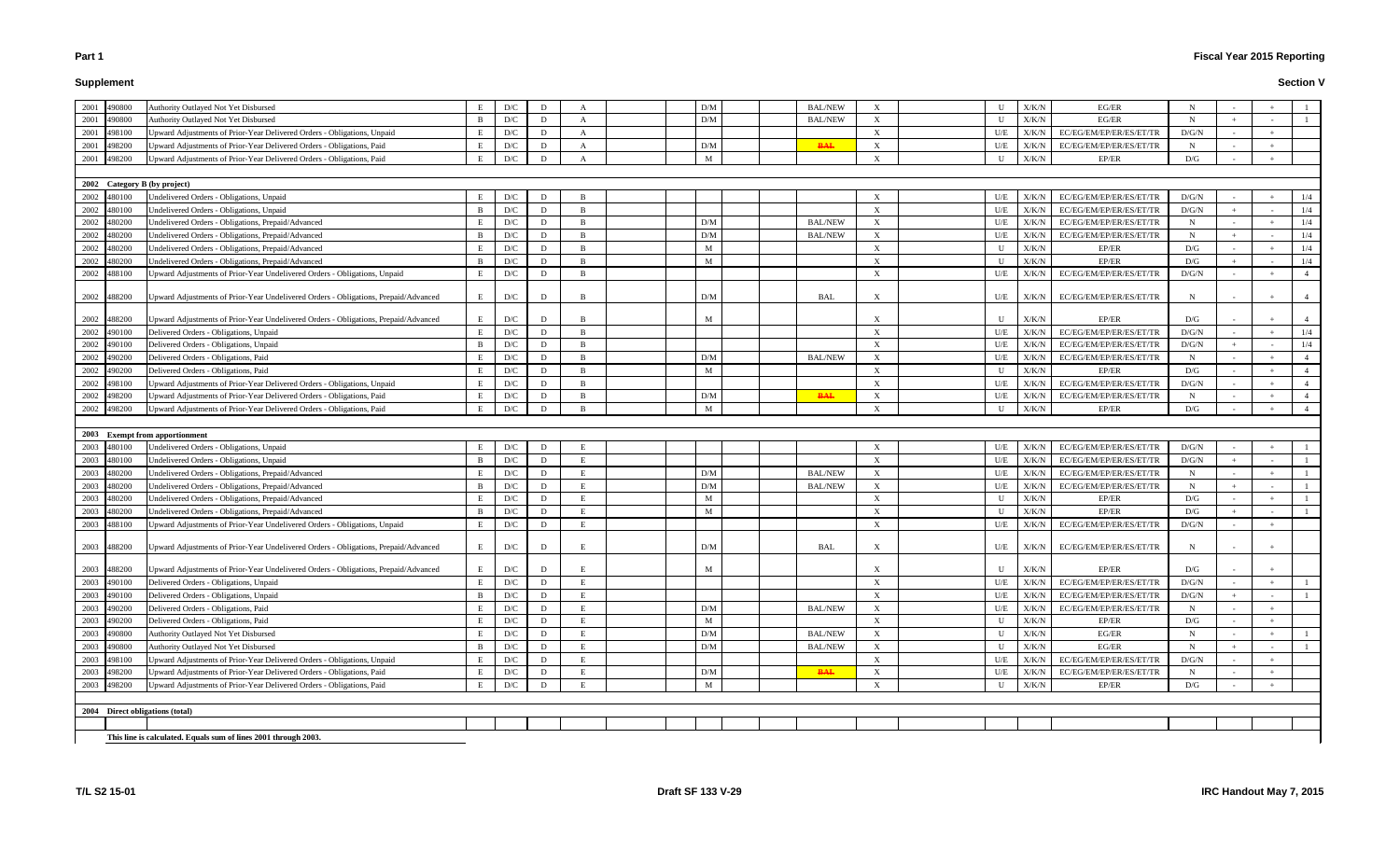# **Supplement**

# **Fiscal Year 2015 Reporting**

|             | Reimbursable: |                                                                                     |              |     |              |                |  |                 |                |                           |              |       |                         |             |        |                |
|-------------|---------------|-------------------------------------------------------------------------------------|--------------|-----|--------------|----------------|--|-----------------|----------------|---------------------------|--------------|-------|-------------------------|-------------|--------|----------------|
|             |               |                                                                                     |              |     |              |                |  |                 |                |                           |              |       |                         |             |        |                |
|             |               | 2101 Category A (by quarter)                                                        |              |     |              |                |  |                 |                |                           |              |       |                         |             |        |                |
| 2101 480100 |               | Undelivered Orders - Obligations, Unpaid                                            | E            | D/C |              |                |  |                 |                | X                         | U/E          | X/K/N | EC/EG/EM/EP/ER/ES/ET/TR | D/G/N       |        |                |
| 2101        | 480100        | Undelivered Orders - Obligations, Unpaid                                            | <sup>B</sup> | D/C | R            | A              |  |                 |                | X                         | U/E          | X/K/N | EC/EG/EM/EP/ER/ES/ET/TR | D/G/N       |        |                |
| 2101        | 480200        | Undelivered Orders - Obligations, Prepaid/Advanced                                  |              | D/C | R            | A              |  | D/M             | <b>BAL/NEW</b> | X                         | U/E          | X/K/N | EC/EG/EM/EP/ER/ES/ET/TR | $\mathbf N$ |        |                |
| 2101        | 480200        | Undelivered Orders - Obligations, Prepaid/Advanced                                  | B            | D/C | R            | A              |  | D/M             | <b>BAL/NEW</b> | X                         | U/E          | X/K/N | EC/EG/EM/EP/ER/ES/ET/TR | N           |        |                |
| 2101        | 480200        | Undelivered Orders - Obligations, Prepaid/Advanced                                  | E            | D/C | $\mathbb{R}$ | A              |  | M               |                | X                         | U            | X/K/N | EP/ER                   | D/G         |        |                |
| 2101 480200 |               | Undelivered Orders - Obligations, Prepaid/Advanced                                  | B            | D/C | $\mathbb{R}$ | $\overline{A}$ |  | M               |                | X                         | U            | X/K/N | EP/ER                   | D/G         |        |                |
| 2101 488100 |               | Upward Adjustments of Prior-Year Undelivered Orders - Obligations, Unpaid           | E            | D/C | $\mathbb{R}$ | A              |  |                 |                | X                         | U/E          | X/K/N | EC/EG/EM/EP/ER/ES/ET/TR | D/G/N       |        |                |
| 2101 488200 |               | Upward Adjustments of Prior-Year Undelivered Orders - Obligations, Prepaid/Advanced | E            | D/C | R            | A              |  | D/M             | <b>BAL</b>     | X                         | U/E          | X/K/N | EC/EG/EM/EP/ER/ES/ET/TR | N           |        |                |
| 2101 488200 |               | Upward Adjustments of Prior-Year Undelivered Orders - Obligations, Prepaid/Advanced | E            | D/C | R            |                |  | M               |                | $\mathbf{x}$              | U            | X/K/N | EP/ER                   | D/G         |        |                |
| 2101        | 490100        | Delivered Orders - Obligations, Unpaid                                              | E            | D/C | $\mathbb{R}$ | A              |  |                 |                | $\boldsymbol{\mathrm{X}}$ | U/E          | X/K/N | EC/EG/EM/EP/ER/ES/ET/TR | D/G/N       |        |                |
| 2101        | 490100        | Delivered Orders - Obligations, Unpaid                                              | B            | D/C | $\mathbb{R}$ | A              |  |                 |                | $\boldsymbol{\mathrm{X}}$ | U/E          | X/K/N | EC/EG/EM/EP/ER/ES/ET/TR | D/G/N       |        |                |
| 2101        | 490200        | Delivered Orders - Obligations, Paid                                                |              | D/C | R            | A              |  | D/M             | <b>BAL/NEW</b> | X                         | U/E          | X/K/N | EC/EG/EM/EP/ER/ES/ET/TR | N           |        |                |
| 2101        | 490200        | Delivered Orders - Obligations, Paid                                                | E            | D/C | $\mathbb{R}$ | A              |  | M               |                | X                         | U            | X/K/N | EP/ER                   | D/G         |        |                |
| 2101        | 490800        | Authority Outlayed Not Yet Disbursed                                                | E            | D/C | R            | A              |  | D/M             | <b>BAL/NEW</b> | X                         | U            | X/K/N | EG/ER                   | N           |        |                |
| 2101        | 490800        | Authority Outlayed Not Yet Disbursed                                                | B            | D/C | R            | A              |  | D/M             | <b>BAL/NEW</b> | X                         | U            | X/K/N | EG/ER                   | N           |        |                |
| 2101 498100 |               | Upward Adjustments of Prior-Year Delivered Orders - Obligations, Unpaid             | E            | D/C | $\mathbb{R}$ | $\mathbf{A}$   |  |                 |                | X                         | U/E          | X/K/N | EC/EG/EM/EP/ER/ES/ET/TR | D/G/N       |        |                |
| 2101 498200 |               | Upward Adjustments of Prior-Year Delivered Orders - Obligations, Paid               | E            | D/C | R            | A              |  | D/M             | <b>BAL</b>     | X                         | U/E          | X/K/N | EC/EG/EM/EP/ER/ES/ET/TR | N           |        |                |
| 2101        | 498200        | Upward Adjustments of Prior-Year Delivered Orders - Obligations, Paid               |              | D/C |              |                |  | M               |                | $\mathbf{x}$              | U            | X/K/N | EP/ER                   | D/G         |        |                |
|             |               |                                                                                     |              |     |              |                |  |                 |                |                           |              |       |                         |             |        |                |
|             |               | 2102 Category B (by project)                                                        |              |     |              |                |  |                 |                |                           |              |       |                         |             |        |                |
| 2102        | 480100        | Undelivered Orders - Obligations, Unpaid                                            |              | D/C |              | - R            |  |                 |                | X                         | U/E          | X/K/N | EC/EG/EM/EP/ER/ES/ET/TR | D/G/N       |        | 1/4            |
| 2102        | 480100        | Undelivered Orders - Obligations, Unpaid                                            | B            | D/C | $\mathbb{R}$ | $\overline{R}$ |  |                 |                | $\boldsymbol{\mathrm{X}}$ | U/E          | X/K/N | EC/EG/EM/EP/ER/ES/ET/TR | D/G/N       |        | 1/4            |
| 2102        | 480200        | Undelivered Orders - Obligations, Prepaid/Advanced                                  | E            | D/C |              | $\overline{B}$ |  | D/M             | <b>BAL/NEW</b> | X                         | U/E          | X/K/N | EC/EG/EM/EP/ER/ES/ET/TR | N           |        | 1/4            |
| 2102        | 480200        | Undelivered Orders - Obligations, Prepaid/Advanced                                  | B.           | D/C |              | - R            |  | D/M             | <b>BAL/NEW</b> | X                         | U/E          | X/K/N | EC/EG/EM/EP/ER/ES/ET/TR | N           |        | 1/4            |
| 2102        | 480200        | Undelivered Orders - Obligations, Prepaid/Advanced                                  |              | D/C | R            | $\overline{B}$ |  | M               |                | X                         | $\mathbf{U}$ | X/K/N | EP/ER                   | D/G         |        | 1/4            |
| 2102        | 480200        | Undelivered Orders - Obligations, Prepaid/Advanced                                  | B            | D/C | R            | $\overline{B}$ |  | M               |                | X                         | U            | X/K/N | EP/ER                   | D/G         |        | 1/4            |
| 2102        | 488100        | Upward Adjustments of Prior-Year Undelivered Orders - Obligations, Unpaid           | E            | D/C | R            | <b>R</b>       |  |                 |                | X                         | U/E          | X/K/N | EC/EG/EM/EP/ER/ES/ET/TR | D/G/N       |        |                |
|             | 2102 488200   | Upward Adjustments of Prior-Year Undelivered Orders - Obligations, Prepaid/Advanced | Е            | D/C |              | B              |  | D/M             | BAL            | X                         | U/E          | X/K/N | EC/EG/EM/EP/ER/ES/ET/TR | N           |        |                |
|             |               |                                                                                     |              |     |              |                |  |                 |                |                           |              |       |                         | D/G         |        |                |
|             | 2102 488200   | Upward Adjustments of Prior-Year Undelivered Orders - Obligations, Prepaid/Advanced | E            | D/C | R            | B              |  | M               |                | $\mathbf{X}$              | U            | X/K/N | EP/ER                   |             |        |                |
| 2102 490100 |               | Delivered Orders - Obligations, Unpaid                                              | E            | D/C | R            | - B            |  |                 |                | X                         | U/E          | X/K/N | EC/EG/EM/EP/ER/ES/ET/TR | D/G/N       |        | 1/4            |
| 2102 490100 |               | Delivered Orders - Obligations, Unpaid                                              | B            | D/C | R            |                |  |                 |                | X                         | U/E          | X/K/N | EC/EG/EM/EP/ER/ES/ET/TR | D/G/N       |        | 1/4            |
| 2102 490200 |               | Delivered Orders - Obligations, Paid                                                | E            | D/C | $\mathbb{R}$ | $\overline{B}$ |  | D/M             | <b>BAL/NEW</b> | $\mathbf{X}$              | U/E          | X/K/N | EC/EG/EM/EP/ER/ES/ET/TR | $\mathbf N$ |        | $\overline{4}$ |
| 2102 490200 |               | Delivered Orders - Obligations, Paid                                                | E            | D/C | R            | B              |  | M               |                | X                         | U            | X/K/N | EP/ER                   | D/G         |        | $\overline{4}$ |
| 2102 498100 |               | Upward Adjustments of Prior-Year Delivered Orders - Obligations, Unpaid             | E.           | D/C |              |                |  |                 |                | X                         | U/E          | X/K/N | EC/EG/EM/EP/ER/ES/ET/TR | D/G/N       |        | $\overline{4}$ |
| 2102 498200 |               | Upward Adjustments of Prior-Year Delivered Orders - Obligations, Paid               | E            | D/C | R            | B              |  | $\rm{D}/\rm{M}$ | <b>BAL</b>     | X                         | U/E          | X/K/N | EC/EG/EM/EP/ER/ES/ET/TR | N           |        | $\overline{4}$ |
| 2102 498200 |               | Upward Adjustments of Prior-Year Delivered Orders - Obligations, Paid               | E            | D/C | R            | $\overline{B}$ |  | M               |                | X                         | U            | X/K/N | EP/ER                   | D/G         |        |                |
|             |               |                                                                                     |              |     |              |                |  |                 |                |                           |              |       |                         |             |        |                |
|             |               | 2103 Exempt from apportionment                                                      |              |     |              |                |  |                 |                |                           |              |       |                         |             |        |                |
| 2103 480100 |               | Undelivered Orders - Obligations, Unpaid                                            | E            | D/C | R            |                |  |                 |                | X                         | U/E          | X/K/N | EC/EG/EM/EP/ER/ES/ET/TR | D/G/N       |        |                |
| 2103 480100 |               | Undelivered Orders - Obligations, Unpaid                                            | B            | D/C | R            |                |  |                 |                | X                         | U/E          | X/K/N | EC/EG/EM/EP/ER/ES/ET/TR | D/G/N       |        |                |
| 2103 480200 |               | Undelivered Orders - Obligations, Prepaid/Advanced                                  |              | D/C | R            |                |  | D/M             | <b>BAL/NEW</b> | X                         | U/E          | X/K/N | EC/EG/EM/EP/ER/ES/ET/TR | $\mathbf N$ |        |                |
| 2103        | 480200        | Undelivered Orders - Obligations, Prepaid/Advanced                                  | B            | D/C | R            | E              |  | D/M             | <b>BAL/NEW</b> | X                         | U/E          | X/K/N | EC/EG/EM/EP/ER/ES/ET/TR | N           |        |                |
| 2103 480200 |               | Undelivered Orders - Obligations, Prepaid/Advanced                                  | Е            | D/C | R            | E              |  | M               |                | X                         | U            | X/K/N | EP/ER                   | D/G         | $\sim$ |                |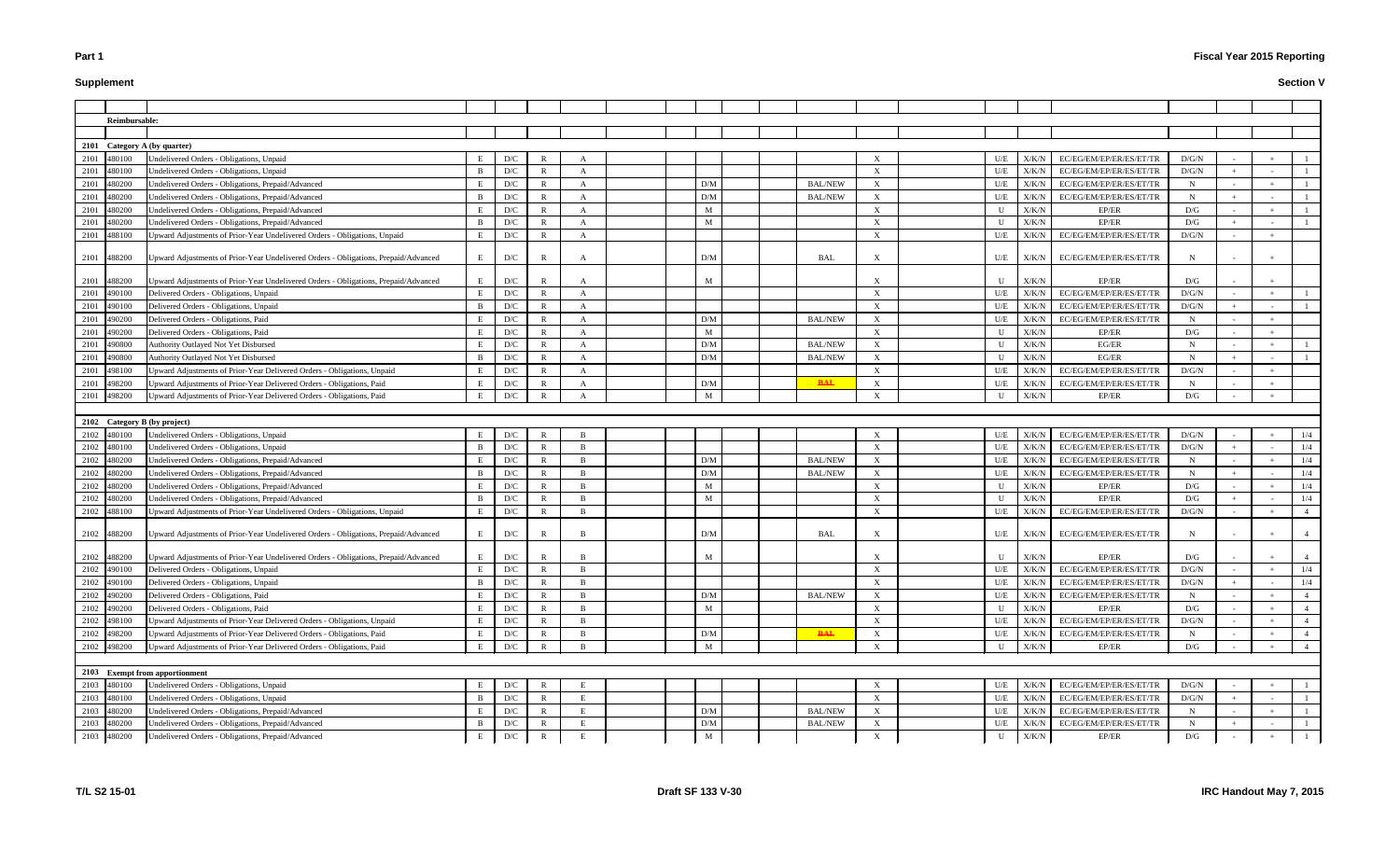# **Supplement**

# **Fiscal Year 2015 Reporting**

|                             | 2103 480200                 | Undelivered Orders - Obligations, Prepaid/Advanced                                                    | B | D/C                     | R            |   |              | M               |                | X                         | U           | X/K/N         | EP/ER                           | D/G          |     |   |
|-----------------------------|-----------------------------|-------------------------------------------------------------------------------------------------------|---|-------------------------|--------------|---|--------------|-----------------|----------------|---------------------------|-------------|---------------|---------------------------------|--------------|-----|---|
|                             | 2103 488100                 | Upward Adjustments of Prior-Year Undelivered Orders - Obligations, Unpaid                             | E | D/C                     | $\mathbb{R}$ | F |              |                 |                | X                         | U/E         | X/K/N         | EC/EG/EM/EP/ER/ES/ET/TR         | D/G/N        |     |   |
|                             |                             |                                                                                                       |   |                         |              |   |              |                 |                |                           |             |               |                                 |              |     |   |
|                             | 2103 488200                 | Upward Adjustments of Prior-Year Undelivered Orders - Obligations, Prepaid/Advanced                   |   | D/C                     | R            |   |              | D/M             | <b>BAL</b>     | X                         | U/E         | X/K/N         | EC/EG/EM/EP/ER/ES/ET/TR         | N            |     |   |
|                             |                             |                                                                                                       |   |                         |              |   |              |                 |                |                           |             |               |                                 |              |     |   |
|                             | 2103 488200                 | Upward Adjustments of Prior-Year Undelivered Orders - Obligations, Prepaid/Advanced                   | E | D/C                     | $\mathbb{R}$ |   |              | M               |                | X                         | U           | X/K/N         | EP/ER                           | D/G          |     |   |
| 2103                        | 490100                      | Delivered Orders - Obligations, Unpaid                                                                | E | D/C                     | $\mathbb{R}$ | E |              |                 |                | $\boldsymbol{\mathrm{X}}$ | U/E         | X/K/N         | EC/EG/EM/EP/ER/ES/ET/TR         | D/G/N        |     |   |
| 2103                        | 490100                      | Delivered Orders - Obligations, Unpaid                                                                | B | D/C                     | R            | E |              |                 |                | $\boldsymbol{\mathrm{X}}$ | U/E         | X/K/N         | EC/EG/EM/EP/ER/ES/ET/TR         | D/G/N        |     |   |
| 2103                        | 490200                      | Delivered Orders - Obligations, Paid                                                                  |   | D/C                     | $\mathbb{R}$ | Е |              | D/M             | <b>BAL/NEW</b> | X                         | U/E         | X/K/N         | EC/EG/EM/EP/ER/ES/ET/TR         | $\mathbf N$  |     |   |
| 2103                        | 490200                      | Delivered Orders - Obligations, Paid                                                                  |   | D/C                     | R            | E |              | M               |                | X                         | U           | X/K/N         | EP/ER                           | D/G          | $+$ |   |
| 2103                        | 490800                      | Authority Outlayed Not Yet Disbursed                                                                  | E | D/C                     | R            | E |              | D/M             | <b>BAL/NEW</b> | $\boldsymbol{\mathrm{X}}$ | U           | X/K/N         | EG/ER                           | N            |     |   |
| 2103                        | 490800                      | Authority Outlayed Not Yet Disbursed                                                                  | B | D/C                     | $\mathbb{R}$ | E |              | $\rm{D}/\rm{M}$ | <b>BAL/NEW</b> | X                         | U           | X/K/N         | EG/ER                           | $\mathbf N$  |     |   |
| 2103                        | 498100                      | Upward Adjustments of Prior-Year Delivered Orders - Obligations, Unpaid                               |   | D/C                     | $\mathbb{R}$ | E |              |                 |                | X                         | U/E         | X/K/N         | EC/EG/EM/EP/ER/ES/ET/TR         | D/G/N        |     |   |
| 2103                        | 498200                      | Upward Adjustments of Prior-Year Delivered Orders - Obligations, Paid                                 | E | D/C                     | R            | E |              | D/M             | <b>BAL</b>     | X                         | U/E         | X/K/N         | EC/EG/EM/EP/ER/ES/ET/TR         | N            |     |   |
|                             |                             |                                                                                                       |   |                         |              |   |              |                 |                |                           |             |               |                                 |              |     |   |
| 2103                        | 498200                      | Upward Adjustments of Prior-Year Delivered Orders - Obligations, Paid                                 |   | D/C                     | R            |   |              | M               |                | X                         | U           | X/K/N         | EP/ER                           | D/G          |     |   |
|                             |                             |                                                                                                       |   |                         |              |   |              |                 |                |                           |             |               |                                 |              |     |   |
|                             |                             | 2104 Reimbursable obligations (total)                                                                 |   |                         |              |   |              |                 |                |                           |             |               |                                 |              |     |   |
|                             |                             |                                                                                                       |   |                         |              |   |              |                 |                |                           |             |               |                                 |              |     |   |
|                             |                             | This line is calculated. Equals sum of lines 2101 through 2103.                                       |   |                         |              |   |              |                 |                |                           |             |               |                                 |              |     |   |
|                             |                             |                                                                                                       |   |                         |              |   |              |                 |                |                           |             |               |                                 |              |     |   |
|                             | 2190 Obligations incurred   |                                                                                                       |   |                         |              |   |              |                 |                |                           |             |               |                                 |              |     |   |
|                             |                             |                                                                                                       |   |                         |              |   |              |                 |                |                           |             |               |                                 |              |     |   |
|                             |                             | This line is calculated. Equals sum of lines 2001 through 2003 and 2101 through 2103. Also equals the |   |                         |              |   |              |                 |                |                           |             |               |                                 |              |     |   |
|                             |                             | sum of lines 2004 and 2104.                                                                           |   |                         |              |   |              |                 |                |                           |             |               |                                 |              |     |   |
|                             |                             |                                                                                                       |   |                         |              |   |              |                 |                |                           |             |               |                                 |              |     |   |
|                             | <b>Unobligated balance:</b> |                                                                                                       |   |                         |              |   |              |                 |                |                           |             |               |                                 |              |     |   |
|                             |                             |                                                                                                       |   |                         |              |   |              |                 |                |                           |             |               |                                 |              |     |   |
|                             | Apportioned:                |                                                                                                       |   |                         |              |   |              |                 |                |                           |             |               |                                 |              |     |   |
|                             |                             |                                                                                                       |   |                         |              |   |              |                 |                |                           |             |               |                                 |              |     |   |
|                             |                             | 2201 Available in the current period                                                                  |   |                         |              |   |              |                 |                |                           |             |               |                                 |              |     |   |
| 2201                        |                             | Apportionments                                                                                        |   | D/C                     |              |   |              |                 |                |                           | U           | X/K/N         | EC/EG/EM/EP/ER/ES/ET/TR         | D/G/N        |     |   |
|                             | 451000                      |                                                                                                       |   |                         | D/R          |   | A            |                 |                |                           |             |               |                                 |              |     |   |
| 2201                        | 461000                      | Allotments - Realized Resources                                                                       | E | D/C                     | D/R          |   | $\mathbf{A}$ |                 |                |                           | $\mathbf U$ | X/K/N         | EC/EG/EM/EP/ER/ES/ET/TR         | D/G/N        |     |   |
| 2201                        | 470000                      | Commitments - Programs Subject to Apportionment                                                       |   | D/C                     | D/R          |   | A            |                 |                |                           | U           | X/K/N         | EC/EG/EM/EP/ER/ES/ET/TR         | D/G/N        |     |   |
|                             |                             |                                                                                                       |   |                         |              |   |              |                 |                |                           |             |               |                                 |              |     |   |
|                             |                             | 2202 Available in subsequent periods                                                                  |   |                         |              |   |              |                 |                |                           |             |               |                                 |              |     |   |
|                             | 2202 451000                 | Apportionments                                                                                        |   | D/C                     | D/R          |   | S            |                 |                |                           | U           | X/K/N         | EC/EG/EM/EP/ER/ES/ET/TR         | D/G/N        |     |   |
|                             | 2202 459000                 | Apportionments - Anticipated Resources - Programs Subject to Apportionment                            | Е | D/C                     | D/R          |   | S            |                 |                |                           | U           |               | X/K/N EC/EG/EM/EP/ER/ES/ET/TR   | $\rm{D/G/N}$ |     | 2 |
|                             | 2202 461000                 | Allotments - Realized Resources                                                                       | E | D/C                     | D/R          |   | S            |                 |                |                           | $\mathbf U$ | ${\rm X/K/N}$ | EC/EG/EM/EP/ER/ES/ET/TR         | D/G/N        |     |   |
|                             | 2202 470000                 | Commitments - Programs Subject to Apportionment                                                       |   | D/C                     | D/R          |   | S.           |                 |                |                           | U           | X/K/N         | EC/EG/EM/EP/ER/ES/ET/TR         | D/G/N        |     |   |
|                             |                             |                                                                                                       |   |                         |              |   |              |                 |                |                           |             |               |                                 |              |     |   |
| 2203 Anticipated $(+ or -)$ |                             |                                                                                                       |   |                         |              |   |              |                 |                |                           |             |               |                                 |              |     |   |
|                             |                             |                                                                                                       |   |                         |              |   |              |                 |                |                           |             |               |                                 |              |     |   |
|                             |                             |                                                                                                       |   |                         |              |   | $\mathbf{A}$ |                 |                |                           | $\mathbf U$ |               | EC/EG/EM/EP/ER/ES/ET/TR         | D/G/N        |     |   |
|                             | 2203 459000                 | Apportionments - Anticipated Resources - Programs Subject to Apportionment                            |   | $\mathbf{D}/\mathbf{C}$ | D/R          |   |              |                 |                |                           |             | ${\rm X/K/N}$ |                                 |              |     |   |
|                             |                             |                                                                                                       |   |                         |              |   |              |                 |                |                           |             |               |                                 |              |     |   |
|                             |                             | <b>Exempt from apportionment</b>                                                                      |   |                         |              |   |              |                 |                |                           |             |               |                                 |              |     |   |
|                             |                             |                                                                                                       |   |                         |              |   |              |                 |                |                           |             |               |                                 |              |     |   |
|                             |                             | 2301 Available in the current period                                                                  |   |                         |              |   |              |                 |                |                           |             |               |                                 |              |     |   |
| 2301                        | 462000                      | Unobligated Funds Exempt From Apportionment                                                           |   | D/C                     | D/R          |   | A            |                 |                | B/P/X                     | U           | X/K/N         | EC/EG/EM/EP/ER/ES/ET/TR         | D/G/N        |     |   |
|                             | 2301 472000                 | Commitments - Programs Exempt From Apportionment                                                      |   | $\mathbf{D}/\mathbf{C}$ | D/R          |   | $\mathbf{A}$ |                 |                |                           | U           | ${\rm X/K/N}$ | EC/EG/EM/EP/ER/ES/ET/TR         | D/G/N        |     |   |
|                             |                             |                                                                                                       |   |                         |              |   |              |                 |                |                           |             |               |                                 |              |     |   |
|                             | 2302 462000                 | 2302 Available in subsequent periods<br>Unobligated Funds Exempt From Apportionment                   | E | $\mathbf{D}/\mathbf{C}$ | D/R          |   | S            |                 |                | B/P/X                     | $\mathbf U$ |               | $X/K/N$ EC/EG/EM/EP/ER/ES/ET/TR | D/G/N        |     |   |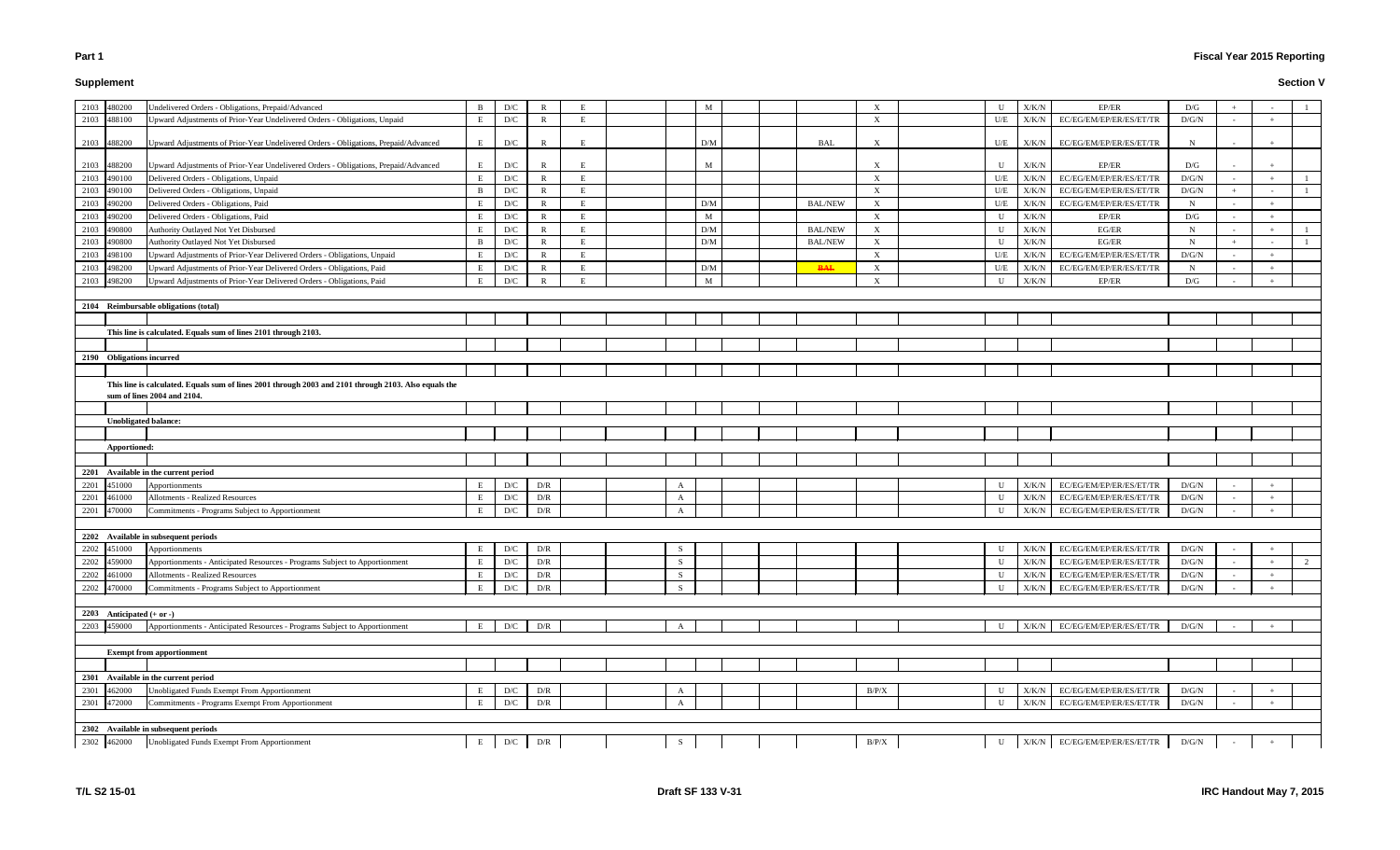# **Supplement**

# **Fiscal Year 2015 Reporting**

| U      | X/K/N          | EC/EG/EM/EP/ER/ES/ET/TR                            | D/G/N          | $\overline{\phantom{a}}$                             |                                  |                     |
|--------|----------------|----------------------------------------------------|----------------|------------------------------------------------------|----------------------------------|---------------------|
| U      | X/K/N          | EC/EG/EM/EP/ER/ES/ET/TR                            | D/G/N          | $\overline{\phantom{a}}$                             | $+$                              |                     |
|        |                |                                                    |                |                                                      |                                  |                     |
|        |                |                                                    |                |                                                      |                                  |                     |
| U      | X/K/N          | EC/EG/EM/EP/ER/ES/ET/TR                            | D/G/N          | $\overline{\phantom{a}}$                             | $\qquad \qquad +$                | 2                   |
|        |                |                                                    |                |                                                      |                                  |                     |
|        |                |                                                    |                |                                                      |                                  |                     |
|        |                |                                                    |                |                                                      |                                  |                     |
|        |                |                                                    |                |                                                      |                                  |                     |
| U      | X/K/N          | EC/EG/EM/EP/ER/ES/ET/TR                            | <b>D/G/N</b>   | $\overline{a}$                                       | $^+$                             |                     |
|        |                |                                                    |                |                                                      |                                  |                     |
|        |                |                                                    |                |                                                      |                                  |                     |
| U      | X/K/N          | EC/EG/EM/EP/ER/ES/ET/TR                            | <b>D/G/N</b>   | $\overline{\phantom{a}}$                             | $+$                              |                     |
|        |                |                                                    |                |                                                      |                                  |                     |
|        |                |                                                    |                |                                                      |                                  |                     |
| U      | X/K/N          | EC/EG/EM/EP/ER/ES/ET/TR                            | D/G/N          | $\overline{\phantom{a}}$                             |                                  | 2                   |
| U      | X/K/N          | EC/EG/EM/EP/ER/ES/ET/TR                            | D/G/N          | $\overline{\phantom{a}}$                             | $^+$                             | 2                   |
| U      | X/K/N          | EC/EG/EM/EP/ER/ES/ET/TR                            | D/G/N          | $\overline{\phantom{a}}$                             | $\begin{array}{c} + \end{array}$ | 2<br>$\overline{c}$ |
| U      | X/K/N          | EC/EG/EM/EP/ER/ES/ET/TR<br>EC/EG/EM/EP/ER/ES/ET/TR | D/G/N          | $\overline{\phantom{a}}$                             | $\begin{array}{c} + \end{array}$ | 2                   |
| U<br>U | X/K/N<br>X/K/N | EC/EG/EM/EP/ER/ES/ET/TR                            | D/G/N<br>D/G/N | $\overline{\phantom{a}}$<br>$\overline{\phantom{a}}$ | $^{+}$                           |                     |
| E      | K/N            | EC/EG/EM/EP/ER/ES/ET/TR                            | D/G/N          | $\overline{\phantom{a}}$                             |                                  |                     |
| U      | X/K/N          | EC/EG/EM/EP/ER/ES/ET/TR                            | D/G/N          |                                                      | $^{+}$                           |                     |
| U      | N              | EG/EP                                              | N              |                                                      | $^{+}$                           |                     |
| E      | K/N            | EC/EG/EM/EP/ER/ES/ET/TR                            | D/G/N          | $\overline{\phantom{a}}$                             |                                  |                     |
|        |                |                                                    |                |                                                      |                                  |                     |
|        |                |                                                    |                |                                                      |                                  |                     |
| Е      | K/N            | EC/EG/EM/EP/ER/ES/ET/TR                            | D/G/N          | $\sim$                                               | $\! + \!\!\!\!$                  |                     |
| E      | K/N            | EC/EG/EM/EP/ER/ES/ET/TR                            | D/G/N          | $\sim$                                               | $+$                              |                     |
|        |                |                                                    |                |                                                      |                                  |                     |
|        |                |                                                    |                |                                                      |                                  |                     |
|        |                |                                                    |                |                                                      |                                  |                     |
|        |                |                                                    |                |                                                      |                                  |                     |
|        |                |                                                    |                |                                                      |                                  |                     |
|        |                |                                                    |                |                                                      |                                  |                     |
|        |                |                                                    |                |                                                      |                                  |                     |
|        |                |                                                    |                |                                                      |                                  |                     |
|        |                |                                                    |                |                                                      |                                  |                     |
|        |                |                                                    |                |                                                      |                                  |                     |
|        |                |                                                    |                |                                                      |                                  |                     |
|        |                |                                                    |                |                                                      |                                  |                     |
|        |                |                                                    |                |                                                      |                                  |                     |
|        |                |                                                    |                |                                                      |                                  |                     |
| U      | X/K/N          | EC/EG/EM/EP/ER/ES/ET/TR                            | D/G/N          |                                                      |                                  | 2                   |
| U      | X/K/N          | EC/EG/EM/EP/ER/ES/ET/TR                            | D/G/N          | $\overline{\phantom{a}}$                             |                                  | $\overline{c}$      |
| U      | X/K/N          | EC/EG/EM/EP/ER/ES/ET/TR                            | D/G/N          | $\overline{\phantom{a}}$                             | $^{+}$                           | 2                   |
| U      | X/K/N          | EC/EG/EM/EP/ER/ES/ET/TR                            | D/G/N          |                                                      | $^{+}$                           | 2                   |
| U      | X/K/N          | EC/EG/EM/EP/ER/ES/ET/TR                            | D/G/N          | ÷,                                                   | $^{+}$                           | $\overline{c}$      |
| U      | X/K/N          | EC/EG/EM/EP/ER/ES/ET/TR                            | <b>D/G/N</b>   | $\overline{\phantom{a}}$                             | $^{+}$                           |                     |
| U      | X/K/N          | EC/EG/EM/EP/ER/ES/ET/TR                            | <b>D/G/N</b>   |                                                      | $\ddot{}$                        |                     |

| 2302 469000 |                             | Anticipated Resources - Programs Exempt From Apportionment                                               | E | D/C           | D/R |       | -S |                 |  |       | U            | X/K/N         | EC/EG/EM/EP/ER/ES/ET/TR | D/G/N        |        |        |  |
|-------------|-----------------------------|----------------------------------------------------------------------------------------------------------|---|---------------|-----|-------|----|-----------------|--|-------|--------------|---------------|-------------------------|--------------|--------|--------|--|
|             | 2302 472000                 | Commitments - Programs Exempt From Apportionment                                                         | E | D/C           | D/R |       | S  |                 |  |       | U            | X/K/N         | EC/EG/EM/EP/ER/ES/ET/TR | D/G/N        |        |        |  |
|             |                             |                                                                                                          |   |               |     |       |    |                 |  |       |              |               |                         |              |        |        |  |
|             | 2303 Anticipated $(+ or -)$ |                                                                                                          |   |               |     |       |    |                 |  |       |              |               |                         |              |        |        |  |
|             | 2303 469000                 | Anticipated Resources - Programs Exempt From Apportionment                                               | E | D/C           | D/R |       | A  |                 |  |       | U            | X/K/N         | EC/EG/EM/EP/ER/ES/ET/TR | D/G/N        |        |        |  |
|             |                             |                                                                                                          |   |               |     |       |    |                 |  |       |              |               |                         |              |        |        |  |
|             | Unapportioned               |                                                                                                          |   |               |     |       |    |                 |  |       |              |               |                         |              |        |        |  |
|             |                             |                                                                                                          |   |               |     |       |    |                 |  |       |              |               |                         |              |        |        |  |
|             | 2401 Deferred               |                                                                                                          |   |               |     |       |    |                 |  |       |              |               |                         |              |        |        |  |
|             | 2401 443000                 | Unapportioned Authority - OMB Deferral                                                                   | E | D/C           | D/R |       |    |                 |  |       | U            | ${\rm X/K/N}$ | EC/EG/EM/EP/ER/ES/ET/TR | H/G/N        |        |        |  |
|             |                             |                                                                                                          |   |               |     |       |    |                 |  |       |              |               |                         |              |        |        |  |
|             |                             | 2402 Withheld pending rescission                                                                         |   |               |     |       |    |                 |  |       |              |               |                         |              |        |        |  |
|             | 2402 442000                 | Unapportioned Authority - Pending Rescission                                                             | E | D/C           | D/R |       |    |                 |  |       | $\mathbf{U}$ | ${\rm X/K/N}$ | EC/EG/EM/EP/ER/ES/ET/TR | D/G/N        |        |        |  |
|             |                             |                                                                                                          |   |               |     |       |    |                 |  |       |              |               |                         |              |        |        |  |
| 2403 Other  |                             |                                                                                                          |   |               |     |       |    |                 |  |       |              |               |                         |              |        |        |  |
| 2403 406000 |                             | Anticipated Collections From Non-Federal Sources                                                         | E |               | D/R | A/B/E |    | D/M             |  |       | U            | X/K/N         | EC/EG/EM/EP/ER/ES/ET/TR | D/G/N        |        |        |  |
| 2403        | 407000                      | Anticipated Collections From Federal Sources                                                             | E | C             | D/R | A/B/E |    | $\rm{D}/\rm{M}$ |  |       | U            | $\rm X/K/N$   | EC/EG/EM/EP/ER/ES/ET/TR | $\rm D/G/N$  |        |        |  |
| 2403        | 421000                      | Anticipated Reimbursements and Other Income                                                              | E | C             | D/R | A/B/E |    | D/M             |  |       | U            | X/K/N         | EC/EG/EM/EP/ER/ES/ET/TR | D/G/N        | $\sim$ | $+$    |  |
| 2403        | 421500                      | Anticipated Expenditure Transfers from Trust Funds                                                       | E | C             | D/R | A/B/E |    | D/M             |  |       | U            | X/K/N         | EC/EG/EM/EP/ER/ES/ET/TR | D/G/N        | $\sim$ |        |  |
| 2403        | 431000                      | Anticipated Recoveries of Prior-Year Obligations                                                         | E | $\mathcal{C}$ | D/R | A/B/E |    |                 |  |       | U            | $\rm X/K/N$   | EC/EG/EM/EP/ER/ES/ET/TR | D/G/N        | $\sim$ |        |  |
| 2403        | 445000                      | Unapportioned Authority                                                                                  | E | D/C           | D/R |       |    |                 |  | B/P/X | U            | X/K/N         | EC/EG/EM/EP/ER/ES/ET/TR | D/G/N        | $\sim$ | $+$    |  |
| 2403        | 445000                      | Unapportioned Authority                                                                                  | E | D/C           | D/R |       |    |                 |  | B/P   | Е            | K/N           | EC/EG/EM/EP/ER/ES/ET/TR | D/G/N        |        | $^{+}$ |  |
| 2403        | 463000                      | Funds Not Available for Commitment/Obligation                                                            | E | D/C           | D/R | A/B/E |    |                 |  |       | U            | $\rm X/K/N$   | EC/EG/EM/EP/ER/ES/ET/TR | D/G/N        | $\sim$ | $+$    |  |
| 2403        | 463500                      | Funds Not Available - Adjustments to the Exchange Stabilization Fund                                     | E | D/C           | D   |       |    |                 |  |       | U            | $\mathbf N$   | EG/EP                   | N            | $\sim$ | $+$    |  |
| 2403 465000 |                             | Allotments - Expired Authority                                                                           | E | D/C           | D/R | A/B/E |    |                 |  | B/P/X | E            | K/N           | EC/EG/EM/EP/ER/ES/ET/TR | D/G/N        | $\sim$ |        |  |
|             |                             |                                                                                                          |   |               |     |       |    |                 |  |       |              |               |                         |              |        |        |  |
|             |                             | 2413 Expired unobligated balance: end of year                                                            |   |               |     |       |    |                 |  |       |              |               |                         |              |        |        |  |
| 2413 445000 |                             | <b>Unapportioned Authority</b>                                                                           | Е | D/C           | D/R |       |    |                 |  | B/P   | E            | K/N           | EC/EG/EM/EP/ER/ES/ET/TR | D/G/N        |        |        |  |
| 2413 465000 |                             | Allotments - Expired Authority                                                                           | E | D/C           | D/R | A/B/E |    |                 |  | B/P/X | Е            | K/N           | EC/EG/EM/EP/ER/ES/ET/TR | D/G/N        |        |        |  |
|             |                             |                                                                                                          |   |               |     |       |    |                 |  |       |              |               |                         |              |        |        |  |
|             |                             | 2490 Unobligated balance, end of year                                                                    |   |               |     |       |    |                 |  |       |              |               |                         |              |        |        |  |
|             |                             |                                                                                                          |   |               |     |       |    |                 |  |       |              |               |                         |              |        |        |  |
|             |                             | This line is calculated. Equals sum of the amounts on detailed 2201, 2202, 2203, 2301, 2302, 2303, 2401, |   |               |     |       |    |                 |  |       |              |               |                         |              |        |        |  |
|             | 2402, and 2403.             |                                                                                                          |   |               |     |       |    |                 |  |       |              |               |                         |              |        |        |  |
|             |                             |                                                                                                          |   |               |     |       |    |                 |  |       |              |               |                         |              |        |        |  |
|             |                             | 2500 Total budgetary resources                                                                           |   |               |     |       |    |                 |  |       |              |               |                         |              |        |        |  |
|             |                             |                                                                                                          |   |               |     |       |    |                 |  |       |              |               |                         |              |        |        |  |
|             |                             | This line is calculated. Equals sum of lines 2001 through 2403. This amount equals the amount on line    |   |               |     |       |    |                 |  |       |              |               |                         |              |        |        |  |
|             | 1910.                       |                                                                                                          |   |               |     |       |    |                 |  |       |              |               |                         |              |        |        |  |
|             |                             |                                                                                                          |   |               |     |       |    |                 |  |       |              |               |                         |              |        |        |  |
|             |                             | Memorandum (non-add) entries:                                                                            |   |               |     |       |    |                 |  |       |              |               |                         |              |        |        |  |
|             |                             |                                                                                                          |   |               |     |       |    |                 |  |       |              |               |                         |              |        |        |  |
|             |                             | 2501 Subject to apportionment                                                                            |   |               |     |       |    |                 |  |       |              |               |                         |              |        |        |  |
| 2501        | 406000                      | Anticipated Collections From Non-Federal Sources                                                         | E | C             | D/R | A/B   |    | D/M             |  |       | U            | X/K/N         | EC/EG/EM/EP/ER/ES/ET/TR | D/G/N        | $\sim$ |        |  |
| 2501        | 407000                      | Anticipated Collections From Federal Sources                                                             | E | $\mathbb{C}$  | D/R | A/B   |    | D/M             |  |       | U            | X/K/N         | EC/EG/EM/EP/ER/ES/ET/TR | D/G/N        | $\sim$ |        |  |
| 2501 421000 |                             | Anticipated Reimbursements and Other Income                                                              | E | $\mathbf{C}$  | D/R | A/B   |    | D/M             |  |       | $\mathbf U$  | X/K/N         | EC/EG/EM/EP/ER/ES/ET/TR | D/G/N        | $\sim$ |        |  |
| 2501        | 421500                      | Anticipated Expenditure Transfers from Trust Funds                                                       | E | $\mathbf C$   | D/R | A/B   |    | D/M             |  |       | U            | X/K/N         | EC/EG/EM/EP/ER/ES/ET/TR | D/G/N        |        |        |  |
| 2501        | 431000                      | Anticipated Recoveries of Prior-Year Obligations                                                         | E | $\mathbf{C}$  | D/R | A/B   |    |                 |  |       | U            | X/K/N         | EC/EG/EM/EP/ER/ES/ET/TR | $\rm D/G/N$  |        |        |  |
| 2501        | 442000                      | <b>Unapportioned Authority - Pending Rescission</b>                                                      | E | D/C           | D/R |       |    |                 |  |       | U            | X/K/N         | EC/EG/EM/EP/ER/ES/ET/TR | <b>D/G/N</b> | $\sim$ |        |  |
| 2501 443000 |                             | Jnapportioned Authority - OMB Deferral                                                                   | E | D/C           | D/R |       |    |                 |  |       |              | $\rm X/K/N$   | EC/EG/EM/EP/ER/ES/ET/TR | <b>D/G/N</b> |        |        |  |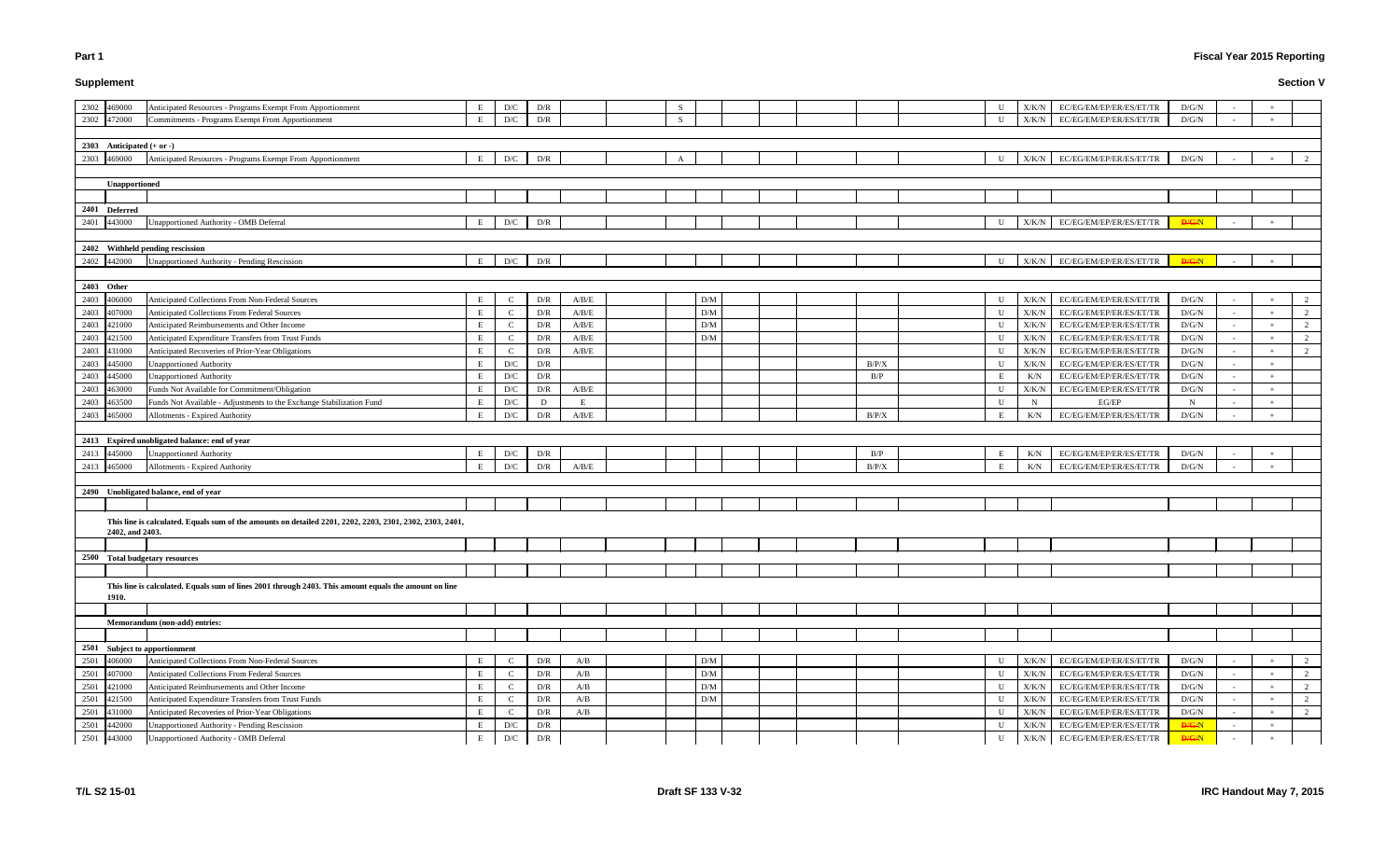# **Supplement**

| 2501<br>445000                 | <b>Jnapportioned Authority</b>                                                      | E            | D/C                     | D/R                     |     |     |                 |                | B/P/X                     | U            | X/K/N         | EC/EG/EM/EP/ER/ES/ET/TR                 | D/G/N       |  |   |
|--------------------------------|-------------------------------------------------------------------------------------|--------------|-------------------------|-------------------------|-----|-----|-----------------|----------------|---------------------------|--------------|---------------|-----------------------------------------|-------------|--|---|
| 2501<br>445000                 | <b>Jnapportioned Authority</b>                                                      | E            | $\mathbf{D}/\mathbf{C}$ | D/R                     |     |     |                 |                | B/P                       |              | K/N           | EC/EG/EM/EP/ER/ES/ET/TR                 | D/G/N       |  |   |
| 2501<br>451000                 | Apportionments                                                                      | E            | D/C                     | D/R                     |     | A/S |                 |                |                           | $\mathbf{U}$ | X/K/N         | EC/EG/EM/EP/ER/ES/ET/TR                 | D/G/N       |  |   |
| 2501<br>459000                 | Apportionments - Anticipated Resources - Programs Subject to Apportionmen           | E            | $\mathbf{D}/\mathbf{C}$ | D/R                     |     | A/S |                 |                |                           | $\mathbf{U}$ | X/K/N         | EC/EG/EM/EP/ER/ES/ET/TR                 | D/G/N       |  |   |
| 2501<br>461000                 | <b>Allotments - Realized Resources</b>                                              | E            | $\mathbf{D}/\mathbf{C}$ | D/R                     |     | A/S |                 |                |                           | U            | X/K/N         | EC/EG/EM/EP/ER/ES/ET/TR                 | D/G/N       |  |   |
| 2501<br>463000                 | Funds Not Available for Commitment/Obligation                                       | E            | D/C                     | D/R                     | A/B |     |                 |                |                           | U            | X/K/N         | EC/EG/EM/EP/ER/ES/ET/TR                 | D/G/N       |  |   |
| 2501<br>165000                 | Allotments - Expired Authority                                                      | E            | D/C                     | D/R                     | A/B |     |                 |                | B/P/X                     |              | K/N           | EC/EG/EM/EP/ER/ES/ET/TR                 | D/G/N       |  |   |
| 2501<br>170000                 | Commitments - Programs Subject to Apportionment                                     | E            | D/C                     | D/R                     |     | A/S |                 |                |                           | U            | X/K/N         | EC/EG/EM/EP/ER/ES/ET/TR                 | D/G/N       |  |   |
| 2501<br>480100                 | Undelivered Orders - Obligations, Unpaid                                            | E            | D/C                     | D/R                     | A/B |     |                 |                | $\boldsymbol{\mathrm{X}}$ | U/E          | X/K/N         | EC/EG/EM/EP/ER/ES/ET/TR                 | D/G/N       |  |   |
| 2501<br>480100                 | Undelivered Orders - Obligations, Unpaid                                            | <sup>B</sup> | $\mathbf{D}/\mathbf{C}$ | D/R                     | A/B |     |                 |                | $\boldsymbol{\mathrm{X}}$ | U/E          | X/K/N         | EC/EG/EM/EP/ER/ES/ET/TR                 | D/G/N       |  |   |
| 2501<br>180200                 | Undelivered Orders - Obligations, Prepaid/Advanced                                  | E            | $\mathbf{D}/\mathbf{C}$ | D/R                     | A/B |     | D/M             | <b>BAL/NEW</b> | X                         | U/E          | X/K/N         | EC/EG/EM/EP/ER/ES/ET/TR                 | N           |  |   |
| 2501<br>480200                 | Undelivered Orders - Obligations, Prepaid/Advanced                                  | -B           | D/C                     | D/R                     | A/B |     | D/M             | <b>BAL/NEW</b> | X                         | U/E          | X/K/N         | EC/EG/EM/EP/ER/ES/ET/TR                 | N           |  |   |
| 2501<br>480200                 | Undelivered Orders - Obligations, Prepaid/Advanced                                  | E            | D/C                     | D/R                     | A/B |     | M               |                | $\mathbf{X}$              | U/E          | X/K/N         | EP/ER                                   | D/G         |  |   |
| 2501<br>480200                 | Undelivered Orders - Obligations, Prepaid/Advanced                                  | <sup>B</sup> | D/C                     | D/R                     | A/B |     | M               |                |                           | U/E          | X/K/N         | EP/ER                                   | D/G         |  |   |
| 2501<br>488100                 | Upward Adjustments of Prior-Year Undelivered Orders - Obligations, Unpaid           | E            | D/C                     | D/R                     | A/B |     |                 |                |                           | U/E          | X/K/N         | EC/EG/EM/EP/ER/ES/ET/TR                 | D/G/N       |  |   |
|                                |                                                                                     |              |                         |                         |     |     |                 |                |                           |              |               |                                         |             |  |   |
| 2501<br>488200                 | Upward Adjustments of Prior-Year Undelivered Orders - Obligations, Prepaid/Advanced | E            | D/C                     | D/R                     | A/B |     | D/M             | <b>BAL/NEW</b> | X                         | U/E          | X/K/N         | EC/EG/EM/EP/ER/ES/ET/TR                 | N           |  |   |
| 2501<br>488200                 | Upward Adjustments of Prior-Year Undelivered Orders - Obligations, Prepaid/Advanced | E            | D/C                     | D/R                     | A/B |     | M               |                | $\boldsymbol{\mathrm{X}}$ | U/E          | X/K/N         | EP/ER                                   | D/G         |  |   |
| 2501<br>490100                 | Delivered Orders - Obligations, Unpaid                                              | E            | D/C                     | D/R                     | A/B |     |                 |                | X                         | U/E          | X/K/N         | EC/EG/EM/EP/ER/ES/ET/TR                 | D/G/N       |  |   |
| 2501<br>490100                 | Delivered Orders - Obligations, Unpaid                                              | <b>R</b>     | $\mathbf{D}/\mathbf{C}$ | D/R                     | A/B |     |                 |                | X                         | U/E          | X/K/N         | EC/EG/EM/EP/ER/ES/ET/TR                 | D/G/N       |  |   |
| 2501<br>!90200                 | Delivered Orders - Obligations, Paid                                                | E            | $\mathbf{D}/\mathbf{C}$ | D/R                     | A/B |     | D/M             | <b>BAL/NEW</b> | X                         | U/E          | X/K/N         | EC/EG/EM/EP/ER/ES/ET/TR                 | N           |  |   |
| 2501<br>190200                 | Delivered Orders - Obligations, Paid                                                | E            | $\mathbf{D}/\mathbf{C}$ | D/R                     | A/B |     | M               |                | X                         | U/E          | X/K/N         | EP/ER                                   | D/G         |  |   |
| 2501<br>190800                 | Authority Outlayed Not Yet Disbursed                                                | E            | $\mathbf{D}/\mathbf{C}$ | D/R                     | A   |     | $\rm{D}/\rm{M}$ | <b>BAL/NEW</b> | X                         | $\mathbf{U}$ | X/K/N         | EG                                      | N           |  |   |
| 2501<br>490800                 | Authority Outlayed Not Yet Disbursed                                                | <sup>B</sup> | D/C                     | D/R                     | A   |     | D/M             | <b>BAL/NEW</b> | $\mathbf{X}$              | U            | X/K/N         | EG                                      | N           |  |   |
| 2501<br>498100                 | Upward Adjustments of Prior-Year Delivered Orders - Obligations, Unpaid             | E            | D/C                     | D/R                     | A/B |     |                 |                | X                         | U/E          | X/K/N         | EC/EG/EM/EP/ER/ES/ET/TR                 | D/G/N       |  |   |
| 2501<br>498200                 | Upward Adjustments of Prior-Year Delivered Orders - Obligations, Paid               | E            | D/C                     | D/R                     | A/B |     | D/M             | <b>BAL/NEW</b> |                           | U/E          | X/K/N         | EC/EG/EM/EP/ER/ES/ET/TR                 | N           |  |   |
| 2501<br>198200                 | Upward Adjustments of Prior-Year Delivered Orders - Obligations, Paid               | E            | D/C                     | D/R                     | A/B |     | M               |                | $\mathbf{x}$              | U/E          | X/K/N         | EP/ER                                   | D/G         |  |   |
|                                |                                                                                     |              |                         |                         |     |     |                 |                |                           |              |               |                                         |             |  |   |
| 2502 Exempt from apportionment |                                                                                     |              |                         |                         |     |     |                 |                |                           |              |               |                                         |             |  |   |
| 2502<br>406000                 | <b>Anticipated Collections From Non-Federal Sources</b>                             | E            | $\Gamma$                | D/R                     | F   |     | D/M             |                |                           | U            | X/K/N         | EC/EG/EM/EP/ER/ES/ET/TR                 | D/G/N       |  |   |
| 2502<br>407000                 | <b>Anticipated Collections From Federal Sources</b>                                 | E            | $\mathsf{C}$            | D/R                     | E   |     | D/M             |                |                           | U            | X/K/N         | EC/EG/EM/EP/ER/ES/ET/TR                 | D/G/N       |  | 2 |
| 2502<br>21000                  | Anticipated Reimbursements and Other Income                                         | E            | $\mathsf{C}$            | D/R                     | E   |     | D/M             |                |                           | $\mathbf{U}$ | X/K/N         | EC/EG/EM/EP/ER/ES/ET/TR                 | D/G/N       |  | 2 |
| 2502<br>421500                 | Anticipated Expenditure Transfers from Trust Funds                                  | E            | $\mathsf{C}$            | D/R                     | E   |     | D/M             |                |                           | $\mathbf{U}$ | X/K/N         | EC/EG/EM/EP/ER/ES/ET/TR                 | D/G/N       |  | 2 |
| 2502<br>431000                 | Anticipated Recoveries of Prior-Year Obligations                                    | E            | $\Gamma$                | D/R                     | Е   |     |                 |                |                           | U            | X/K/N         | EC/EG/EM/EP/ER/ES/ET/TR                 | D/G/N       |  | 2 |
| 2502<br>462000                 | <b>Jnobligated Funds Exempt From Apportionment</b>                                  | E            | D/C                     | D/R                     |     | A/S |                 |                | B/P/X                     | U            | X/K/N         | EC/EG/EM/EP/ER/ES/ET/TR                 | D/G/N       |  |   |
| 2502 463000                    | Funds Not Available for Commitment/Obligation                                       | E            | D/C                     | D/R                     | E   |     |                 |                |                           | $\mathbf{U}$ | X/K/N         | EC/EG/EM/EP/ER/ES/ET/TR                 | D/G/N       |  |   |
| 2502<br>463500                 | Funds Not Available - Adjustments to the Exchange Stabilization Fund                | $\mathbf E$  | D/C                     | D                       | E   |     |                 |                |                           | $\mathbf{U}$ | $\mathbf N$   | EG/EP                                   | $\mathbf N$ |  |   |
| 2502 465000                    | <b>Allotments - Expired Authority</b>                                               | E            | $\mathbf{D}/\mathbf{C}$ | D/R                     | E   |     |                 |                | B/P/X                     |              | K/N           | EC/EG/EM/EP/ER/ES/ET/TR                 | D/G/N       |  |   |
| 2502<br>469000                 | Anticipated Resources - Programs Exempt From Apportionment                          | E            | $\mathbf{D}/\mathbf{C}$ | $\mathbf{D}/\mathbf{R}$ |     | A/S |                 |                |                           | U            | X/K/N         | EC/EG/EM/EP/ER/ES/ET/TR                 | D/G/N       |  | 2 |
| 2502<br>472000                 | Commitments - Programs Exempt From Apportionment                                    | E            | $\mathbf{D}/\mathbf{C}$ | D/R                     |     | A/S |                 |                |                           | U            | X/K/N         | EC/EG/EM/EP/ER/ES/ET/TR                 | D/G/N       |  |   |
| 2502<br>480100                 | Undelivered Orders - Obligations, Unpaid                                            | E            | D/C                     | D/R                     | E   |     |                 |                | X                         | U/E          | X/K/N         | EC/EG/EM/EP/ER/ES/ET/TR                 | D/G/N       |  |   |
| 2502<br>480100                 | Undelivered Orders - Obligations, Unpaid                                            | B            | D/C                     | D/R                     | E   |     |                 |                | X                         | U/E          | X/K/N         | EC/EG/EM/EP/ER/ES/ET/TR                 | D/G/N       |  |   |
| 2502<br>480200                 | Undelivered Orders - Obligations, Prepaid/Advanced                                  | E            | D/C                     | D/R                     |     |     | D/M             | <b>BAL/NEW</b> | X                         | U/E          | X/K/N         | EC/EG/EM/EP/ER/ES/ET/TR                 | N           |  |   |
| 2502<br>480200                 | Undelivered Orders - Obligations, Prepaid/Advanced                                  | $\mathbf{B}$ | $\mathbf{D}/\mathbf{C}$ | D/R                     | E   |     | D/M             | <b>BAL/NEW</b> | $\boldsymbol{\mathrm{X}}$ | U/E          | X/K/N         | EC/EG/EM/EP/ER/ES/ET/TR                 | $\mathbf N$ |  |   |
| 2502<br>480200                 | Undelivered Orders - Obligations, Prepaid/Advanced                                  | E            | $\mathbf{D}/\mathbf{C}$ | D/R                     | E   |     | M               |                | $\boldsymbol{\mathrm{X}}$ | U/E          | ${\rm X/K/N}$ | EP/ER                                   | D/G         |  |   |
| 2502<br>480200                 | Undelivered Orders - Obligations, Prepaid/Advanced                                  | <sup>B</sup> | D/C                     | D/R                     | E   |     | M               |                | X                         | U/E          | X/K/N         | EP/ER                                   | D/G         |  |   |
| 2502 488100                    | Upward Adjustments of Prior-Year Undelivered Orders - Obligations, Unpaid           | E            | D/C                     | D/R                     | Е   |     |                 |                | $\boldsymbol{\mathrm{X}}$ | U/E          | ${\rm X/K/N}$ | EC/EG/EM/EP/ER/ES/ET/TR                 | D/G/N       |  |   |
|                                |                                                                                     |              |                         |                         |     |     |                 |                |                           |              |               |                                         |             |  |   |
| 2502 488200                    | Upward Adjustments of Prior-Year Undelivered Orders - Obligations, Prepaid/Advanced | E            | D/C                     | D/R                     | E   |     | D/M             | <b>BAL/NEW</b> | X                         |              |               | $U/E$ $X/K/N$ $EC/EG/EM/EP/ER/ES/ET/TR$ | $\mathbf N$ |  |   |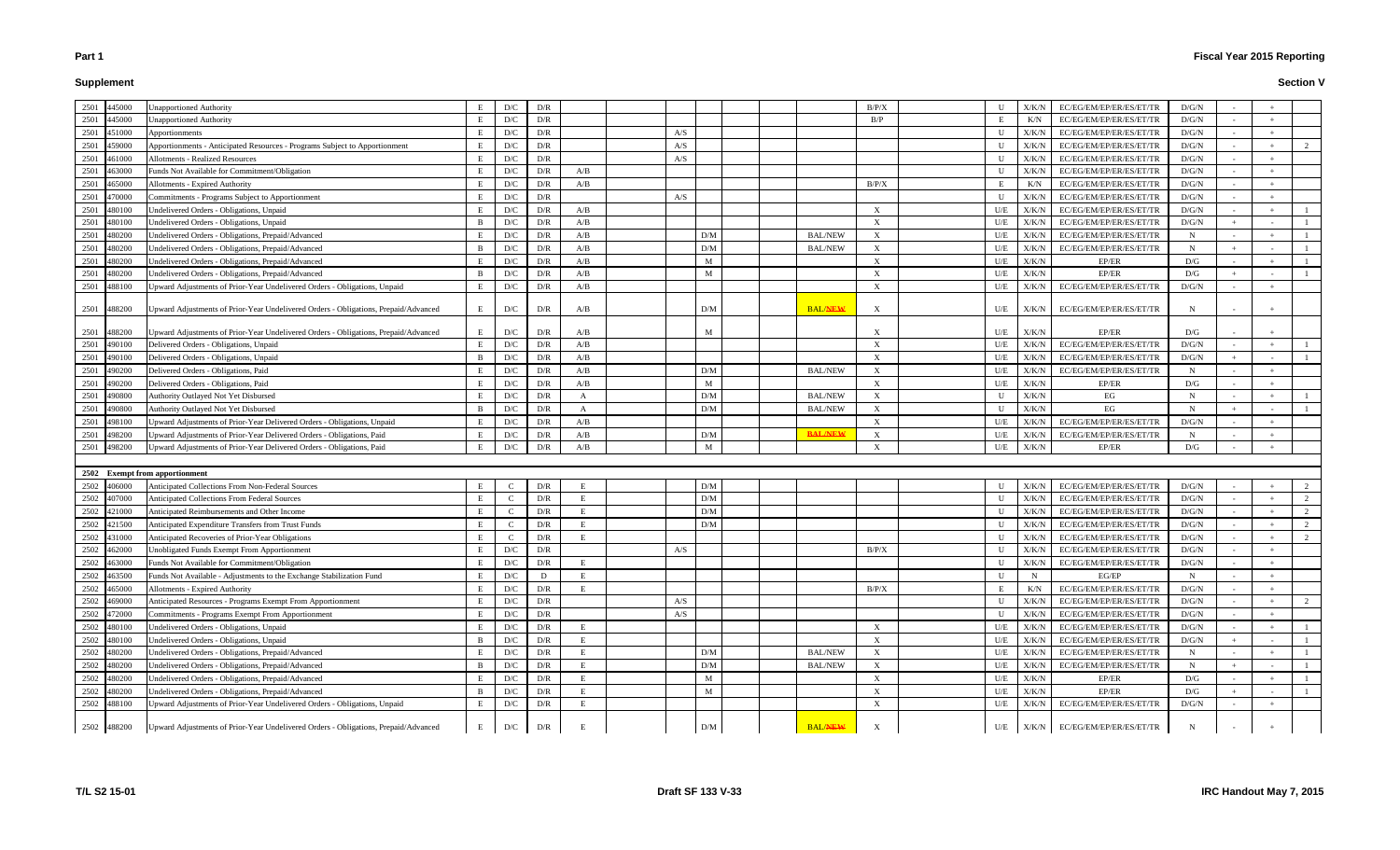# **Supplement**

| 2502 | 488200      | Upward Adjustments of Prior-Year Undelivered Orders - Obligations, Prepaid/Advanced | E.           | D/C                     | D/R          |              |     | M   |                |                           | U/E          | X/K/N         | EP/ER                   | D/G          |  |          |
|------|-------------|-------------------------------------------------------------------------------------|--------------|-------------------------|--------------|--------------|-----|-----|----------------|---------------------------|--------------|---------------|-------------------------|--------------|--|----------|
| 2502 | 490100      | Delivered Orders - Obligations, Unpaid                                              |              | $\mathbf{D}/\mathbf{C}$ | D/R          | Е            |     |     |                | $\boldsymbol{\mathrm{X}}$ | U/E          | X/K/N         | EC/EG/EM/EP/ER/ES/ET/TR | D/G/N        |  |          |
| 2502 | 490100      | Delivered Orders - Obligations, Unpaid                                              |              | $\mathbf{D}/\mathbf{C}$ | D/R          |              |     |     |                | $\boldsymbol{\mathrm{X}}$ | U/E          | X/K/N         | EC/EG/EM/EP/ER/ES/ET/TR | D/G/N        |  |          |
| 2502 | 490200      | Delivered Orders - Obligations, Paid                                                | E            | D/C                     | D/R          | E            |     | D/M | <b>BAL/NEW</b> | $\boldsymbol{\mathrm{X}}$ | U/E          | X/K/N         | EC/EG/EM/EP/ER/ES/ET/TR | N            |  |          |
| 2502 | 490200      | Delivered Orders - Obligations, Paid                                                |              | D/C                     | D/R          | E            |     | M   |                | $\boldsymbol{\mathrm{X}}$ | U/E          | X/K/N         | EP/ER                   | D/G          |  |          |
| 2502 | 490800      | Authority Outlayed Not Yet Disbursed                                                |              | $\mathbf{D}/\mathbf{C}$ | D/R          | $\mathbf{F}$ |     | D/M | <b>BAL/NEW</b> | $\boldsymbol{\mathrm{X}}$ | U            | X/K/N         | EG/ER                   | $\mathbf N$  |  |          |
| 2502 | 490800      | Authority Outlayed Not Yet Disbursed                                                | <sup>B</sup> | D/C                     | D/R          | E            |     | D/M | <b>BAL/NEW</b> | X                         | U            | X/K/N         | EG/ER                   | $\mathbf N$  |  |          |
| 2502 | 498100      | Upward Adjustments of Prior-Year Delivered Orders - Obligations, Unpaid             |              | D/C                     | D/R          | E            |     |     |                | X                         | U/E          | X/K/N         | EC/EG/EM/EP/ER/ES/ET/TR | D/G/N        |  |          |
| 2502 | 498200      | Joward Adjustments of Prior-Year Delivered Orders - Obligations, Paid               |              | D/C                     | D/R          | E            |     | D/M | <b>BAL/NEW</b> | $\boldsymbol{\mathrm{X}}$ | U/E          | X/K/N         | EC/EG/EM/EP/ER/ES/ET/TR | N            |  |          |
|      | 2502 498200 | Upward Adjustments of Prior-Year Delivered Orders - Obligations, Paid               | E            | D/C                     | D/R          | -E           |     | M   |                | $\boldsymbol{\mathrm{X}}$ | U/E          | ${\rm X/K/N}$ | EP/ER                   | D/G          |  |          |
|      |             |                                                                                     |              |                         |              |              |     |     |                |                           |              |               |                         |              |  |          |
|      |             | 2503 Direct unobligated balance, end of year                                        |              |                         |              |              |     |     |                |                           |              |               |                         |              |  |          |
|      | 2503 406000 | Anticipated Collections From Non-Federal Sources                                    |              | $\Gamma$                | D            | A/B/E        |     | D/M |                |                           | $\mathbf{U}$ | X/K/N         | EC/EG/EM/EP/ER/ES/ET/TR | D/G/N        |  | 2        |
| 2503 | 407000      | Anticipated Collections From Federal Sources                                        |              | $\mathcal{C}$           | D            | A/B/E        |     | D/M |                |                           | U            | X/K/N         | EC/EG/EM/EP/ER/ES/ET/TR | D/G/N        |  | 2        |
| 2503 | 421000      | Anticipated Reimbursements and Other Income                                         |              | $\mathcal{C}$           | D            | A/B/E        |     | D/M |                |                           | $\mathbf{U}$ | X/K/N         | EC/EG/EM/EP/ER/ES/ET/TR | D/G/N        |  | 2        |
| 2503 | 421500      | Anticipated Expenditure Transfers from Trust Funds                                  | E            | $\mathcal{C}$           | D            | A/B/E        |     | D/M |                |                           | $\mathbf{U}$ | X/K/N         | EC/EG/EM/EP/ER/ES/ET/TR | D/G/N        |  | 2        |
|      | 2503 431000 | Anticipated Recoveries of Prior-Year Obligations                                    | E            | $\mathbf C$             | D            | A/B/E        |     |     |                |                           | U            | X/K/N         | EC/EG/EM/EP/ER/ES/ET/TR | D/G/N        |  | 2        |
| 2503 | 442000      | Unapportioned Authority - Pending Rescission                                        |              | $\mathbf{D}/\mathbf{C}$ | D            |              |     |     |                |                           | U            | X/K/N         | EC/EG/EM/EP/ER/ES/ET/TR | <b>D/G/N</b> |  |          |
| 2503 | 443000      | Jnapportioned Authority - OMB Deferral                                              |              | D/C                     | D            |              |     |     |                |                           | U            | X/K/N         | EC/EG/EM/EP/ER/ES/ET/TR | <b>D/G/N</b> |  |          |
| 2503 | 445000      | Jnapportioned Authority                                                             |              | D/C                     | D            |              |     |     |                | B/P/X                     | U            | X/K/N         | EC/EG/EM/EP/ER/ES/ET/TR | D/G/N        |  |          |
| 2503 | 445000      | <b>Jnapportioned Authority</b>                                                      |              | $\mathbf{D}/\mathbf{C}$ | D            |              |     |     |                | B/P                       |              | K/N           | EC/EG/EM/EP/ER/ES/ET/TR | D/G/N        |  |          |
| 2503 | 451000      | Apportionments                                                                      |              | D/C                     | D            |              | A/S |     |                |                           | U            | X/K/N         | EC/EG/EM/EP/ER/ES/ET/TR | D/G/N        |  |          |
| 2503 | 459000      | Apportionments - Anticipated Resources - Programs Subject to Apportionment          | E            | D/C                     | D            |              | A/S |     |                |                           | U            | X/K/N         | EC/EG/EM/EP/ER/ES/ET/TR | D/G/N        |  | 2        |
| 2503 | 461000      | Allotments - Realized Resources                                                     |              | D/C                     | D            |              | A/S |     |                |                           | U            | X/K/N         | EC/EG/EM/EP/ER/ES/ET/TR | D/G/N        |  |          |
| 2503 | 462000      | Unobligated Funds Exempt From Apportionment                                         |              | D/C                     | D            |              | A/S |     |                | B/P/X                     | $\mathbf{U}$ | X/K/N         | EC/EG/EM/EP/ER/ES/ET/TR | D/G/N        |  |          |
| 2503 | 463000      | Funds Not Available for Commitment/Obligation                                       |              | D/C                     | D            | A/B/E        |     |     |                |                           | U            | X/K/N         | EC/EG/EM/EP/ER/ES/ET/TR | D/G/N        |  |          |
| 2503 | 463500      | Funds Not Available - Adjustments to the Exchange Stabilization Fund                |              | D/C                     | D            | E            |     |     |                |                           | $\mathbf{U}$ | N             | EG/EP                   | N            |  |          |
| 2503 | 465000      | <b>Allotments - Expired Authority</b>                                               |              | D/C                     | D            | A/B/E        |     |     |                | B/P/X                     |              | K/N           | EC/EG/EM/EP/ER/ES/ET/TR | D/G/N        |  |          |
| 2503 | 469000      | Anticipated Resources - Programs Exempt From Apportionment                          |              | D/C                     | D            |              | A/S |     |                |                           | U            | X/K/N         | EC/EG/EM/EP/ER/ES/ET/TR | D/G/N        |  | 2        |
| 2503 | 470000      | Commitments - Programs Subject to Apportionment                                     |              | D/C                     | D            |              | A/S |     |                |                           | U            | X/K/N         | EC/EG/EM/EP/ER/ES/ET/TR | D/G/N        |  |          |
|      | 2503 472000 | Commitments - Programs Exempt From Apportionment                                    |              | D/C                     | D            |              | A/S |     |                |                           | U            | X/K/N         | EC/EG/EM/EP/ER/ES/ET/TR | D/G/N        |  |          |
|      |             |                                                                                     |              |                         |              |              |     |     |                |                           |              |               |                         |              |  |          |
|      |             | 2504 Reimbursable unobligated balance, end of year                                  |              |                         |              |              |     |     |                |                           |              |               |                         |              |  |          |
|      | 2504 406000 | Anticipated Collections From Non-Federal Sources                                    | E            | $\mathcal{C}$           | R            | A/B/E        |     | D/M |                |                           | U            | X/K/N         | EC/EG/EM/EP/ER/ES/ET/TR | D/G/N        |  | 2        |
|      | 2504 407000 | Anticipated Collections From Federal Sources                                        | E            | $\mathcal{C}$           | $\mathbf R$  | A/B/E        |     | D/M |                |                           | $\mathbf{U}$ | X/K/N         | EC/EG/EM/EP/ER/ES/ET/TR | D/G/N        |  | $\gamma$ |
|      | 2504 421000 | Anticipated Reimbursements and Other Income                                         |              | C                       | R            | A/B/E        |     | D/M |                |                           | U            | X/K/N         | EC/EG/EM/EP/ER/ES/ET/TR | D/G/N        |  |          |
|      | 2504 421500 | Anticipated Expenditure Transfers from Trust Funds                                  |              | $\mathbf C$             | R            | A/B/E        |     | D/M |                |                           | U            | X/K/N         | EC/EG/EM/EP/ER/ES/ET/TR | D/G/N        |  | 2        |
|      | 2504 431000 | Anticipated Recoveries of Prior-Year Obligations                                    | E            | $\mathcal{C}$           | R            | $\rm A/B/E$  |     |     |                |                           | U            | X/K/N         | EC/EG/EM/EP/ER/ES/ET/TR | D/G/N        |  | 2        |
| 2504 | 442000      | Unapportioned Authority - Pending Rescission                                        |              | D/C                     | $\mathbb{R}$ |              |     |     |                |                           | U            | X/K/N         | EC/EG/EM/EP/ER/ES/ET/TR | <b>D/G/N</b> |  |          |
|      | 2504 443000 | Unapportioned Authority - OMB Deferral                                              |              | D/C                     | $\mathbb{R}$ |              |     |     |                |                           | U            | X/K/N         | EC/EG/EM/EP/ER/ES/ET/TR | <b>D/G/N</b> |  |          |
|      | 2504 445000 | <b>Unapportioned Authority</b>                                                      | E            | D/C                     | $\mathbf R$  |              |     |     |                | B/P/X                     | U            | X/K/N         | EC/EG/EM/EP/ER/ES/ET/TR | D/G/N        |  |          |
|      | 2504 445000 | <b>Unapportioned Authority</b>                                                      |              | D/C                     | R            |              |     |     |                | B/P                       |              | K/N           | EC/EG/EM/EP/ER/ES/ET/TR | D/G/N        |  |          |
|      | 2504 451000 | Apportionments                                                                      |              | D/C                     | $\mathbf R$  |              | A/S |     |                |                           | U            | X/K/N         | EC/EG/EM/EP/ER/ES/ET/TR | D/G/N        |  |          |
|      | 2504 459000 | Apportionments - Anticipated Resources - Programs Subject to Apportionment          | Е            | D/C                     | R            |              | A/S |     |                |                           | U            | X/K/N         | EC/EG/EM/EP/ER/ES/ET/TR | D/G/N        |  |          |
| 2504 | 461000      | Allotments - Realized Resources                                                     |              | D/C                     | $\mathbf R$  |              | A/S |     |                |                           | U            | X/K/N         | EC/EG/EM/EP/ER/ES/ET/TR | D/G/N        |  |          |
| 2504 | 462000      | Unobligated Funds Exempt From Apportionment                                         |              | D/C                     | R            |              | A/S |     |                | B/P/X                     | U            | X/K/N         | EC/EG/EM/EP/ER/ES/ET/TR | D/G/N        |  |          |
| 2504 | 463000      | Funds Not Available for Commitment/Obligation                                       | E            | D/C                     | R            | A/B/E        |     |     |                |                           | $\mathbf U$  | X/K/N         | EC/EG/EM/EP/ER/ES/ET/TR | D/G/N        |  |          |
| 2504 | 465000      | Allotments - Expired Authority                                                      |              | D/C                     | R            | A/B/E        |     |     |                | B/P/X                     | E            | K/N           | EC/EG/EM/EP/ER/ES/ET/TR | D/G/N        |  |          |
|      | 2504 469000 | Anticipated Resources - Programs Exempt From Apportionment                          |              | $\mathbf{D}/\mathbf{C}$ | $\mathbf{R}$ |              | A/S |     |                |                           | U            | ${\rm X/K/N}$ | EC/EG/EM/EP/ER/ES/ET/TR | D/G/N        |  | 2        |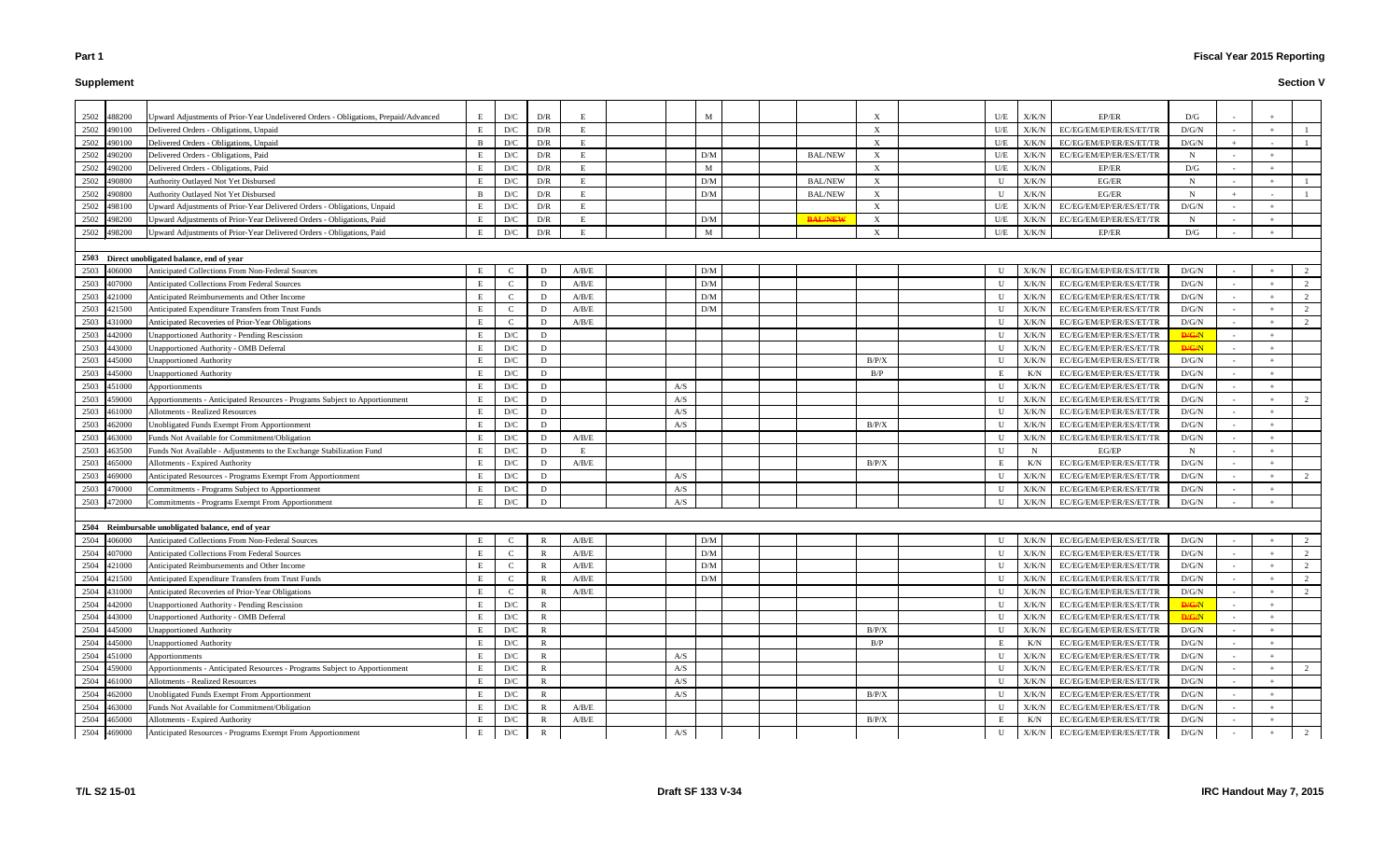# **Supplement**

# **Fiscal Year 2015 Reporting**

|      | 2504 470000                | Commitments - Programs Subject to Apportionment                                        | E              | D/C                     | $\mathbb{R}$            |                         | A/S |                 |   |                |                           |              | X/K/N         | EC/EG/EM/EP/ER/ES/ET/TR         | D/G/N        |  |  |
|------|----------------------------|----------------------------------------------------------------------------------------|----------------|-------------------------|-------------------------|-------------------------|-----|-----------------|---|----------------|---------------------------|--------------|---------------|---------------------------------|--------------|--|--|
|      | 2504 472000                | Commitments - Programs Exempt From Apportionment                                       | E              | D/C                     | $\mathbb{R}$            |                         | A/S |                 |   |                |                           |              | ${\rm X/K/N}$ | EC/EG/EM/EP/ER/ES/ET/TR         | D/G/N        |  |  |
|      |                            |                                                                                        |                |                         |                         |                         |     |                 |   |                |                           |              |               |                                 |              |  |  |
|      |                            | <b>CHANGE IN OBLIGATED BALANCE</b>                                                     |                |                         |                         |                         |     |                 |   |                |                           |              |               |                                 |              |  |  |
|      |                            |                                                                                        |                |                         |                         |                         |     |                 |   |                |                           |              |               |                                 |              |  |  |
|      | <b>Unpaid obligations:</b> |                                                                                        |                |                         |                         |                         |     |                 |   |                |                           |              |               |                                 |              |  |  |
|      |                            |                                                                                        |                |                         |                         |                         |     |                 |   |                |                           |              |               |                                 |              |  |  |
|      |                            | 3000 Unpaid obligations, brought forward, Oct 1                                        |                |                         |                         |                         |     |                 |   |                |                           |              |               |                                 |              |  |  |
|      | 3000 480100                | Undelivered Orders - Obligations, Unpaid                                               | B              | D/C                     | D/R                     | A/B/E                   |     |                 |   |                | $\boldsymbol{\mathrm{X}}$ | U/E          | X/K/N         | EC/EG/EM/EP/ER/ES/ET/TR         | D/G/N        |  |  |
|      | 3000 490100                | Delivered Orders - Obligations, Unpaid                                                 | $\overline{B}$ | D/C                     | D/R                     | A/B/E                   |     |                 |   |                | $\boldsymbol{\mathrm{X}}$ | U/E          | X/K/N         | EC/EG/EM/EP/ER/ES/ET/TR         | D/G/N        |  |  |
|      |                            |                                                                                        |                |                         |                         |                         |     |                 |   |                |                           |              |               |                                 |              |  |  |
| 3001 |                            | Adjustment to unpaid obligations, brought forward, Oct $1 (+ or -)$                    |                |                         |                         |                         |     |                 |   |                |                           |              |               |                                 |              |  |  |
| 3001 | 480100                     | Jndelivered Orders - Obligations, Unpaid                                               | E              | D/C                     | D/R                     | A/B/E                   |     |                 |   |                | B/P                       | U/E          | X/K/N         | EC/EG/EM/EP/ER/ES/ET/TR         | D/G/N        |  |  |
| 3001 | 483100                     | Undelivered Orders - Obligations Transferred, Unpaid                                   | E              | D/C                     |                         |                         |     |                 | F |                | B/P                       | U/E          | X/K/N         | EC/EG/EM/EP/ER/ES/ET/TR         | D/G/N        |  |  |
|      |                            |                                                                                        |                |                         |                         |                         |     |                 |   |                |                           |              |               |                                 |              |  |  |
|      | 3001 487100                | Downward Adjustments of Prior-Year Unpaid Undelivered Orders - Obligations, Recoveries | E              | D/C                     |                         |                         |     |                 |   |                | B/P                       | U/E          | X/K/N         | EC/EG/EM/EP/ER/ES/ET/TR         | D/G/N        |  |  |
| 3001 | 488100                     | Jpward Adjustments of Prior-Year Undelivered Orders - Obligations, Unpaid              | E              | D/C                     | D/R                     | A/B/E                   |     |                 |   |                | B/P                       | U/E          | X/K/N         | EC/EG/EM/EP/ER/ES/ET/TR         | D/G/N        |  |  |
| 3001 | 490100                     | Delivered Orders - Obligations, Unpaid                                                 | E              | D/C                     | D/R                     | A/B/E                   |     |                 |   |                | B/P                       | U/E          | X/K/N         | EC/EG/EM/EP/ER/ES/ET/TR         | D/G/N        |  |  |
| 3001 | 493100                     | Delivered Orders - Obligations Transferred, Unpaid                                     | E              | D/C                     |                         |                         |     |                 | F |                | B/P                       | U/E          | X/K/N         | EC/EG/EM/EP/ER/ES/ET/TR         | D/G/N        |  |  |
|      |                            |                                                                                        |                |                         |                         |                         |     |                 |   |                |                           |              |               |                                 |              |  |  |
|      | 3001 497100                | Downward Adjustments of Prior-Year Unpaid Delivered Orders - Obligations, Recoveries   | E              | D/C                     |                         |                         |     |                 |   |                | B/P                       | U/E          | X/K/N         | EC/EG/EM/EP/ER/ES/ET/TR         | D/G/N        |  |  |
|      | 3001 498100                | Jpward Adjustments of Prior-Year Delivered Orders - Obligations, Unpaid                | E              | $\mathbf{D}/\mathbf{C}$ | D/R                     | A/B/E                   |     |                 |   |                | B/P                       | U/E          | X/K/N         | EC/EG/EM/EP/ER/ES/ET/TR         | D/G/N        |  |  |
|      |                            |                                                                                        |                |                         |                         |                         |     |                 |   |                |                           |              |               |                                 |              |  |  |
|      |                            | 3010 Obligations incurred, unexpired accounts                                          |                |                         |                         |                         |     |                 |   |                |                           |              |               |                                 |              |  |  |
|      | 3010 480100                | Jndelivered Orders - Obligations, Unpaid                                               | E              | D/C                     | D/R                     | A/B/E                   |     |                 |   |                | $\boldsymbol{\mathrm{X}}$ |              | X/K/N         | EC/EG/EM/EP/ER/ES/ET/TR         | D/G/N        |  |  |
| 3010 | 480100                     | <b>Jndelivered Orders - Obligations, Unpaid</b>                                        | -B             | D/C                     | D/R                     | A/B/E                   |     |                 |   |                | $\boldsymbol{\mathrm{X}}$ |              | X/K/N         | EC/EG/EM/EP/ER/ES/ET/TR         | D/G/N        |  |  |
| 3010 | 480200                     | Jndelivered Orders - Obligations, Prepaid/Advanced                                     | E              | D/C                     | D/R                     | A/B/E                   |     | D/M             |   | <b>BAL/NEW</b> | X                         | U            | X/K/N         | EC/EG/EM/EP/ER/ES/ET/TR         | $\mathbf N$  |  |  |
| 3010 | 180200                     | Jndelivered Orders - Obligations, Prepaid/Advanced                                     | -B             | D/C                     | D/R                     | A/B/E                   |     | D/M             |   | <b>BAL/NEW</b> | $\boldsymbol{\mathrm{X}}$ |              | X/K/N         | EC/EG/EM/EP/ER/ES/ET/TR         | $N_{\rm}$    |  |  |
| 3010 | 180200                     | Jndelivered Orders - Obligations, Prepaid/Advanced                                     | E              | $\mathbf{D}/\mathbf{C}$ | D/R                     | A/B/E                   |     | M               |   |                | $\boldsymbol{\mathrm{X}}$ |              | X/K/N         | EP/ER                           | D/G          |  |  |
| 3010 | 480200                     | Jndelivered Orders - Obligations, Prepaid/Advanced                                     | B              | D/C                     | D/R                     | A/B/E                   |     | M               |   |                | $\boldsymbol{\mathrm{X}}$ |              | X/K/N         | EP/ER                           | D/G          |  |  |
| 3010 | 488100                     | Jpward Adjustments of Prior-Year Undelivered Orders - Obligations, Unpaid              | E              | D/C                     | D/R                     | A/B/E                   |     |                 |   |                | $\boldsymbol{\mathrm{X}}$ |              | X/K/N         | EC/EG/EM/EP/ER/ES/ET/TR         | D/G/N        |  |  |
|      | 3010 488200                | Upward Adjustments of Prior-Year Undelivered Orders - Obligations, Prepaid/Advanced    | E              | D/C                     | D/R                     | A/B/E                   |     | D/M             |   | BAL            | $\boldsymbol{\mathrm{X}}$ | $\mathbf{U}$ | X/K/N         | EC/EG/EM/EP/ER/ES/ET/TR         | $\mathbf N$  |  |  |
|      | 3010 488200                | Jpward Adjustments of Prior-Year Undelivered Orders - Obligations, Prepaid/Advanced    | E              | D/C                     | D/R                     | A/B/E                   |     | M               |   |                | $\boldsymbol{\mathrm{X}}$ |              | X/K/N         | EP/ER                           | D/G          |  |  |
|      | 3010 490100                | Delivered Orders - Obligations, Unpaid                                                 | E              | D/C                     | D/R                     | A/B/E                   |     |                 |   |                | $\boldsymbol{\mathrm{X}}$ |              | X/K/N         | EC/EG/EM/EP/ER/ES/ET/TR         | D/G/N        |  |  |
|      | 3010 490100                | Delivered Orders - Obligations, Unpaid                                                 | B              | D/C                     | D/R                     | A/B/E                   |     |                 |   |                | $\mathbf{X}$              |              |               | $X/K/N$ EC/EG/EM/EP/ER/ES/ET/TR | D/G/N        |  |  |
|      | 3010 490200                | Delivered Orders - Obligations, Paid                                                   | E              | D/C                     | D/R                     | A/B/E                   |     | $\rm{D}/\rm{M}$ |   | <b>BAL/NEW</b> | $\boldsymbol{\mathrm{X}}$ | U            | X/K/N         | EC/EG/EM/EP/ER/ES/ET/TR         | $\mathbf N$  |  |  |
|      | 3010 490200                | Delivered Orders - Obligations, Paid                                                   | E              | D/C                     | D/R                     | A/B/E                   |     | M               |   |                | $\boldsymbol{\mathrm{X}}$ | U            | ${\rm X/K/N}$ | EP/ER                           | D/G          |  |  |
| 3010 | 490800                     | Authority Outlayed Not Yet Disbursed                                                   | E              | D/C                     | D/R                     | A/E                     |     | D/M             |   | <b>BAL/NEW</b> | X                         |              | X/K/N         | EG/ER                           | $\mathbf N$  |  |  |
| 3010 | 190800                     | Authority Outlayed Not Yet Disbursed                                                   | -B             | D/C                     | D/R                     | $\mathbf{A}/\mathbf{E}$ |     | D/M             |   | <b>BAL/NEW</b> | $\boldsymbol{\mathrm{X}}$ |              | X/K/N         | EG/ER                           | $\mathbf N$  |  |  |
| 3010 | 498100                     | Jpward Adjustments of Prior-Year Delivered Orders - Obligations, Unpaid                | E              | D/C                     | D/R                     | A/B/E                   |     |                 |   |                | $\boldsymbol{\mathrm{X}}$ |              | X/K/N         | EC/EG/EM/EP/ER/ES/ET/TR         | $\rm{D/G/N}$ |  |  |
|      | 3010 498200                | Jpward Adjustments of Prior-Year Delivered Orders - Obligations, Paid                  | E              | D/C                     | D/R                     | A/B/E                   |     | D/M             |   | <b>BAL</b>     | $\boldsymbol{\mathrm{X}}$ |              | X/K/N         | EC/EG/EM/EP/ER/ES/ET/TR         | $\mathbf N$  |  |  |
|      | 3010 498200                | Jpward Adjustments of Prior-Year Delivered Orders - Obligations, Paid                  | E              | D/C                     | D/R                     | A/B/E                   |     | M               |   |                | $\boldsymbol{\mathrm{X}}$ |              | X/K/N         | EP/ER                           | D/G          |  |  |
|      |                            |                                                                                        |                |                         |                         |                         |     |                 |   |                |                           |              |               |                                 |              |  |  |
|      |                            | 3011 Obligations incurred, expired accounts                                            |                |                         |                         |                         |     |                 |   |                |                           |              |               |                                 |              |  |  |
|      | 3011 480100                | Undelivered Orders - Obligations, Unpaid                                               | E              | D/C                     | D/R                     | A/B/E                   |     |                 |   |                | $\boldsymbol{\mathrm{X}}$ | E.           | K/N           | EC/EG/EM/EP/ER/ES/ET/TR         | $\mathbf N$  |  |  |
|      | 3011 480100                | Undelivered Orders - Obligations, Unpaid                                               | B              | D/C                     | $\mathbf{D}/\mathbf{R}$ | $\rm A/B/E$             |     |                 |   |                | $\boldsymbol{\mathrm{X}}$ |              | K/N           | EC/EG/EM/EP/ER/ES/ET/TR         | $\mathbf N$  |  |  |
| 3011 | 480200                     | Undelivered Orders - Obligations, Prepaid/Advanced                                     | E              | D/C                     | D/R                     | $\rm A/B/E$             |     | $\rm{D}/\rm{M}$ |   | <b>BAL/NEW</b> | X                         |              | K/N           | EC/EG/EM/EP/ER/ES/ET/TR         | $\mathbf N$  |  |  |
| 3011 | 480200                     | Jndelivered Orders - Obligations, Prepaid/Advanced                                     | B              | D/C                     | D/R                     | A/B/E                   |     | D/M             |   | <b>BAL/NEW</b> | $\boldsymbol{\mathrm{X}}$ | E            | K/N           | EC/EG/EM/EP/ER/ES/ET/TR         | $\mathbf N$  |  |  |
| 3011 | 488100                     | Upward Adjustments of Prior-Year Undelivered Orders - Obligations, Unpaid              | E              | D/C                     | D/R                     | A/B/E                   |     |                 |   |                | $\boldsymbol{\mathrm{X}}$ | E            | K/N           | EC/EG/EM/EP/ER/ES/ET/TR         | $\mathbf N$  |  |  |
|      |                            |                                                                                        |                |                         |                         |                         |     |                 |   |                |                           |              |               |                                 |              |  |  |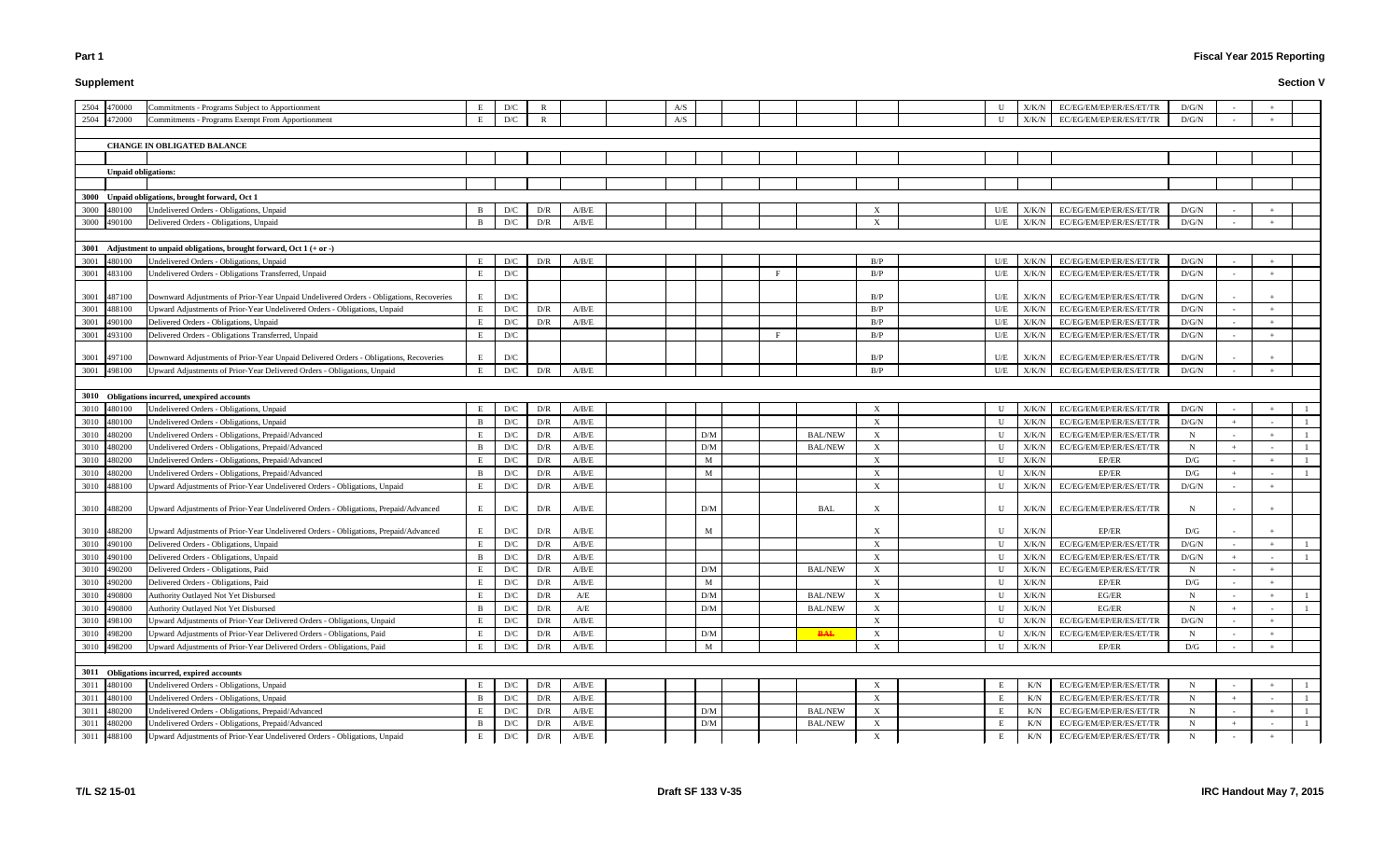#### **Supplement**

| 3011 | 488200                     | Upward Adjustments of Prior-Year Undelivered Orders - Obligations, Prepaid/Advanced              | E            | D/C                     | D/R | A/B/E                   |  | D/M |   | BAL            |                           | E            | K/N           | EC/EG/EM/EP/ER/ES/ET/TR         |             |                          |     |  |
|------|----------------------------|--------------------------------------------------------------------------------------------------|--------------|-------------------------|-----|-------------------------|--|-----|---|----------------|---------------------------|--------------|---------------|---------------------------------|-------------|--------------------------|-----|--|
| 3011 | 490100                     | Delivered Orders - Obligations, Unpaid                                                           | E            | D/C                     | D/R | A/B/E                   |  |     |   |                | $\boldsymbol{\mathrm{X}}$ | E            | K/N           | EC/EG/EM/EP/ER/ES/ET/TR         | N           |                          |     |  |
| 3011 | 490100                     | Delivered Orders - Obligations, Unpaid                                                           | B            | D/C                     | D/R | A/B/E                   |  |     |   |                | $\boldsymbol{\mathrm{X}}$ | E            | K/N           | EC/EG/EM/EP/ER/ES/ET/TR         | $\mathbf N$ | $+$                      |     |  |
| 3011 | 490200                     | Delivered Orders - Obligations, Paid                                                             | E            | D/C                     | D/R | A/B/E                   |  | D/M |   | <b>BAL/NEW</b> | $\boldsymbol{\mathrm{X}}$ | E            | K/N           | EC/EG/EM/EP/ER/ES/ET/TR         | N           | $\sim$                   | $+$ |  |
|      | 498100                     |                                                                                                  | E            | D/C                     | D/R | A/B/E                   |  |     |   |                | X                         | E            |               | EC/EG/EM/EP/ER/ES/ET/TR         | $\mathbf N$ |                          |     |  |
| 3011 |                            | Upward Adjustments of Prior-Year Delivered Orders - Obligations, Unpaid                          | E            | D/C                     | D/R |                         |  | D/M |   |                |                           |              | K/N           |                                 | $\mathbf N$ |                          |     |  |
| 3011 | 498200                     | Upward Adjustments of Prior-Year Delivered Orders - Obligations, Paid                            |              |                         |     | A/B/E                   |  |     |   | <b>BAL</b>     | $\mathbf{X}$              | E            | K/N           | EC/EG/EM/EP/ER/ES/ET/TR         |             |                          |     |  |
|      |                            |                                                                                                  |              |                         |     |                         |  |     |   |                |                           |              |               |                                 |             |                          |     |  |
|      | $3020$ Outlays (gross) (-) |                                                                                                  |              |                         |     |                         |  |     |   |                |                           |              |               |                                 |             |                          |     |  |
| 3020 | 480200                     | Undelivered Orders - Obligations, Prepaid/Advanced                                               | E            | D/C                     | D/R | A/B/E                   |  | D/M |   | <b>BAL/NEW</b> | X                         | U/E          | X/K/N         | EC/EG/EM/EP/ER/ES/ET/TR         | $\mathbf N$ | $+$                      |     |  |
| 3020 | 80200                      | Undelivered Orders - Obligations, Prepaid/Advanced                                               | B            | D/C                     | D/R | A/B/E                   |  | D/M |   | <b>BAL/NEW</b> | X                         | U/E          | ${\rm X/K/N}$ | EC/EG/EM/EP/ER/ES/ET/TR         | $\mathbf N$ |                          |     |  |
| 3020 | 180200                     | Undelivered Orders - Obligations, Prepaid/Advanced                                               | E            | D/C                     | D/R | A/B/E                   |  | M   |   |                | $\boldsymbol{\mathrm{X}}$ | U            | ${\rm X/K/N}$ | EP/ER                           | D/G         |                          |     |  |
| 3020 | 480200                     | Undelivered Orders - Obligations, Prepaid/Advanced                                               | $\mathbf{B}$ | D/C                     | D/R | A/B/E                   |  | M   |   |                | $\mathbf{X}$              | U            | X/K/N         | EP/ER                           | D/G         | $\sim$                   |     |  |
| 3020 | 488200                     | Upward Adjustments of Prior-Year Undelivered Orders - Obligations, Prepaid/Advanced              | E            | D/C                     | D/R | A/B/E                   |  | D/M |   | BAL            |                           | U/E          | X/K/N         | EC/EG/EM/EP/ER/ES/ET/TR         | N           |                          |     |  |
| 3020 | 488200                     | Upward Adjustments of Prior-Year Undelivered Orders - Obligations, Prepaid/Advanced              | E            | D/C                     | D/R | A/B/E                   |  | M   |   |                | $\boldsymbol{\mathrm{X}}$ | U            | X/K/N         | EP/ER                           | D/G         |                          |     |  |
| 3020 | 490200                     | Delivered Orders - Obligations, Paid                                                             | $\,$ E       | D/C                     | D/R | A/B/E                   |  | D/M |   | <b>BAL/NEW</b> | X                         | U/E          | X/K/N         | EC/EG/EM/EP/ER/ES/ET/TR         | $\mathbf N$ | $+$                      |     |  |
| 3020 | 490200                     | Delivered Orders - Obligations, Paid                                                             | E            | D/C                     | D/R | A/B/E                   |  | M   |   |                | X                         | $\mathbf{U}$ | X/K/N         | EP/ER                           | D/G         | $+$                      |     |  |
| 3020 | 490800                     | Authority Outlayed Not Yet Disbursed                                                             | E            | D/C                     | D/R | A/E                     |  | D/M |   | <b>BAL/NEW</b> | X                         | U            | $\rm X/K/N$   | EG/ER                           | N           | $+$                      |     |  |
|      |                            |                                                                                                  |              |                         |     |                         |  |     |   |                |                           |              |               | EG/ER                           |             |                          |     |  |
| 3020 | 190800                     | <b>Authority Outlayed Not Yet Disbursed</b>                                                      | B            | D/C                     | D/R | $\mathbf{A}/\mathbf{E}$ |  | D/M |   | <b>BAL/NEW</b> | X                         | U            | X/K/N         |                                 | $\mathbf N$ | $\overline{\phantom{a}}$ |     |  |
| 3020 | 498200                     | Upward Adjustments of Prior-Year Delivered Orders - Obligations, Paid                            | E            | D/C                     | D/R | A/B/E                   |  | D/M |   | <b>BAL</b>     | X                         | U/E          | X/K/N         | EC/EG/EM/EP/ER/ES/ET/TR         | N           | $+$                      |     |  |
| 3020 | 498200                     | Jpward Adjustments of Prior-Year Delivered Orders - Obligations, Paid                            | E            | D/C                     | D/R | A/B/E                   |  | M   |   |                | X                         | U/E          | X/K/N         | EP/ER                           | D/G         | $+$                      |     |  |
|      |                            |                                                                                                  |              |                         |     |                         |  |     |   |                |                           |              |               |                                 |             |                          |     |  |
|      |                            | 3030 Unpaid obligations transferred to other accounts (-)                                        |              |                         |     |                         |  |     |   |                |                           |              |               |                                 |             |                          |     |  |
| 3030 | 483100                     | Undelivered Orders - Obligations Transferred, Unpaid                                             | E            | D                       |     |                         |  |     |   |                | $\boldsymbol{\mathrm{X}}$ | U/E          | X/K/N         | EC/EG/EM/EP/ER/ES/ET/TR         | D/G/N       | $\sim$                   |     |  |
| 3030 | 493100                     | Delivered Orders - Obligations Transferred, Unpaid                                               | E            | D                       |     |                         |  |     |   |                | $\boldsymbol{\mathrm{X}}$ | U/E          | ${\rm X/K/N}$ | EC/EG/EM/EP/ER/ES/ET/TR         | D/G/N       |                          |     |  |
|      |                            |                                                                                                  |              |                         |     |                         |  |     |   |                |                           |              |               |                                 |             |                          |     |  |
|      |                            | 3031 Unpaid obligations transferred from other accounts                                          |              |                         |     |                         |  |     |   |                |                           |              |               |                                 |             |                          |     |  |
| 3031 | 483100                     | Undelivered Orders - Obligations Transferred, Unpaid                                             | E            | $\mathcal{C}$           |     |                         |  |     |   |                | X                         | U/E          | X/K/N         | EC/EG/EM/EP/ER/ES/ET/TR         | D/G/N       |                          |     |  |
| 3031 | 493100                     | Delivered Orders - Obligations Transferred, Unpaid                                               | E            | $\mathcal{C}$           |     |                         |  |     |   |                | $\boldsymbol{\mathrm{X}}$ | U/E          |               | $X/K/N$ EC/EG/EM/EP/ER/ES/ET/TR | D/G/N       |                          |     |  |
|      |                            |                                                                                                  |              |                         |     |                         |  |     |   |                |                           |              |               |                                 |             |                          |     |  |
|      |                            | 3040 Recoveries of prior year unpaid obligations, unexpired accounts (-)                         |              |                         |     |                         |  |     |   |                |                           |              |               |                                 |             |                          |     |  |
|      |                            |                                                                                                  |              |                         |     |                         |  |     |   |                |                           |              |               |                                 |             |                          |     |  |
| 3040 | 487100                     | Downward Adjustments of Prior-Year Unpaid Undelivered Orders - Obligations, Recoveries           | E            | D/C                     |     |                         |  |     |   |                | $\boldsymbol{\mathrm{X}}$ | U            | X/K/N         | EC/EG/EM/EP/ER/ES/ET/TR         | D/G/N       |                          |     |  |
|      |                            | 3040 497100 Downward Adjustments of Prior-Year Unpaid Delivered Orders - Obligations, Recoveries | E            | D/C                     |     |                         |  |     |   |                |                           | U            |               | $X/K/N$ EC/EG/EM/EP/ER/ES/ET/TR | D/G/N       |                          |     |  |
|      |                            |                                                                                                  |              |                         |     |                         |  |     |   |                |                           |              |               |                                 |             |                          |     |  |
|      |                            | 3041 Recoveries of prior year unpaid obligations, expired accounts (-)                           |              |                         |     |                         |  |     |   |                |                           |              |               |                                 |             |                          |     |  |
|      |                            |                                                                                                  |              |                         |     |                         |  |     |   |                |                           |              |               |                                 |             |                          |     |  |
| 3041 | 487100                     | Downward Adjustments of Prior-Year Unpaid Undelivered Orders - Obligations, Recoveries           | E            | D/C                     |     |                         |  |     |   |                | $\boldsymbol{\mathrm{X}}$ | E            | K/N           | EC/EG/EM/EP/ER/ES/ET/TR         | N           |                          |     |  |
| 3041 | 497100                     | Downward Adjustments of Prior-Year Unpaid Delivered Orders - Obligations, Recoveries             | E            | D/C                     |     |                         |  |     |   |                | $\boldsymbol{\mathrm{X}}$ | E            | K/N           | EC/EG/EM/EP/ER/ES/ET/TR         | N           |                          |     |  |
|      |                            |                                                                                                  |              |                         |     |                         |  |     |   |                |                           |              |               |                                 |             |                          |     |  |
| 3050 |                            | Unpaid obligations, end of year                                                                  |              |                         |     |                         |  |     |   |                |                           |              |               |                                 |             |                          |     |  |
| 3050 | 480100                     | Undelivered Orders - Obligations, Unpaid                                                         | E            | D/C                     | D/R | A/B/E                   |  |     |   |                | B/P/X                     | U/E          | X/K/N         | EC/EG/EM/EP/ER/ES/ET/TR         | D/G/N       | $\sim$                   |     |  |
| 3050 | 483100                     | Undelivered Orders - Obligations Transferred, Unpaid                                             | E            | D/C                     |     |                         |  |     | F |                | B/P/X                     | U/E          | X/K/N         | EC/EG/EM/EP/ER/ES/ET/TR         | D/G/N       | $\sim$                   |     |  |
|      |                            |                                                                                                  |              |                         |     |                         |  |     |   |                |                           |              |               |                                 |             |                          |     |  |
| 3050 | 487100                     | Downward Adjustments of Prior-Year Unpaid Undelivered Orders - Obligations, Recoveries           | E            | D/C                     |     |                         |  |     |   |                | B/P/X                     | U/E          | X/K/N         | EC/EG/EM/EP/ER/ES/ET/TR         | D/G/N       | $\sim$                   |     |  |
| 3050 | 488100                     | Upward Adjustments of Prior-Year Undelivered Orders - Obligations, Unpaid                        | E            | $\mathbf{D}/\mathbf{C}$ | D/R | A/B/E                   |  |     |   |                | B/P/X                     | U/E          | X/K/N         | EC/EG/EM/EP/ER/ES/ET/TR         | D/G/N       | $\sim$                   |     |  |
| 3050 | 490100                     | Delivered Orders - Obligations, Unpaid                                                           | E            | D/C                     | D/R | $\rm A/B/E$             |  |     |   |                | B/P/X                     | U/E          | X/K/N         | EC/EG/EM/EP/ER/ES/ET/TR         | D/G/N       | $\sim$                   |     |  |
|      | 3050 493100                | Delivered Orders - Obligations Transferred, Unpaid                                               | E            | D/C                     |     |                         |  |     |   |                | B/P/X                     | U/E          |               | $X/K/N$ EC/EG/EM/EP/ER/ES/ET/TR | D/G/N       | $\sim$                   |     |  |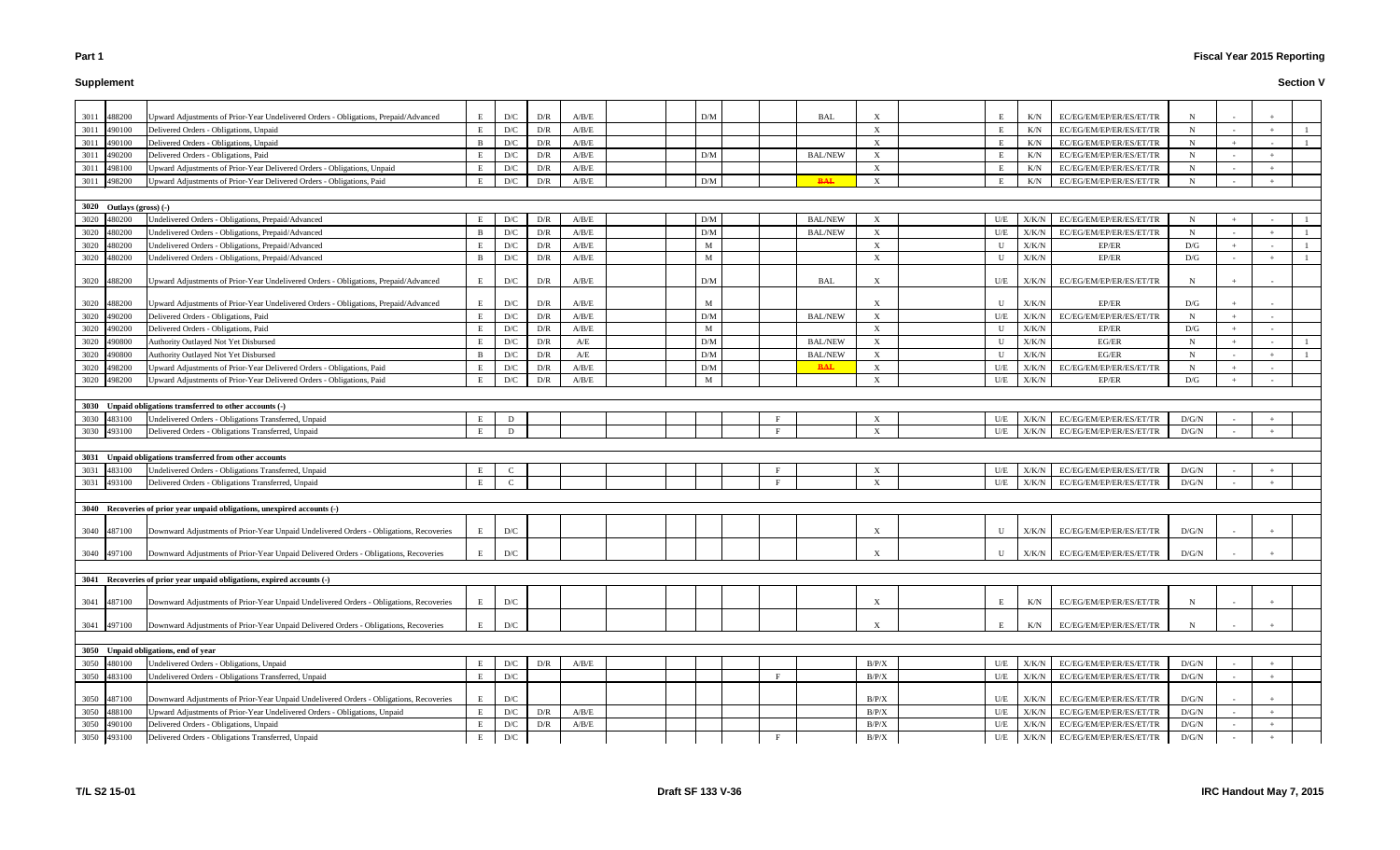# **Supplement**

| 3050 497100    | Downward Adjustments of Prior-Year Unpaid Delivered Orders - Obligations, Recoveries | E            | D/C |     |       |  |                         |     | B/P/X                     | U/E          | X/K/N | EC/EG/EM/EP/ER/ES/ET/TR | D/G/N       |     |              |
|----------------|--------------------------------------------------------------------------------------|--------------|-----|-----|-------|--|-------------------------|-----|---------------------------|--------------|-------|-------------------------|-------------|-----|--------------|
| 3050 498100    | Upward Adjustments of Prior-Year Delivered Orders - Obligations, Unpaid              | E            | D/C | D/R | A/B/E |  |                         |     | B/P/X                     | U/E          | X/K/N | EC/EG/EM/EP/ER/ES/ET/TR | D/G/N       |     |              |
|                |                                                                                      |              |     |     |       |  |                         |     |                           |              |       |                         |             |     |              |
|                | <b>Uncollected payments:</b>                                                         |              |     |     |       |  |                         |     |                           |              |       |                         |             |     |              |
|                |                                                                                      |              |     |     |       |  |                         |     |                           |              |       |                         |             |     |              |
|                | 3060 Uncollected pymts, Fed sources, brought forward, Oct 1 (-)                      |              |     |     |       |  |                         |     |                           |              |       |                         |             |     |              |
| 3060 422100    | Unfilled Customer Orders Without Advance                                             | B            | D/C |     |       |  | D/M                     | E/F | X                         | U/E          | X/K/N | EC/EG/EM/EP/ER/ES/ET/TR | D/G/N       |     |              |
| 3060<br>422500 | <b>Expenditure Transfers from Trust Funds - Receivable</b>                           | B            | D/C |     |       |  | D/M                     |     | X                         | U/E          | X/K/N | EC/EG/EM/EP/ER/ES/ET/TR | D/G/N       |     |              |
| 3060<br>425100 | Reimbursements and Other Income Earned - Receivable                                  | B            | D/C |     |       |  | D/M                     | E/F | X                         | U/E          | X/K/N | EC/EG/EM/EP/ER/ES/ET/TR | D/G/N       |     |              |
| 3060<br>428300 | <b>Interest Receivable From Treasury</b>                                             | B            | D/C |     |       |  | D/M                     |     | X                         | U/E          | X/K/N | EC/EG/EM/EP/ER/ES/ET/TR | D/G/N       |     |              |
| 3060<br>428500 | Receivable From the Liquidating Fund                                                 | <sup>B</sup> | D/C |     |       |  | D/M                     |     | X                         | U/E          | X/K/N | EC/EG/EM/EP/ER/ES/ET/TR | D/G/N       |     |              |
| 3060<br>428600 | Receivable From the Financing Fund                                                   | B            | D/C |     |       |  | D/M                     |     | X                         | U/E          | X/K/N | EC/EG/EM/EP/ER/ES/ET/TR | D/G/N       |     |              |
| 3060<br>428700 | <b>Other Federal Receivables</b>                                                     | B            | D/C |     |       |  | D/M                     |     | X                         | U/E          | X/K/N | EC/EG/EM/EP/ER/ES/ET/TR | D/G/N       |     |              |
|                |                                                                                      |              |     |     |       |  |                         |     |                           |              |       |                         |             |     |              |
|                | 3061 Adjustment to uncollected pymts, Fed sources, brought forward, Oct 1 (+ or -)   |              |     |     |       |  |                         |     |                           |              |       |                         |             |     |              |
| 3061 419900    | Transfer of Expired Expenditure Transfers - Receivable                               | E            | D/C |     |       |  |                         |     | B/P                       | U/E          | X/K/N | ET                      | $\mathbf N$ |     |              |
| 3061<br>422100 | Unfilled Customer Orders Without Advance                                             | E            | D/C |     |       |  | D/M                     | E/F | B/P                       | U/E          | X/K/N | EC/EG/EM/EP/ER/ES/ET/TR | D/G/N       |     |              |
| 3061<br>422500 | <b>Expenditure Transfers from Trust Funds - Receivable</b>                           | E            | D/C |     |       |  | D/M                     |     | B/P                       | U/E          | X/K/N | EC/EG/EM/EP/ER/ES/ET/TR | D/G/N       |     |              |
| 3061<br>423000 | Unfilled Customer Orders Without Advance - Transferred                               | E            | D/C |     |       |  | D/M                     | E/F | B/P                       | U/E          | X/K/N | EC/EG/EM/EP/ER/ES/ET/TR | D/G/N       |     |              |
| 3061<br>423200 | Appropriation Trust Fund Expenditure Transfers - Receivable - Transferred            | E            | D/C |     |       |  | D/M                     | F   | B/P                       | U/E          | X/K/N | EC/EG/EM/EP/ER/ES/ET/TR | D/G/N       |     |              |
| 3061<br>423300 | Reimbursements and Other Income Earned - Receivable - Transferred                    | E            | D/C |     |       |  | D/M                     | E/F | B/P                       | U/E          | X/K/N | EC/EG/EM/EP/ER/ES/ET/TR | D/G/N       |     |              |
| 3061<br>423400 | Other Federal Receivables - Transferred                                              | E            | D/C |     |       |  | D/M                     | F   | B/P                       | U/E          | X/K/N | EC/EG/EM/EP/ER/ES/ET/TR | D/G/N       |     |              |
| 3061<br>425100 | Reimbursements and Other Income Earned - Receivable                                  | E            | D/C |     |       |  | D/M                     | E/F | B/P                       | U/E          | X/K/N | EC/EG/EM/EP/ER/ES/ET/TR | D/G/N       |     |              |
| 3061<br>428300 | <b>Interest Receivable From Treasury</b>                                             | E            | D/C |     |       |  | D/M                     |     | B/P                       | U/E          | X/K/N | EC/EG/EM/EP/ER/ES/ET/TR | D/G/N       |     |              |
| 3061<br>428500 | Receivable From the Liquidating Fund                                                 | E            | D/C |     |       |  | D/M                     |     | B/P                       | U/E          | X/K/N | EC/EG/EM/EP/ER/ES/ET/TR | D/G/N       |     |              |
| 3061<br>428600 | Receivable From the Financing Fund                                                   | E            | D/C |     |       |  | D/M                     |     | B/P                       | U/E          | X/K/N | EC/EG/EM/EP/ER/ES/ET/TR | D/G/N       |     |              |
| 3061<br>428700 | <b>Other Federal Receivables</b>                                                     | E            | D/C |     |       |  | D/M                     |     | B/P                       | U/E          | X/K/N | EC/EG/EM/EP/ER/ES/ET/TR | D/G/N       |     |              |
|                |                                                                                      |              |     |     |       |  |                         |     |                           |              |       |                         |             |     |              |
|                | 3070 Change in uncollected pymts, Fed sources, unexpired accounts (+ or -)           |              |     |     |       |  |                         |     |                           |              |       |                         |             |     |              |
| 3070 422100    | Unfilled Customer Orders Without Advance                                             | E            | D/C |     |       |  | D/M                     | E/F | X                         | U            | X/K/N | EC/EG/EM/EP/ER/ES/ET/TR | D/G/N       |     |              |
| 3070<br>422100 | Unfilled Customer Orders Without Advance                                             | B            | D/C |     |       |  | D/M                     | E/F | X                         | U            | X/K/N | EC/EG/EM/EP/ER/ES/ET/TR | D/G/N       |     |              |
| 3070<br>422500 | Expenditure Transfers from Trust Funds - Receivable                                  | E            | D/C |     |       |  | D/M                     |     | X                         | U            | X/K/N | EC/EG/EM/EP/ER/ES/ET/TR | D/G/N       |     |              |
| 3070<br>422500 | Expenditure Transfers from Trust Funds - Receivable                                  | B            | D/C |     |       |  | D/M                     |     | $\mathbf{X}$              | U            | X/K/N | EC/EG/EM/EP/ER/ES/ET/TR | D/G/N       |     |              |
| 3070<br>425100 | Reimbursements and Other Income Earned - Receivable                                  | E            | D/C |     |       |  | D/M                     | E/F | $\boldsymbol{\mathrm{X}}$ | U            | X/K/N | EC/EG/EM/EP/ER/ES/ET/TR | D/G/N       |     |              |
| 3070 425100    | Reimbursements and Other Income Earned - Receivable                                  | B            | D/C |     |       |  | D/M                     | E/F | $\mathbf{Y}$              | $\mathbf{U}$ | X/K/N | EC/EG/EM/EP/ER/ES/ET/TR | D/G/N       |     |              |
| 3070 428300    | Interest Receivable From Treasury                                                    | E            | D/C |     |       |  | D/M                     |     | X                         | U            | X/K/N | EC/EG/EM/EP/ER/ES/ET/TR | D/G/N       |     |              |
| 3070 428300    | <b>Interest Receivable From Treasury</b>                                             | B            | D/C |     |       |  | D/M                     |     | X                         | U            | X/K/N | EC/EG/EM/EP/ER/ES/ET/TR | D/G/N       |     |              |
| 3070 428500    | Receivable From the Liquidating Fund                                                 | E            | D/C |     |       |  | D/M                     |     | X                         | U            | X/K/N | EC/EG/EM/EP/ER/ES/ET/TR | D/G/N       |     |              |
| 3070<br>428500 | Receivable From the Liquidating Fund                                                 | B            | D/C |     |       |  | D/M                     |     | X                         | U            | X/K/N | EC/EG/EM/EP/ER/ES/ET/TR | D/G/N       |     |              |
| 3070<br>428600 | Receivable From the Financing Fund                                                   | E            | D/C |     |       |  | D/M                     |     | X                         | U            | X/K/N | EC/EG/EM/EP/ER/ES/ET/TR | D/G/N       |     |              |
| 3070<br>428600 | Receivable From the Financing Fund                                                   | B            | D/C |     |       |  | D/M                     |     | X                         | U            | X/K/N | EC/EG/EM/EP/ER/ES/ET/TR | D/G/N       |     |              |
| 3070<br>428700 | Other Federal Receivables                                                            | E            | D/C |     |       |  | D/M                     |     | X                         | U            | X/K/N | EC/EG/EM/EP/ER/ES/ET/TR | D/G/N       |     |              |
| 3070 428700    | Other Federal Receivables                                                            | B            | D/C |     |       |  | D/M                     |     | X                         | U            | X/K/N | EC/EG/EM/EP/ER/ES/ET/TR | D/G/N       |     |              |
|                |                                                                                      |              |     |     |       |  |                         |     |                           |              |       |                         |             |     |              |
|                | 3071 Change in uncollected pymts, Fed sources, expired accounts (+ or -)             |              |     |     |       |  |                         |     |                           |              |       |                         |             |     |              |
| 3071<br>422100 | Unfilled Customer Orders Without Advance                                             | E            | D/C |     |       |  | D/M                     | E/F | X                         | E            | K/N   | EC/EG/EM/EP/ER/ES/ET/TR | $\mathbf N$ |     |              |
| 3071<br>422100 | Unfilled Customer Orders Without Advance                                             | B            | D/C |     |       |  | D/M                     | E/F | X                         | E            | K/N   | EC/EG/EM/EP/ER/ES/ET/TR | $\mathbf N$ |     |              |
| 3071<br>422500 | Expenditure Transfers from Trust Funds - Receivable                                  | E            | D/C |     |       |  | D/M                     |     | X                         | Е            | K/N   | EC/EG/EM/EP/ER/ES/ET/TR | $\mathbf N$ |     | -1           |
| 3071 422500    | Expenditure Transfers from Trust Funds - Receivable                                  | B            | D/C |     |       |  | $\mathbf{D}/\mathbf{M}$ |     | X                         | Е            | K/N   | EC/EG/EM/EP/ER/ES/ET/TR | N           | $+$ | $\mathbf{1}$ |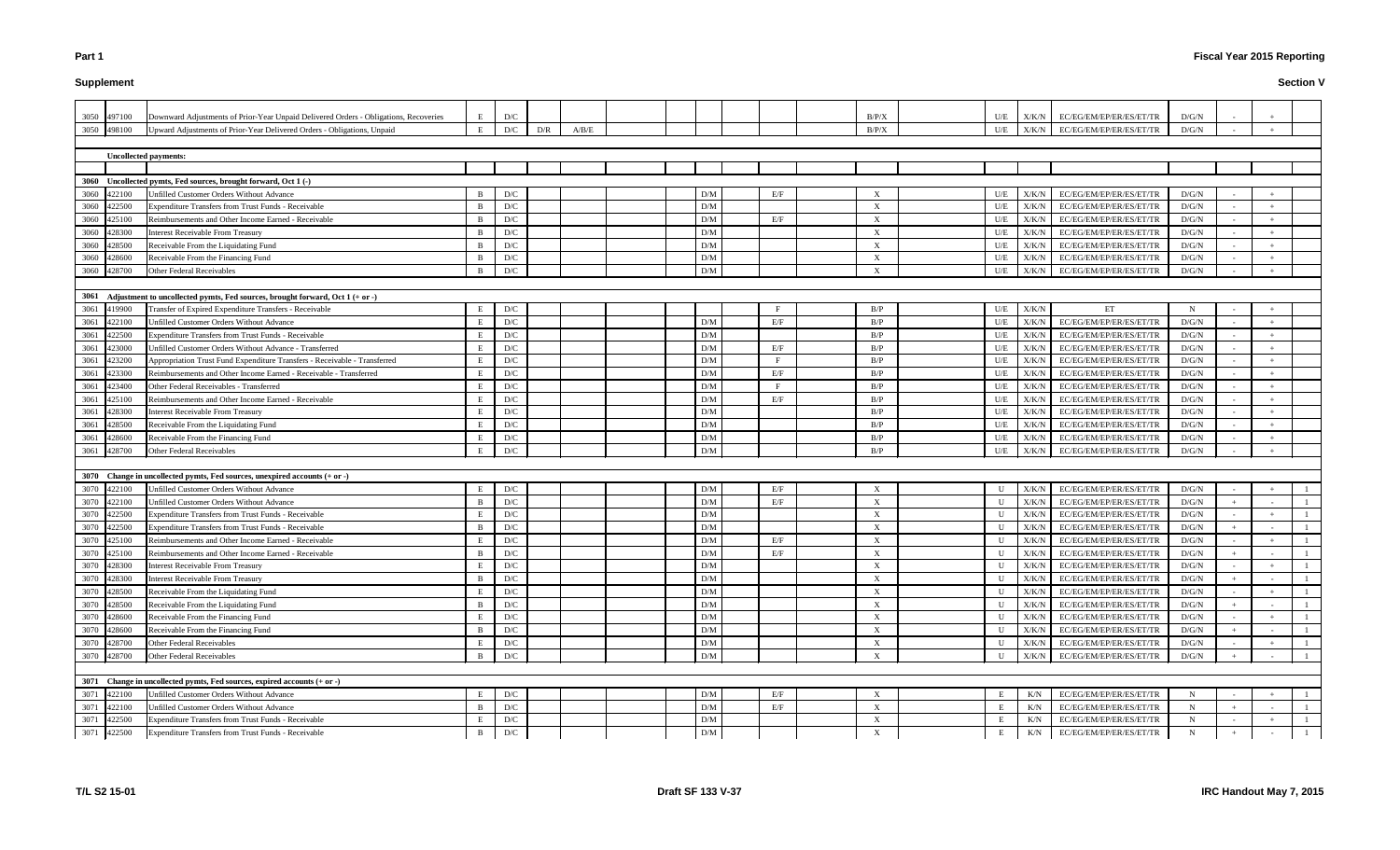# **Supplement**

# **Fiscal Year 2015 Reporting**

#### **Section V**

| 3071 425100                |        | Reimbursements and Other Income Earned - Receivable                       |          | D/C                     |  | D/M                     | E/F          | X                         |           | K/N           | EC/EG/EM/EP/ER/ES/ET/TR         | N           |  |  |
|----------------------------|--------|---------------------------------------------------------------------------|----------|-------------------------|--|-------------------------|--------------|---------------------------|-----------|---------------|---------------------------------|-------------|--|--|
| 3071 425100                |        | Reimbursements and Other Income Earned - Receivable                       | B        | D/C                     |  | $\rm{D}/\rm{M}$         | E/F          | X                         |           | K/N           | EC/EG/EM/EP/ER/ES/ET/TR         | N           |  |  |
| 3071 428300                |        | <b>Interest Receivable From Treasury</b>                                  | E        | D/C                     |  | D/M                     |              | X                         | Е         | K/N           | EC/EG/EM/EP/ER/ES/ET/TR         | $\mathbf N$ |  |  |
| 3071                       | 428300 | <b>Interest Receivable From Treasury</b>                                  | B        | D/C                     |  | $\rm{D}/\rm{M}$         |              | X                         | Е         | K/N           | EC/EG/EM/EP/ER/ES/ET/TR         | N           |  |  |
| 3071                       | 428500 | Receivable From the Liquidating Fund                                      |          | D/C                     |  | $\rm{D}/\rm{M}$         |              | X                         | E         | K/N           | EC/EG/EM/EP/ER/ES/ET/TR         | N           |  |  |
| 3071                       | 428500 | Receivable From the Liquidating Fund                                      | B        | D/C                     |  | $\rm{D}/\rm{M}$         |              | $\boldsymbol{\mathrm{X}}$ | Е         | K/N           | EC/EG/EM/EP/ER/ES/ET/TR         | N           |  |  |
| 3071                       | 428600 | Receivable From the Financing Fund                                        |          | D/C                     |  | $\rm{D}/\rm{M}$         |              | X                         | Е         | K/N           | EC/EG/EM/EP/ER/ES/ET/TR         | $\mathbf N$ |  |  |
| 3071                       | 428600 | Receivable From the Financing Fund                                        | B        | D/C                     |  | D/M                     |              | X                         |           | K/N           | EC/EG/EM/EP/ER/ES/ET/TR         | $\mathbf N$ |  |  |
| 3071 428700                |        | Other Federal Receivables                                                 |          | D/C                     |  | $\rm{D}/\rm{M}$         |              | X                         |           | K/N           | EC/EG/EM/EP/ER/ES/ET/TR         | $\mathbf N$ |  |  |
| 3071 428700                |        | Other Federal Receivables                                                 | B        | D/C                     |  | D/M                     |              | $\boldsymbol{\mathrm{X}}$ | E.        | K/N           | EC/EG/EM/EP/ER/ES/ET/TR         | N           |  |  |
|                            |        |                                                                           |          |                         |  |                         |              |                           |           |               |                                 |             |  |  |
|                            |        | 3080 Uncollected pymts, Fed sources transferred to other accounts         |          |                         |  |                         |              |                           |           |               |                                 |             |  |  |
| 3080 419900                |        | Transfer of Expired Expenditure Transfers - Receivable                    | E        | $\mathcal{C}$           |  |                         | F            | X                         | U/E       | X/K/N         | ET                              | N           |  |  |
| 3080 423000                |        | Unfilled Customer Orders Without Advance - Transferred                    |          | $\mathbf{C}$            |  | $\mathbf{D}/\mathbf{M}$ | E/F          | X                         | U/E       | X/K/N         | EC/EG/EM/EP/ER/ES/ET/TR         | D/G/N       |  |  |
| 3080 423200                |        | Appropriation Trust Fund Expenditure Transfers - Receivable - Transferred |          | $\mathbf C$             |  | D/M                     | $\mathbf{F}$ | X                         | U/E       | X/K/N         | EC/EG/EM/EP/ER/ES/ET/TR         | D/G/N       |  |  |
| 3080                       | 423300 | Reimbursements and Other Income Earned - Receivable - Transferred         | E        | $\mathcal{C}$           |  | $\rm{D}/\rm{M}$         | E/F          | X                         | U/E       | X/K/N         | EC/EG/EM/EP/ER/ES/ET/TR         | D/G/N       |  |  |
| 3080 423400                |        | Other Federal Receivables - Transferred                                   |          | $\mathbf C$             |  | D/M                     | F            | X                         | U/E       | X/K/N         | EC/EG/EM/EP/ER/ES/ET/TR         | D/G/N       |  |  |
|                            |        |                                                                           |          |                         |  |                         |              |                           |           |               |                                 |             |  |  |
|                            |        | 3081 Uncollected pymts, Fed sources transferred from other accounts (-)   |          |                         |  |                         |              |                           |           |               |                                 |             |  |  |
| 3081                       | 419900 | Transfer of Expired Expenditure Transfers - Receivable                    |          | D                       |  |                         |              | $\boldsymbol{\mathrm{X}}$ | U/E       | ${\rm X/K/N}$ | ET                              | N           |  |  |
| 3081                       | 423000 | Unfilled Customer Orders Without Advance - Transferred                    |          | D                       |  | D/M                     | E/F          | X                         | U/E       | X/K/N         | EC/EG/EM/EP/ER/ES/ET/TR         | D/G/N       |  |  |
| 3081                       | 423200 | Appropriation Trust Fund Expenditure Transfers - Receivable - Transferred | E.       | D                       |  | D/M                     | F            | X                         | U/E       | X/K/N         | EC/EG/EM/EP/ER/ES/ET/TR         | D/G/N       |  |  |
| 3081                       | 423300 | Reimbursements and Other Income Earned - Receivable - Transferred         |          | D                       |  | $\rm{D}/\rm{M}$         | E/F          | X                         | U/E       | X/K/N         | EC/EG/EM/EP/ER/ES/ET/TR         | D/G/N       |  |  |
|                            |        | Other Federal Receivables - Transferred                                   |          | D                       |  | D/M                     | $\rm F$      | X                         | U/E       | X/K/N         | EC/EG/EM/EP/ER/ES/ET/TR         | D/G/N       |  |  |
|                            |        |                                                                           |          |                         |  |                         |              |                           |           |               |                                 |             |  |  |
| 3081 423400                |        |                                                                           |          |                         |  |                         |              |                           |           |               |                                 |             |  |  |
|                            |        |                                                                           |          |                         |  |                         |              |                           |           |               |                                 |             |  |  |
|                            |        | 3090 Uncollected pymts, Fed sources, end of year (-)                      |          |                         |  |                         | F            |                           |           |               |                                 |             |  |  |
| 3090 419900                |        | Transfer of Expired Expenditure Transfers - Receivable                    |          | D/C                     |  |                         |              | B/P/X                     | U/E       | X/K/N         | ET                              | $\mathbf N$ |  |  |
| 3090 422100                |        | Unfilled Customer Orders Without Advance                                  |          | D/C                     |  | D/M                     | E/F          | B/P/X                     | U/E       | X/K/N         | EC/EG/EM/EP/ER/ES/ET/TR         | D/G/N       |  |  |
| 3090                       | 422500 | <b>Expenditure Transfers from Trust Funds - Receivable</b>                |          | D/C                     |  | D/M                     |              | B/P/X                     | U/E       | X/K/N         | EC/EG/EM/EP/ER/ES/ET/TR         | D/G/N       |  |  |
| 3090                       | 423000 | <b>Jnfilled Customer Orders Without Advance - Transferred</b>             |          | D/C                     |  | $\rm{D}/\rm{M}$         | E/F          | B/P/X                     | U/E       | X/K/N         | EC/EG/EM/EP/ER/ES/ET/TR         | D/G/N       |  |  |
| 3090                       | 423200 | Appropriation Trust Fund Expenditure Transfers - Receivable - Transferred |          | D/C                     |  | $\rm{D}/\rm{M}$         | $\mathbf{F}$ | B/P/X                     | U/E       | X/K/N         | EC/EG/EM/EP/ER/ES/ET/TR         | D/G/N       |  |  |
| 3090                       | 423300 | Reimbursements and Other Income Earned - Receivable - Transferred         |          | D/C                     |  | D/M                     | E/F          | B/P/X                     | U/E       | X/K/N         | EC/EG/EM/EP/ER/ES/ET/TR         | D/G/N       |  |  |
| 3090                       | 423400 | Other Federal Receivables - Transferred                                   |          | D/C                     |  | D/M                     | F            | B/P/X                     | U/E       | X/K/N         | EC/EG/EM/EP/ER/ES/ET/TR         | D/G/N       |  |  |
| 3090 425100                |        | Reimbursements and Other Income Earned - Receivable                       |          | D/C                     |  | $\rm{D}/\rm{M}$         | E/F          | B/P/X                     | U/E       | X/K/N         | EC/EG/EM/EP/ER/ES/ET/TR         | D/G/N       |  |  |
|                            |        | <b>Interest Receivable From Treasury</b>                                  | E        | D/C                     |  | D/M                     |              | B/P/X                     | U/E       | X/K/N         | EC/EG/EM/EP/ER/ES/ET/TR         | D/G/N       |  |  |
| 3090 428300<br>3090 428500 |        | Receivable From the Liquidating Fund                                      | <u>ь</u> | $\mathbf{D}/\mathbf{C}$ |  | $\rm{D}/\rm{M}$         |              | B/P/X                     | $U\!/\!E$ |               | $X/K/N$ EC/EG/EM/EP/ER/ES/ET/TR | $\rm D/G/N$ |  |  |
| 3090 428600                |        | Receivable From the Financing Fund                                        | Е        | D/C                     |  | D/M                     |              | B/P/X                     | U/E       | X/K/N         | EC/EG/EM/EP/ER/ES/ET/TR         | D/G/N       |  |  |
| 3090 428700                |        | Other Federal Receivables                                                 |          | D/C                     |  | D/M                     |              | B/P/X                     | U/E       | X/K/N         | EC/EG/EM/EP/ER/ES/ET/TR         | D/G/N       |  |  |
|                            |        |                                                                           |          |                         |  |                         |              |                           |           |               |                                 |             |  |  |
|                            |        | Memorandum (non-add) entries:                                             |          |                         |  |                         |              |                           |           |               |                                 |             |  |  |
|                            |        |                                                                           |          |                         |  |                         |              |                           |           |               |                                 |             |  |  |
|                            |        | 3100 Obligated balance, start of year $(+ or -)$                          |          |                         |  |                         |              |                           |           |               |                                 |             |  |  |
|                            |        |                                                                           |          |                         |  |                         |              |                           |           |               |                                 |             |  |  |
|                            |        | This line is calculated. Equals sum of lines 3000, 3001, 3060, and 3061.  |          |                         |  |                         |              |                           |           |               |                                 |             |  |  |
|                            |        |                                                                           |          |                         |  |                         |              |                           |           |               |                                 |             |  |  |
|                            |        | 3200 Obligated balance, end of year (+ or -)                              |          |                         |  |                         |              |                           |           |               |                                 |             |  |  |
|                            |        |                                                                           |          |                         |  |                         |              |                           |           |               |                                 |             |  |  |

**3030, 3031, 3040, 3041, 3060, 3061, 3070, 3071, 3080, and 3081. Also equals sum of lines 3050 and** 

**3090.**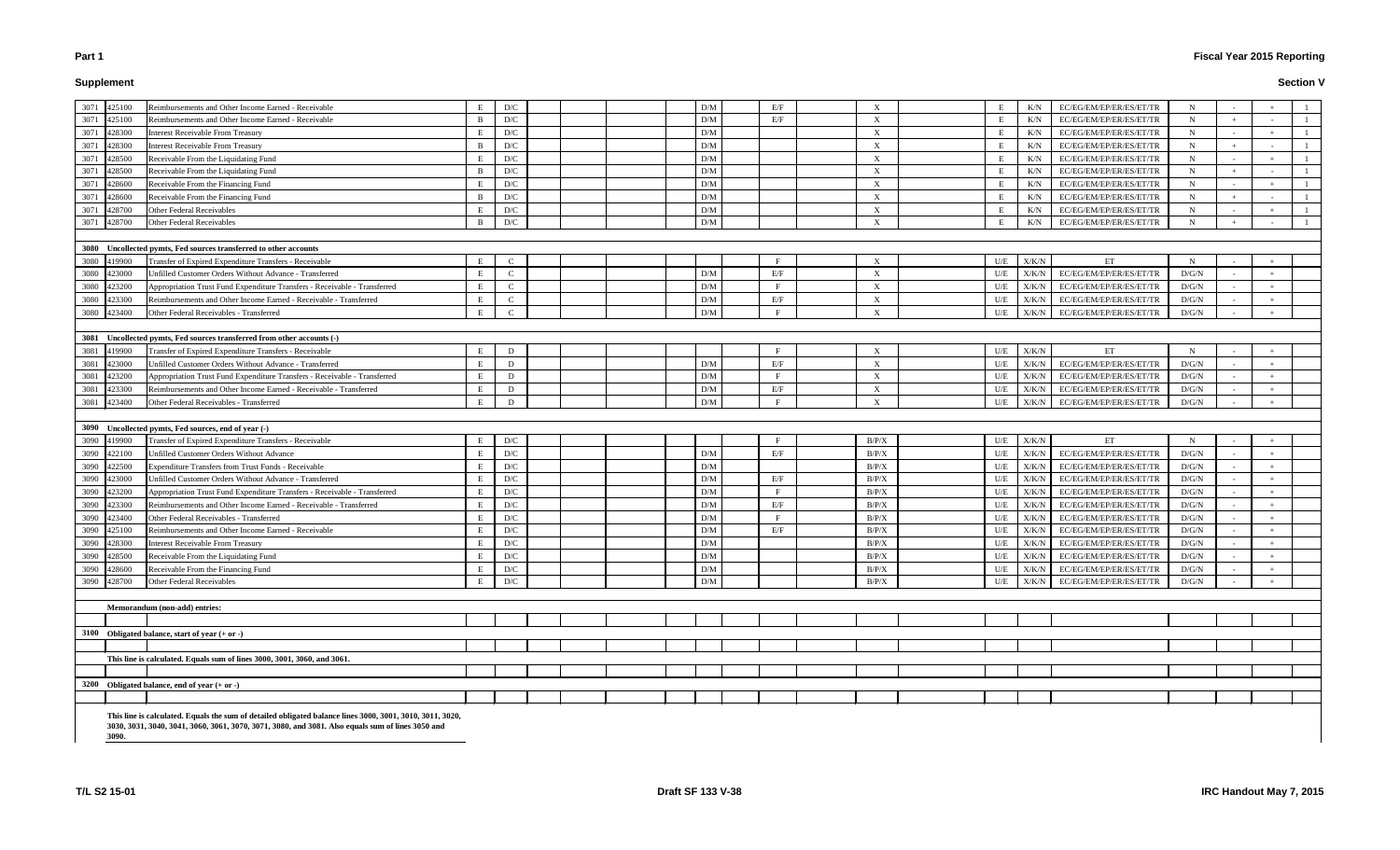# **Supplement**

# **Fiscal Year 2015 Reporting**

|      | <b>BUDGET AUTHORITY AND OUTLAYS, NET</b>                                                            |   |                         |     |       |  |   |   |            |                           |             |               |                                   |             |  |  |
|------|-----------------------------------------------------------------------------------------------------|---|-------------------------|-----|-------|--|---|---|------------|---------------------------|-------------|---------------|-----------------------------------|-------------|--|--|
|      |                                                                                                     |   |                         |     |       |  |   |   |            |                           |             |               |                                   |             |  |  |
|      | Discretionary:                                                                                      |   |                         |     |       |  |   |   |            |                           |             |               |                                   |             |  |  |
|      |                                                                                                     |   |                         |     |       |  |   |   |            |                           |             |               |                                   |             |  |  |
|      | Gross budget authority and outlays:                                                                 |   |                         |     |       |  |   |   |            |                           |             |               |                                   |             |  |  |
|      |                                                                                                     |   |                         |     |       |  |   |   |            |                           |             |               |                                   |             |  |  |
|      | 4000 Budget authority, gross                                                                        |   |                         |     |       |  |   |   |            |                           |             |               |                                   |             |  |  |
|      |                                                                                                     |   |                         |     |       |  |   |   |            |                           |             |               |                                   |             |  |  |
|      | This line is calculated. Equals the sum of discretionary budget authority [Lines 1100 through 1152, |   |                         |     |       |  |   |   |            |                           |             |               |                                   |             |  |  |
|      | 1170 through 1174, 1300 through 1330, 1500 through 1531, and 1700 through 1742].                    |   |                         |     |       |  |   |   |            |                           |             |               |                                   |             |  |  |
|      |                                                                                                     |   |                         |     |       |  |   |   |            |                           |             |               |                                   |             |  |  |
|      | 4010 Outlays from new discretionary authority                                                       |   |                         |     |       |  |   |   |            |                           |             |               |                                   |             |  |  |
|      | 4010 480200<br>Undelivered Orders - Obligations, Prepaid/Advanced                                   |   | D/C                     | D/R | A/B/E |  | D |   | <b>NEW</b> | X                         | U           | X/K/N         | EC/EG/EM/EP/ER/ES/ET/TR           | N           |  |  |
|      | 4010 480200<br>Undelivered Orders - Obligations, Prepaid/Advanced                                   | B | D/C                     | D/R | A/B/E |  | D |   | <b>NEW</b> | $\boldsymbol{X}$          | U           | X/K/N         | EC/EG/EM/EP/ER/ES/ET/TR           | $\mathbf N$ |  |  |
|      | 4010 490200<br>Delivered Orders - Obligations, Paid                                                 | E | D/C                     | D/R | A/B/E |  | D |   | <b>NEW</b> | X                         | U           | X/K/N         | EC/EG/EM/EP/ER/ES/ET/TR           | $\mathbf N$ |  |  |
|      | 4010 490800<br>Authority Outlayed Not Yet Disbursed                                                 |   | D/C                     | D/R | A/E   |  | D |   | <b>NEW</b> | $\boldsymbol{\mathrm{X}}$ | U           | X/K/N         | EG/ER                             | $\mathbf N$ |  |  |
|      | Authority Outlayed Not Yet Disbursed<br>4010 490800                                                 | B | D/C                     | D/R | A/E   |  | D |   | <b>NEW</b> | $\boldsymbol{\mathrm{X}}$ | $\mathbf U$ | ${\rm X/K/N}$ | EG/ER                             | $\mathbf N$ |  |  |
|      |                                                                                                     |   |                         |     |       |  |   |   |            |                           |             |               |                                   |             |  |  |
|      | 4011 Outlays from discretionary balances                                                            |   |                         |     |       |  |   |   |            |                           |             |               |                                   |             |  |  |
| 4011 | Undelivered Orders - Obligations, Prepaid/Advanced<br>480200                                        | E | D/C                     | D/R | A/B/E |  | D |   | <b>BAL</b> | X                         | U/E         | X/K/N         | EC/EG/EM/EP/ER/ES/ET/TR           | $\mathbf N$ |  |  |
| 4011 | 480200<br>Undelivered Orders - Obligations, Prepaid/Advanced                                        | B | D/C                     | D/R | A/B/E |  | D |   | <b>BAL</b> | X                         | U/E         | X/K/N         | EC/EG/EM/EP/ER/ES/ET/TR           | $\mathbf N$ |  |  |
|      |                                                                                                     |   |                         |     |       |  |   |   |            |                           |             |               |                                   |             |  |  |
|      | 4011 488200<br>Upward Adjustments of Prior-Year Undelivered Orders - Obligations, Prepaid/Advanced  | E | D/C                     | D/R | A/B/E |  | D |   | BAL        | X                         | U/E         | X/K/N         | EC/EG/EM/EP/ER/ES/ET/TR           | N           |  |  |
| 4011 | Delivered Orders - Obligations, Paid<br>490200                                                      | E | D/C                     | D/R | A/B/E |  | D |   | <b>BAL</b> | X                         | U/E         | X/K/N         | EC/EG/EM/EP/ER/ES/ET/TR           | $\mathbf N$ |  |  |
| 4011 | Authority Outlayed Not Yet Disbursed<br>490800                                                      |   | D/C                     | D/R | A/E   |  | D |   | <b>BAL</b> | $\boldsymbol{\mathrm{X}}$ | U           | X/K/N         | EG/ER                             | $N_{\rm}$   |  |  |
| 4011 | Authority Outlayed Not Yet Disbursed<br>490800                                                      | B | D/C                     | D/R | A/E   |  | D |   | BAL        | $\boldsymbol{\mathrm{X}}$ | U           | X/K/N         | EG/ER                             | N           |  |  |
| 4011 | 498200<br>Upward Adjustments of Prior-Year Delivered Orders - Obligations, Paid                     | E | D/C                     | D/R | A/B/E |  | D |   | <b>BAL</b> | $\mathbf{X}$              | U/E         | X/K/N         | EC/EG/EM/EP/ER/ES/ET/TR           | N           |  |  |
|      |                                                                                                     |   |                         |     |       |  |   |   |            |                           |             |               |                                   |             |  |  |
|      | 4020 Outlays, gross (total)                                                                         |   |                         |     |       |  |   |   |            |                           |             |               |                                   |             |  |  |
|      |                                                                                                     |   |                         |     |       |  |   |   |            |                           |             |               |                                   |             |  |  |
|      | This line is calculated. Equals sum of lines 4010 through 4011.                                     |   |                         |     |       |  |   |   |            |                           |             |               |                                   |             |  |  |
|      |                                                                                                     |   |                         |     |       |  |   |   |            |                           |             |               |                                   |             |  |  |
|      | Offsets against gross budget authority and outlays:                                                 |   |                         |     |       |  |   |   |            |                           |             |               |                                   |             |  |  |
|      |                                                                                                     |   |                         |     |       |  |   |   |            |                           |             |               |                                   |             |  |  |
|      | Offsetting collections (collected) from:                                                            |   |                         |     |       |  |   |   |            |                           |             |               |                                   |             |  |  |
|      |                                                                                                     |   |                         |     |       |  |   |   |            |                           |             |               |                                   |             |  |  |
|      | 4030 Federal sources (-)                                                                            |   |                         |     |       |  |   |   |            |                           |             |               |                                   |             |  |  |
|      | 4030 421200<br>Liquidation of Deficiency - Offsetting Collections                                   |   | D/C                     |     |       |  | D |   |            | $\boldsymbol{\mathrm{X}}$ | U/E         | X/K/N         | EC/EG/EM/EP/ER/ES/ET/TR           | N           |  |  |
|      | 4030 422200<br>Unfilled Customer Orders With Advance                                                | Е | D/C                     |     |       |  | D | F |            | X                         | U/E         | X/K/N         | EC/EG/EM/EP/ER/ES/ET/TR           | $\mathbf N$ |  |  |
|      | 4030 422200<br>Unfilled Customer Orders With Advance                                                | B | D/C                     |     |       |  | D | F |            | X                         | U/E         | X/K/N         | EC/EG/EM/EP/ER/ES/ET/TR           | N           |  |  |
|      | 4030 425200<br>Reimbursements and Other Income Earned - Collected                                   |   | D/C                     |     |       |  | D | F |            | X                         | U/E         | X/K/N         | EC/EG/EM/EP/ER/ES/ET/TR           | $\mathbf N$ |  |  |
|      | Prior-Year Unfilled Customer Orders With Advance - Refunds Paid<br>4030 425300                      | E | D/C                     |     |       |  | D | F |            | X                         | U/E         | X/K/N         | EC/EG/EM/EP/ER/ES/ET/TR           | $\mathbf N$ |  |  |
| 4030 | 425500<br>Expenditure Transfers from Trust Funds - Collected                                        | Е | D/C                     |     |       |  | D |   |            | X                         | U/E         | $\rm X/K/N$   | EC/EG/EM/EP/ER/ES/ET/TR           | N           |  |  |
| 4030 | 427100<br>Actual Program Fund Subsidy Collected                                                     | E | D/C                     |     |       |  | D |   |            | X                         | U/E         | X/K/N         | EC/EG/EM/EP/ER/ES/ET/TR           | $N_{\odot}$ |  |  |
| 4030 | Actual Collections From Liquidating Fund<br>427500                                                  | Е | D/C                     |     |       |  | D |   |            | X                         | U/E         | X/K/N         | EC/EG/EM/EP/ER/ES/ET/TR           | $\mathbf N$ |  |  |
|      | 4030 427600<br>Actual Collections From Financing Fund                                               | E | D/C                     |     |       |  | D |   |            | X                         | U/E         | X/K/N         | EC/EG/EM/EP/ER/ES/ET/TR           | $N_{\odot}$ |  |  |
|      | 4030 427700<br>Other Actual Collections - Federal                                                   | E | D/C                     |     |       |  | D |   |            | $\boldsymbol{\mathrm{X}}$ | U/E         | X/K/N         | EC/EG/EM/EP/ER/ES/ET/TR           | $N_{\rm}$   |  |  |
|      | Downward Adjustments of Prior-Year Prepaid/Advanced Undelivered Orders - Obligations,               |   |                         |     |       |  |   |   |            |                           |             |               |                                   |             |  |  |
|      | 4030 487200<br>Refunds Collected                                                                    | Е | $\mathbf{D}/\mathbf{C}$ |     |       |  |   |   |            | $\boldsymbol{\mathrm{X}}$ |             |               | U/E X/K/N EC/EG/EM/EP/ER/ES/ET/TR | $\mathbf N$ |  |  |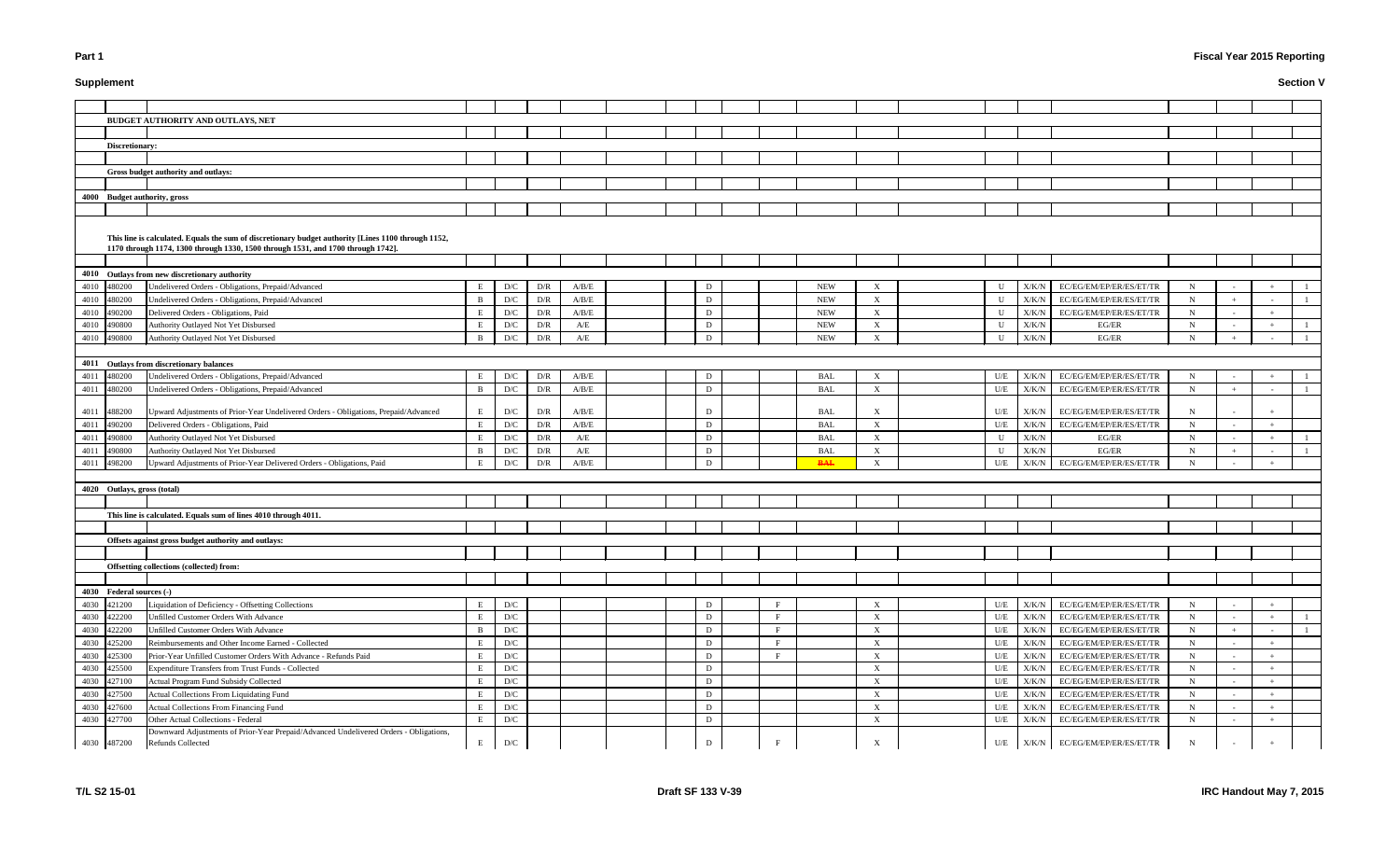# **Supplement**

# **Fiscal Year 2015 Reporting**

|      | 4030 497200 | Downward Adjustments of Prior-Year Paid Delivered Orders - Obligations, Refunds Collected | E            | D/C                     |  |  |   |            |                           | U/E          |               | X/K/N EC/EG/EM/EP/ER/ES/ET/TR |             |        |     |  |
|------|-------------|-------------------------------------------------------------------------------------------|--------------|-------------------------|--|--|---|------------|---------------------------|--------------|---------------|-------------------------------|-------------|--------|-----|--|
|      |             |                                                                                           |              |                         |  |  |   |            |                           |              |               |                               |             |        |     |  |
|      |             | 4031 Interest on Federal securities (-)                                                   |              |                         |  |  |   |            |                           |              |               |                               |             |        |     |  |
| 4031 | 427300      | <b>Interest Collected From Treasury</b>                                                   | E            | D/C                     |  |  | D |            | X                         | U            | X/K/N         | EG/EP/ER/TR                   |             |        |     |  |
| 4031 | 429000      | Amortization of Investments in U.S. Treasury Zero Coupon Bonds                            | E            | D/C                     |  |  | D |            | $\boldsymbol{\mathrm{X}}$ | $\mathbf{U}$ | X/K/N         | EP/ER/TR                      | N           |        |     |  |
|      |             |                                                                                           |              |                         |  |  |   |            |                           |              |               |                               |             |        |     |  |
|      |             | 4033 Non-Federal sources (-)                                                              |              |                         |  |  |   |            |                           |              |               |                               |             |        |     |  |
|      | 4033 421200 | Liquidation of Deficiency - Offsetting Collections                                        | E            | D/C                     |  |  | D | N          | X                         | U/E          | X/K/N         | EC/EG/EM/EP/ER/ES/ET/TR       | N           |        |     |  |
| 4033 | 422200      | <b>Unfilled Customer Orders With Advance</b>                                              | E            | $\mathbf{D}/\mathbf{C}$ |  |  | D | E/N        | X                         | U/E          | X/K/N         | EC/EG/EM/EP/ER/ES/ET/TR       | N           |        |     |  |
| 4033 | 422200      | Unfilled Customer Orders With Advance                                                     | В            | $\mathbf{D}/\mathbf{C}$ |  |  | D | E/N        | X                         | U/E          | X/K/N         | EC/EG/EM/EP/ER/ES/ET/TR       | N           | $+$    |     |  |
| 4033 | 425200      | Reimbursements and Other Income Earned - Collected                                        | E            | D/C                     |  |  | D | E/N        | X                         | U/E          | X/K/N         | EC/EG/EM/EP/ER/ES/ET/TR       | $N_{\rm}$   | $\sim$ |     |  |
| 4033 | 425300      | Prior-Year Unfilled Customer Orders With Advance - Refunds Paid                           | E            | D/C                     |  |  | D | E/N        | X                         | U/E          | X/K/N         | EC/EG/EM/EP/ER/ES/ET/TR       | N           | $\sim$ |     |  |
| 4033 | 426100      | Actual Collections of Business-Type Fees                                                  | E.           | $\mathbf{D}/\mathbf{C}$ |  |  | D |            | $\boldsymbol{\mathrm{X}}$ | U/E          | ${\rm X/K/N}$ | EC/EG/EM/EP/ER/ES/ET/TR       | N           | $\sim$ |     |  |
| 4033 | 426200      | Actual Collections of Loan Principal                                                      | E.           | $\mathbf{D}/\mathbf{C}$ |  |  | D |            | X                         | U/E          | $\rm X/K/N$   | EC/EG/EM/EP/ER/ES/ET/TR       | N           | $\sim$ |     |  |
| 4033 | 426300      | <b>Actual Collections of Loan Interest</b>                                                | Е            | $\mathbf{D}/\mathbf{C}$ |  |  | D |            | X                         | U/E          | X/K/N         | EC/EG/EM/EP/ER/ES/ET/TR       | N           | $\sim$ |     |  |
| 4033 | 426400      | Actual Collections of Rent                                                                | Е            | D/C                     |  |  | D |            | $\boldsymbol{\mathrm{X}}$ | U/E          | X/K/N         | EC/EG/EM/EP/ER/ES/ET/TR       | N           | $\sim$ |     |  |
| 4033 | 426500      | Actual Collections From Sale of Foreclosed Property                                       | E            | $\mathbf{D}/\mathbf{C}$ |  |  | D |            | $\boldsymbol{\mathrm{X}}$ | U/E          | X/K/N         | EC/EG/EM/EP/ER/ES/ET/TR       | N           | $\sim$ |     |  |
|      | 4033 426600 | Other Actual Business-Type Collections From Non-Federal Sources                           | E            | $\mathbf{D}/\mathbf{C}$ |  |  | D |            | $\mathbf{X}$              | U/E          | X/K/N         | EC/EG/EM/EP/ER/ES/ET/TR       | N           | $\sim$ |     |  |
|      |             | Downward Adjustments of Prior-Year Prepaid/Advanced Undelivered Orders - Obligations,     |              |                         |  |  |   |            |                           |              |               |                               |             |        |     |  |
| 4033 | 487200      | <b>Refunds Collected</b>                                                                  | E            | $\mathbf{D}/\mathbf{C}$ |  |  | D | N          | X                         | U/E          | X/K/N         | EC/EG/EM/EP/ER/ES/ET/TR       | D/G/N       | $\sim$ |     |  |
|      |             |                                                                                           |              |                         |  |  |   |            |                           |              |               |                               |             |        |     |  |
|      | 4033 497200 | Downward Adjustments of Prior-Year Paid Delivered Orders - Obligations, Refunds Collected |              | D/C                     |  |  | D | E/N        | $\boldsymbol{\mathrm{X}}$ | U/E          | X/K/N         | EC/EG/EM/EP/ER/ES/ET/TR       |             |        |     |  |
|      |             |                                                                                           |              |                         |  |  |   |            |                           |              |               |                               |             |        |     |  |
|      |             | 4034 Offsetting governmental collections (-)                                              |              |                         |  |  |   |            |                           |              |               |                               |             |        |     |  |
|      | 4034 421200 | Liquidation of Deficiency - Offsetting Collections                                        | E            | $\mathbf{D}/\mathbf{C}$ |  |  | D |            | $\boldsymbol{\mathrm{X}}$ | U/E          | X/K/N         | EC/EG/EM/EP/ER/ES/ET/TR       | N           |        |     |  |
| 4034 | 426000      | Actual Collections of "governmental-type" Fees                                            | E            | $\mathbf{D}/\mathbf{C}$ |  |  | D |            | X                         | U/E          | X/K/N         | EC/EG/EM/EP/ER/ES/ET/TR       | N           |        |     |  |
| 4034 | 426700      | Other Actual "governmental-type" Collections From Non-Federal Sources                     | E            | D/C                     |  |  | D |            | $\boldsymbol{\mathrm{X}}$ | U/E          | X/K/N         | EC/EG/EM/EP/ER/ES/ET/TR       | N           |        |     |  |
|      |             |                                                                                           |              |                         |  |  |   |            |                           |              |               |                               |             |        |     |  |
|      |             | 4040 Offsets against gross budget authority and outlays (total) (-)                       |              |                         |  |  |   |            |                           |              |               |                               |             |        |     |  |
|      |             |                                                                                           |              |                         |  |  |   |            |                           |              |               |                               |             |        |     |  |
|      |             | This line is calculated. Equals the sum of lines 4030 through 4034.                       |              |                         |  |  |   |            |                           |              |               |                               |             |        |     |  |
|      |             |                                                                                           |              |                         |  |  |   |            |                           |              |               |                               |             |        |     |  |
|      |             | Additional offsets against gross budget authority only:                                   |              |                         |  |  |   |            |                           |              |               |                               |             |        |     |  |
|      |             |                                                                                           |              |                         |  |  |   |            |                           |              |               |                               |             |        |     |  |
|      |             | 4050 Change in uncollected pymts, Fed sources, unexpired accounts (+ or -)                |              |                         |  |  |   |            |                           |              |               |                               |             |        |     |  |
|      | 4050 422100 | Unfilled Customer Orders Without Advance                                                  |              | D/C                     |  |  | D | E/F        | X                         |              |               | X/K/N EC/EG/EM/EP/ER/ES/ET/TR | N           | $\sim$ | $+$ |  |
|      | 4050 422100 | Unfilled Customer Orders Without Advance                                                  | <sub>B</sub> | $\mathbf{D}/\mathbf{C}$ |  |  | D | $\rm{E/F}$ | $\boldsymbol{\mathrm{X}}$ | U            | X/K/N         | EC/EG/EM/EP/ER/ES/ET/TR       | N           |        |     |  |
| 4050 | 422500      | Expenditure Transfers from Trust Funds - Receivable                                       | E            | $\mathbf{D}/\mathbf{C}$ |  |  | D |            | $\boldsymbol{\mathrm{X}}$ | U            | $\rm X/K/N$   | EC/EG/EM/EP/ER/ES/ET/TR       | N           |        |     |  |
| 4050 | 422500      | Expenditure Transfers from Trust Funds - Receivable                                       | B            | $\mathbf{D}/\mathbf{C}$ |  |  | D |            | X                         | U            | X/K/N         | EC/EG/EM/EP/ER/ES/ET/TR       | $\mathbf N$ | $+$    |     |  |
| 4050 | 425100      | Reimbursements and Other Income Earned - Receivable                                       | Е            | $\mathbf{D}/\mathbf{C}$ |  |  | D | E/F        | $\mathbf{X}$              | U            | X/K/N         | EC/EG/EM/EP/ER/ES/ET/TR       | N           |        |     |  |
|      | 4050 425100 | Reimbursements and Other Income Earned - Receivable                                       | <sup>B</sup> | $\mathbf{D}/\mathbf{C}$ |  |  | D | E/F        | X                         | U            | X/K/N         | EC/EG/EM/EP/ER/ES/ET/TR       | N           | $+$    |     |  |
|      | 4050 428300 | <b>Interest Receivable From Treasury</b>                                                  | E            | $\mathbf{D}/\mathbf{C}$ |  |  | D |            | $\mathbf{X}$              | $\mathbf U$  | X/K/N         | EC/EG/EM/EP/ER/ES/ET/TR       | $\mathbf N$ |        |     |  |
|      | 4050 428300 | <b>Interest Receivable From Treasury</b>                                                  | B            | $\mathbf{D}/\mathbf{C}$ |  |  | D |            | X                         | U            | X/K/N         | EC/EG/EM/EP/ER/ES/ET/TR       | $\mathbf N$ | $+$    |     |  |
| 4050 | 428500      | Receivable From the Liquidating Fund                                                      | E            | $\mathbf{D}/\mathbf{C}$ |  |  | D |            | X                         | U            | X/K/N         | EC/EG/EM/EP/ER/ES/ET/TR       | N           |        |     |  |
| 4050 | 428500      | Receivable From the Liquidating Fund                                                      | B            | $\mathbf{D}/\mathbf{C}$ |  |  | D |            | $\boldsymbol{\mathrm{X}}$ | U            | X/K/N         | EC/EG/EM/EP/ER/ES/ET/TR       | $\mathbf N$ | $+$    |     |  |
| 4050 | 428600      | Receivable From the Financing Fund                                                        | E            | $\mathbf{D}/\mathbf{C}$ |  |  | D |            | X                         | U            | X/K/N         | EC/EG/EM/EP/ER/ES/ET/TR       | N           |        |     |  |
| 4050 | 428600      | Receivable From the Financing Fund                                                        | B            | D/C                     |  |  | D |            | X                         | U            | X/K/N         | EC/EG/EM/EP/ER/ES/ET/TR       | N           | $+$    |     |  |
| 4050 | 428700      | Other Federal Receivables                                                                 | E            | $\mathbf{D}/\mathbf{C}$ |  |  | D |            | X                         | U            | X/K/N         | EC/EG/EM/EP/ER/ES/ET/TR       | $\mathbf N$ | $\sim$ |     |  |
|      | 4050 428700 | Other Federal Receivables                                                                 | B            | $\mathbf{D}/\mathbf{C}$ |  |  | D |            | X                         | U            | X/K/N         | EC/EG/EM/EP/ER/ES/ET/TR       | N           | $+$    |     |  |
|      |             |                                                                                           |              |                         |  |  |   |            |                           |              |               |                               |             |        |     |  |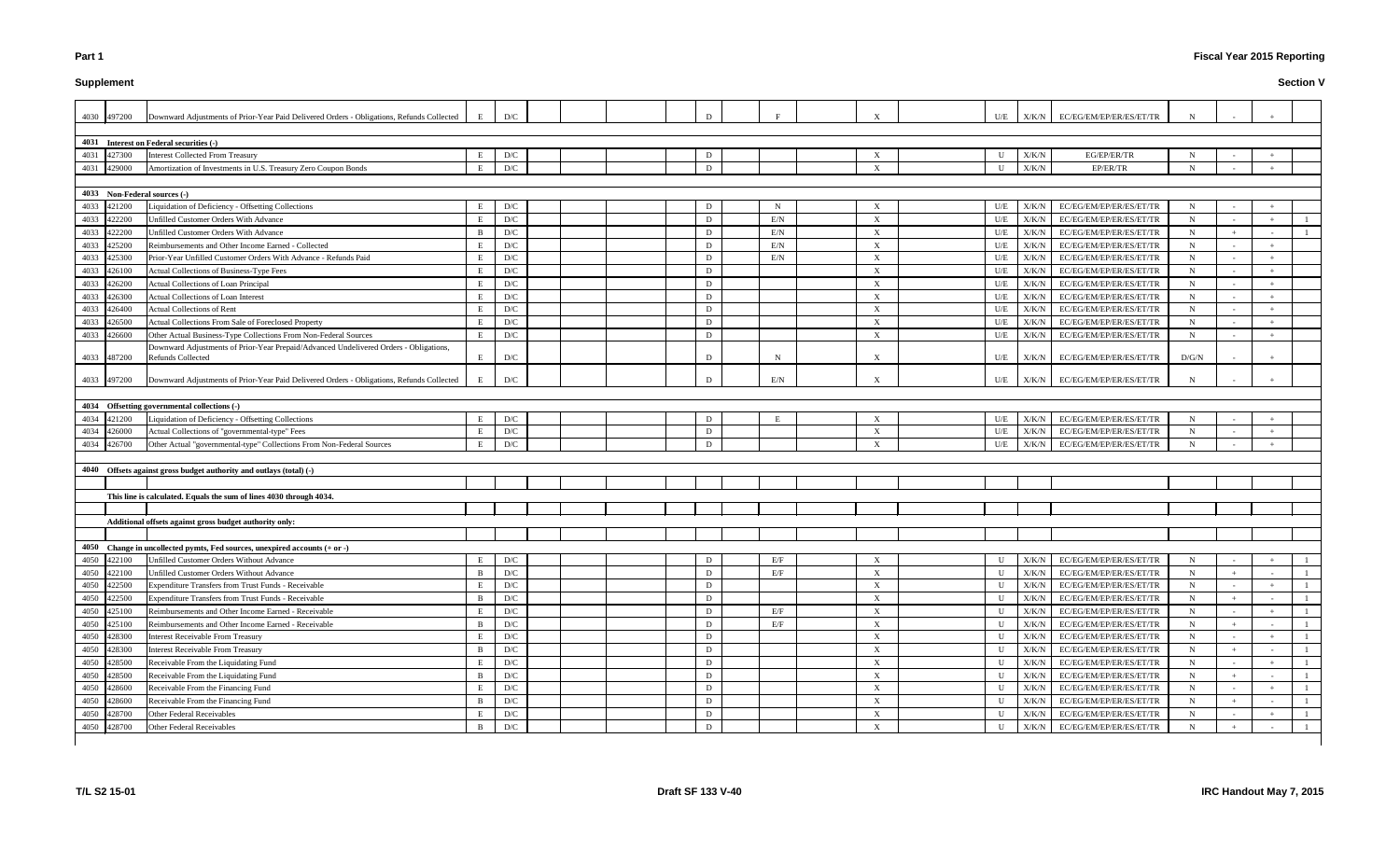# **Supplement**

|             |                   | 4051 Change in uncollected pymts, Fed sources, expired accounts $(+ or -)$                              |              |     |     |       |              |   |     |                           |              |               |                         |             |            |               |
|-------------|-------------------|---------------------------------------------------------------------------------------------------------|--------------|-----|-----|-------|--------------|---|-----|---------------------------|--------------|---------------|-------------------------|-------------|------------|---------------|
| 4051        | 422100            | Unfilled Customer Orders Without Advance                                                                |              | D/C |     |       |              | D | E/F | $\boldsymbol{\mathrm{X}}$ |              | K/N           | EC/EG/EM/EP/ER/ES/ET/TR | N           |            |               |
| 4051        | 422100            | Unfilled Customer Orders Without Advance                                                                | B            | D/C |     |       |              | D | E/F | $\boldsymbol{\mathrm{X}}$ | E            | K/N           | EC/EG/EM/EP/ER/ES/ET/TR | $\mathbf N$ | $+$        |               |
| 4051        | 422500            | Expenditure Transfers from Trust Funds - Receivable                                                     | E.           | D/C |     |       |              | D |     | $\boldsymbol{\mathrm{X}}$ | E            | K/N           | EC/EG/EM/EP/ER/ES/ET/TR | $\mathbf N$ | $\sim$     |               |
| 4051        | 422500            | Expenditure Transfers from Trust Funds - Receivable                                                     | <sup>B</sup> | D/C |     |       |              | D |     | $\boldsymbol{\mathrm{X}}$ | E            | K/N           | EC/EG/EM/EP/ER/ES/ET/TR | $\mathbf N$ | $+$        |               |
| 4051        | 425100            | Reimbursements and Other Income Earned - Receivable                                                     |              | D/C |     |       |              | D | E/F | $\boldsymbol{\mathrm{X}}$ | E            | K/N           | EC/EG/EM/EP/ER/ES/ET/TR | $\mathbf N$ | $\sim$     |               |
| 4051        | 425100            | Reimbursements and Other Income Earned - Receivable                                                     | B            | D/C |     |       |              | D | E/F | $\boldsymbol{\mathrm{X}}$ | E            | K/N           | EC/EG/EM/EP/ER/ES/ET/TR | N           | $+$        |               |
| 4051        | 428300            | <b>Interest Receivable From Treasury</b>                                                                | E.           | D/C |     |       |              | D |     | $\boldsymbol{\mathrm{X}}$ | E            | K/N           | EC/EG/EM/EP/ER/ES/ET/TR | $\mathbf N$ | $\sim$     |               |
| 4051        | 428300            | <b>Interest Receivable From Treasury</b>                                                                | B            | D/C |     |       |              | D |     | $\boldsymbol{\mathrm{X}}$ | E            | $\rm K/N$     | EC/EG/EM/EP/ER/ES/ET/TR | $\mathbf N$ | $+$        |               |
| 4051        | 428500            | Receivable From the Liquidating Fund                                                                    |              | D/C |     |       |              | D |     | $\boldsymbol{\mathrm{X}}$ | E            | K/N           | EC/EG/EM/EP/ER/ES/ET/TR | $\mathbf N$ | $\sim$     |               |
| 4051        | 428500            | Receivable From the Liquidating Fund                                                                    | B            | D/C |     |       |              | D |     | $\boldsymbol{\mathrm{X}}$ | E            | K/N           | EC/EG/EM/EP/ER/ES/ET/TR | $\mathbf N$ | $+$        |               |
| 4051        | 428600            | Receivable From the Financing Fund                                                                      | E            | D/C |     |       |              | D |     | $\boldsymbol{\mathrm{X}}$ | E            | K/N           | EC/EG/EM/EP/ER/ES/ET/TR | $\mathbf N$ | $\sim$     |               |
| 4051        | 428600            | Receivable From the Financing Fund                                                                      | B            | D/C |     |       |              | D |     | $\boldsymbol{\mathrm{X}}$ | E            | K/N           | EC/EG/EM/EP/ER/ES/ET/TR | $\mathbf N$ | $+$        |               |
| 4051        | 428700            | Other Federal Receivables                                                                               |              | D/C |     |       |              | D |     | $\boldsymbol{\mathrm{X}}$ | E            | $\rm K/N$     | EC/EG/EM/EP/ER/ES/ET/TR | $\mathbf N$ |            |               |
| 4051        | 428700            | <b>Other Federal Receivables</b>                                                                        | B            |     |     |       |              | D |     |                           | E            | K/N           |                         |             | $\sim$     |               |
|             |                   |                                                                                                         |              | D/C |     |       |              |   |     | $\boldsymbol{\mathrm{X}}$ |              |               | EC/EG/EM/EP/ER/ES/ET/TR | $\mathbf N$ | $+$        |               |
|             |                   | 4053 Anticipated offsetting collections $(+ or -)$                                                      |              |     |     |       |              |   |     |                           |              |               |                         |             |            |               |
|             |                   |                                                                                                         |              |     |     |       |              |   |     |                           |              |               |                         |             |            |               |
| 4053 404700 |                   | Anticipated Transfers to the General Fund of the Treasury - Current-Year Authority                      | E            | D/C |     |       | <sub>S</sub> | D |     |                           | U            | X/K/N         | EC/EG/EM/EP/ER/ES/ET/TR | N           | $\sim$ $-$ |               |
| 4053        | 406000            | Anticipated Collections From Non-Federal Sources                                                        | E            | D   | D/R | A/B/E |              | D |     |                           | U            | X/K/N         | EC/EG/EM/EP/ER/ES/ET/TR | $\mathbf N$ | $\sim$     |               |
| 4053        | 407000            | Anticipated Collections From Federal Sources                                                            |              | D   | D/R | A/B/E |              | D |     |                           | U            | $\rm X/K/N$   | EC/EG/EM/EP/ER/ES/ET/TR | $\mathbf N$ | $\sim$     |               |
| 4053        | 416000            | Anticipated Transfers - Current-Year Authority                                                          | E            | D/C |     |       | S.           | D |     |                           | U            | X/K/N         | EC/EG/EM/EP/ER/ES/ET/TR | $\mathbf N$ | $\sim$     | 2             |
| 4053        | 421000            | Anticipated Reimbursements and Other Income                                                             |              | D   | D/R | A/B/E |              | D |     |                           | U            | ${\rm X/K/N}$ | EC/EG/EM/EP/ER/ES/ET/TR | N           | $\sim$     | 2             |
| 4053        | 421500            | Anticipated Expenditure Transfers from Trust Funds                                                      |              | D   | D/R | A/B/E |              | D |     |                           | $\mathbf{U}$ | X/K/N         | EC/EG/EM/EP/ER/ES/ET/TR | $\mathbf N$ |            | $\mathcal{D}$ |
|             |                   |                                                                                                         |              |     |     |       |              |   |     |                           |              |               |                         |             |            |               |
|             |                   | 4060 Additional offsets against budget authority only (total)                                           |              |     |     |       |              |   |     |                           |              |               |                         |             |            |               |
|             |                   |                                                                                                         |              |     |     |       |              |   |     |                           |              |               |                         |             |            |               |
|             |                   |                                                                                                         |              |     |     |       |              |   |     |                           |              |               |                         |             |            |               |
|             |                   |                                                                                                         |              |     |     |       |              |   |     |                           |              |               |                         |             |            |               |
|             |                   | This line is calculated. Equals sum of lines 4050, 4051 and 4053.                                       |              |     |     |       |              |   |     |                           |              |               |                         |             |            |               |
|             |                   |                                                                                                         |              |     |     |       |              |   |     |                           |              |               |                         |             |            |               |
|             |                   | 4070 Budget authority, net (discretionary)                                                              |              |     |     |       |              |   |     |                           |              |               |                         |             |            |               |
|             |                   |                                                                                                         |              |     |     |       |              |   |     |                           |              |               |                         |             |            |               |
|             |                   | This line is calculated. Equals the total new budget authority (gross) on line 4000 plus the amounts on |              |     |     |       |              |   |     |                           |              |               |                         |             |            |               |
|             |                   | lines 4030 through 4034 and on lines 4050, 4051 and 4053.                                               |              |     |     |       |              |   |     |                           |              |               |                         |             |            |               |
|             |                   |                                                                                                         |              |     |     |       |              |   |     |                           |              |               |                         |             |            |               |
|             |                   | 4080 Outlays, net (discretionary)                                                                       |              |     |     |       |              |   |     |                           |              |               |                         |             |            |               |
|             |                   |                                                                                                         |              |     |     |       |              |   |     |                           |              |               |                         |             |            |               |
|             |                   |                                                                                                         |              |     |     |       |              |   |     |                           |              |               |                         |             |            |               |
|             |                   | This line is calculated. Equals lines 4010 through 4011 plus the amounts on lines 4030 through 4034.    |              |     |     |       |              |   |     |                           |              |               |                         |             |            |               |
|             |                   |                                                                                                         |              |     |     |       |              |   |     |                           |              |               |                         |             |            |               |
|             | <b>Mandatory:</b> |                                                                                                         |              |     |     |       |              |   |     |                           |              |               |                         |             |            |               |
|             |                   |                                                                                                         |              |     |     |       |              |   |     |                           |              |               |                         |             |            |               |
|             |                   | Gross budget authority and outlays:                                                                     |              |     |     |       |              |   |     |                           |              |               |                         |             |            |               |
|             |                   |                                                                                                         |              |     |     |       |              |   |     |                           |              |               |                         |             |            |               |
|             |                   | 4090 Budget authority, gross                                                                            |              |     |     |       |              |   |     |                           |              |               |                         |             |            |               |
|             |                   |                                                                                                         |              |     |     |       |              |   |     |                           |              |               |                         |             |            |               |
|             |                   |                                                                                                         |              |     |     |       |              |   |     |                           |              |               |                         |             |            |               |
|             |                   | This line is calculated. Equals the sum of mandatory budget authority [Lines 1200 through 1252, 1270    |              |     |     |       |              |   |     |                           |              |               |                         |             |            |               |
|             |                   | through 1273, 1400 through 1430, 1600 through 1631, and 1800 through 1842].                             |              |     |     |       |              |   |     |                           |              |               |                         |             |            |               |
|             |                   | 4100 Outlays from new mandatory authority                                                               |              |     |     |       |              |   |     |                           |              |               |                         |             |            |               |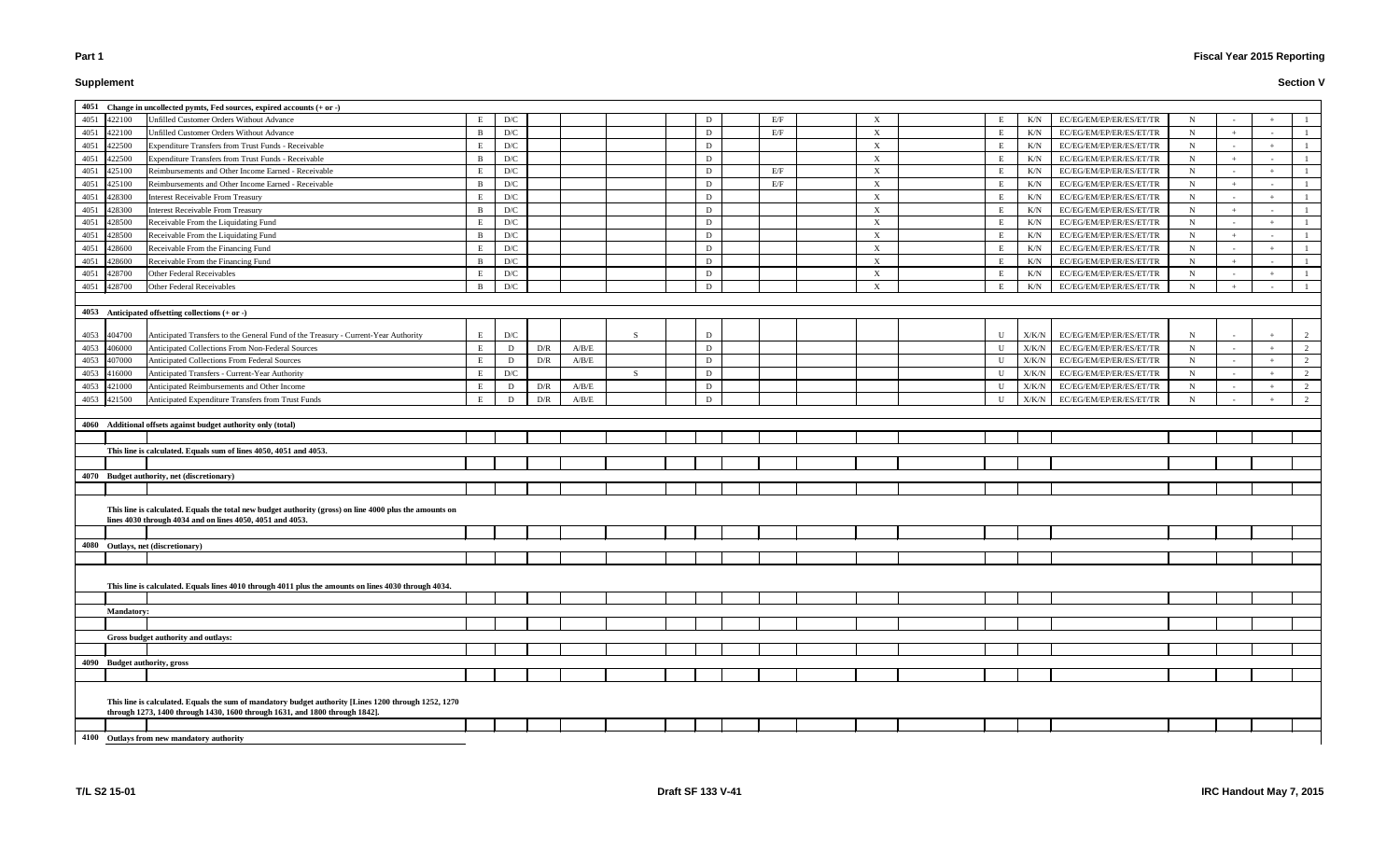# **Supplement**

# **Fiscal Year 2015 Reporting**

|      | 4100 480200                 | Undelivered Orders - Obligations, Prepaid/Advanced                                        | E            | D/C                     | D/R | A/B/E                                                                     | M           |    | <b>NEW</b>     | X                              | $\mathbf{U}$ | X/K/N | EC/EG/EM/EP/ER/ES/ET/TR       | N           |        |     |  |
|------|-----------------------------|-------------------------------------------------------------------------------------------|--------------|-------------------------|-----|---------------------------------------------------------------------------|-------------|----|----------------|--------------------------------|--------------|-------|-------------------------------|-------------|--------|-----|--|
| 4100 | 480200                      | Undelivered Orders - Obligations, Prepaid/Advanced                                        | <sup>B</sup> | D/C                     | D/R | A/B/E                                                                     | M           |    | <b>NEW</b>     | $\boldsymbol{\mathrm{X}}$      | U            | X/K/N | EC/EG/EM/EP/ER/ES/ET/TR       | $\mathbf N$ | $+$    |     |  |
| 4100 | 490200                      | Delivered Orders - Obligations, Paid                                                      | E            | D/C                     | D/R | A/B/E                                                                     | M           |    | <b>NEW</b>     | $\boldsymbol{\mathrm{X}}$      | U            | X/K/N | EC/EG/EM/EP/ER/ES/ET/TR       | $\mathbf N$ | $\sim$ |     |  |
| 4100 | 490800                      | Authority Outlayed Not Yet Disbursed                                                      | E            | D/C                     | D/R | A/E                                                                       | M           |    | ${\rm NEW}$    | $\boldsymbol{\mathrm{X}}$      | U            | X/K/N | $EG/ER$                       | N           |        |     |  |
| 4100 | 490800                      | Authority Outlayed Not Yet Disbursed                                                      | <sup>R</sup> | D/C                     | D/R | A/E                                                                       | M           |    | <b>NEW</b>     | $\boldsymbol{\mathrm{X}}$      | U            | X/K/N | EG/ER                         | N           | $+$    |     |  |
|      |                             |                                                                                           |              |                         |     |                                                                           |             |    |                |                                |              |       |                               |             |        |     |  |
|      |                             | 4101 Outlays from mandatory balances                                                      |              |                         |     |                                                                           |             |    |                |                                |              |       |                               |             |        |     |  |
| 4101 | 480200                      | Undelivered Orders - Obligations, Prepaid/Advanced                                        | E.           | D/C                     | D/R | $\ensuremath{\mathrm{A}}/\ensuremath{\mathrm{B}}/\ensuremath{\mathrm{E}}$ | M           |    | <b>BAL</b>     | $\boldsymbol{\mathrm{X}}$      | U/E          | X/K/N | EC/EG/EM/EP/ER/ES/ET/TR       | N           |        |     |  |
| 4101 | 480200                      | Undelivered Orders - Obligations, Prepaid/Advanced                                        |              | D/C                     | D/R | A/B/E                                                                     | M           |    | <b>BAL</b>     | $\boldsymbol{X}$               | U/E          | X/K/N | EC/EG/EM/EP/ER/ES/ET/TR       | N           | $+$    |     |  |
|      |                             |                                                                                           |              |                         |     |                                                                           |             |    |                |                                |              |       |                               |             |        |     |  |
| 4101 | 488200                      | Upward Adjustments of Prior-Year Undelivered Orders - Obligations, Prepaid/Advanced       | E            | D/C                     | D/R | A/B/E                                                                     | M           |    | BAL            | $\boldsymbol{\mathrm{X}}$      | U/E          | X/K/N | EC/EG/EM/EP/ER/ES/ET/TR       | N           |        |     |  |
| 4101 | 490200                      | Delivered Orders - Obligations, Paid                                                      | E            | D/C                     | D/R | A/B/E                                                                     | M           |    | BAL            | X                              | U/E          | X/K/N | EC/EG/EM/EP/ER/ES/ET/TR       | $\mathbf N$ | $\sim$ |     |  |
| 4101 | 498200                      | Upward Adjustments of Prior-Year Delivered Orders - Obligations, Paid                     | E            | D/C                     | D/R | A/B/E                                                                     | M           |    | <b>BAL</b>     | $\boldsymbol{\mathrm{X}}$      | U/E          | X/K/N | EC/EG/EM/EP/ER/ES/ET/TR       | $\mathbf N$ | $\sim$ |     |  |
|      |                             |                                                                                           |              |                         |     |                                                                           |             |    |                |                                |              |       |                               |             |        |     |  |
|      | 4110 Outlays, gross (total) |                                                                                           |              |                         |     |                                                                           |             |    |                |                                |              |       |                               |             |        |     |  |
| 4110 | 480200                      | Undelivered Orders - Obligations, Prepaid/Advanced                                        | E            | D/C                     | D/R | A/B/E                                                                     | M           |    | <b>BAL/NEW</b> |                                | U/E          | X/K/N | EC/EG/EM/EP/ER/ES/ET/TR       | $\mathbf N$ |        |     |  |
| 4110 | 480200                      | Undelivered Orders - Obligations, Prepaid/Advanced                                        |              | D/C                     | D/R | A/B/E                                                                     | M           |    | <b>BAL/NEW</b> | $\boldsymbol{\mathrm{X}}$      | U/E          | X/K/N | EC/EG/EM/EP/ER/ES/ET/TR       | $\mathbf N$ | $+$    |     |  |
|      | 4110 480200                 | Undelivered Orders - Obligations, Prepaid/Advanced                                        | E            | D/C                     | D/R | A/B/E                                                                     | M           |    |                | $\boldsymbol{\mathrm{X}}$      | U            | X/K/N | EP/ER                         | D/G         | $\sim$ |     |  |
|      | 4110 480200                 | Undelivered Orders - Obligations, Prepaid/Advanced                                        | <sup>B</sup> | D/C                     | D/R | A/B/E                                                                     | M           |    |                | $\boldsymbol{\mathrm{X}}$      | U            | X/K/N | EP/ER                         | D/G         | $+$    |     |  |
|      |                             |                                                                                           |              |                         |     |                                                                           |             |    |                |                                |              |       |                               |             |        |     |  |
| 4110 | 488200                      | Upward Adjustments of Prior-Year Undelivered Orders - Obligations, Prepaid/Advanced       | E            | D/C                     | D/R | A/B/E                                                                     | M           |    | BAL            |                                | U/E          | X/K/N | EC/EG/EM/EP/ER/ES/ET/TR       | N           |        |     |  |
|      |                             |                                                                                           |              |                         |     |                                                                           |             |    |                |                                |              |       |                               |             |        |     |  |
| 4110 | 488200                      | Upward Adjustments of Prior-Year Undelivered Orders - Obligations, Prepaid/Advanced       | E            | D/C                     | D/R | A/B/E                                                                     | M           |    |                | $\boldsymbol{\mathrm{X}}$      | U            | X/K/N | EP/ER                         | D/G         |        |     |  |
| 4110 | 490200                      | Delivered Orders - Obligations, Paid                                                      | E            | D/C                     | D/R | A/B/E                                                                     | M           |    | <b>BAL/NEW</b> | $\mathbf{X}$                   | U/E          | X/K/N | EC/EG/EM/EP/ER/ES/ET/TR       | $\mathbf N$ | $\sim$ |     |  |
| 4110 | 490200                      | Delivered Orders - Obligations, Paid                                                      | E            | D/C                     | D/R | A/B/E                                                                     | M           |    |                | $\boldsymbol{\mathrm{X}}$      | $\mathbf{U}$ | X/K/N | EP/ER                         | D/G         | $\sim$ |     |  |
| 4110 | 490800                      | Authority Outlayed Not Yet Disbursed                                                      | E            | D/C                     | D/R | A/E                                                                       | M           |    | <b>NEW</b>     | $\boldsymbol{\mathrm{X}}$      | $\mathbf{I}$ | X/K/N | EG/ER                         | N           | $\sim$ |     |  |
| 4110 | 490800                      | Authority Outlayed Not Yet Disbursed                                                      |              | D/C                     | D/R | A/E                                                                       | M           |    | <b>NEW</b>     | $\boldsymbol{\mathrm{X}}$      | $\mathbf{I}$ | X/K/N | EG/ER                         | $\mathbf N$ | $+$    |     |  |
| 4110 | 498200                      | Upward Adjustments of Prior-Year Delivered Orders - Obligations, Paid                     | Е            | D/C                     | D/R | A/B/E                                                                     | M           |    | <b>BAL</b>     | $\boldsymbol{X}$               | U/E          | X/K/N | EC/EG/EM/EP/ER/ES/ET/TR       | N           |        |     |  |
|      | 4110 498200                 | Upward Adjustments of Prior-Year Delivered Orders - Obligations, Paid                     | E            | D/C                     | D/R | A/B/E                                                                     | M           |    |                | $\boldsymbol{\mathrm{X}}$      | U            | X/K/N | EP/ER                         | D/G         |        |     |  |
|      |                             |                                                                                           |              |                         |     |                                                                           |             |    |                |                                |              |       |                               |             |        |     |  |
|      |                             | Offsets against gross budget authority and outlays:                                       |              |                         |     |                                                                           |             |    |                |                                |              |       |                               |             |        |     |  |
|      |                             |                                                                                           |              |                         |     |                                                                           |             |    |                |                                |              |       |                               |             |        |     |  |
|      |                             | Offsetting collections (collected) from:                                                  |              |                         |     |                                                                           |             |    |                |                                |              |       |                               |             |        |     |  |
|      |                             |                                                                                           |              |                         |     |                                                                           |             |    |                |                                |              |       |                               |             |        |     |  |
|      | 4120 Federal sources (-)    |                                                                                           |              |                         |     |                                                                           |             |    |                |                                |              |       |                               |             |        |     |  |
| 4120 | 421200                      | Liquidation of Deficiency - Offsetting Collections                                        | E            | D/C                     |     |                                                                           | M           |    |                |                                | U/E          |       | X/K/N EC/EG/EM/EP/ER/ES/ET/TR | N           |        |     |  |
|      | 4120 422200                 | Unfilled Customer Orders With Advance                                                     | Е            | $\mathbf{D}/\mathbf{C}$ |     |                                                                           | M           |    |                |                                | U/E          |       | X/K/N EC/EG/EM/EP/ER/ES/ET/TR | D/G/N       |        |     |  |
| 4120 | 422200                      | <b>Unfilled Customer Orders With Advance</b>                                              | $\mathbf{B}$ | $\mathbf{D}/\mathbf{C}$ |     |                                                                           | M           |    |                | X<br>$\boldsymbol{\mathrm{X}}$ | U/E          | X/K/N | EC/EG/EM/EP/ER/ES/ET/TR       | D/G/N       | $\sim$ | $+$ |  |
|      |                             | Reimbursements and Other Income Earned - Collected                                        |              | $\mathbf{D}/\mathbf{C}$ |     |                                                                           |             |    |                |                                |              | X/K/N | EC/EG/EM/EP/ER/ES/ET/TR       |             |        |     |  |
|      | 4120 425200                 |                                                                                           | E            |                         |     |                                                                           | M           |    |                | X                              | U/E          |       |                               | D/G/N       |        |     |  |
| 4120 | 425300                      | Prior-Year Unfilled Customer Orders With Advance - Refunds Paid                           | E            | $\mathbf{D}/\mathbf{C}$ |     |                                                                           | M           |    |                | $\boldsymbol{\mathrm{X}}$      | U/E          | X/K/N | EC/EG/EM/EP/ER/ES/ET/TR       | D/G/N       |        |     |  |
|      | 4120 425500                 | Expenditure Transfers from Trust Funds - Collected                                        | E            | $\mathbf{D}/\mathbf{C}$ |     |                                                                           | $\mathbf M$ |    |                | $\boldsymbol{\mathrm{X}}$      | U/E          | X/K/N | EC/EG/EM/EP/ER/ES/ET/TR       | D/G/N       |        |     |  |
|      | 4120 427100                 | Actual Program Fund Subsidy Collected                                                     | E            | D/C                     |     |                                                                           | M           |    |                | X                              | U/E          | X/K/N | EC/EG/EM/EP/ER/ES/ET/TR       | D/G/N       |        |     |  |
|      | 4120 427500                 | Actual Collections From Liquidating Fund                                                  | E            | $\mathbf{D}/\mathbf{C}$ |     |                                                                           | M           |    |                | $\boldsymbol{\mathrm{X}}$      | U/E          | X/K/N | EC/EG/EM/EP/ER/ES/ET/TR       | D/G/N       |        |     |  |
| 4120 | 427600                      | Actual Collections From Financing Fund                                                    | E            | $\mathbf{D}/\mathbf{C}$ |     |                                                                           | M           |    |                | $\boldsymbol{\mathrm{X}}$      | $U\!/\!E$    | X/K/N | EC/EG/EM/EP/ER/ES/ET/TR       | D/G/N       |        |     |  |
|      | 4120 427700                 | Other Actual Collections - Federal                                                        | E            | $\mathbf{D}/\mathbf{C}$ |     |                                                                           | M           |    |                | $\boldsymbol{\mathrm{X}}$      | U/E          | X/K/N | EC/EG/EM/EP/ER/ES/ET/TR       | D/G/N       |        |     |  |
|      |                             | Downward Adjustments of Prior-Year Prepaid/Advanced Undelivered Orders - Obligations,     |              |                         |     |                                                                           |             |    |                |                                |              |       |                               |             |        |     |  |
|      | 4120 487200                 | Refunds Collected                                                                         | E            | $\mathbf{D}/\mathbf{C}$ |     |                                                                           | M           | Е. |                | $\boldsymbol{\mathrm{X}}$      | U/E          |       | X/K/N EC/EG/EM/EP/ER/ES/ET/TR | D/G/N       |        |     |  |
|      |                             |                                                                                           |              |                         |     |                                                                           |             |    |                |                                |              |       |                               |             |        |     |  |
|      | 4120 497200                 | Downward Adjustments of Prior-Year Paid Delivered Orders - Obligations, Refunds Collected |              | D/C                     |     |                                                                           | M           |    |                |                                | U/E          |       | X/K/N EC/EG/EM/EP/ER/ES/ET/TR | D/G/N       |        |     |  |
|      |                             |                                                                                           |              |                         |     |                                                                           |             |    |                |                                |              |       |                               |             |        |     |  |
|      |                             | 4121 Interest on Federal securities (-)                                                   |              |                         |     |                                                                           |             |    |                |                                |              |       |                               |             |        |     |  |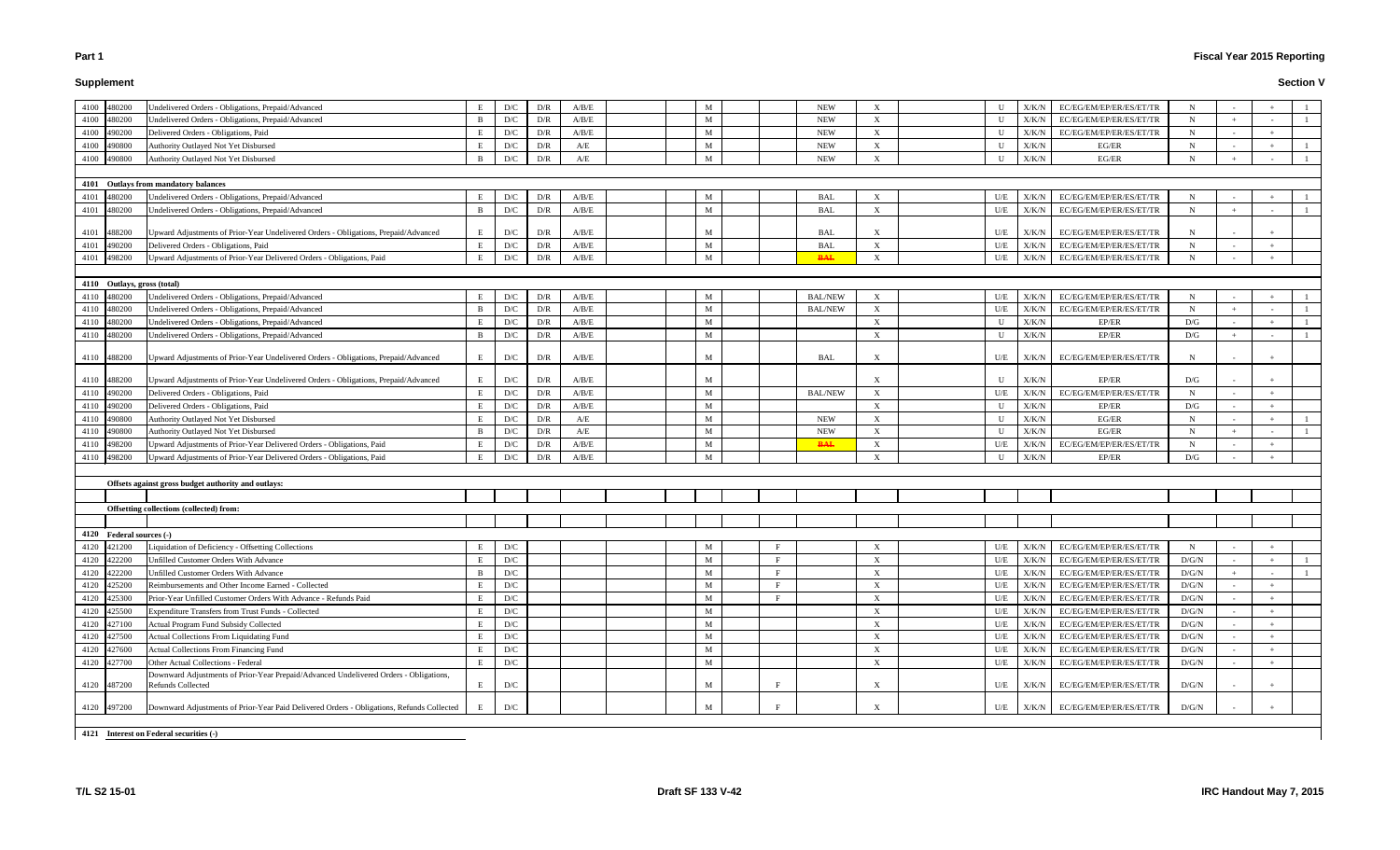# **Supplement**

# **Fiscal Year 2015 Reporting**

#### **Section V**

| 4121 427300                           | <b>Interest Collected From Treasury</b>                                                                           | Е<br>D/C            |  | M |             | X                         | U            | X/K/N         | EG/EP/ER/TR                   | N           |        |  |
|---------------------------------------|-------------------------------------------------------------------------------------------------------------------|---------------------|--|---|-------------|---------------------------|--------------|---------------|-------------------------------|-------------|--------|--|
| 4121 429000                           | Amortization of Investments in U.S. Treasury Zero Coupon Bonds                                                    | E<br>D/C            |  | M |             | $\boldsymbol{\mathrm{X}}$ |              | X/K/N         | EP/ER/TR                      | N           |        |  |
|                                       |                                                                                                                   |                     |  |   |             |                           |              |               |                               |             |        |  |
|                                       |                                                                                                                   |                     |  |   |             |                           |              |               |                               |             |        |  |
| 4122 Interest on uninvested funds (-) |                                                                                                                   |                     |  |   |             |                           |              |               | EP/ER                         |             |        |  |
| 4122 427300                           | <b>Interest Collected From Treasury</b>                                                                           | E<br>D/C            |  | M |             | $\boldsymbol{\mathrm{X}}$ | U            | X/K/N         |                               | D/G         |        |  |
|                                       |                                                                                                                   |                     |  |   |             |                           |              |               |                               |             |        |  |
| 4123 Non-Federal sources (-)          |                                                                                                                   |                     |  |   |             |                           |              |               |                               |             |        |  |
| 4123<br>421200                        | Liquidation of Deficiency - Offsetting Collections                                                                | Е<br>D/C            |  | M | $\mathbf N$ | $\boldsymbol{\mathrm{X}}$ | U/E          | X/K/N         | EC/EG/EM/EP/ER/ES/ET/TR       | $\mathbf N$ |        |  |
| 4123 422200                           | Unfilled Customer Orders With Advance                                                                             | D/C<br>E            |  | M | E/N         | $\boldsymbol{\mathrm{X}}$ | U/E          | X/K/N         | EC/EG/EM/EP/ER/ES/ET/TR       | D/G/N       | $\sim$ |  |
| 422200<br>4123                        | Unfilled Customer Orders With Advance                                                                             | D/C<br>B            |  | M | E/N         | $\boldsymbol{\mathrm{X}}$ | U/E          | X/K/N         | EC/EG/EM/EP/ER/ES/ET/TR       | D/G/N       |        |  |
| 4123 425200                           | Reimbursements and Other Income Earned - Collected                                                                | D/C<br>E            |  | M | E/N         | $\boldsymbol{\mathrm{X}}$ | U/E          | X/K/N         | EC/EG/EM/EP/ER/ES/ET/TR       | D/G/N       | $\sim$ |  |
| 4123 425300                           | Prior-Year Unfilled Customer Orders With Advance - Refunds Paid                                                   | D/C<br>Е            |  | M | E/N         | $\boldsymbol{\mathrm{X}}$ | U/E          | X/K/N         | EC/EG/EM/EP/ER/ES/ET/TR       | D/G/N       | $\sim$ |  |
| 4123 426100                           | <b>Actual Collections of Business-Type Fees</b>                                                                   | E<br>D/C            |  | M |             | $\boldsymbol{\mathrm{X}}$ | U/E          | X/K/N         | EC/EG/EM/EP/ER/ES/ET/TR       | D/G/N       | $\sim$ |  |
| 4123 426200                           | <b>Actual Collections of Loan Principal</b>                                                                       | D/C<br>E            |  | M |             | $\boldsymbol{\mathrm{X}}$ | U/E          | X/K/N         | EC/EG/EM/EP/ER/ES/ET/TR       | D/G/N       |        |  |
| 4123 426300                           | Actual Collections of Loan Interest                                                                               | D/C<br>E            |  | M |             | $\boldsymbol{\mathrm{X}}$ | U/E          | X/K/N         | EC/EG/EM/EP/ER/ES/ET/TR       | D/G/N       | $\sim$ |  |
| 4123 426400                           | <b>Actual Collections of Rent</b>                                                                                 | D/C<br>E            |  | M |             | $\boldsymbol{\mathrm{X}}$ | U/E          | X/K/N         | EC/EG/EM/EP/ER/ES/ET/TR       | D/G/N       | $\sim$ |  |
| 4123<br>426500                        | Actual Collections From Sale of Foreclosed Property                                                               | E<br>D/C            |  | M |             | X                         | U/E          | X/K/N         | EC/EG/EM/EP/ER/ES/ET/TR       | D/G/N       | $\sim$ |  |
| 4123 426600                           | Other Actual Business-Type Collections From Non-Federal Sources                                                   | D/C<br>E            |  | M |             | $\boldsymbol{\mathrm{X}}$ | U/E          | X/K/N         | EC/EG/EM/EP/ER/ES/ET/TR       | D/G/N       | $\sim$ |  |
| 4123 487200                           | Downward Adjustments of Prior-Year Prepaid/Advanced Undelivered Orders - Obligations,<br><b>Refunds Collected</b> | E<br>D/C            |  | M | N           | X                         | U/E          | X/K/N         | EC/EG/EM/EP/ER/ES/ET/TR       | D/G/N       |        |  |
|                                       |                                                                                                                   |                     |  |   |             |                           |              |               |                               |             |        |  |
| 4123 497200                           | Downward Adjustments of Prior-Year Paid Delivered Orders - Obligations, Refunds Collected                         | D/C                 |  | M | E/N         | $\boldsymbol{\mathrm{X}}$ | U/E          |               | X/K/N EC/EG/EM/EP/ER/ES/ET/TR | D/G/N       |        |  |
|                                       |                                                                                                                   |                     |  |   |             |                           |              |               |                               |             |        |  |
|                                       | 4124 Offsetting governmental collections (-)                                                                      |                     |  |   |             |                           |              |               |                               |             |        |  |
| 4124 421200                           | Liquidation of Deficiency - Offsetting Collections                                                                | D/C<br>E            |  | M |             | X                         | U/E          | X/K/N         | EC/EG/EM/EP/ER/ES/ET/TR       | $\mathbf N$ |        |  |
| 4124 426000                           | Actual Collections of "governmental-type" Fees                                                                    | E<br>D/C            |  | M |             | $\boldsymbol{\mathrm{X}}$ | U/E          | X/K/N         | EC/EG/EM/EP/ER/ES/ET/TR       | D/G/N       |        |  |
| 4124 426700                           | Other Actual "governmental-type" Collections From Non-Federal Sources                                             | D/C<br>Е            |  | M |             | $\boldsymbol{\mathrm{X}}$ | U/E          | X/K/N         | EC/EG/EM/EP/ER/ES/ET/TR       | D/G/N       |        |  |
|                                       |                                                                                                                   |                     |  |   |             |                           |              |               |                               |             |        |  |
|                                       | 4130 Offsets against gross budget authority and outlays (total) (-)                                               |                     |  |   |             |                           |              |               |                               |             |        |  |
|                                       |                                                                                                                   |                     |  |   |             |                           |              |               |                               |             |        |  |
|                                       | This line is calculated. Equals the sum of lines 4120 through 4124.                                               |                     |  |   |             |                           |              |               |                               |             |        |  |
|                                       |                                                                                                                   |                     |  |   |             |                           |              |               |                               |             |        |  |
|                                       | Additional offsets against gross budget authority only:                                                           |                     |  |   |             |                           |              |               |                               |             |        |  |
|                                       |                                                                                                                   |                     |  |   |             |                           |              |               |                               |             |        |  |
|                                       | 4140 Change in uncollected pymts, Fed sources, unexpired accounts (+ or -)                                        |                     |  |   |             |                           |              |               |                               |             |        |  |
| 4140 422100                           | Unfilled Customer Orders Without Advance                                                                          | E<br>D/C            |  | M | E/F         |                           | U            |               | X/K/N EC/EG/EM/EP/ER/ES/ET/TR | D/G/N       |        |  |
| 4140 422100                           | Unfilled Customer Orders Without Advance                                                                          | $\mathbf{B}$<br>D/C |  | M | E/F         | X                         | U            |               | X/K/N EC/EG/EM/EP/ER/ES/ET/TR | D/G/N       | $+$    |  |
| 4140 422500                           | Expenditure Transfers from Trust Funds - Receivable                                                               | Е<br>D/C            |  | M |             | X                         | U            | X/K/N         | EC/EG/EM/EP/ER/ES/ET/TR       | D/G/N       |        |  |
| 4140 422500                           | Expenditure Transfers from Trust Funds - Receivable                                                               | D/C<br>B            |  | M |             | X                         | U            | X/K/N         | EC/EG/EM/EP/ER/ES/ET/TR       | D/G/N       |        |  |
| 4140 425100                           | Reimbursements and Other Income Earned - Receivable                                                               | D/C<br>E            |  | M | E/F         | X                         | U            | X/K/N         | EC/EG/EM/EP/ER/ES/ET/TR       | D/G/N       |        |  |
| 4140 425100                           | Reimbursements and Other Income Earned - Receivable                                                               | D/C<br>$\mathbf{B}$ |  | M | E/F         | X                         | U            | X/K/N         | EC/EG/EM/EP/ER/ES/ET/TR       | D/G/N       |        |  |
| 4140 428300                           | <b>Interest Receivable From Treasury</b>                                                                          | D/C<br>E            |  | M |             | X                         | $\mathbf{U}$ | X/K/N         | EC/EG/EM/EP/ER/ES/ET/TR       | D/G/N       |        |  |
| 4140 428300                           | <b>Interest Receivable From Treasury</b>                                                                          | D/C<br>B            |  | M |             | $\boldsymbol{\mathrm{X}}$ | $\mathbf{U}$ | ${\rm X/K/N}$ | EC/EG/EM/EP/ER/ES/ET/TR       | D/G/N       |        |  |
| 4140 428500                           | Receivable From the Liquidating Fund                                                                              | Е<br>D/C            |  | M |             | $\boldsymbol{\mathrm{X}}$ |              | ${\rm X/K/N}$ | EC/EG/EM/EP/ER/ES/ET/TR       | D/G/N       |        |  |
| 4140 428500                           | Receivable From the Liquidating Fund                                                                              | D/C<br>B            |  | M |             | X                         | U            | X/K/N         | EC/EG/EM/EP/ER/ES/ET/TR       | D/G/N       |        |  |
| 4140 428600                           | Receivable From the Financing Fund                                                                                | D/C<br>E            |  | M |             | X                         | U            | X/K/N         | EC/EG/EM/EP/ER/ES/ET/TR       | D/G/N       |        |  |
| 4140 428600                           | Receivable From the Financing Fund                                                                                | D/C<br>B            |  | M |             | X                         | $\mathbf{U}$ | X/K/N         | EC/EG/EM/EP/ER/ES/ET/TR       | D/G/N       |        |  |
| 4140 428700                           | Other Federal Receivables                                                                                         | E<br>D/C            |  | M |             | $\boldsymbol{\mathrm{X}}$ | U            |               | X/K/N EC/EG/EM/EP/ER/ES/ET/TR | D/G/N       |        |  |
| 4140 428700                           | Other Federal Receivables                                                                                         | D/C<br>B            |  | M |             | X                         | $\mathbf{U}$ |               | X/K/N EC/EG/EM/EP/ER/ES/ET/TR | D/G/N       |        |  |
|                                       |                                                                                                                   |                     |  |   |             |                           |              |               |                               |             |        |  |
|                                       | 4141 Change in uncollected pymts, Fed sources, expired accounts (+ or -)                                          |                     |  |   |             |                           |              |               |                               |             |        |  |